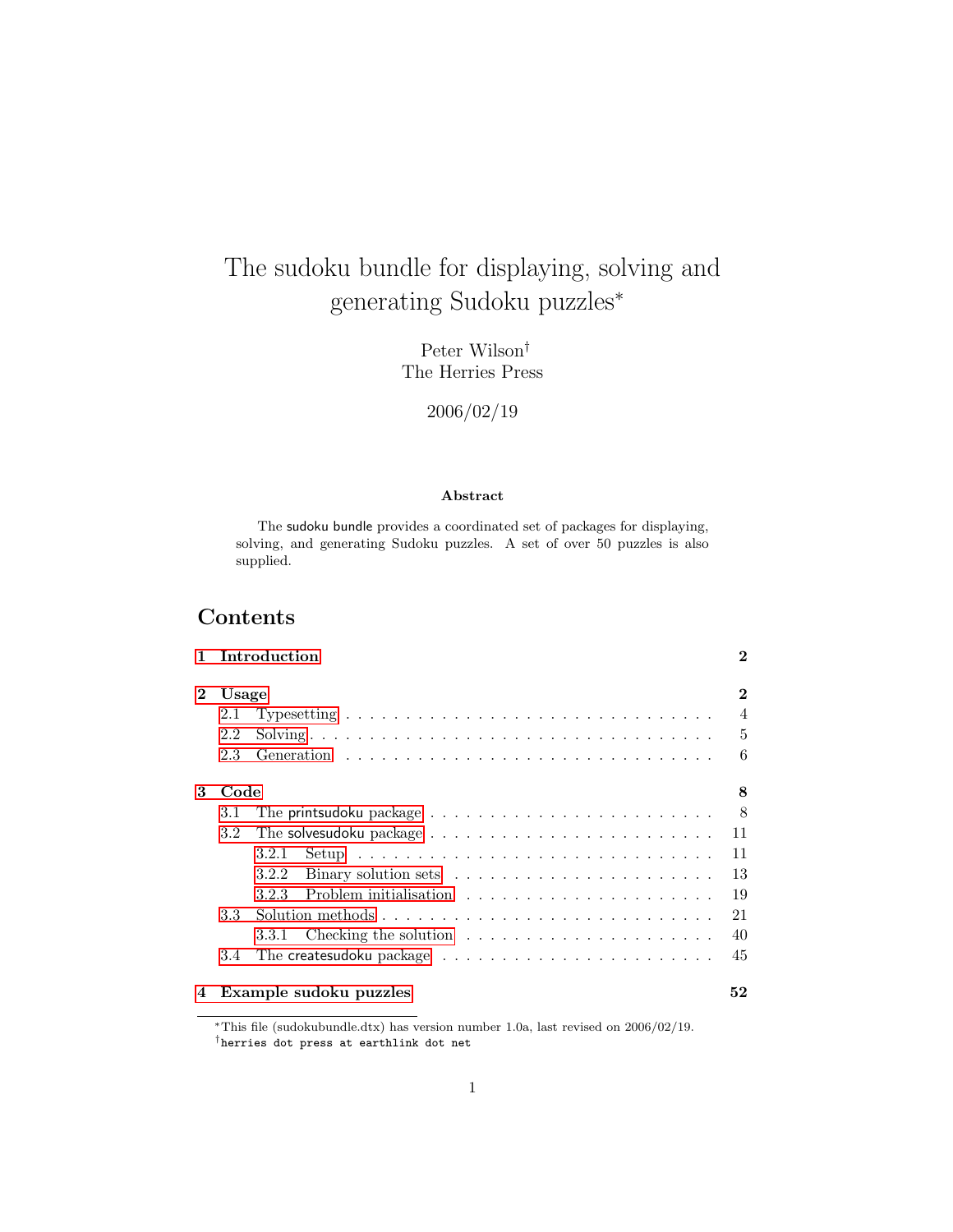## List of Figures

| 2 A sudoku file for the example puzzle $\dots \dots \dots \dots \dots \dots$ 3 |  |
|--------------------------------------------------------------------------------|--|
|                                                                                |  |

## <span id="page-1-0"></span>1 Introduction

In December 2005 the PracTeX Journal [\[PJ05\]](#page-80-0) set a competition about Sudoku puzzles. Depending on their experience with TEX contestants were asked to (a) typeset a particular puzzle, (b) typeset a puzzle described in a 'sudoku' file, (c) create a solver for sudoku puzzles. I entered the competition with a printer and solver. Following from this it was no great effort to develop a matching Soduko puzzle generator.

The packages described here have been developed completely independently from Paul Abraham's sudoku package [\[Abr05\]](#page-80-1), which I did not see until after I had finished work on them.

A Sudoku puzzle consists a 9 by 9 grid of cells with some of the cells containing a number between 1 and 9, such as is shown in Figure [1.](#page-2-0) The problem is to place a number between 1 and 9 in each cell such that no number appears more than once in each row and in each column and in each minor 3 by 3 grid. The solution to the example puzzle is shown in Figure [3.](#page-3-1) The puzzle and answer have been typeset using the printsudoku package.

Among many other sources the *Sudoku Solver by logic* website [\[SSBL\]](#page-80-2) provides much information on Sudoku puzzles and their solutions, as does the Sudoku Online [\[SOL\]](#page-80-3) website.

A Sudoku puzzle may be represented as a simple text file consisting of nine rows of numbers and dots, nine numbers and dots in each row. The numbers are the clues to the puzzle and the dots represent blanks in the grid. A sudoko file for the example puzzle is given in Figure [2.](#page-2-1)

This manual is typeset according to the conventions of the LAT<sub>EX</sub> DOCstrip utility which enables the automatic extraction of the LAT<sub>EX</sub> macro source files [\[MG04\]](#page-80-4).

## <span id="page-1-1"></span>2 Usage

The bundle provides three packages; one for typesetting a puzzle, one for solving a puzzle, and the third for generating a puzzle. Each package requires the previous one(s).

A file is also provided that contains over 50 puzzles and their answers — all you have to do is run LaTeX on it, print it, and get to work on the puzzles (or give them to someone else).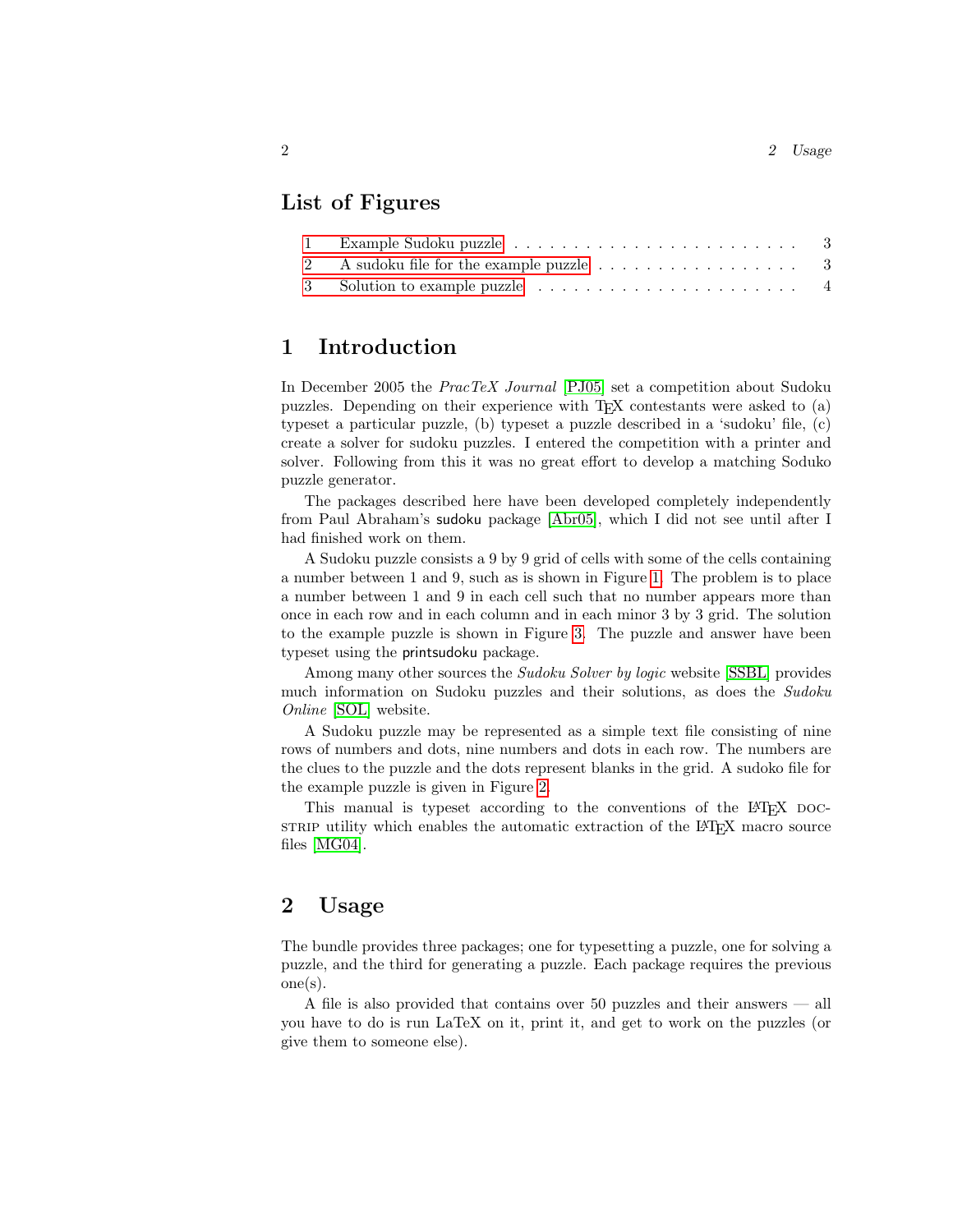|       |                | $\overline{4}$ | 8              | 3 |                |                | $\overline{7}$ | $\overline{2}$ |
|-------|----------------|----------------|----------------|---|----------------|----------------|----------------|----------------|
|       | $\mathbf 1$    | $\overline{2}$ |                |   |                |                | 8              |                |
|       |                | $\overline{5}$ | $\overline{2}$ |   | $\mathbf{1}$   | 3              |                |                |
|       |                |                |                | 6 | $\overline{2}$ |                | 9              | $\mathbf{1}$   |
| $7\,$ |                |                | $\overline{5}$ |   | $\overline{9}$ |                |                | $\overline{3}$ |
| 9     | $\overline{4}$ |                | $\overline{7}$ | 8 |                |                |                |                |
|       |                | 3              | 9              |   | $\overline{7}$ | $\overline{4}$ |                |                |
|       | $\overline{5}$ |                |                |   |                | 6              | $\mathbf 1$    |                |
|       | $\overline{8}$ |                |                |   | 6              | 9              |                |                |

<span id="page-2-0"></span>Figure 1: Example Sudoku puzzle

..483..72  $.12...8.$ ..52.13.. ....62.91 7..5.9..3 94.78.... ..39.74.. .5....61. .8..469..

Example puzzle (anything can come after the nine puzzle lines)

<span id="page-2-1"></span>Figure 2: A sudoku file for the example puzzle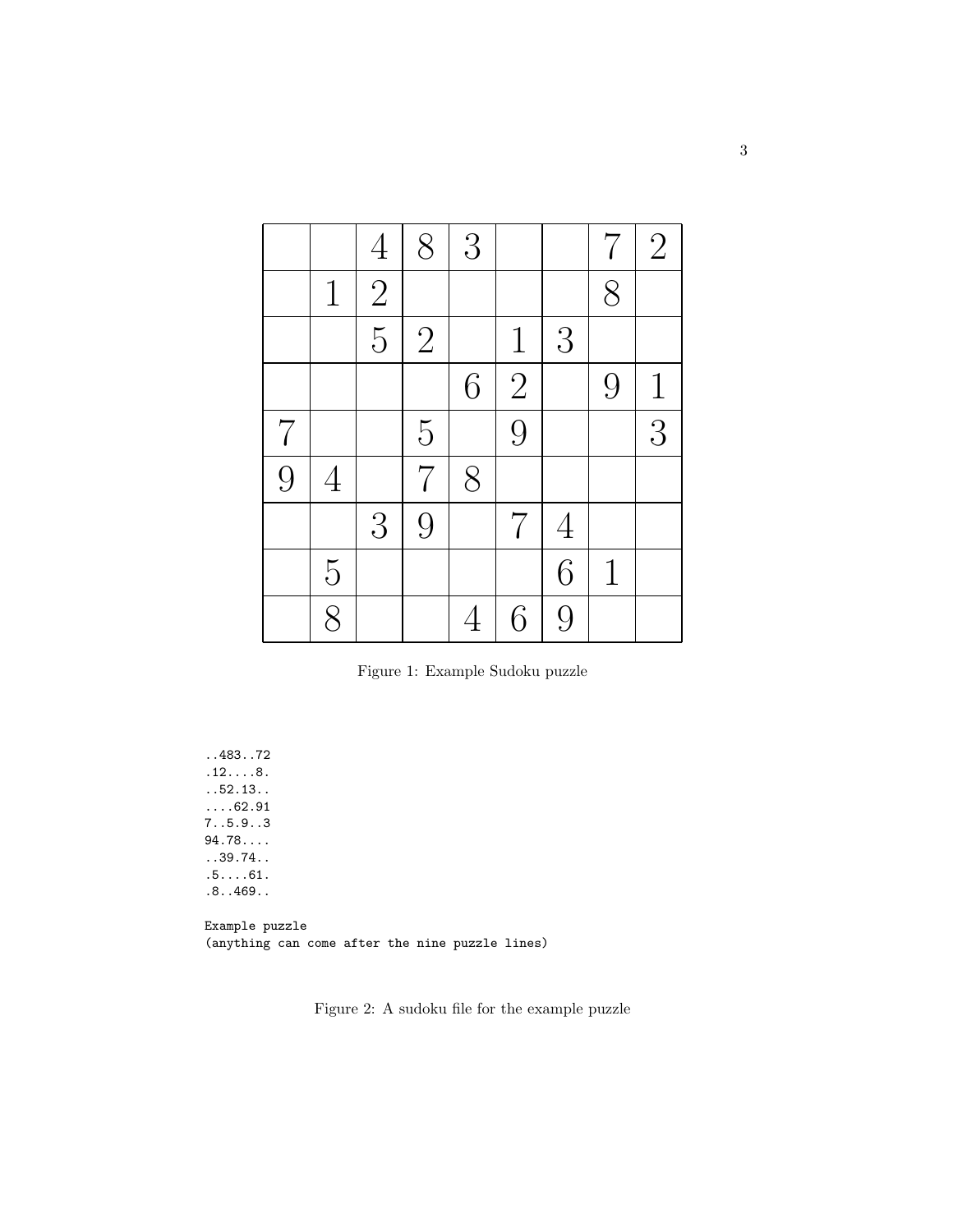#### 4 2 Usage

| 6              | 9              | $\overline{4}$ | 8              | 3              | $\overline{5}$ | $\mathbf{1}$   | $\overline{7}$ | $\overline{2}$   |
|----------------|----------------|----------------|----------------|----------------|----------------|----------------|----------------|------------------|
| 3              | $\mathbf 1$    | $\overline{2}$ | 6              | $\overline{7}$ | $\overline{4}$ | $\overline{5}$ | 8              | 9                |
| 8              | 7              | $\overline{5}$ | $\overline{2}$ | 9              | $\mathbf{1}$   | 3              | 6              | $\overline{4}$   |
| $\overline{5}$ | 3              | 8              | 4              | 6              | $\overline{2}$ | $\overline{7}$ | 9              | $\mathbf 1$      |
| $\overline{7}$ | $\overline{2}$ | 6              | $\overline{5}$ | 1              | 9              | 8              | $\overline{4}$ | $\boldsymbol{3}$ |
| 9              | $\overline{4}$ | $\mathbf{1}$   | 7              | 8              | 3              | $\overline{2}$ | $\overline{5}$ | 6                |
| $\mathbf 1$    | 6              | 3              | 9              | $\overline{5}$ | $\overline{7}$ | $\overline{4}$ | $\overline{2}$ | 8                |
| $\overline{4}$ | $\overline{5}$ | 9              | 3              | $\overline{2}$ | 8              | 6              | $\mathbf 1$    | 7                |
| $\overline{2}$ | 8              | 7              | $\mathbf 1$    | $\overline{4}$ | 6              | 9              | 3              | $\overline{5}$   |

<span id="page-3-1"></span>Figure 3: Solution to example puzzle

### <span id="page-3-0"></span>2.1 Typesetting

The printsudoku package enables you to typeset a Sudoku puzzle given in a sudoku file.

| \sudoku | The command $\s$ udoku $\{file\}$ typesets the sudoku puzzle from the sudoku file |
|---------|-----------------------------------------------------------------------------------|
|         | named $\langle file \rangle$ . For example:                                       |

\begin{center} \sudoku{puzzle1.sud} \end{center}

The command reads only the first nine lines in the file, which must contain the puzzle's description. Anything after these lines is ignored, so comments, such as a title or other explanatory text, can be put at the end of the file.

\cluefont Following \cluefont{ $\{font\}$  the clues are typeset using the  $\{font\}$  font spec-

ification. The default is:

\cluefont{\Huge}

\cellsize The puzzle is typeset as a LATEX picture and \cellsize{ $\langle length \rangle$ } specifies the size of the cells in the grid. To match the \cluefont the default is:

\cellsize{2.5\baselineskip}

Figure [1](#page-2-0) was set using the default \cluefont and \cellsize. On the other hand, Figure [3](#page-3-1) was set via:

```
\begin{figure}
\centering
\cluefont{\normalsize}\cellsize{1.5\baselineskip}
\sudoku{examout.ans}
\caption{Solution to example puzzle}\label{fig:ans1}
\end{figure}
```
\writepuzzle The command \writepuzzle, which takes nine required arguments each of \puzzlefile \sudpuzznewline which is a line in the puzzle, writes the puzzle to the file \puzzlefile, where the default is:

\newcommand\*{\puzzlefile}{puzz.sud}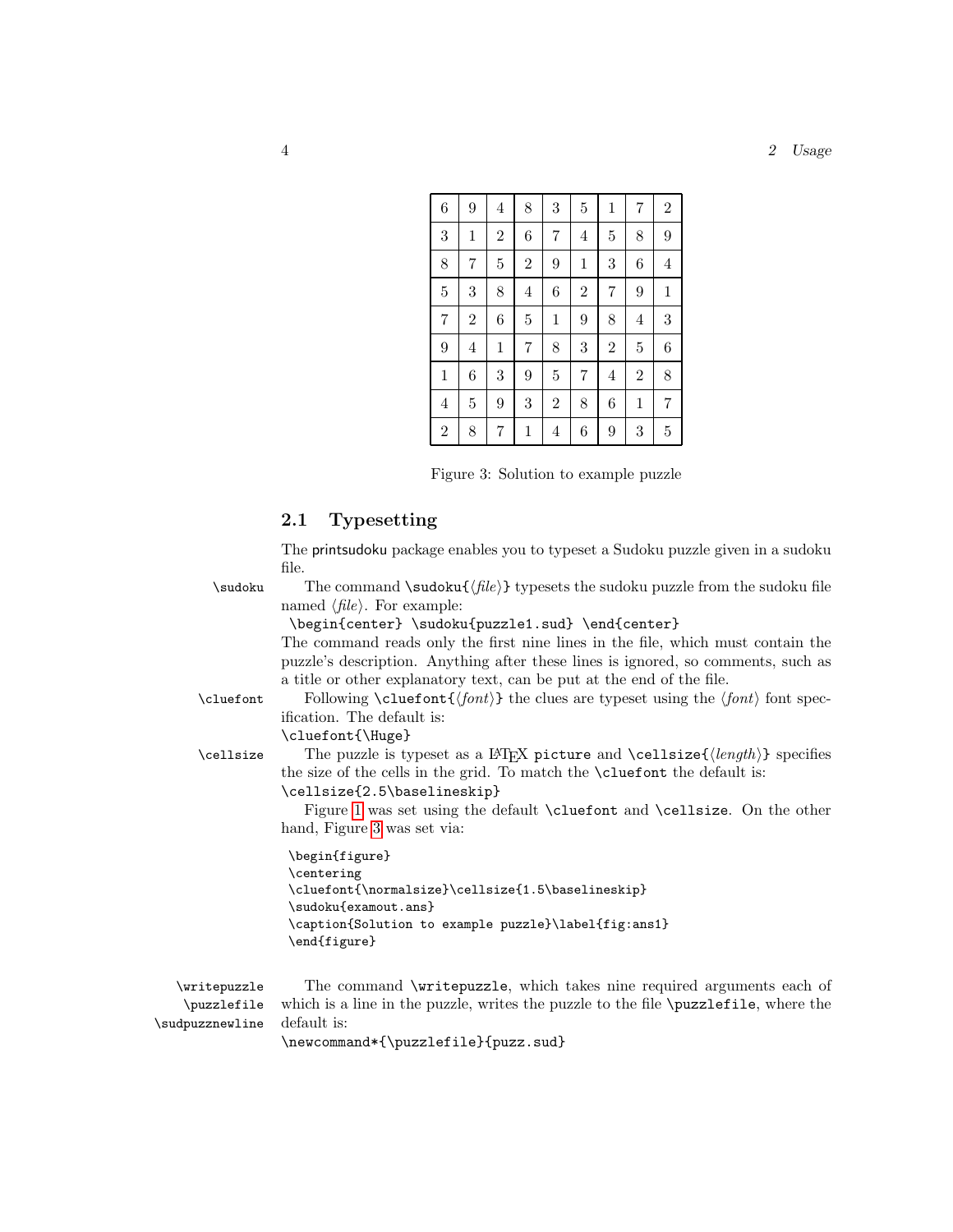#### 2.2 Solving 5

The nine required arguments to **\writepuzzle** are the lines describing a puzzle as they would appear in a sudoku file. There is an optional tenth argument after the nine required arguments which you may use to write a comment at the end of the file. For instance, earlier I used the following to write out the example puzzle to the file examout.sud:

\renewcommand\*{\puzzlefile}{examout.sud} \writepuzzle% {..483..72}%  ${12...8.}$  ${52.13..}$  ${...,62.91}$ % {7..5.9..3}% {94.78....}% {..39.74..}%  ${5.7.61.}$ {.8..469..}% [Example puzzle \sudpuzznewline (anything can come after the nine puzzle lines)]

And similarly for writing out the file with the solution.

If you want a multiline comment, use the \sudpuzznewline macro to start a new line  $(\nabla \cdot \mathbf{w})$  newline will not work).

#### <span id="page-4-0"></span>2.2 Solving

The solvesudoku package lets you use IATEX to try and solve a Sudoku puzzle. \sudokusolve The macro \sudokusolve{ $\langle file \rangle$ } attempts to find a solution to the puzzle in the sudoku file  $\langle file \rangle$ . It uses the printsudoku package for typesetting the puzzle.

> It first prints the puzzle as given and then attempts to solve it. The solution, or as much as was obtainable, is typeset in a smaller font below the original. Here is the definition:

```
\newcommand*{\sudokusolve}[1]{%
  \begin{center}
 \sudoku{#1}
  \end{center}
 \getproblem{#1}
  \reduceallcells \keepreducing
  \writegame
  \noindent\begin{minipage}{\linewidth}
 THE ANSWER
  \begin{center}
  \cluefont{\normalsize}
  \cellsize{1.5\baselineskip}
  \sudoku{sud.out}
  \end{center}
 \end{minipage}}
```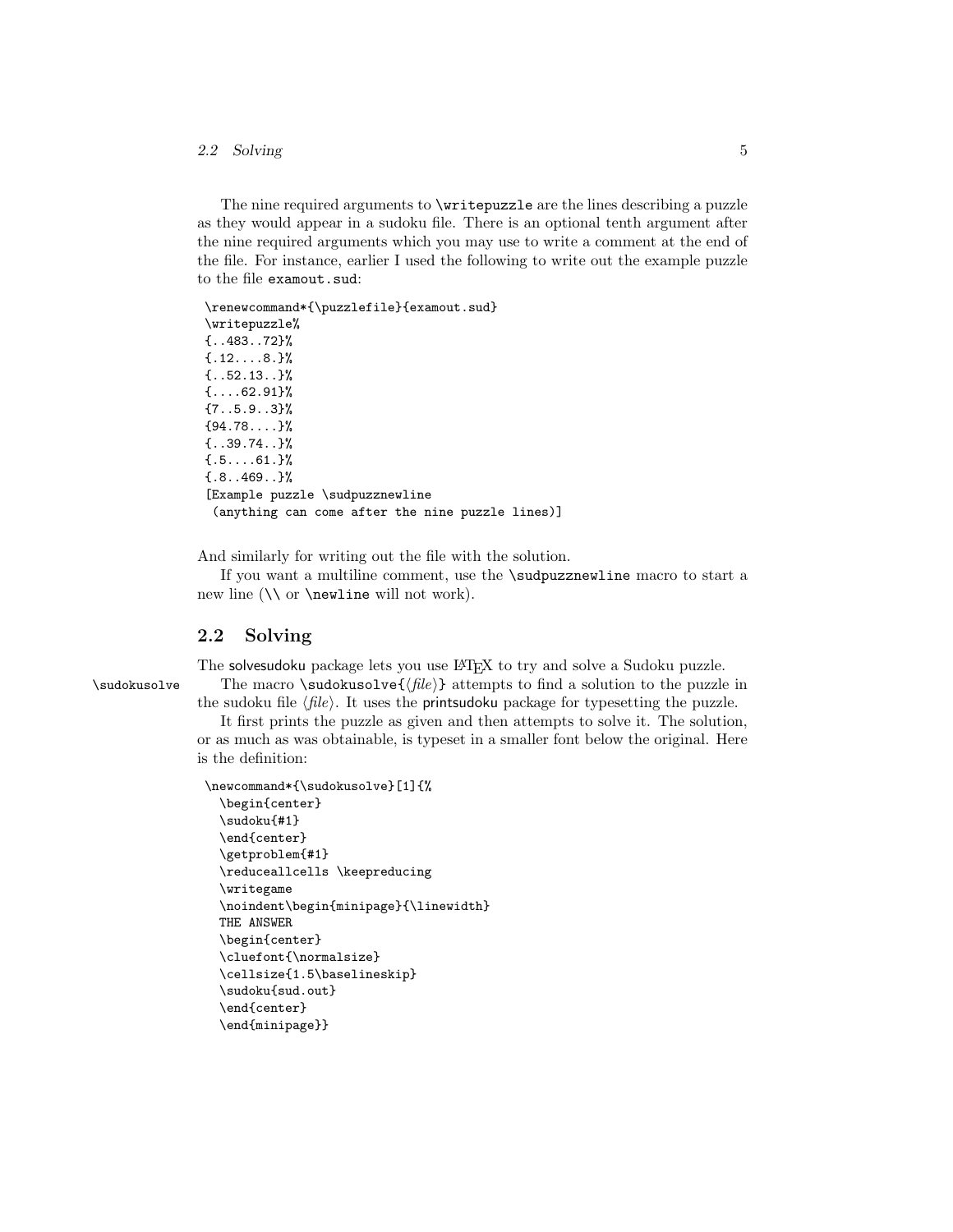|                            | You may use the macros in <b>\sudokusolve</b> separately if you wish.                                                       |
|----------------------------|-----------------------------------------------------------------------------------------------------------------------------|
| \getproblem                | $\setminus \text{getproblem}\{\text{file}\}\$ reads in the puzzle from the sudoku file $\langle \text{file}\rangle$ and in- |
|                            | tialises the solution.                                                                                                      |
| \reduceallcells            | \reduceallcells takes a simple-minded approach to develop a solution to the                                                 |
|                            | puzzle.                                                                                                                     |
| \keepreducing              | If \reduceallcells does not completely solve the puzzle then \keepreducing                                                  |
|                            | applies increasingly sophisticated solution methods, which may or may not lead                                              |
|                            | to a complete solution.                                                                                                     |
|                            | \writegame writes out a (partially) solved puzzle to the sudoku file \sudsolnfile                                           |
| \writegame<br>\sudsolnfile | (default sud.out). Later this is read in again by \sudoku to typeset the solution.                                          |
|                            |                                                                                                                             |
|                            | Here's a small example of how you might use the package. This will keep asking                                              |
|                            | on the terminal for sudoku files to solve.                                                                                  |
|                            | %%% solvethem.tex<br>Solve Sudoku files                                                                                     |
|                            | %%%<br>Peter Wilson                                                                                                         |
|                            | \documentclass{article}                                                                                                     |
|                            | \usepackage{solvesudoku}                                                                                                    |
|                            | \newcommand*{\solvefile}[1]{\begingroup                                                                                     |
|                            | \sudokusolve{#1}%                                                                                                           |
|                            | \par                                                                                                                        |
|                            | \vspace{\baselineskip}                                                                                                      |
|                            | Number of clues = \the\numcluesctr\ and difficulty = \the\difficultyctr.                                                    |
|                            | \endgroup}                                                                                                                  |
|                            | \def\yesans{y}                                                                                                              |
|                            | \begin{document}                                                                                                            |
|                            | \loop                                                                                                                       |
|                            | \typein[\getans]{New file? y/n}                                                                                             |
|                            | \ifx\yesans\getans<br>\typein[\sudfile]{Enter the file name}                                                                |
|                            | \clearpage                                                                                                                  |
|                            | \begin{center} \Huge \sudfile \end{center}                                                                                  |
|                            | \solvefile{\sudfile}                                                                                                        |
|                            | \repeat                                                                                                                     |
|                            |                                                                                                                             |

\end{document}

\numcluesctr These are two TEX \counts. \numcluesctr is the number of clues in the initial \difficultyctr puzzle, and \difficultyctr is a numerical indication of how hard the solver had puzzle, and **\difficultyctr** is a numerical indication of how hard the solver had to work, but it doesn't really mean much as the solver has had successes with some puzzles with a high \difficultyctr rating but failed to solve some with medium values of \difficultyctr.

### <span id="page-5-0"></span>2.3 Generation

With the createsudoku package you can get IATEX to automatically generate a Sudoku puzzle. This package does require the use of Donald Arseneau's random code [\[Ars95\]](#page-80-5) for generating random numbers.

 $\genfrac{\{}{}{\left| \int_{\text{left}} \right| \text{ with the solution}}{\text{deflection}}$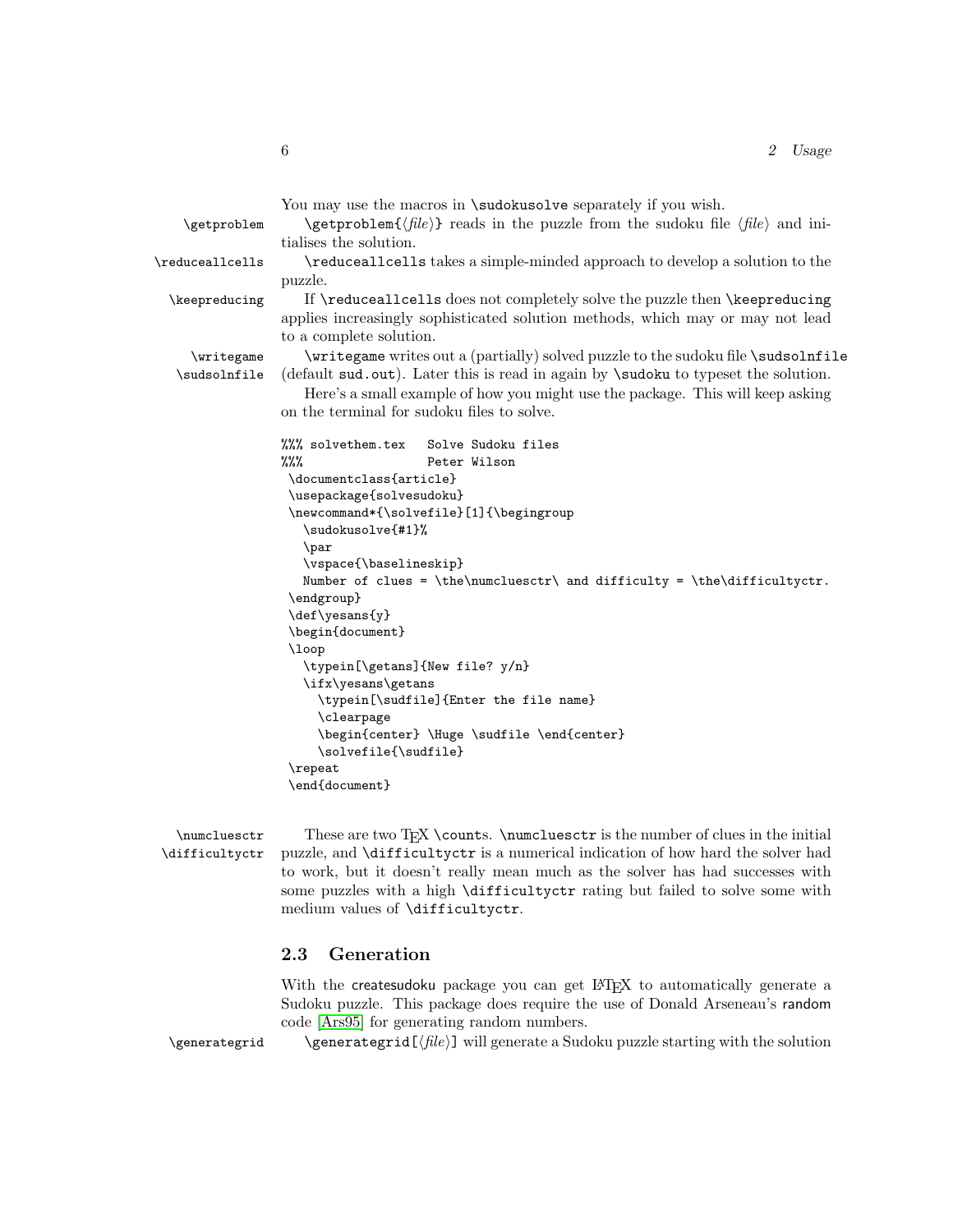#### 2.3 Generation 7

given in the sudoku file  $\langle file \rangle$ . If the file is not given then it will start from a solution provided by the package.

The puzzle is generated by taking the solution and randomly exchanging rows and columns for some (random) number of times. Then clues are eliminated until it is no longer soluble by \sudokusolve. The last clue that was deleted is put back and then the resulting grid is presented as the puzzle.

An initial set of clues are deleted before the solver is called. It can happen that the puzzle even then is too difficult for the solver, so you have to check the solution as presented is a complete one for the puzzle.

\genfile The generated puzzle, and its solution, is typeset and the puzzle is also output \prevfile \currfile in the sudoku file \genfile. The default is: \newcommand\*{\genfile}{gensud.sud} Two temporary sudoku files, \prevfile and \currfile, are used during the generation. The defaults are: \newcommand\*{\prevfile}{genprev.sdx} \newcommand\*{\currfile}{gencurr.sdx} A pre-existing version of any of these three files will be overwritten.

\setsudrandom The random number generater is initialised via a seed based on a number (the internal value of \randomi) in the range −1 ≤ \randomi ≤ 2147483646. If its value is  $-1$  (set via \setsudrandom $\{-1\}$ ) then the actual seed will be calculated based on the time and date. For any given seed the sequence of the generated random numbers is the same. The value of the seed is output via a \typeout if you need to repeat a generation.

You should not attempt to set  $\mathcal{S}$  and  $\mathcal{S}$  are  $\setminus$  is  $\setminus$  setsudrandom $\{\langle num \rangle\}$ .

The default setting is:

```
\setsudrandom{-1}
```
and as that means that the seed depends on the time and date, a new puzzle will be generated each time (unless the time interval is very short). The maximum number of puzzles that can be generated from one initial solution is 2,147,483,646 which is the range of the random number generator.

\initialelimination The macro \initialelimination eliminates an initial set of solutions from the randomized starting grid. Various predefined sets are provided and you can either provide your own definition for \initialelimination or \let it to one of the predefined sets, e.g.,

#### \let\initialelimination\elimcrossandnines

\elimnum \elimcross \elimex \elimcrossandnines \elimcrossandex \elimcrossandexandnines

\elimseventeen \elimseventeen randomly eliminates 17 solutions from the grid — apparently the solution to a puzzle can be ambiguous if two numbers are completely absent.  $\ell_{num} {\langle num \rangle}$  eliminates every solution  $\langle num \rangle$  (e.g. \elimnum{7} will eliminate every 7 from the grid).  $\ell$  increase eliminates all numbers from column 5 and from row 5, while \elimex eliminates all numbers on the diagonals.

> \elimcrossandnines is a combination of \elimcross and \elimnum{9}. Similarly the macros \elimcrossandex and \elimcrossandexandnines are combinations of some of the earlier macros.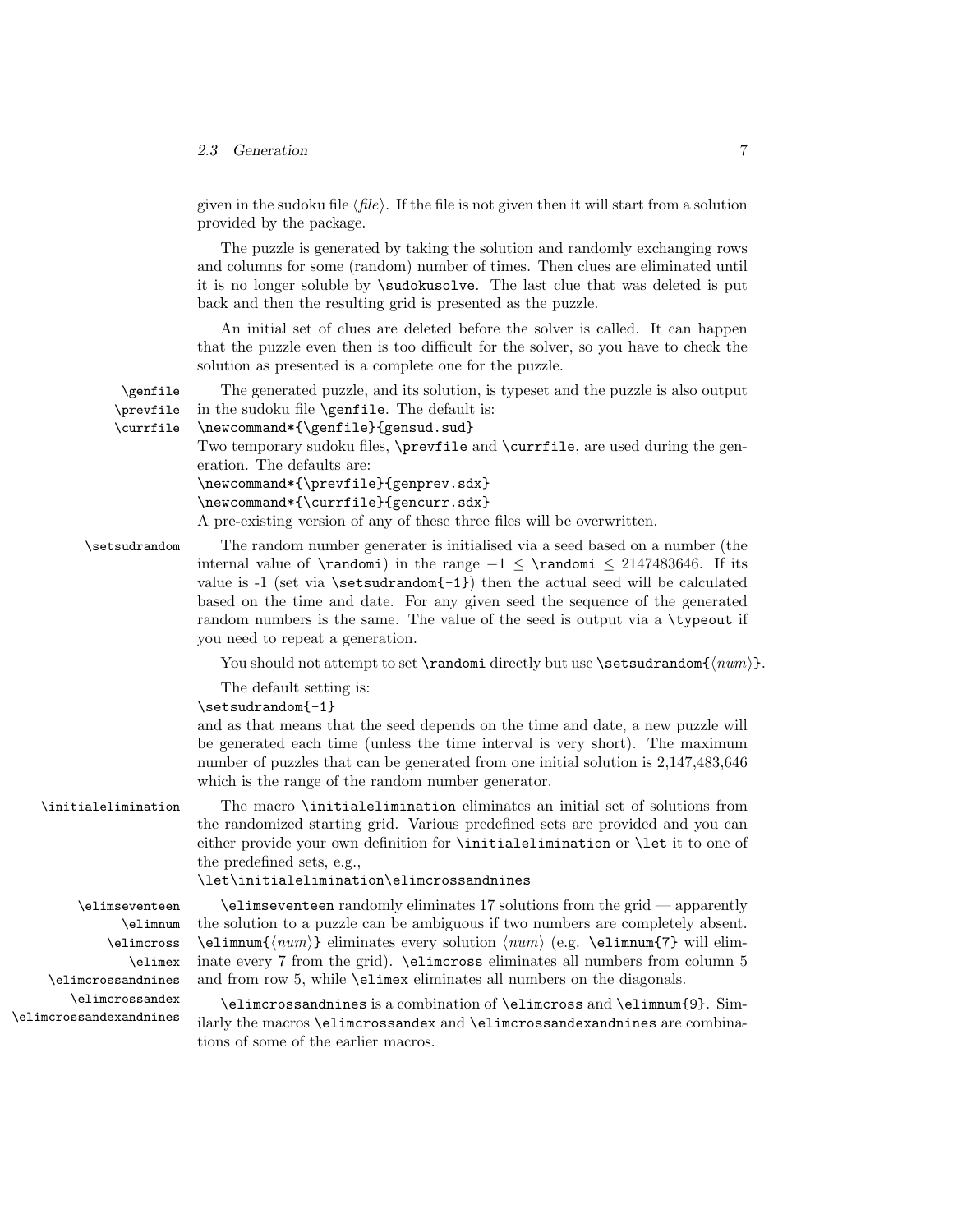## <span id="page-7-0"></span>3 Code

## <span id="page-7-1"></span>3.1 The printsudoku package

|                                                  | $1$ $\langle *print \rangle$<br>2 \NeedsTeXFormat{LaTeX2e}<br>3\ProvidesPackage{printsudoku}[2006/02/16 v1.0 typeset sudoku puzzles]<br>$\overline{4}$                                                                                                                                                                                                                                                                                                                                                                                                                                                                |
|--------------------------------------------------|-----------------------------------------------------------------------------------------------------------------------------------------------------------------------------------------------------------------------------------------------------------------------------------------------------------------------------------------------------------------------------------------------------------------------------------------------------------------------------------------------------------------------------------------------------------------------------------------------------------------------|
| \s@dread<br>\s@dwrite                            | We are going to be reading and writing some files.<br>5 \newread\s@dread<br>6 \newwrite\s@dwrite<br>7                                                                                                                                                                                                                                                                                                                                                                                                                                                                                                                 |
| \reads@dgame                                     | $\text{reads@dgame} \{ \langle file \rangle \}$ opens a sudoku file $\langle file \rangle$ for reading.<br>8 %%%% open game file<br>9 \newcommand*{\reads@dgame}[1]{%<br>\closein\s@dread<br>10<br>\openin\s@dread=#1}<br>11<br>12                                                                                                                                                                                                                                                                                                                                                                                    |
| \halfs@dcell<br>\cellsize<br>\cluefont           | We're going to use a picture environment for drawing the grid, and to<br>keep numbers neatly we'll use the length \halfs@dcell as the \unitlength.<br>$\mathcal{L}$ (length) is the use command for setting the size of a cell. The clues<br>are typeset using the <b>\cluefont</b> font.<br>13 %%% set size of a game cell<br>14 \newlength\halfs@dcell<br>15 \newcommand*{\cellsize}[1]{%<br>\halfs@dcell=#1\relax<br>16<br>\halfs@dcell=0.5\halfs@dcell}<br>17<br>18 \cellsize{2.5\baselineskip}<br>19 %% set font for the numbers<br>20 \newcommand*{\cluefont}[1]{\def\s@dfont{#1}}<br>21 \cluefont{\Huge}<br>22 |
| \s@dncol<br>\s@dnrow<br>\s@dcolpos<br>\s@drowpos | Counts for looping and cell positions<br>23 %% counts for looping and cell positions<br>24 \newcount\s@dncol<br>25 \newcount\s@dnrow<br>26 \newcount\s@dcolpos<br>27 \newcount\s@drowpos<br>28                                                                                                                                                                                                                                                                                                                                                                                                                        |
| \adds@dclues                                     | \adds@dclues inserts the clues into the game grid. It reads the sudoku file line<br>by line insert the clues into the grid for one line before going on to the next line.<br>29 %% insert the clues into the game array<br>30 \newcommand*{\adds@dclues}{%<br>\firsts@dcluetrue<br>31                                                                                                                                                                                                                                                                                                                                 |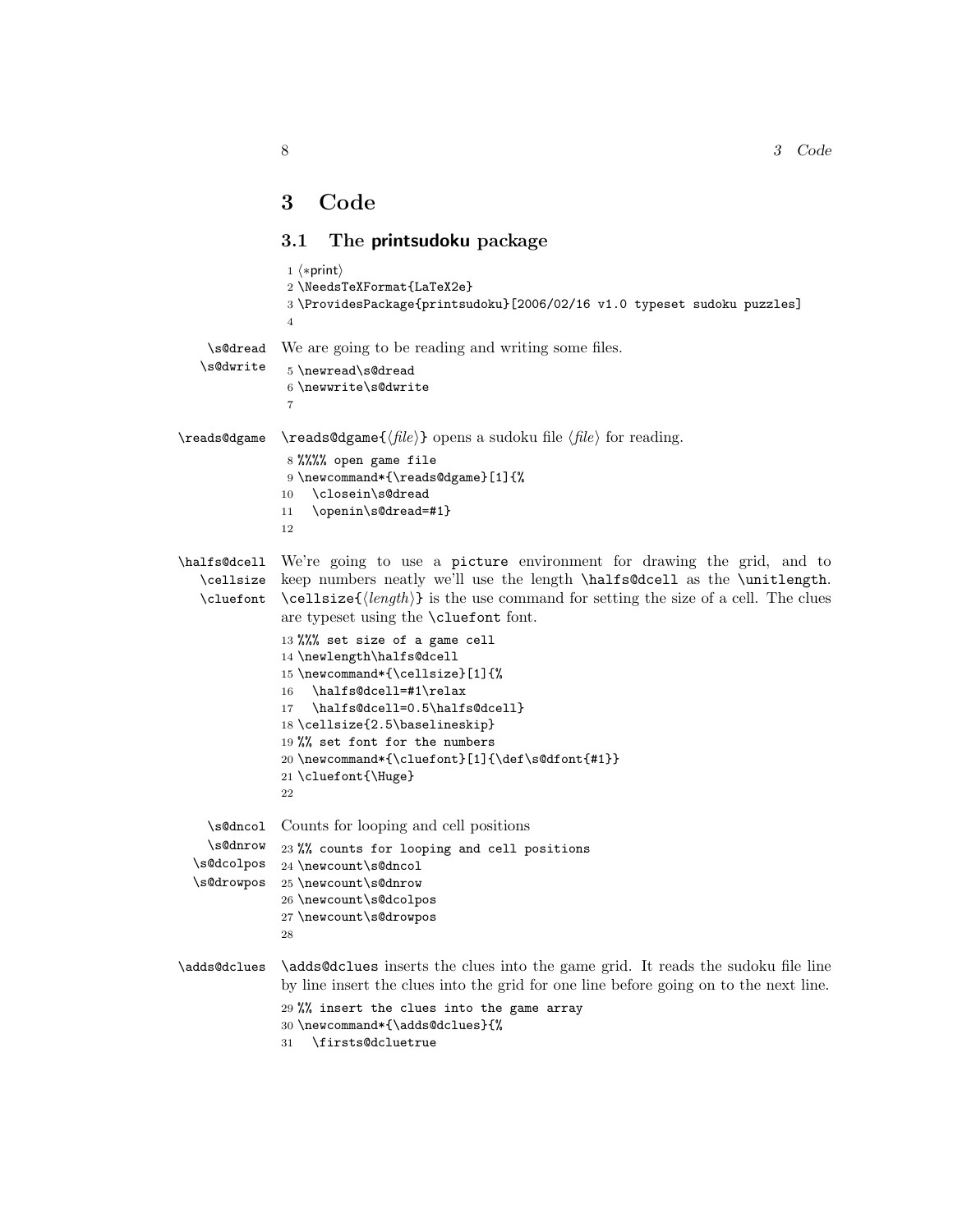```
32 \s@dnrow\@ne
                   33 \loop
                   34 \ifnum\s@dnrow<10\relax
                   35 \read\s@dread to \s@dline
                   36 \firsts@dcluetrue
                   37 \s@drowpos=\s@dnrow
                   38 \multiply\s@drowpos\tw@
                   39 \advance\s@drowpos\m@ne
                   40 \s@dncol\@ne
                   41 \dos@dcols
                   42 \advance\s@dnrow\@ne
                   43 \repeat
                   44 \closein\s@dread}
                   45
       \dos@dcols \dos@dcols inserts one row of clues into the game grid.
                   46 %% insert a row of clues
                   47 \newcommand*{\dos@dcols}{%
                   48 \bgroup
                   49 \loop
                   50 \ifnum\s@dncol<10\relax
                   51 \s@dcolpos=\s@dncol
                   52 \multiply\s@dcolpos\tw@
                   53 \advance\s@dcolpos\m@ne
                   54 \put(\s@dcolpos,-\s@drowpos){\makebox(0,0){\s@dfont\gets@dclue}}%
                   55 \advance\s@dncol\@ne
                   56 \repeat
                   57 \egroup}
                   58
           \setminus \{string\} gets the next character in a string. The next character is
             \nowt
made available as \istchar and the remainder of the string as \restchars. This
          \istchar
is explained in a forthcoming Glisterings column in TUGboat.
       \restchars
         \splitoff
60 \def\gettwo#1#2\nowt{%
                   59 %% get the next character in a string
                   61 \gdef\istchar{#1}\gdef\restchars{#2}}
                   62 \def\splitoff#1{\gettwo#1\nowt}
        \s@dfstop We use this for checking if a character extracted from a string is a '.'.
                   63 %% a full stop (period)
                   64 \gdef\s@dfstop{.}
                   65
  \iffirsts@dclue
\firsts@dcluetrue
\firsts@dcluefalse
      \gets@dclue
                   \gets@dclue gets the next clue (character) from a line of clues. We do slightly
                   different things if we are dealing with the first clue or the others.
                   66 %% get the next clue in the line
                  67 \newif\iffirsts@dclue
                   68 \firsts@dcluetrue
                   69 \newcommand*{\gets@dclue}{%
```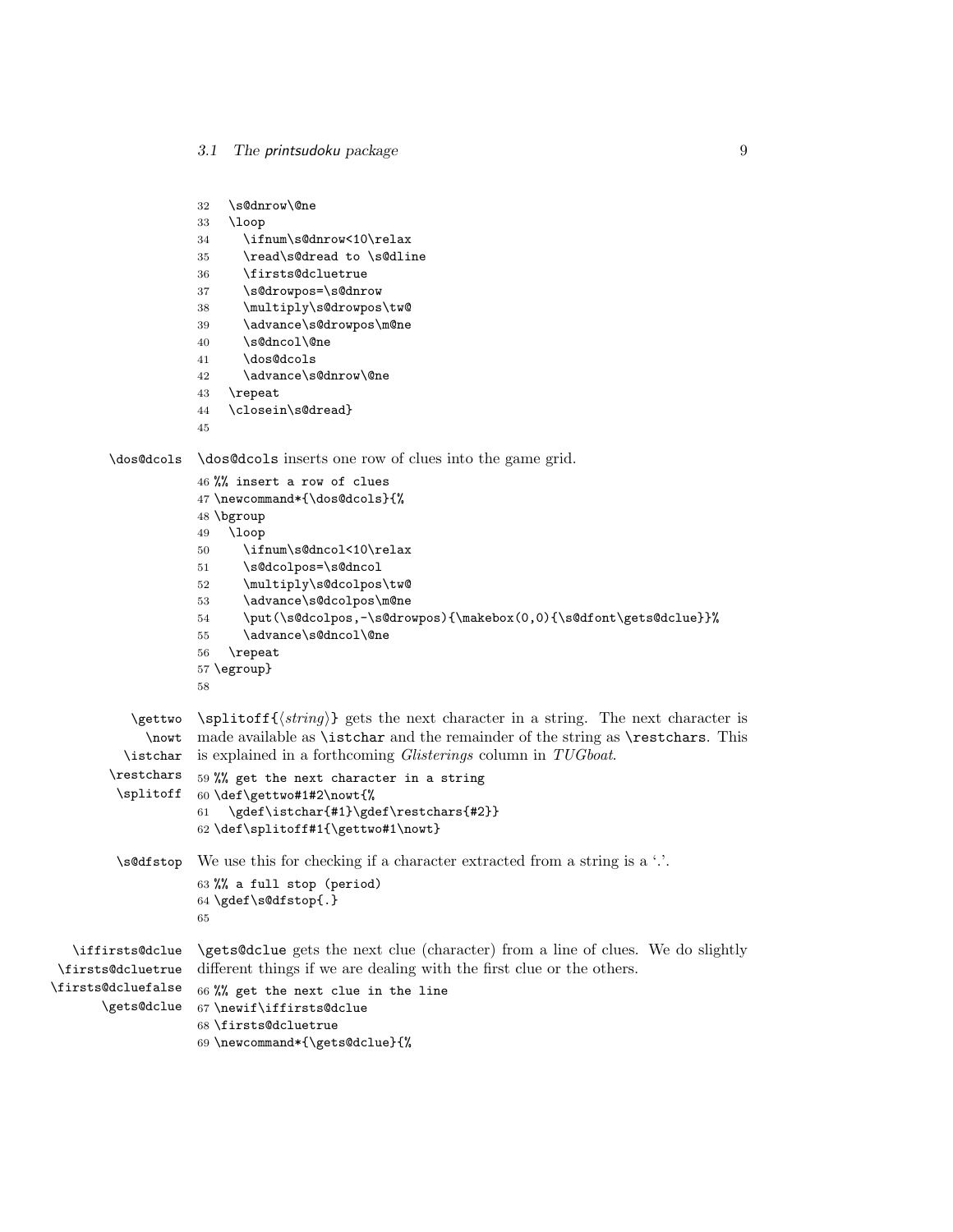#### 10 3 Code

```
70 \iffirsts@dclue
                  71 \expandafter\splitoff\expandafter{\s@dline}%
                  72 \global\firsts@dcluefalse
                  73 \else
                  74 \expandafter\splitoff\expandafter{\restchars}%
                  75 \overline{1}76 \ifx\s@dfstop\istchar
                  77 \else
                  78 \istchar
                  79 \fi}
                  80
        \s@dgame \s@dgame typesets the grid, then adds in the clues.
                  81 %% typeset the grid, then add the clues
                  82 \newcommand*{\s@dgame}{%
                  83 \setlength\unitlength\halfs@dcell
                  84 \begin{picture}(18,18)(0,-18)
                  85 \thinlines
                  86 \multiput(0,0)(2,0){10}{\line(0,-1){18}}
                  87 \multiput(0,0)(0,-2){10}{\line(1,0){18}}
                  88 \thicklines \linethickness{1pt}
                  89 \multiput(0,0)(6,0){4}{\line(0,-1){18}}
                  90 \multiput(0,0)(0,-6){4}{\line(1,0){18}}
                  91 \adds@dclues
                  92 \end{picture}}
                  93
        \sudoku \sudoku{\langle file \rangle} reads a game from \langle file \rangle and then typesets it.
                  94 %% the whole shebang, where #1 is the name of the game file
                  95 \newcommand*{\sudoku}[1]{%
                  96 \reads@dgame{#1}%
                  97 \s@dgame}
                  98
    \puzzlefile
   \writepuzzle
\writes@dpuzzend
\sudpuzznewline
                  \writepuzzle takes nine arguments — the nine lines specifying a puzzle — and
                  writes them to the \puzzlefile file.
                     \exists \mathbf{h}(\mathbf{h}) writes (comment) writes \mathbf{h} at the end of the \text{puzzlefile}file.
                     \sudpuzznewline provides a \newline macro for use in a comment being
                  written to a puzzle file.
                  99 \newcommand*{\puzzlefile}{puzz.sud}
                 100 \newcommand*{\writepuzzle}[9]{%
                 101 \immediate\closeout\s@dwrite
                 102 \immediate\openout\s@dwrite=\puzzlefile
                 103 \immediate\write\s@dwrite{#1}%
                 104 \immediate\write\s@dwrite{#2}%
                 105 \immediate\write\s@dwrite{#3}%
                 106 \immediate\write\s@dwrite{#4}%
                 107 \immediate\write\s@dwrite{#5}%
```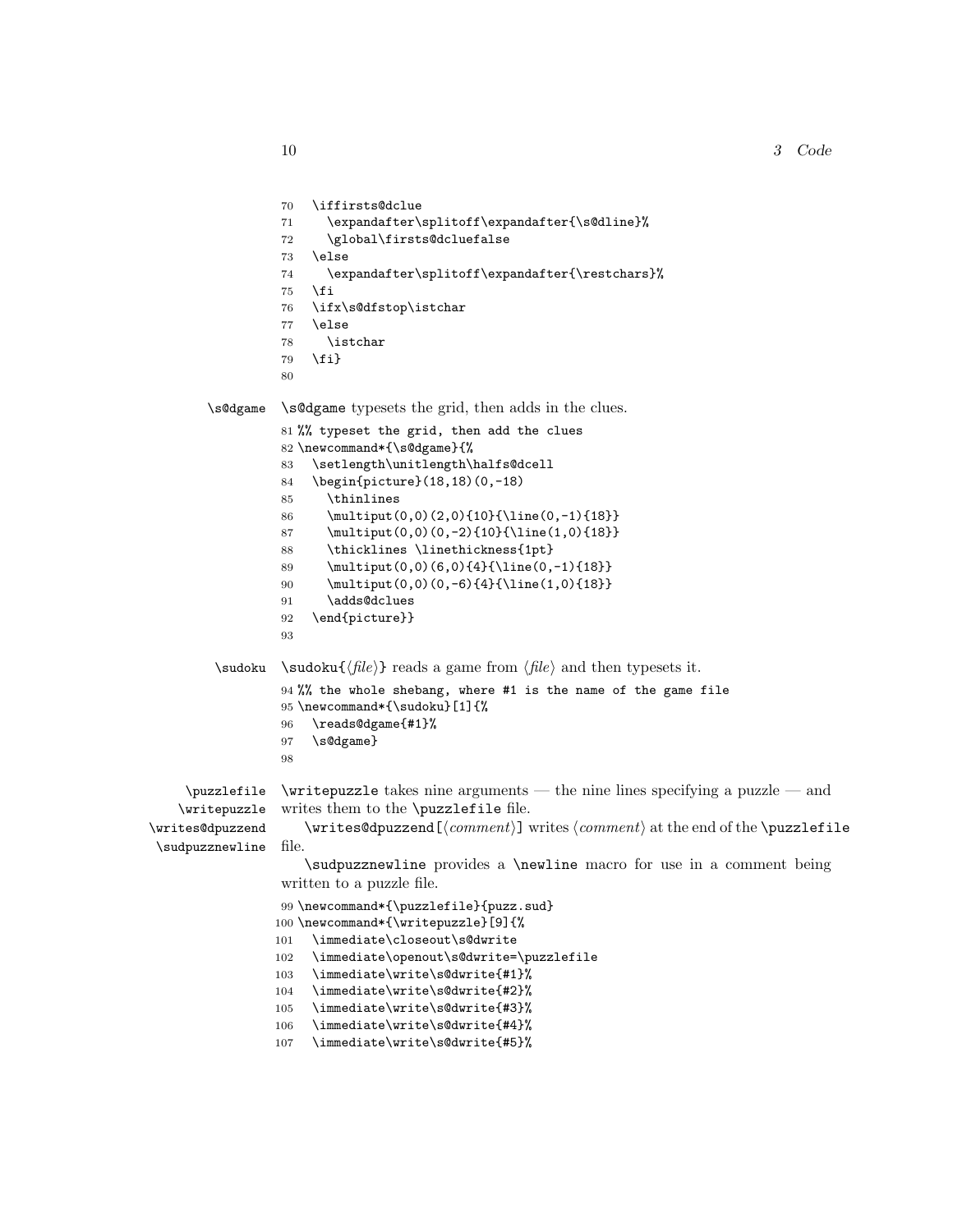```
108 \immediate\write\s@dwrite{#6}%
109 \immediate\write\s@dwrite{#7}%
110 \immediate\write\s@dwrite{#8}%
111 \immediate\write\s@dwrite{#9}%
112 \writes@dpuzzend}
113 \newcommand*{\writes@dpuzzend}[1][\@empty]{
114 \ifx\@empty #1\else
115 \immediate\write\s@dwrite{ }%
116 \immediate\write\s@dwrite{#1}%
117 \fi
118 \immediate\closeout\s@dwrite}
119 \newcommand*{\sudpuzznewline}{^^J}
120
```
The end of the package.

121  $\langle$ /print $\rangle$ 

### <span id="page-10-0"></span>3.2 The solvesudoku package

The package requires the printsudoku package to do some puzzle typesetting.

```
122 \langle *solve \rangle123 \NeedsTeXFormat{LaTeX2e}
124 \ProvidesPackage{solvesudoku}[2006/02/16 v1.0 solve sudoku puzzles]
125 \RequirePackage{printsudoku}
126
```
#### <span id="page-10-1"></span>3.2.1 Setup

```
\commentary It can be useful to control the amount of output to the log file.
             127 \newcommand{\commentary}[1]{\typeout{#1}}
             128
```
The following counts are defined in the printsudoku package: \s@dncol, \s@dnrow, \s@dcolpos, \s@drowpos

\s@lcnta A bunch of \counts. They could probably be reduced in number but they help \solcnt me to keep the code less mysterious.

```
\tenscnt 129 %%% too many counts, maybe they should be reduced
    \tempcntz 130 \newcount\s@lcnta % a cell number
   \tempcnty 131 \newcount\solcnt
   \tmpsetctr
132 \newcount\settonumcnt
\tmpsetansctr 133 \newcount\tenscnt
      \boxctr
134 \newcount\tempcntz
      \sumctr <sup>135</sup> \newcount\tempcnty
 \toprangectr 136 \newcount\tmpsetctr
                                         % number of solved cells
               137 \newcount\tmpsetansctr
              138 \newcount\boxctr
              139 \newcount\sumctr
              140 \newcount\toprangectr
```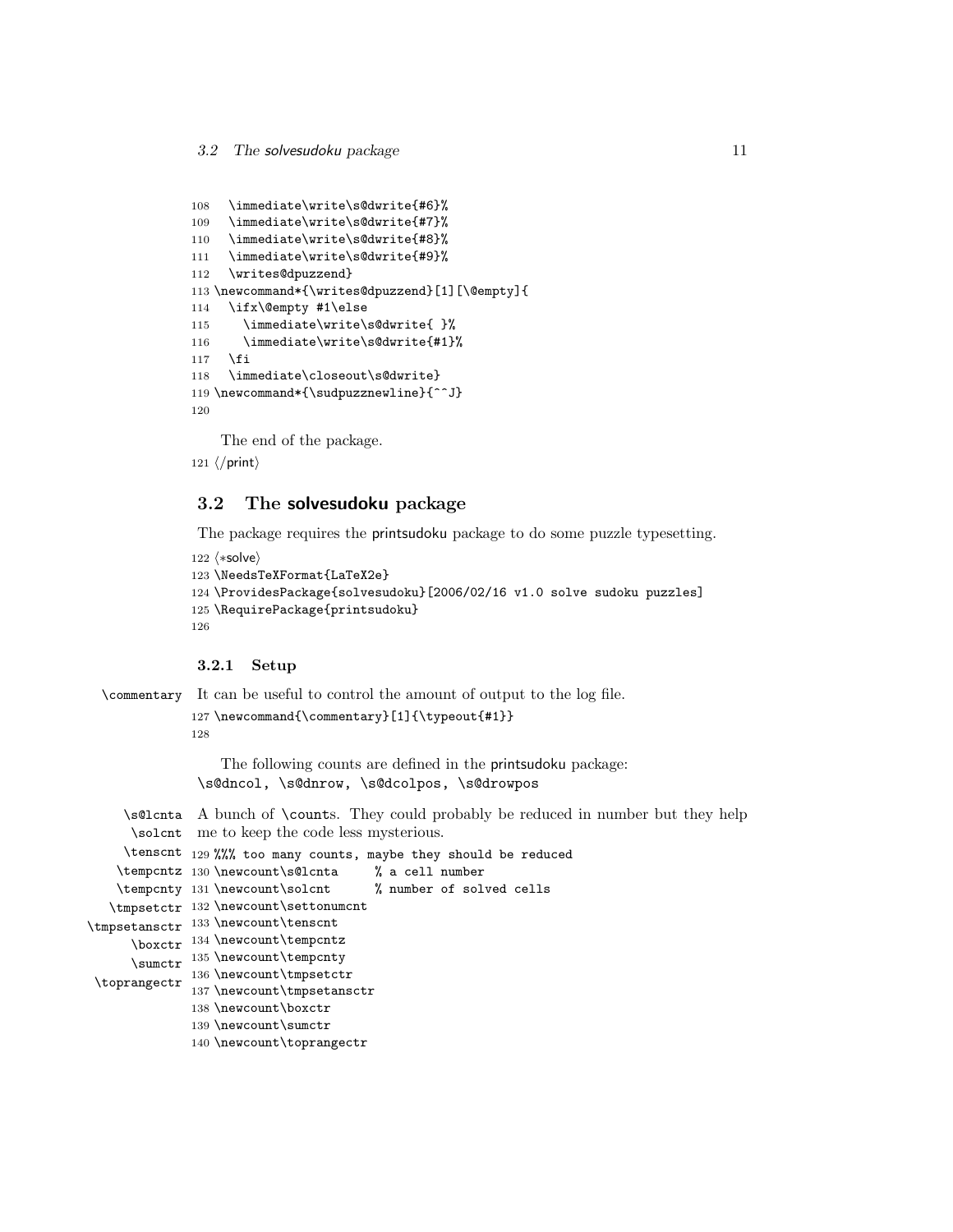12 3 Code

```
\lonecellctr
     \reducedctr 141 \newcount\lonecellctr
     \numlistctr 142 \newcount\reducedctr
  \difficultyctr
143 \newcount\numlistctr
    \s@dtempcnta
144 \newcount\difficultyctr
    \s@dtempcntb 145 \newcount\s@dtempcnta
\s@dtemploopcnta
146 \newcount\s@dtempcntb
    \maxrangectr
147 \newcount\s@dtemploopcnta
        \asetctr
      \secondctr
                  148 \newcount\maxrangectr
                  149 \newcount\asetctr
                  150 \newcount\secondctr
      \digitictr
     \digitiictr
151 \newcount\digitictr
   \numdigitsctr 152 \newcount\digitiictr
    \numcluesctr
153 \newcount\numdigitsctr
                 154 \newcount\numcluesctr
                 155
\iffirsts@dclue
    \iffirstchar 156 %%% \iffirsts@dclue% defined in printsudoku package
\ifnotgotthechar 157\newif\iffirstchar
   \ifsetchanged 158\newif\ifnotgotthechar
      \ifchanged
159 \newif\ifsetchanged
   \ifanychanged
160 \newif\ifchanged
 \iflonerchanged 161\newif\ifanychange
  \ifstilldigits <sup>162</sup> \newif\iflonerchanged
       \ifkeepon 163\newif\ifstilldigits
  \ifpairchanged 164 \newif\ifkeepon
                  165 \newif\ifpairchanged
                 166
         \newant {\newcommand{\nonparallel}{name}} creates a new count \name, which can include analphabetic
         \useknt characters. \useknt{\langle name \rangle} calls the \name count. These are like the LAT<sub>E</sub>X
  \createsudsets
kernel \@namedef and \@nameuse. In particular we will use 81 'numbered' counts,
                  one for each cell in the sudoku grid, using \createsudsets to generate them.
                  167 %% create and use a numbered count
                  168 %% we'll use 81 of these, one for each cell in the grid
                  169\newcommand*{\newknt}[1]{\expandafter\newcount\csname #1\endcsname}
                  170 \newcommand*{\useknt}[1]{\csname #1\endcsname}
                 171 %% create potential answer sets
                 172 \newcommand*{\createsudsets}{%
                 173 \global\s@lcnta\@ne
                 174 \global\solcnt\z@
                 175 \loop
                 176 \ifnum\s@lcnta<82\relax
                 177 \newknt{s@lans\the\s@lcnta}%
                 178 \advance\s@lcnta\@ne
                 179 \repeat}
```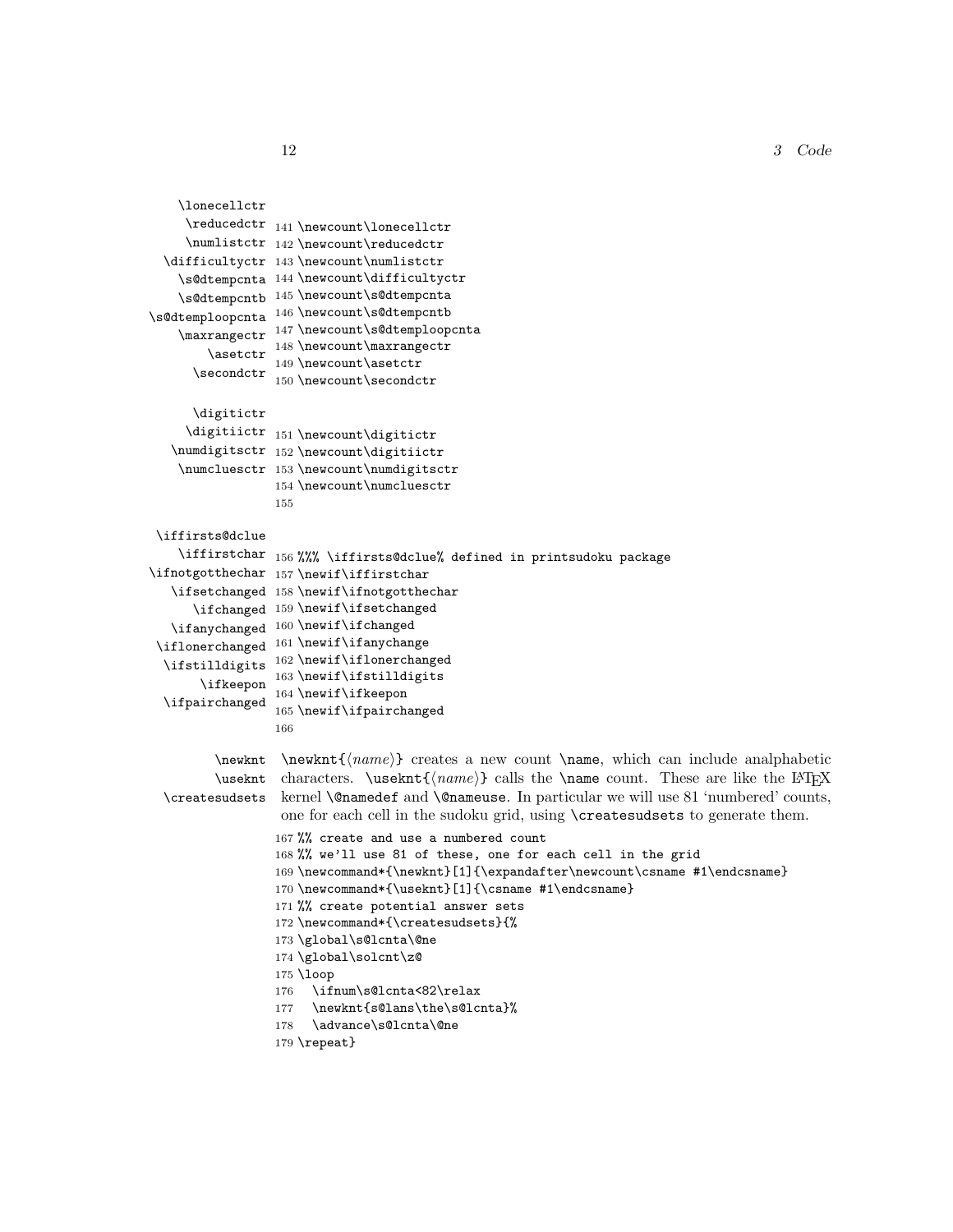3.2 The solvesudoku package 13

180 \createsudsets 181

#### <span id="page-12-0"></span>3.2.2 Binary solution sets

The major concern was deciding on the datastructure for the problem (the value of \useknt{\s@lans\the\s@lcnta}} for the \s@lcnta cell). In the end I used a 9 digit 'binary solution set' for the potential solutions for each cell. ([1111111111]  $\leftrightarrow$ 123456789 and  $[101010101] \leftrightarrow 13579$ . A cell solution, say N, is represented as the 'set' -N (e.g., a potential solution 3 is represented as [001000000] and the actual solution 3 is represented by  $[-3]$ ).

\initialisesuddata This sets each of the 81 cells to 111111111.

```
182 %% initialise potential answer sets
183 \newcommand*{\initialisesuddata}{\bgroup
184 \global\s@lcnta\@ne
185 \global\solcnt\z@
186 \global\difficultyctr\z@
187 \global\numcluesctr\z@
188 \loop
189 \ifnum\s@lcnta<82\relax
190 \global\useknt{s@lans\the\s@lcnta}=111111111\relax
191 \advance\s@lcnta\@ne
192 \repeat
193 \egroup}
194
```
195 %%%%%%%%%%%%%%%%%%%%%%%% utility macros for 'binary solution sets' %%%%%%%%%%%%%%%% 196

\settonum \settonum{hseti}{hcnti} converts a potential solution binary set hseti to the corresponding set of digits; that is  $[11...1] \rightarrow 12...9$ . The result of the conversion is assigned to the \count  $\langle ent \rangle$  which must be supplied by the calling macro. If the set is negative then the result is that number (e.g.  $[-3] \rightarrow -3$ ). If the set contains only a single non-zero entry, that is converted to the negative of the corresponding digit (e.g.  $[100] \rightarrow -7$ ).

```
197 %%\settonum{110011...}{cnt}
198 %% converts a potential solution set to a number ([11...1] \rightarrow 12...9)
199 %% returns the input if it is negative ([-3] \rightarrow -3)200 %% returns a negative number if the set represents a single digit ([10] -> -8)
201 \newcommand*{\settonum}[2]{%
202 \settonumcnt=#1\relax
203 \tempcnty=\z@
204 \tenscnt=\@ne
205 \ifnum\settonumcnt<\z@ % just return the number
206 \tempcnty=\settonumcnt
207 #2=\tempcnty
208 \else
209 \ifodd\settonumcnt % 9 flagged
```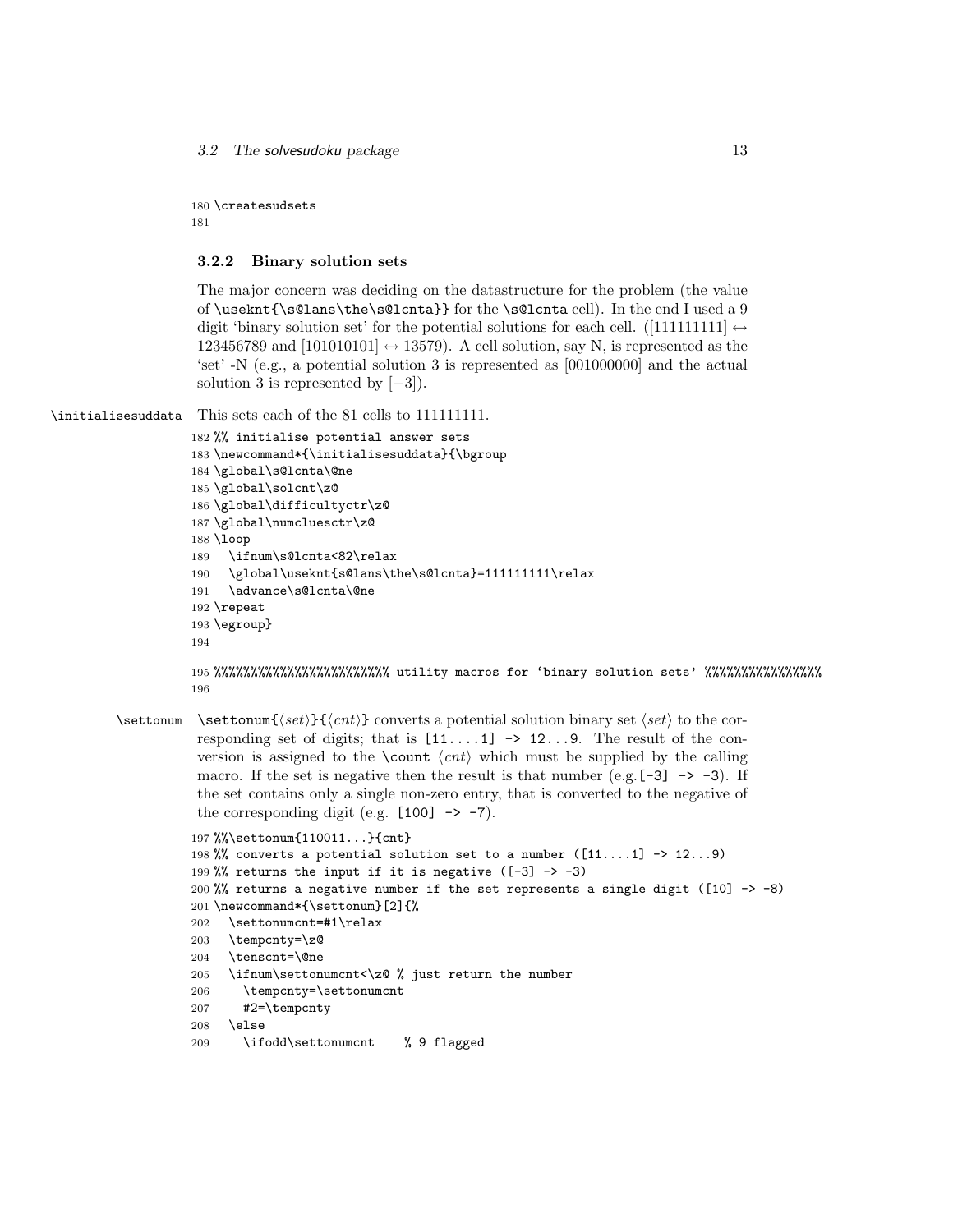14 3 Code

```
210 \tempcntz=9\relax
211 \multiply\tempcntz \tenscnt
212 \advance \tempcnty by \tempcntz
213 \multiply\tenscnt 10\relax
214 \overrightarrow{fi}215 \divide\settonumcnt by 10\relax
216 \ifodd\settonumcnt % 8 flagged
217 \tempcntz=8\relax
218 \multiply\tempcntz \tenscnt
219 \advance \tempcnty \tempcntz
220 \multiply\tenscnt 10\relax
221 \fi
222 \divide\settonumcnt by 10\relax
223 \ifodd\settonumcnt % 7 flagged
224 \tempcntz=7\relax
225 \multiply\tempcntz \tenscnt<br>226 \advance \tempcnty \tempcnt;
        \advance \tempcnty \tempcntz
227 \multiply\tenscnt 10\relax
228 \setminusfi
229 \divide\settonumcnt by 10\relax
230 \ifodd\settonumcnt % 6 flagged
231 \tempcntz=6\relax
232 \multiply\tempcntz \tenscnt
233 \advance \tempcnty \tempcntz
234 \multiply\tenscnt 10\relax
235 \fi
236 \divide\settonumcnt by 10\relax
237 \ifodd\settonumcnt % 5 flagged
238 \tempcntz=5\relax
239 \multiply\tempcntz \tenscnt
240 \advance \tempcnty \tempcntz
241 \multiply\tenscnt 10\relax
242 \fi
243 \divide\settonumcnt by 10\relax
244 \ifodd\settonumcnt % 4 flagged
245 \tempcntz=4\relax
246 \multiply\tempcntz \tenscnt
247 \advance \tempcnty \tempcntz
248 \multiply\tenscnt 10\relax
249 \setminusfi
250 \divide\settonumcnt by 10\relax
251 \ifodd\settonumcnt % 3 flagged
252 \tempcntz=3\relax
253 \multiply\tempcntz \tenscnt
254 \advance \tempcnty \tempcntz
255 \multiply\tenscnt 10\relax
256 \fi
257 \divide\settonumcnt by 10\relax
258 \ifodd\settonumcnt % 2 flagged
259 \tempcntz=2\relax
```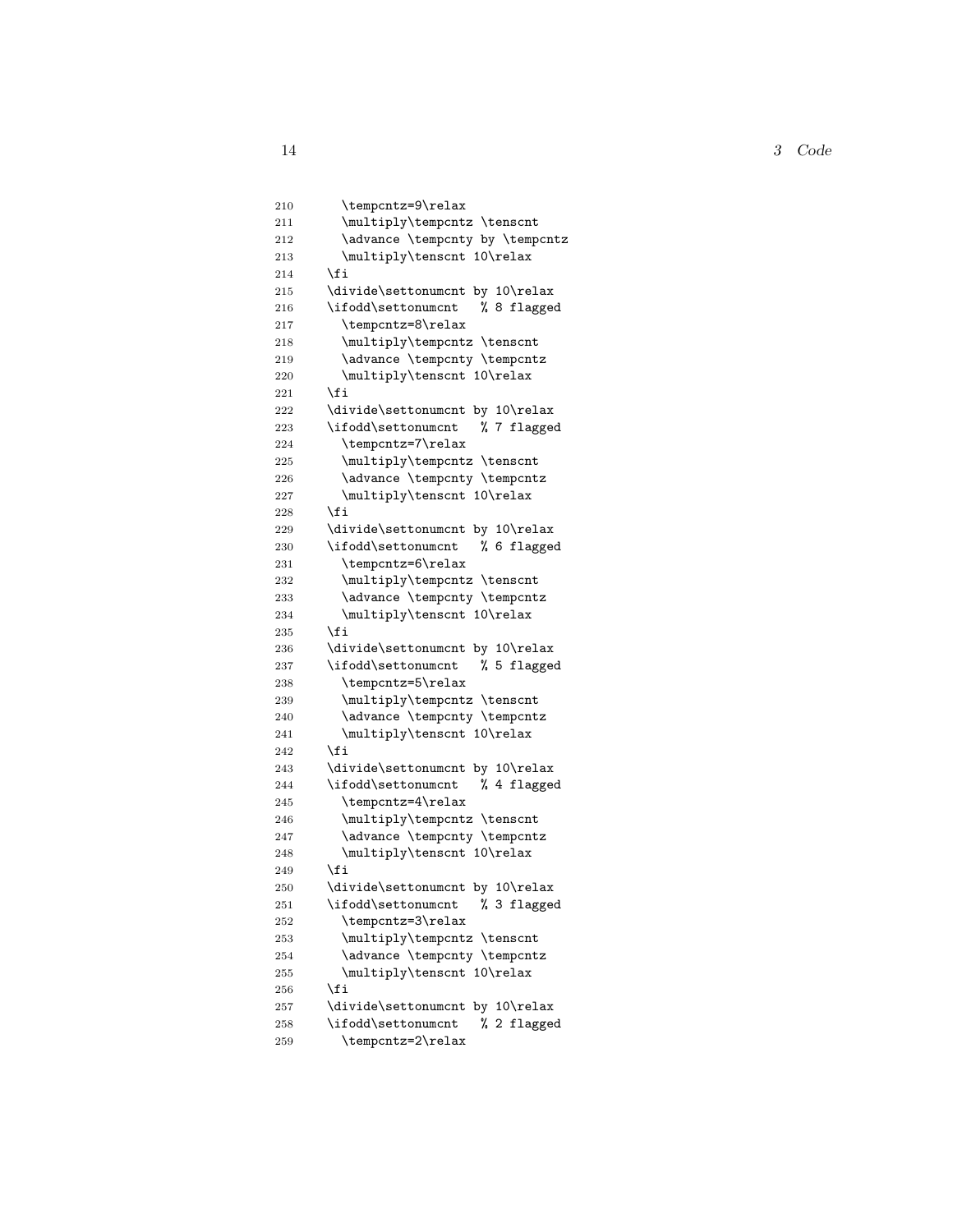```
260 \multiply\tempcntz \tenscnt
              261 \advance \tempcnty \tempcntz
              262 \multiply\tenscnt 10\relax
              263 \fi
              264 \divide\settonumcnt by 10\relax
              265 \ifodd\settonumcnt % 1 flagged
              266 \tempcntz=1\relax
              267 \multiply\tempcntz \tenscnt
              268 \advance \tempcnty \tempcntz
              269 %% \multiply\tenscnt 10\relax
              270 \fi
              271 \ifnum \tempcnty<10
              272 \ifnum\tempcnty>\z@
              273 \tempcnty = -\tempcnty
              274 \fi
              275 \fi
              276 #2=\tempcnty
              277 \fi}
              278
\sum_{\alpha} \numofnuminset {\langle \alpha t \rangle} set the \count \langle \alpha t \rangle to the number of
              times the digit \langle \text{digit} \rangle is represented in the binary set \langle \text{set} \rangle. For example, the
              number of digits in the set [200000013] are 1 -> 2, 2 -> 0, ..., 8 -> 1 and
              9 \rightarrow 3.279 %%\numofnuminset{digit}{set}{returnctr}
              280 %% returns the number of times digit is represented in the set
              281 %% e.g. if the set is [200000013] then 1 -> 2, 2 -> 0,... 8 -> 1, 9 -> 3
              282 \newcommand*{\numofnuminset}[3]{%
              283 \tmpsetctr=#2\relax
              284 \tmpsetansctr=\tmpsetctr
              285 \ifnum\tmpsetctr<\z@% solution, not a set
              286 \tmpsetansctr=\z@
              287 \else
              288 \ifcase #1\relax
              289 \or % 1
              290 \divide\tmpsetansctr by 100000000\relax
              291 \or % 2
              292 \divide\tmpsetansctr by 10000000\relax
              293 \tmpsetctr=\tmpsetansctr
              294 \divide\tmpsetctr 10\relax \multiply\tmpsetctr 10\relax
              295 \advance\tmpsetansctr -\tmpsetctr
              296 \or % 3
              297 \divide\tmpsetansctr by 1000000\relax
              298 \tmpsetctr=\tmpsetansctr
              299 \divide\tmpsetctr 10\relax \multiply\tmpsetctr 10\relax
              300 \advance\tmpsetansctr -\tmpsetctr
              301 \or % 4
              302 \divide\tmpsetansctr by 100000\relax
              303 \tmpsetctr=\tmpsetansctr
              304 \divide\tmpsetctr 10\relax \multiply\tmpsetctr 10\relax
```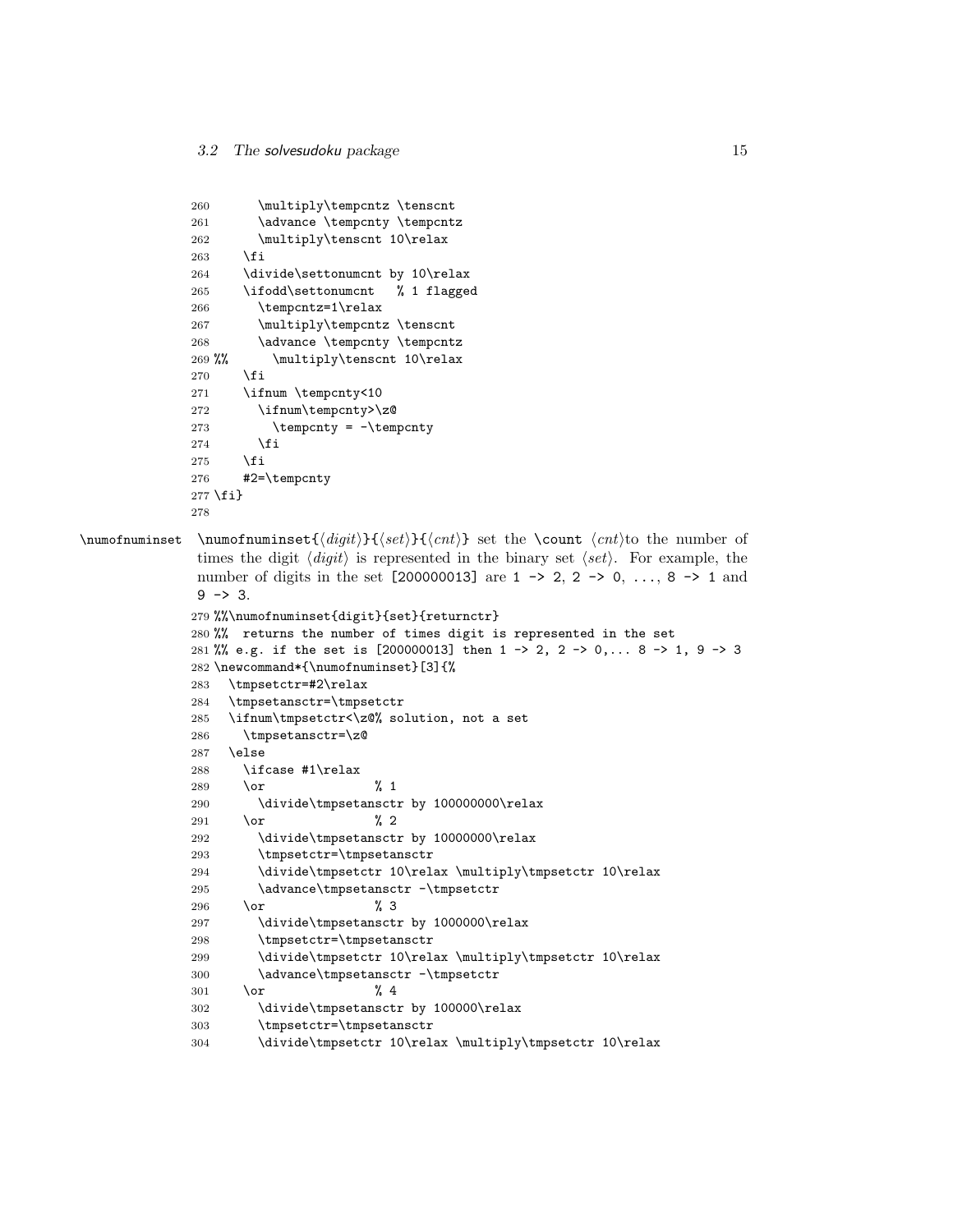```
305 \advance\tmpsetansctr -\tmpsetctr
                 306 \or \% 5307 \divide\tmpsetansctr by 10000\relax
                308 \tmpsetctr=\tmpsetansctr
                309 \divide\tmpsetctr 10\relax \multiply\tmpsetctr 10\relax
                310 \advance\tmpsetansctr -\tmpsetctr
                311 \or % 6
                312 \divide\tmpsetansctr by 1000\relax
                313 \tmpsetctr=\tmpsetansctr
                314 \divide\tmpsetctr 10\relax \multiply\tmpsetctr 10\relax
                315 \advance\tmpsetansctr -\tmpsetctr
                316 \or %7
                317 \divide\tmpsetansctr by 100\relax
                318 \tmpsetctr=\tmpsetansctr
                319 \divide\tmpsetctr 10\relax \multiply\tmpsetctr 10\relax
                320 \advance\tmpsetansctr -\tmpsetctr
                321 \text{ for } \% 8322 \divide\tmpsetansctr by 10\relax
                323 \tmpsetctr=\tmpsetansctr
                324 \divide\tmpsetctr 10\relax \multiply\tmpsetctr 10\relax
                325 \advance\tmpsetansctr -\tmpsetctr
                 326 \or \% 9
                327 \tmpsetctr=\tmpsetansctr
                328 \divide\tmpsetctr 10\relax \multiply\tmpsetctr 10\relax
                329 \advance\tmpsetansctr -\tmpsetctr
                330 \else % error
                331 \tmpsetansctr=\z@
                332 \fi
                333 \fi
                334 #3=\tmpsetansctr}
                335
\delta \deletenumfromset \delta_{\{right\}}{\digiti}}{\seti} removes the \delta from the \delta and
                 sets the \count \langle ent \rangle to the reulting modified set. If \langle digit \rangle was the only member
                 then the result is that digit negated. For example:
                 9 from [...11] \rightarrow [...10]8 from [0...010] \rightarrow -8336 %%\deletenumfromset{digit}{set}{returnctr}
                337 %% deletes num from the [set], returning the modified set or a -ve number if
                338 %% the digit was the only member.
                339 %% e.g., 9 from [...11] -> [...10], 8 from [0...010] -> -8
                340 \newcommand*{\deletenumfromset}[3]{
                341 \global\setchangedfalse
                342 \tmpsetctr=#2\relax
                343 \tmpsetansctr=#2\relax
                344 \ifnum\tmpsetctr<\z@ % represents a solved number, do nothing
                345 \else
                346 \ifcase #1\relax
                347 \or % 1
```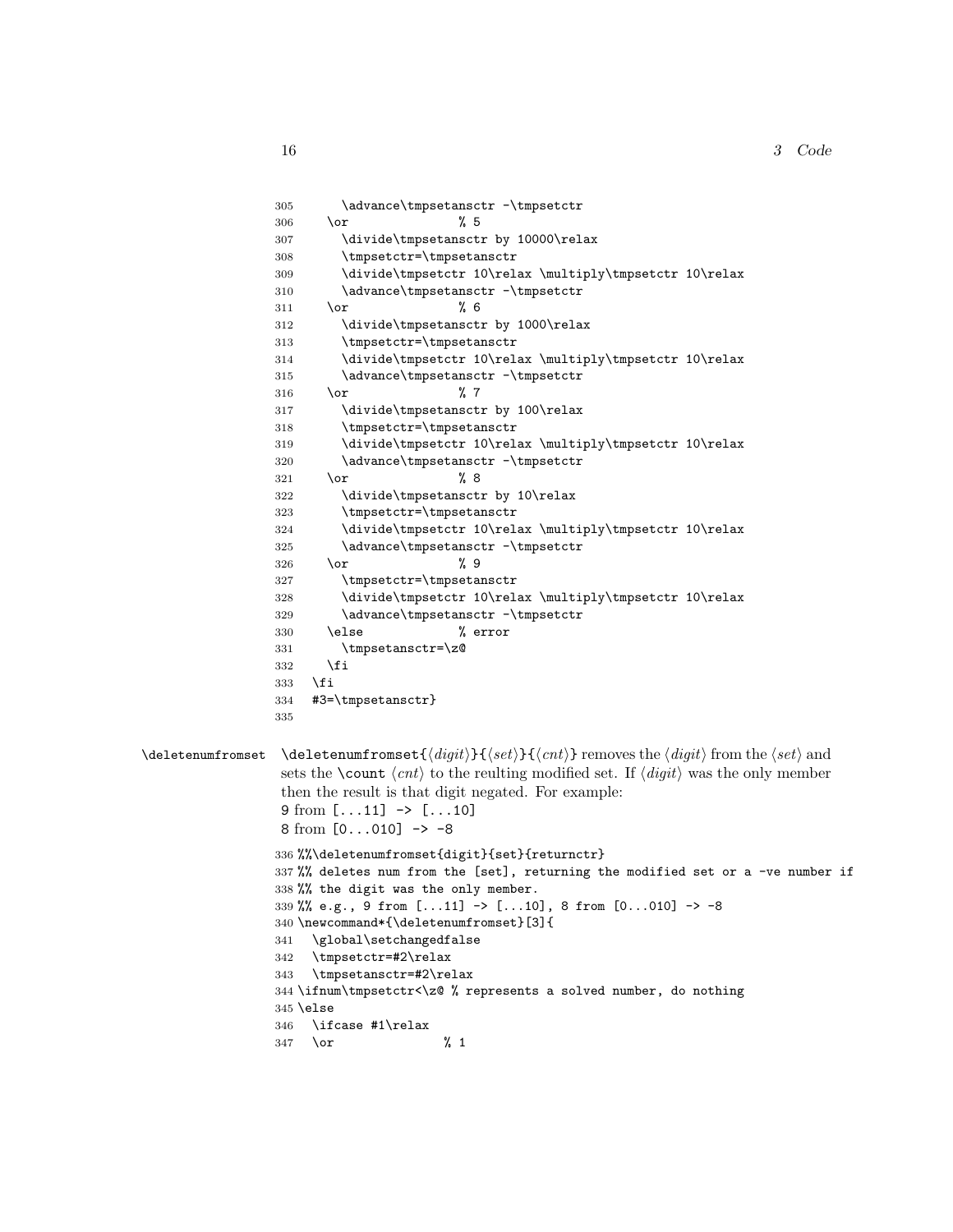```
348 \divide\tmpsetctr by 100000000\relax
349 \ifodd\tmpsetctr% it's there
350 \advance\tmpsetansctr -100000000\relax
351 \global\setchangedtrue
352 \overrightarrow{fi}353 \or % 2
354 \divide\tmpsetctr by 10000000\relax
355 \ifodd\tmpsetctr% it's there
356 \advance\tmpsetansctr -10000000\relax
357 \global\setchangedtrue
358 \fi
359 \or % 3
360 \divide\tmpsetctr by 1000000\relax
361 \ifodd\tmpsetctr% it's there
362 \advance\tmpsetansctr -1000000\relax
363 \global\setchangedtrue
364 \fi
365 \or % 4
366 \divide\tmpsetctr by 100000\relax
367 \ifodd\tmpsetctr% it's there
368 \advance\tmpsetansctr -100000\relax
369 \global\setchangedtrue
370 \fi
371 \or % 5
372 \divide\tmpsetctr by 10000\relax
373 \ifodd\tmpsetctr% it's there
374 \advance\tmpsetansctr -10000\relax
375 \global\setchangedtrue
376 \fi
377 \or % 6
378 \divide\tmpsetctr by 1000\relax
379 \ifodd\tmpsetctr% it's there
380 \advance\tmpsetansctr -1000\relax
381 \global\setchangedtrue
382 \fi
383 \or % 7
384 \divide\tmpsetctr by 100\relax
385 \ifodd\tmpsetctr% it's there
386 \advance\tmpsetansctr -100\relax
387 \global\setchangedtrue
388 \fi
389 \or % 8
390 \divide\tmpsetctr by 10\relax
391 \ifodd\tmpsetctr% it's there
392 \advance\tmpsetansctr -10\relax
393 \global\setchangedtrue
394 \fi
395 \or % 9
396 \ifodd\tmpsetctr% it's there
397 \advance\tmpsetansctr -1\relax
```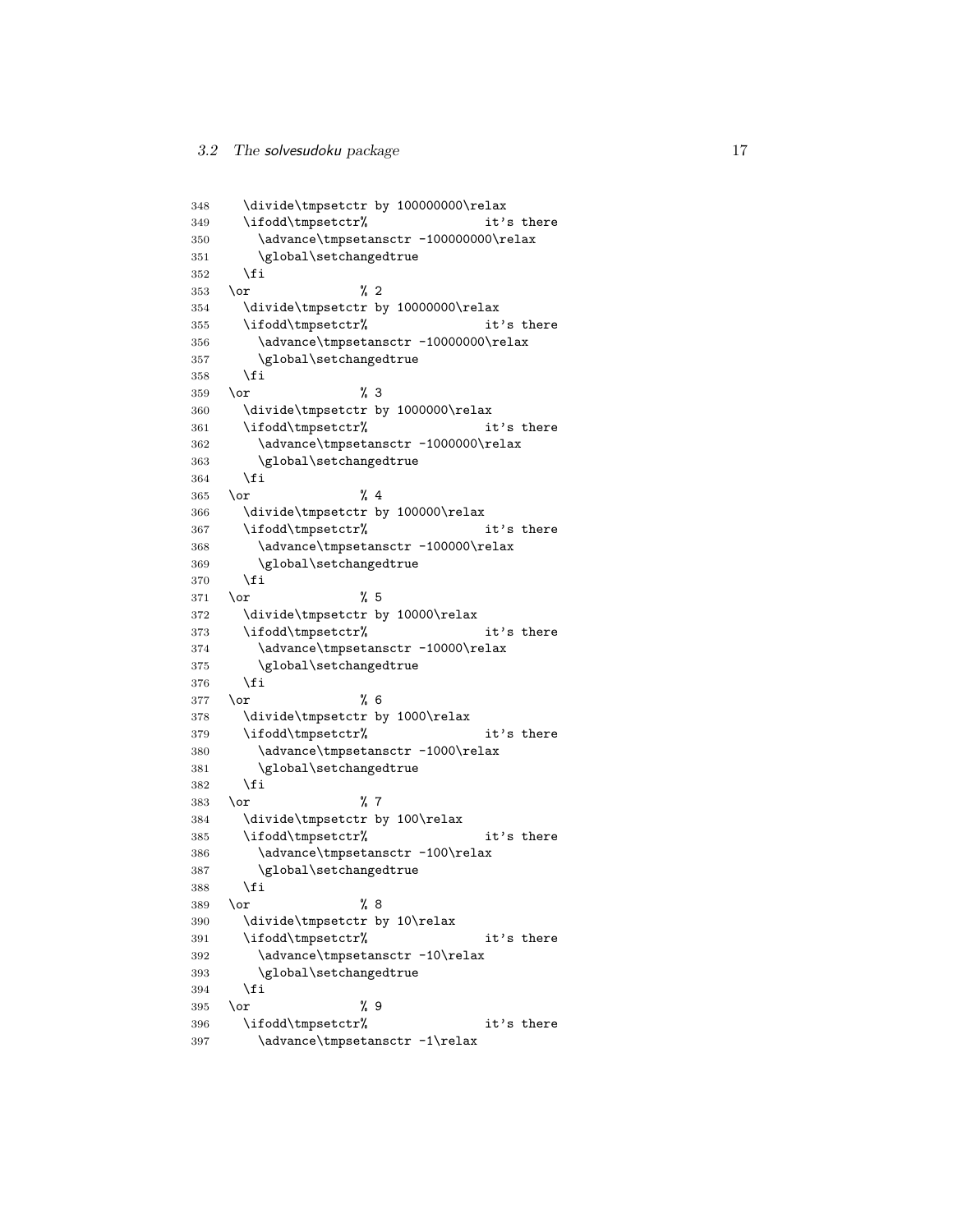```
398 \global\setchangedtrue
399 - \sqrt{f}i400 \quad \text{If}401 \fi
402 #3=\tmpsetansctr}
403
```
\displaystatus This macro typesets a tabular showing the current real and potential solutions for the grid. A real solution is shown as a negative number; positive numbers are the potential solution digits for the cell.

```
404 %% typeset current answers plus potential answer digits
405 \newcommand*{\displaystatus}{%
406 \begin{tabular}{||c|c|c||c|c|c||c|c|c||}\hline\hline
407 \settonum{\the\useknt{s@lans1}}{\s@dtempcnta}\the\s@dtempcnta &
408 \settonum{\the\useknt{s@lans2}}{\s@dtempcnta}\the\s@dtempcnta &
409 \settonum{\the\useknt{s@lans3}}{\s@dtempcnta}\the\s@dtempcnta &
410 \settonum{\the\useknt{s@lans4}}{\s@dtempcnta}\the\s@dtempcnta &
411 \settonum{\the\useknt{s@lans5}}{\s@dtempcnta}\the\s@dtempcnta &
412 \settonum{\the\useknt{s@lans6}}{\s@dtempcnta}\the\s@dtempcnta &
413 \settonum{\the\useknt{s@lans7}}{\s@dtempcnta}\the\s@dtempcnta &
414 \settonum{\the\useknt{s@lans8}}{\s@dtempcnta}\the\s@dtempcnta &
415 \settonum{\the\useknt{s@lans9}}{\s@dtempcnta}\the\s@dtempcnta \\ \hline
416 \settonum{\the\useknt{s@lans10}}{\s@dtempcnta}\the\s@dtempcnta &
417 \settonum{\the\useknt{s@lans11}}{\s@dtempcnta}\the\s@dtempcnta &
418 \settonum{\the\useknt{s@lans12}}{\s@dtempcnta}\the\s@dtempcnta &
419 \settonum{\the\useknt{s@lans13}}{\s@dtempcnta}\the\s@dtempcnta &
420 \setminus {\the\useknt{\s@lans14}}{\s@dtempcnta}\the\s@dtempcnta %421 \settonum{\the\useknt{s@lans15}}{\s@dtempcnta}\the\s@dtempcnta &
422 \settonum{\the\useknt{s@lans16}}{\s@dtempcnta}\the\s@dtempcnta &
423 \settonum{\the\useknt{s@lans17}}{\s@dtempcnta}\the\s@dtempcnta &
424 \settonum{\the\useknt{s@lans18}}{\s@dtempcnta}\the\s@dtempcnta \\ \hline
425 \settonum{\the\useknt{s@lans19}}{\s@dtempcnta}\the\s@dtempcnta &
426 \settonum{\the\useknt{s@lans20}}{\s@dtempcnta}\the\s@dtempcnta &
427 \settonum{\the\useknt{s@lans21}}{\s@dtempcnta}\the\s@dtempcnta &
428 \settonum{\the\useknt{s@lans22}}{\s@dtempcnta}\the\s@dtempcnta &
429 \settonum{\the\useknt{s@lans23}}{\s@dtempcnta}\the\s@dtempcnta &
430 \settonum{\the\useknt{s@lans24}}{\s@dtempcnta}\the\s@dtempcnta &
431 \settonum{\the\useknt{s@lans25}}{\s@dtempcnta}\the\s@dtempcnta &
432 \settonum{\the\useknt{s@lans26}}{\s@dtempcnta}\the\s@dtempcnta &
433 \settonum{\the\useknt{s@lans27}}{\s@dtempcnta}\the\s@dtempcnta \\ \hline\hline
434 \settonum{\the\useknt{s@lans28}}{\s@dtempcnta}\the\s@dtempcnta &
435 \settonum{\the\useknt{s@lans29}}{\s@dtempcnta}\the\s@dtempcnta &
436 \settonum{\the\useknt{s@lans30}}{\s@dtempcnta}\the\s@dtempcnta &
437 \settonum{\the\useknt{s@lans31}}{\s@dtempcnta}\the\s@dtempcnta &
438 \settonum{\the\useknt{s@lans32}}{\s@dtempcnta}\the\s@dtempcnta &
439 \settonum{\the\useknt{s@lans33}}{\s@dtempcnta}\the\s@dtempcnta &
440 \settonum{\the\useknt{s@lans34}}{\s@dtempcnta}\the\s@dtempcnta &
441 \settonum{\the\useknt{s@lans35}}{\s@dtempcnta}\the\s@dtempcnta &
442 \settonum{\the\useknt{s@lans36}}{\s@dtempcnta}\the\s@dtempcnta \\ \hline
443 \settonum{\the\useknt{s@lans37}}{\s@dtempcnta}\the\s@dtempcnta &
```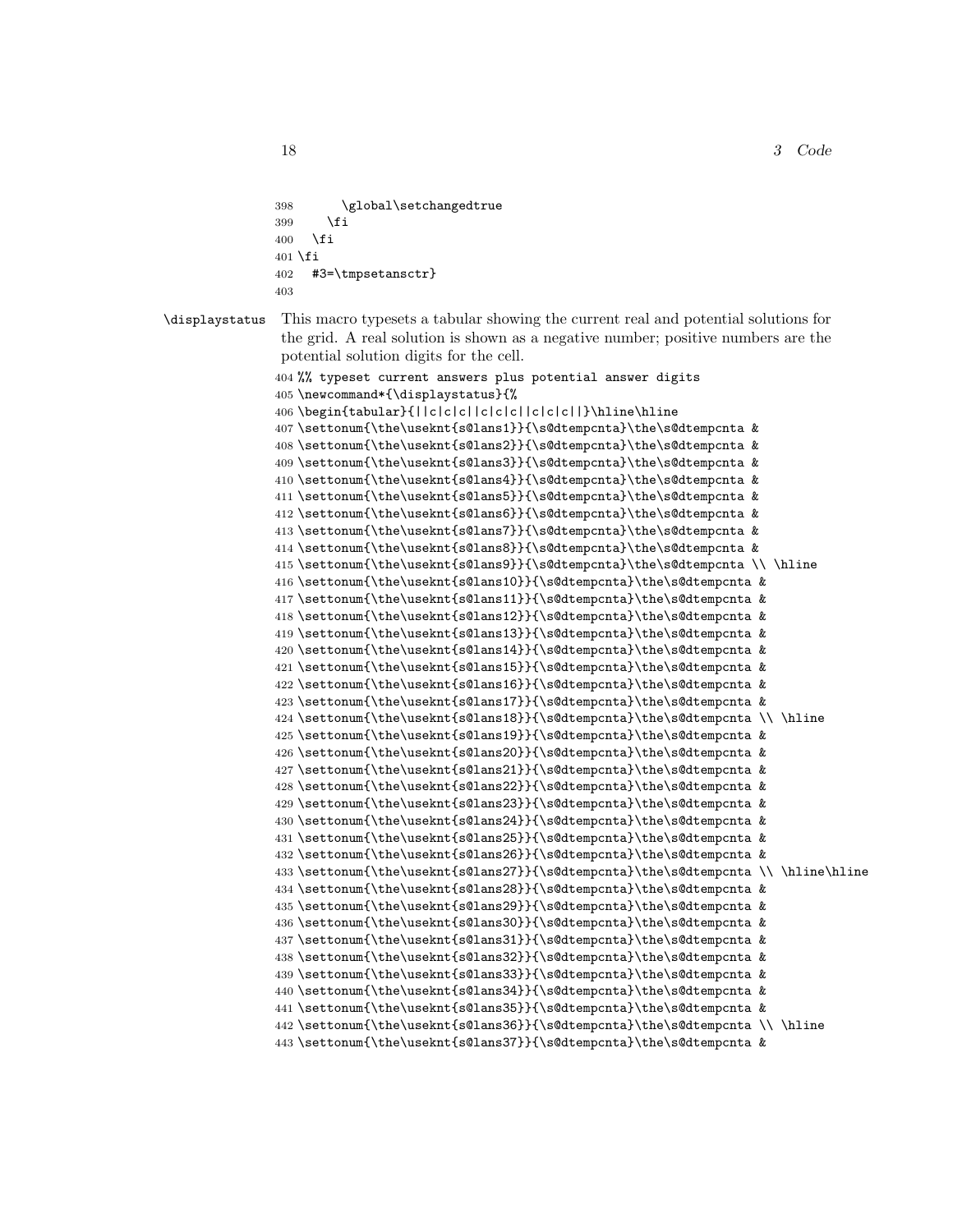```
444 \settonum{\the\useknt{s@lans38}}{\s@dtempcnta}\the\s@dtempcnta &
445 \settonum{\the\useknt{s@lans39}}{\s@dtempcnta}\the\s@dtempcnta &
446 \settonum{\the\useknt{s@lans40}}{\s@dtempcnta}\the\s@dtempcnta &
447 \settonum{\the\useknt{s@lans41}}{\s@dtempcnta}\the\s@dtempcnta &
448 \settonum{\the\useknt{s@lans42}}{\s@dtempcnta}\the\s@dtempcnta &
449 \settonum{\the\useknt{s@lans43}}{\s@dtempcnta}\the\s@dtempcnta &
450 \settonum{\the\useknt{s@lans44}}{\s@dtempcnta}\the\s@dtempcnta &
451 \settonum{\the\useknt{s@lans45}}{\s@dtempcnta}\the\s@dtempcnta \\ \hline
452\settonum{\the\useknt{s@lans46}}{\s@dtempcnta}\the\s@dtempcnta &
453 \settonum{\the\useknt{s@lans47}}{\s@dtempcnta}\the\s@dtempcnta &
454 \settonum{\the\useknt{s@lans48}}{\s@dtempcnta}\the\s@dtempcnta &
455 \settonum{\the\useknt{s@lans49}}{\s@dtempcnta}\the\s@dtempcnta &
456 \settonum{\the\useknt{s@lans50}}{\s@dtempcnta}\the\s@dtempcnta &
457 \settonum{\the\useknt{s@lans51}}{\s@dtempcnta}\the\s@dtempcnta &
458 \settonum{\the\useknt{s@lans52}}{\s@dtempcnta}\the\s@dtempcnta &
459 \settonum{\the\useknt{s@lans53}}{\s@dtempcnta}\the\s@dtempcnta &
460 \settonum{\the\useknt{s@lans54}}{\s@dtempcnta}\the\s@dtempcnta \\ \hline\hline
461 \settonum{\the\useknt{s@lans55}}{\s@dtempcnta}\the\s@dtempcnta &
462 \settonum{\the\useknt{s@lans56}}{\s@dtempcnta}\the\s@dtempcnta &
463 \settonum{\the\useknt{s@lans57}}{\s@dtempcnta}\the\s@dtempcnta &
464 \settonum{\the\useknt{s@lans58}}{\s@dtempcnta}\the\s@dtempcnta &
465 \settonum{\the\useknt{s@lans59}}{\s@dtempcnta}\the\s@dtempcnta &
466 \settonum{\the\useknt{s@lans60}}{\s@dtempcnta}\the\s@dtempcnta &
467 \settonum{\the\useknt{s@lans61}}{\s@dtempcnta}\the\s@dtempcnta &
468 \settonum{\the\useknt{s@lans62}}{\s@dtempcnta}\the\s@dtempcnta &
469 \settonum{\the\useknt{s@lans63}}{\s@dtempcnta}\the\s@dtempcnta \\ \hline
470 \settonum{\the\useknt{s@lans64}}{\s@dtempcnta}\the\s@dtempcnta &
471 \settonum{\the\useknt{s@lans65}}{\s@dtempcnta}\the\s@dtempcnta &
472 \settonum{\the\useknt{s@lans66}}{\s@dtempcnta}\the\s@dtempcnta &
473 \settonum{\the\useknt{s@lans67}}{\s@dtempcnta}\the\s@dtempcnta &
474 \settonum{\the\useknt{s@lans68}}{\s@dtempcnta}\the\s@dtempcnta &
475 \settonum{\the\useknt{s@lans69}}{\s@dtempcnta}\the\s@dtempcnta &
476 \settonum{\the\useknt{s@lans70}}{\s@dtempcnta}\the\s@dtempcnta &
477 \settonum{\the\useknt{s@lans71}}{\s@dtempcnta}\the\s@dtempcnta &
478 \settonum{\the\useknt{s@lans72}}{\s@dtempcnta}\the\s@dtempcnta \\ \hline
479 \settonum{\the\useknt{s@lans73}}{\s@dtempcnta}\the\s@dtempcnta &
480 \settonum{\the\useknt{s@lans74}}{\s@dtempcnta}\the\s@dtempcnta &
481 \settonum{\the\useknt{s@lans75}}{\s@dtempcnta}\the\s@dtempcnta &
482 \settonum{\the\useknt{s@lans76}}{\s@dtempcnta}\the\s@dtempcnta &
483 \settonum{\the\useknt{s@lans77}}{\s@dtempcnta}\the\s@dtempcnta &
484 \settonum{\the\useknt{s@lans78}}{\s@dtempcnta}\the\s@dtempcnta &
485 \settonum{\the\useknt{s@lans79}}{\s@dtempcnta}\the\s@dtempcnta &
486 \settonum{\the\useknt{s@lans80}}{\s@dtempcnta}\the\s@dtempcnta &
487 \settonum{\the\useknt{s@lans81}}{\s@dtempcnta}\the\s@dtempcnta \\ \hline\hline
488 \end{tabular}}
489
```
#### <span id="page-18-0"></span>3.2.3 Problem initialisation

%%%%%%%%%%%%%%%%%%%% get the problem and initialise the solution %%%%%%%%%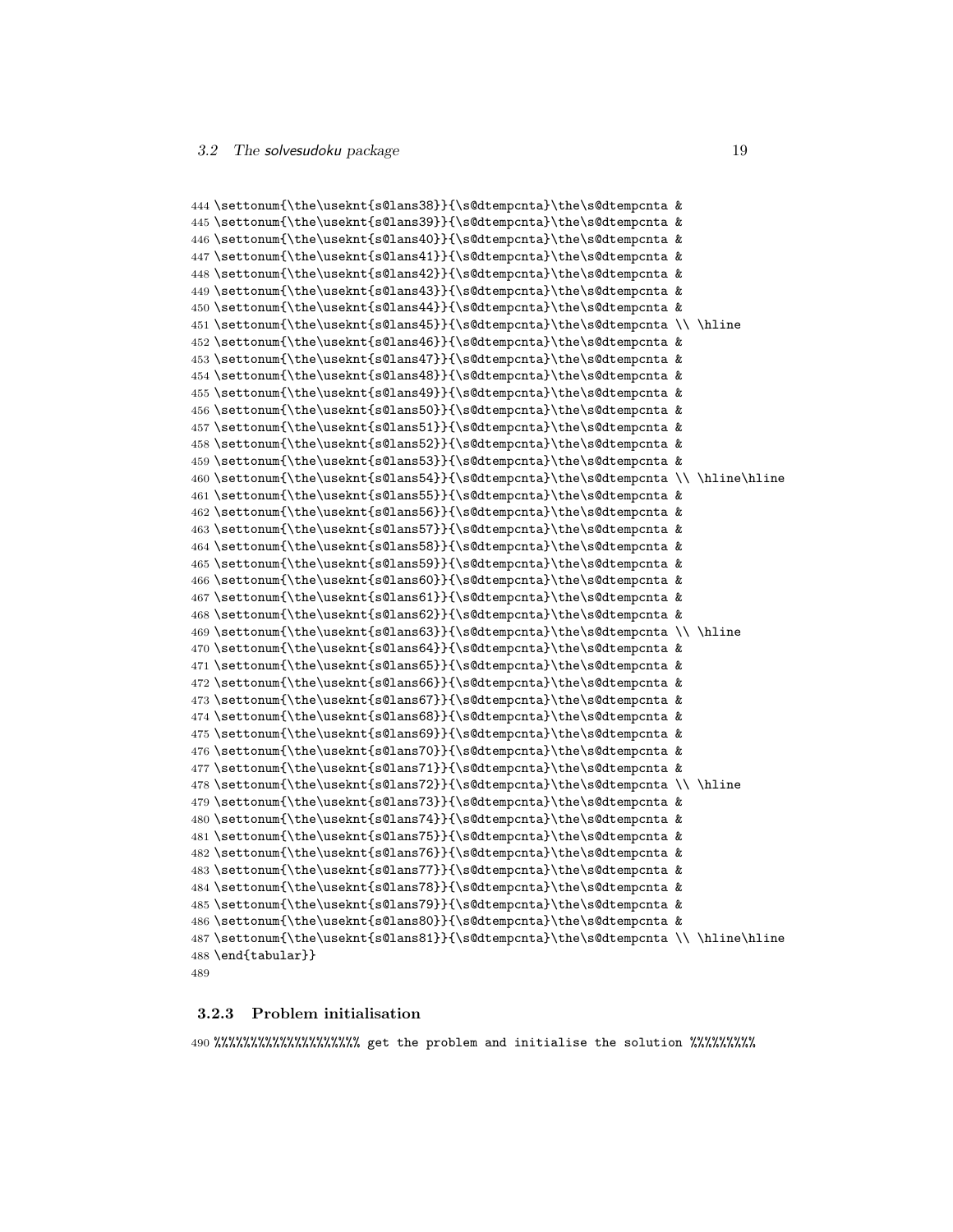```
491
```

```
\getproblem \{file\} initialises the solution grid and reads the puzzle from the
             sudoku file \langle file \rangle. It calls \initialsoln to read the file and insert the clues into
             the grid.
            492 %% read the problem and initialise the problem (solution)
            493 \newcommand*{\getproblem}[1]{\bgroup
            494 \initialisesuddata
            495 \global\solcnt\z@
            496 \immediate\closein\s@dread
            497 \immediate\openin\s@dread=#1
            498 \initialsoln
            499 \typeout{Sudoku problem #1, \the\solcnt\space initial clues}
            500 \egroup}
            501
```
#### \initialsoln Get the clues from the puzzle file, line by line, and insert them into the grid. \s@dline holds one line from the file.

```
502 %% insert the clues from the input game file
503 \newcommand*{\initialsoln}{%
504 \firsts@dcluetrue
505 \s@dnrow\@ne
506 \s@lcnta\@ne
507 \loop
508 \ifnum\s@dnrow<10\relax
509 \read\s@dread to \s@dline
510 \firsts@dcluetrue
511 \s@dncol\@ne
512 \dos@dinitialcols
513 \advance\s@dnrow\@ne
514 \repeat
515 \immediate\closein\s@dread}
516
```
\dos@dinitialcols Insert the clues from one line of the puzzle file into one row of the grid.

```
517 %% insert the clues from one line of the game file
518 \newcommand*{\dos@dinitialcols}{\bgroup
519 \loop
520 \ifnum\s@dncol<10\relax
521 \fixentry
522 \advance\s@dncol\@ne
523 \repeat
524 \egroup}
525
```
\fixentry Inserts a clue from the current line into the grid.

 %% insert a clue from the current line of the game file \newcommand\*{\fixentry}{% \iffirsts@dclue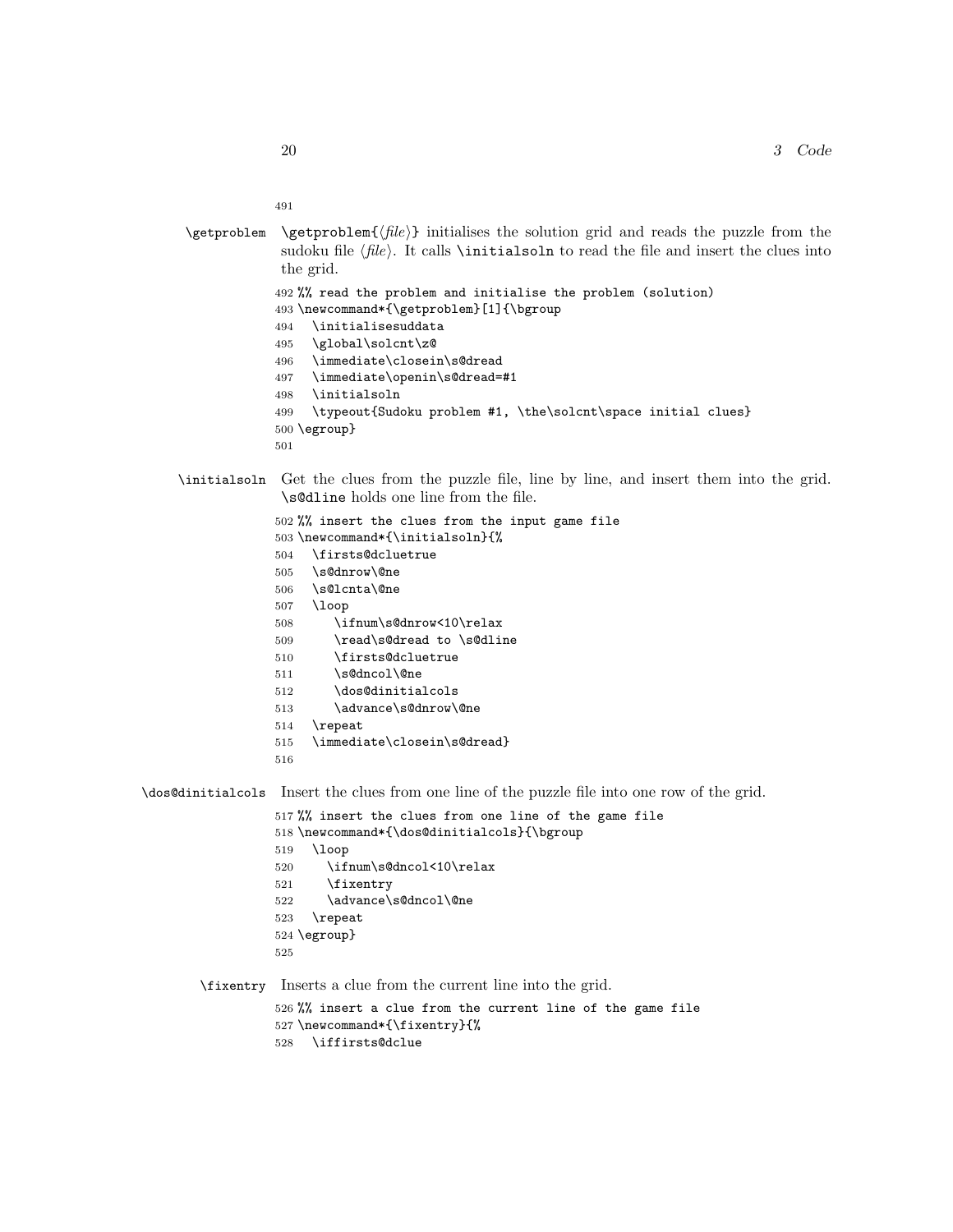```
529 \expandafter\splitoff\expandafter{\s@dline}%
530 \global\firsts@dcluefalse
531 \else
532 \expandafter\splitoff\expandafter{\restchars}%
533 \fi
534 \ifx\s@dfstop\istchar
535 \else
536 \global\useknt{s@lans\the\s@lcnta}=-\istchar
537 \global\advance\solcnt\@ne
538 \global\advance\numcluesctr\@ne
539 \fi
540 \global\advance\s@lcnta\@ne}
541
542
```
#### <span id="page-20-0"></span>3.3 Solution methods

Three facts are used to generate a solution.

- 1. A digit must be unique within a row, a column, and a block Thus, if a solution, say N, is known for a cell, then the potential solution N must be deleted from all cells in the row, column, and block that the solved cell is in. I have called this a simple reduction. The simple reductions are repeated until there are no changes to the potential solutions.
- 2. If among all the cells in a row (column, block) there is a digit that occurs only once among all the potential solutions, then that digit is the solution for its cell. I have termed this a loner. If a loner solution is found then simple reductions are repeated.
- 3. If among all the cells in a row (column, block) there are two digits which occur twice only in the row, each time as a pair (e.g., 39 and 39) then one or other of the two digits must be a solution for a cell in which the pairs occur. This means that the two digits in the pair cannot occur anywhere else in the row (column, block). If there are no loners then the problem is examined for pairs. If there is any change in a potential solution then the simple reduction process is applied.

The process stops either when all 81 cells have been solved or there is no change in any potential solution after going through all the above reductions.

There are more sophisticated solution techniques that could be applied but they are also increasingly difficult to code in T<sub>E</sub>X.

\reduceacell \reduceacell looks at the solution set for the current cell (the \s@lcnta cell) and if the cell has been solved then it deletes the solution digit from the row, column, and box in which the cell appears. This may result in new solutions for other cells. Given a cell number  $N$  ( $0 < N < 82$ ) and, using integer arithmetic, putting  $M = (N-1)/9$  then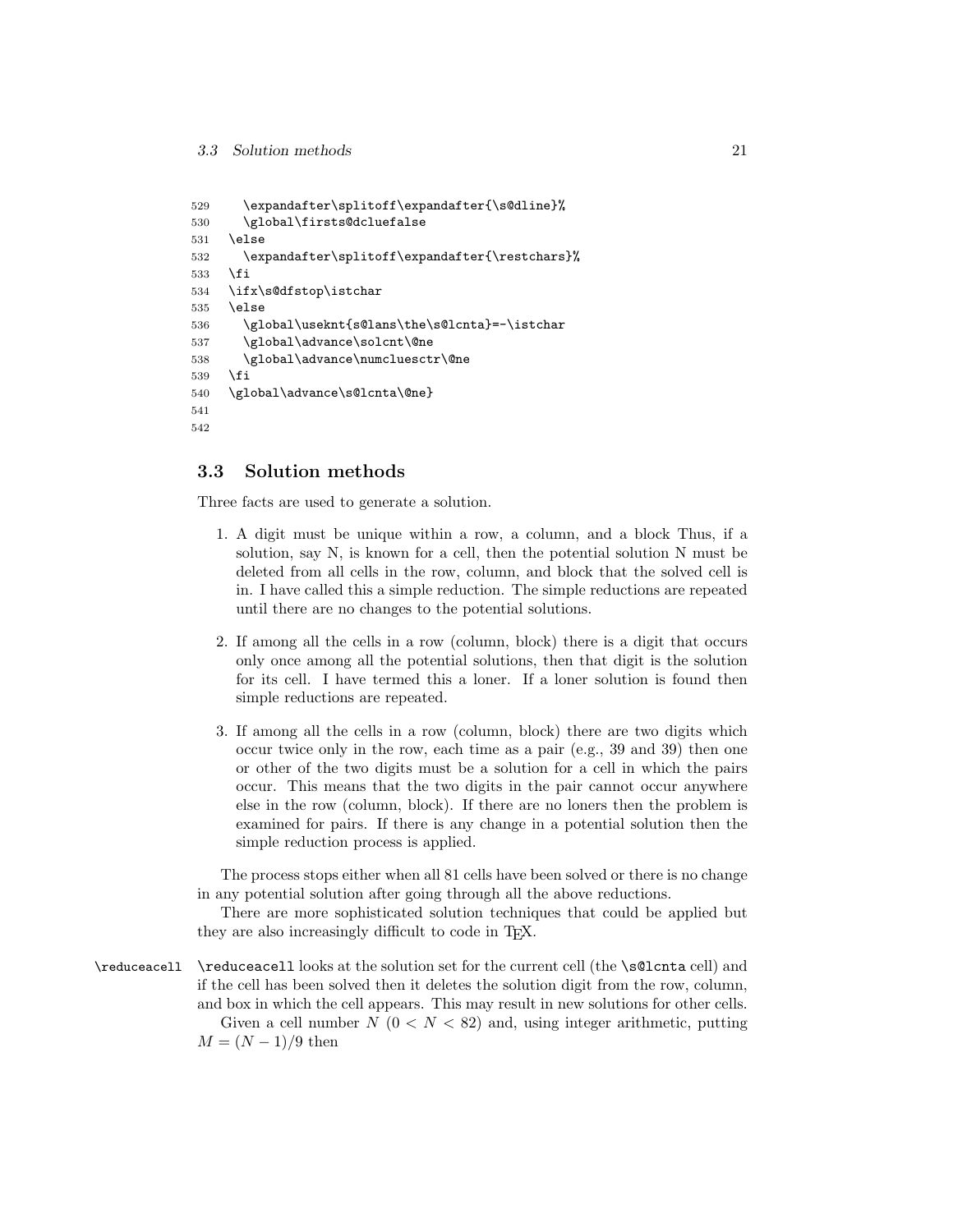- Cell number C at top of column:  $C = N 9M$
- Cell number R at left of row:  $R = 9M + 1$
- Cell number b at top left of 3 by 3 box:  $B = 27(M/3) + 3((N-1-9M)/3)+1$

```
543 %% Eliminate a solution digit from its row, column and box.
          544 %% This may result in some new solutions.
          545 \newcommand*{\reduceacell}{\bgroup
          546 \ifnum\useknt{s@lans\the\s@lcnta}<\z@ % solved cell
          547 \s@dtempcnta=-\useknt{s@lans\the\s@lcnta}
          548 %% get the col, row and box numbers
          549 \tempcnty=\s@lcnta % M in the formulae
          550 \advance\tempcnty\m@ne \divide\tempcnty 9\relax
          551 \tempcntz=\tempcnty \multiply\tempcntz 9\relax
          552 \s@dcolpos=\s@lcnta \advance\s@dcolpos -\tempcntz % col
          553 \s@drowpos\tempcntz \advance\s@drowpos\@ne % row
          554 \boxctr=\tempcnty % box
          555 \divide\boxctr\thr@@ \multiply\boxctr 27\relax
          556 \tempcnty=\s@lcnta % reuse \tempcnty
          557 \advance\tempcnty\m@ne \advance\tempcnty -\tempcntz
          558 \divide\tempcnty\thr@@ \multiply\tempcnty \thr@@
          559 \advance\boxctr\tempcnty \advance\boxctr \@ne
          560 %% reduce the row, column, and the box
          561 \reducerow{\the\s@drowpos}{\the\s@dtempcnta}
          562 \reducecol{\the\s@dcolpos}{\the\s@dtempcnta}
          563 \reducebox{\the\boxctr}{\the\s@dtempcnta}
          564 \fi
          565 \egroup}
          566
\red{row} \reducerow \{row\}{\ndigit\} eliminates \ndigit from the binary solution sets of
           the cells in the row starting at cell number \langle row \rangle.
```

```
567 %% \reducerow{rowcellnumber}{digit}
```

```
568 %% simple reduction for digit in a row
```

```
569 \newcommand*{\reducerow}[2]{\bgroup
```
- \s@dncol=#1\relax
- \toprangectr=\s@dncol
- \advance\toprangectr 9\relax
- \bgroup
- \loop
- \ifnum\s@dncol<\toprangectr
- 576 \deletenumfromset{#2}{\the\useknt{s@lans\the\s@dncol}}{\reducedctr}
- \ifsetchanged
- 578 \global\changedtrue
- 579 \settonum{\the\reducedctr}{\numlistctr}
- \ifnum\numlistctr<10\relax
- 581 \global\advance\solcnt\@ne
- \commentary{\the\solcnt\space solved
- 583 (\the\s@dncol\space = \the\numlistctr\space in row starting #1)}%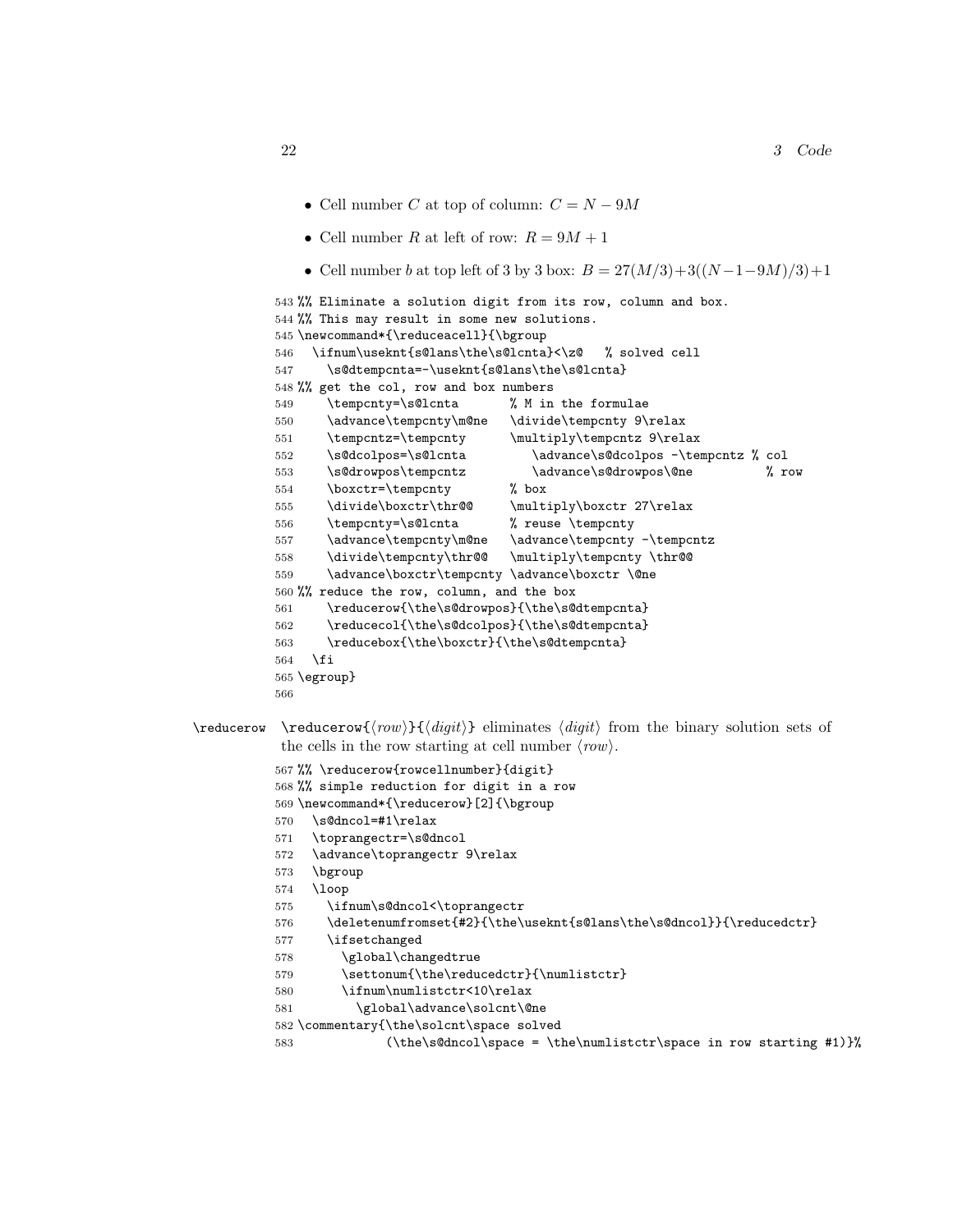```
584 \global\useknt{s@lans\the\s@dncol}=\numlistctr
585 \else
586 \global\useknt{s@lans\the\s@dncol}=\reducedctr
587 \overline{1}588 \fi
589 \advance\s@dncol\@ne
590 \repeat
591 \egroup
592 \egroup}
593
```
 $\red{\cdot}$  \reducecol  $\{\langle col \rangle\} {\langle digit \rangle}$  eliminates  $\langle digit \rangle$  from the binary solution sets of the cells in the column starting at cell number  $\langle col \rangle$ .

```
594 %% \reducecol{colcellnumber}{digit}
595 %% simple reduction of a digit in a column
596 \newcommand*{\reducecol}[2]{\bgroup
597 \s@dnrow=#1\relax
598 \toprangectr=\s@dnrow
599 \advance\toprangectr 73\relax
600 \bgroup
601 \loop
602 \ifnum\s@dnrow<\toprangectr
603 \deletenumfromset{#2}{\the\useknt{s@lans\the\s@dnrow}}{\reducedctr}
604 \ifsetchanged
605 \global\changedtrue
606 \settonum{\the\reducedctr}{\numlistctr}
607 \ifnum\numlistctr<10\relax
608 \global\advance\solcnt\@ne
609 \commentary{\the\solcnt\space solved
610 (\the\s@dnrow\space = \the\numlistctr\space in column starting #1)}%
611 \global\useknt{s@lans\the\s@dnrow}=\numlistctr
612 \else
613 \global\useknt{s@lans\the\s@dnrow}=\reducedctr
614 \fi
615 \fi
616 \advance\s@dnrow 9\relax
617 \repeat
618 \egroup
619 \egroup}
620
```
 $\red{\text{block}} {\{dyit}\}$  eliminates  $\{digit\}$  from the binary solution sets of the cells in the box starting at cell number  $\langle box \rangle$ .

```
621 %% \reducebox{boxcellnumber}{digit}
```

```
622 %% simple reduction of a digit in a box
```

```
623 \newcommand*{\reducebox}[2]{\bgroup
```

```
624 \s@dncol=#1\relax
```

```
625 \toprangectr=\s@dncol
```

```
626 \advance\toprangectr \thr@@
```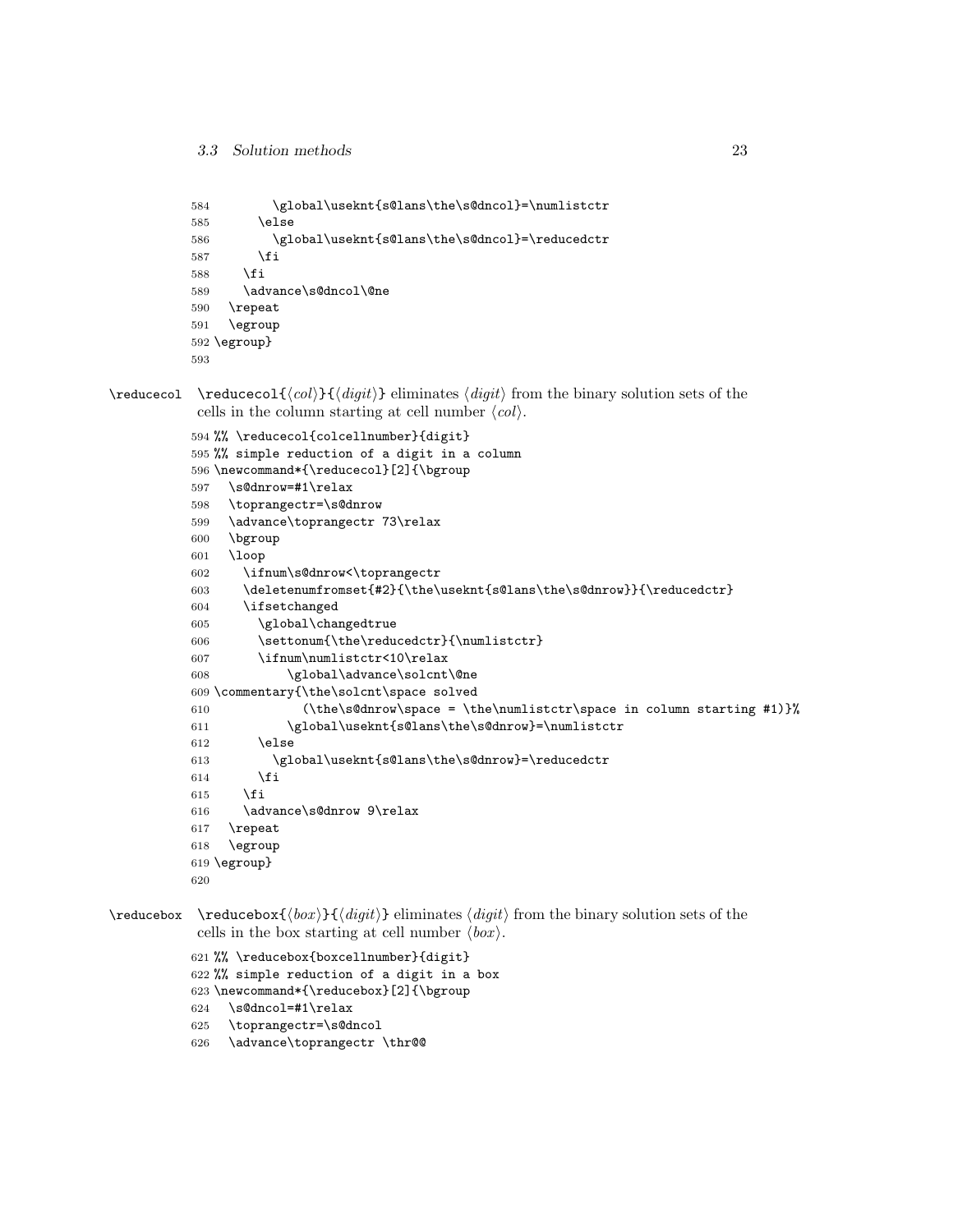3 Code

```
627 \bgroup
628 \loop
629 \ifnum\s@dncol<\toprangectr
630 \s@dnrow=\s@dncol
631 \deletenumfromset{#2}{\the\useknt{s@lans\the\s@dnrow}}{\reducedctr}
632 \ifsetchanged
633 \global\changedtrue
634 \settonum{\the\reducedctr}{\numlistctr}
635 \ifnum\numlistctr<10\relax
636 \global\advance\solcnt\@ne
637 \commentary{\the\solcnt\space solved
638 (\the\s@dnrow\space = \the\numlistctr\space in box starting #1)}%
639 \global\useknt{s@lans\the\s@dnrow}=\numlistctr
640 \else
641 \global\useknt{s@lans\the\s@dnrow}=\reducedctr
642 \fi
643 \fi
644 \advance\s@dnrow 9\relax
645 \deletenumfromset{#2}{\the\useknt{s@lans\the\s@dnrow}}{\reducedctr}
646 \ifsetchanged
647 \global\changedtrue
648 \settonum{\the\reducedctr}{\numlistctr}
649 \ifnum\numlistctr<10\relax
650 \global\advance\solcnt\@ne
651 \commentary{\the\solcnt\space solved
652 (\the\s@dnrow\space = \the\numlistctr\space in box starting #1)}%
653 \global\useknt{s@lans\the\s@dnrow}=\numlistctr
654 \else
655 \global\useknt{s@lans\the\s@dnrow}=\reducedctr
656 \fi
657 \fi
658 \advance\s@dnrow 9\relax
659 \deletenumfromset{#2}{\the\useknt{s@lans\the\s@dnrow}}{\reducedctr}
660 \ifsetchanged
661 \global\changedtrue
662 \settonum{\the\reducedctr}{\numlistctr}
663 \ifnum\numlistctr<10\relax
664 \global\advance\solcnt\@ne
665 \commentary{\the\solcnt\space solved
666 (\the\s@dnrow\space = \the\numlistctr\space in box starting #1)}%
667 \global\useknt{s@lans\the\s@dnrow}=\numlistctr
668 \text{delse}669 \global\useknt{s@lans\the\s@dnrow}=\reducedctr
670 \fi
671 \fi
672 \advance\s@dncol \@ne
673 \repeat
674 \egroup
675 \egroup}
676
```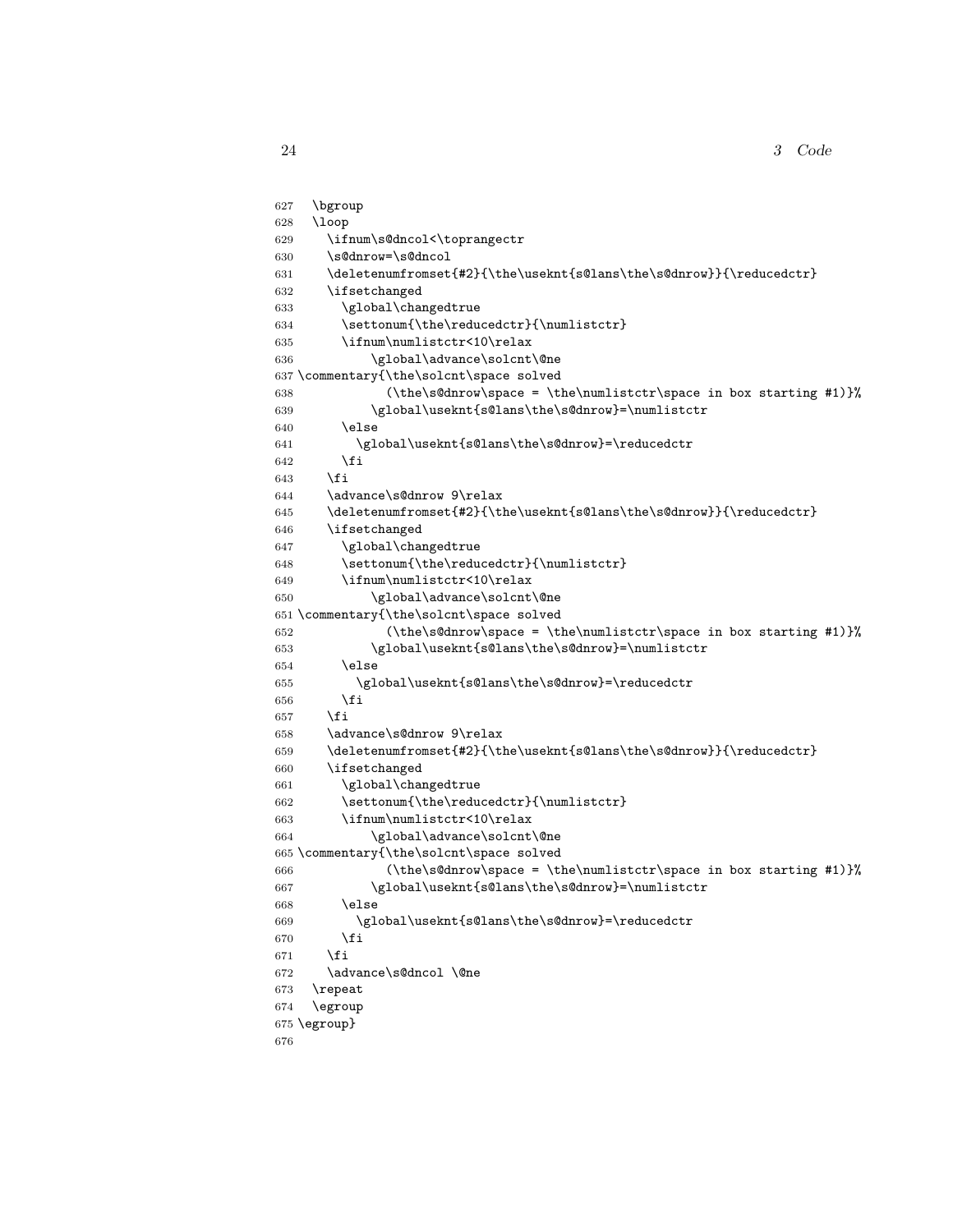3.3 Solution methods 25

```
\reduceallcells \reduceallcells examines all 81 cells, eliminating solution digits from the binary
                  solution sets of the other cells in the row, column, and box.
```

```
677 %% loop over every cell, removing solution digits from the potential sets
678 %% in the cell's row, column and box.
679 \newcommand*{\reduceallcells}{\bgroup
680 \ifnum\difficultyctr<\@ne
681 \global\difficultyctr\@ne
682 \fi
683 \s@lcnta\@ne
684 \global\changedfalse
685 \loop
686 \ifnum\s@lcnta<82\relax
687 \reduceacell
688 \advance\s@lcnta\@ne
689 \repeat
690 \egroup}
```

```
691
```
\keepreducing \keepreducing performs simple reductions on all the cells until either the puzzle is solved or no changes have been made. It then tries loner reductions, returning to simple reductions following any change. If no change has been made after loner reductions it then tries pair reductions. After any change it goes back to simple reductions. This iterative process continues until either the puzzle has been solved  $(\simeq 81)$  or no further changes can be made.

> A measure of the difficulty of the puzzle could be made by incrementing a count each time a new kind of reduction is tried. The increment increases with the complexity of the reduction.

\newcommand\*{\keepreducing}{%

```
693 \anychangetrue
694 \keepontrue
695 \loop
696 \ifkeepon
697 \keepreducingcells
698 \ifnum\solcnt<81\relax
699 %%% \advance\difficultyctr 4\relax
700 \reduceloners
701 \fi
702 \anychangefalse
703 \iflonerchanged
704 \anychangetrue
705 \fi
706 \ifanychange\else
707 \ifnum\solcnt<81\relax
708 %%% \advance\difficultyctr 8\relax
709 \pairchangedfalse
710 \reducepairs
711 \ifpairchanged
712 \anychangetrue
713 \fi
```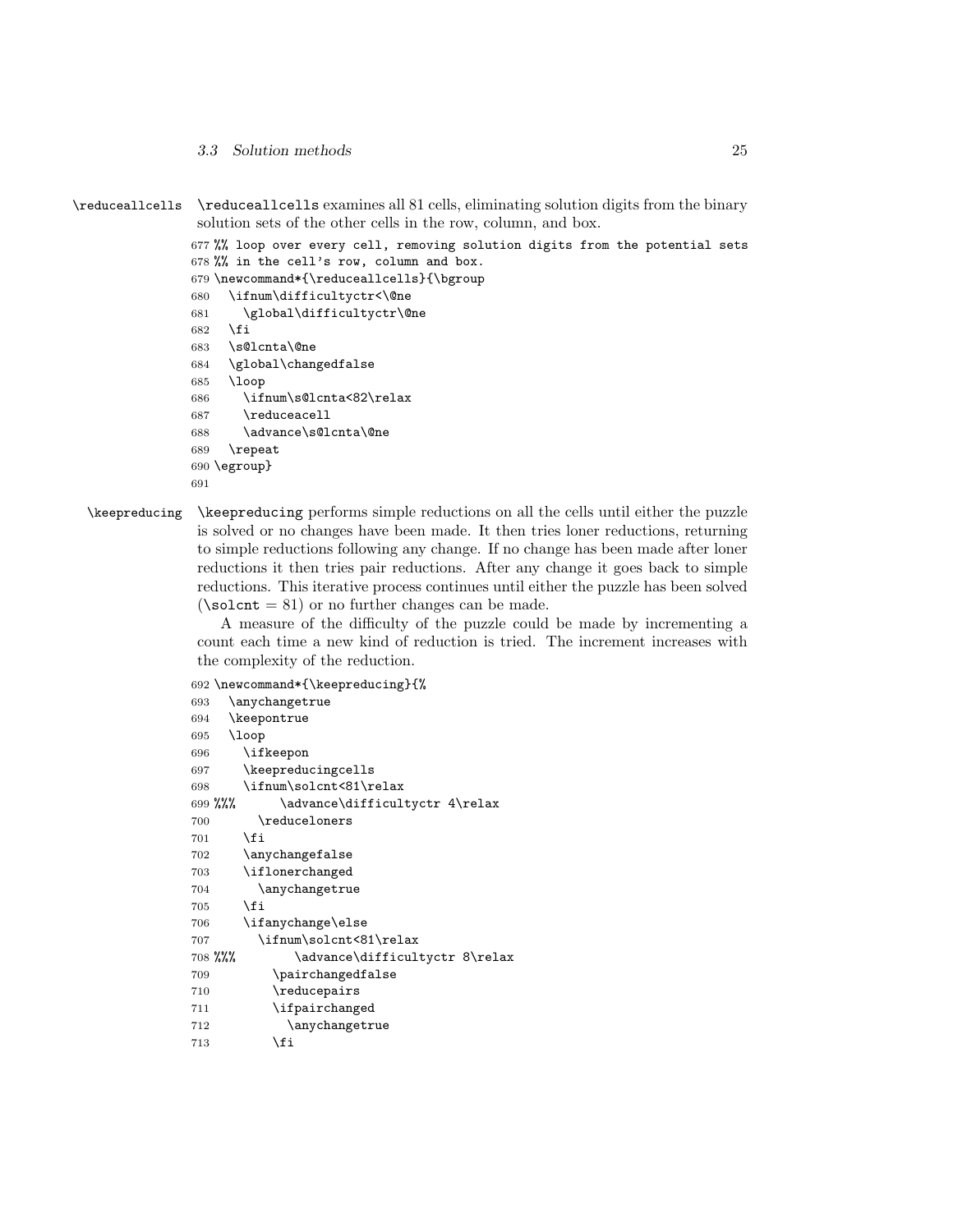$3$   $Code$ 

714  $\overrightarrow{f}$  \fi \checkkeepon \repeat \ifnum\solcnt<81\relax \global\multiply \difficultyctr 10\relax \fi \typeout{\*\*\*\*\*\*\*\*\*\*\*\* Number of solutions = \the\solcnt} \typeout{\*\*\*\*\*\*\*\*\*\*\*\* Difficulty rating = \the\difficultyctr} } \checkkeepon Determines whether or not to keep on trying to reach the solution. \newcommand\*{\checkkeepon}{% \ifnum\solcnt>80\relax \keeponfalse \fi \ifanychange\else \keeponfalse \fi} \keepreducingcells Keep on trying the simple reduction. %% Keep performing the simple reduction \newcommand\*{\keepreducingcells}{\bgroup \commentary{Simple reductions}% \ifnum\difficultyctr<\tw@ \global\difficultyctr\tw@ \fi \changedtrue \loop \ifchanged \reduceallcells \checksimplereductions \repeat \egroup} \checksimplereductions Determines whether or not to keep on trying simple reductions. \newcommand\*{\checksimplereductions}{% \ifchanged\else \typesimplestatus 750  $\setminus$ fi \ifnum\solcnt>80\relax% solution found! \changedfalse \fi} %%%%%%%%%%%%%%%%%%%%% reduce loners %%%%%%%%%%%%%%%%%%%%%%%%%%%%%%%%%%%%%%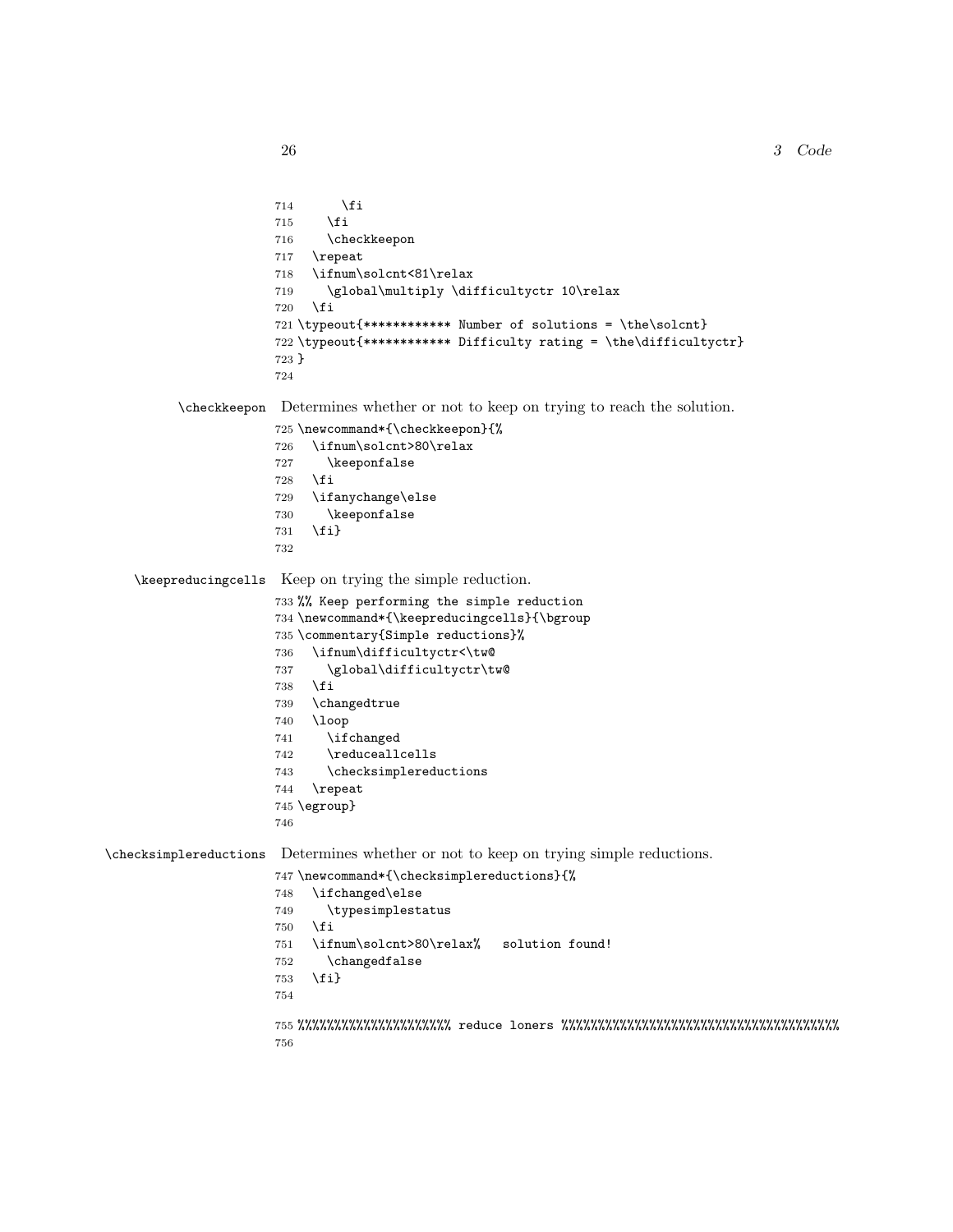3.3 Solution methods 27

```
\reduceloners Reduce via the loner digits, trying rows first, and if no change then trying columns,
                 and if still no change then trying boxes.
                757 %% reduce the loner digits, per row, column and box
                758 \newcommand*{\reduceloners}{%
                759 \commentary{reduceloners}%
                760 \global\lonerchangedfalse
                761 \ifnum\difficultyctr<4\relax
                762 \global\difficultyctr=4\relax
                763 \fi
                764 \ifnum\solcnt>80\else
                765 \bgroup
                766 \reducerowloners
                767 \iflonerchanged\else
                768 \reducecolloners
                769 \iflonerchanged\else
                770 \reduceboxloners
                771 \fi
                772 \fi
                773 \typelonestatus
                774 \egroup
                775 \fi}
                776
\reducerowloners Loop through the rows and reduce the first loner found.
                777 %% Loop through the rows, reducing loners
                778 \newcommand*{\reducerowloners}{%
                779 \sumctr\z@
                780 \s@dnrow\@ne
                781 \loop
                782 \ifnum\s@dnrow<10\relax
                783 \s@lcnta=\s@dnrow \advance\s@lcnta\m@ne
                784 \multiply\s@lcnta 9\relax \advance\s@lcnta\@ne
                785 \sumrowsets
                786 \ifnum\sumctr>\z@
                787 \getloner{\the\sumctr}{\s@dtempcntb}
                788 \ifnum\s@dtempcntb=\z@
                789 \else
                790 \reducelonerrowcell{\the\s@lcnta}{\the\s@dtempcntb}
                791 \iflonerchanged
                792 \advance\s@dnrow 10\relax
                793 \setminusfi
                794 \overline{f}795 \fi
                796 \advance\s@dnrow\@ne
                797 \repeat}
                798
```
\sumrowsets Add together all the solution binary sets for the unsolved cells in the current row (\s@lcnta). The result is in \sumctr.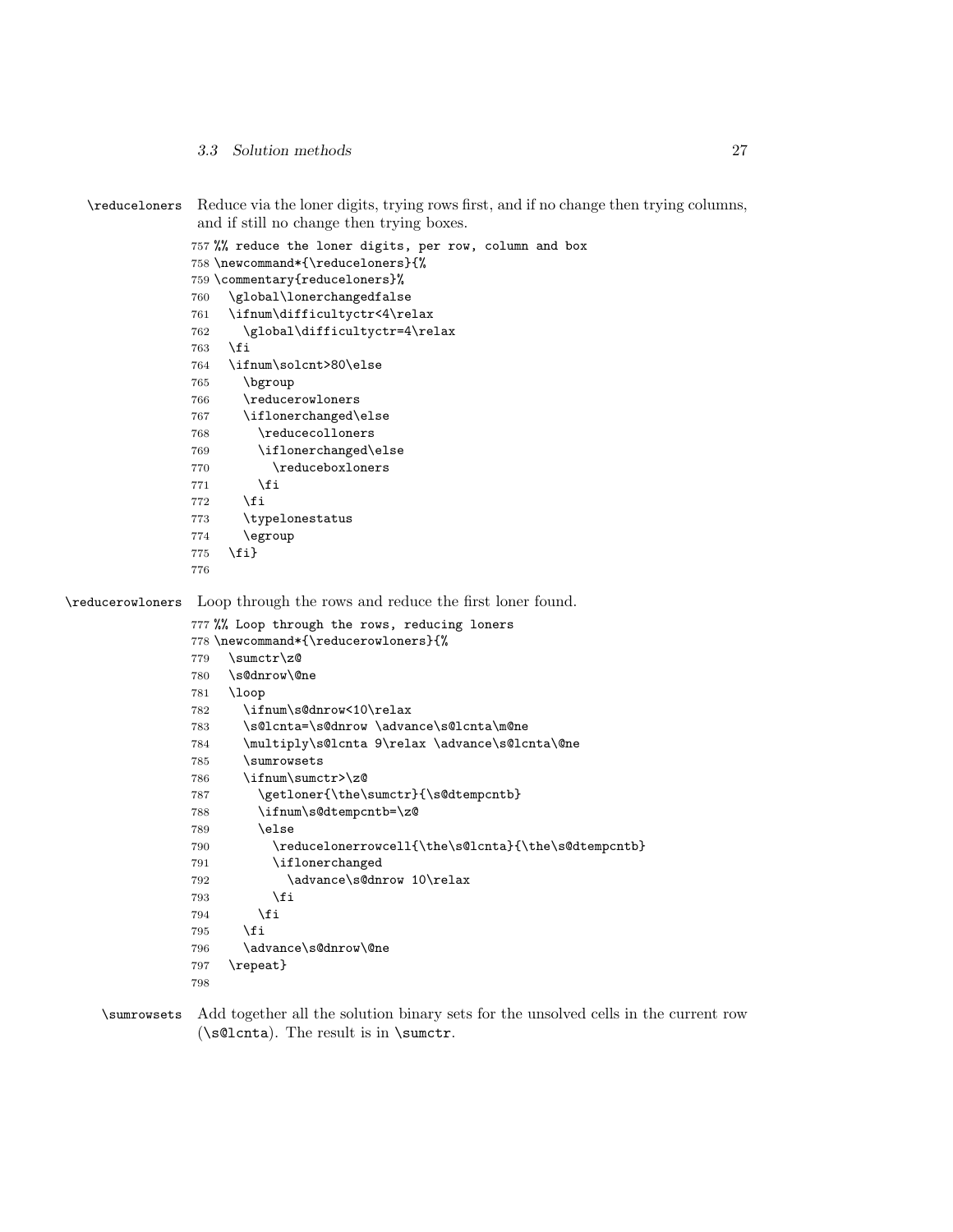```
799 %% add the sets in the current row
         800 \newcommand*{\sumrowsets}{%
         801 \bgroup
         802 \s@dncol=\s@lcnta
         803 \toprangectr=\s@dncol
         804 \advance\toprangectr 9\relax
         805 \global\sumctr\z@
         806 \loop
         807 \ifnum\s@dncol<\toprangectr
         808 \ifnum\useknt{s@lans\the\s@dncol}>\z@
         809 \global\advance\sumctr\useknt{s@lans\the\s@dncol}
         810 \fi
         811 \advance\s@dncol\@ne
         812 \repeat
         813 \egroup}
         814
\getloner \getloner{\{set; return\}} examines (the sum of) a solution set and returns
          the first loner (i.e., the first occurrence of the digit 1), or zero if there is none. The
          result is converted to a solution digit and assigned to the \count \langle ent \rangle.
             For example, given the set [000200110] it will return 7 (the set indicates two
          4s, one 7, and one 8).
         815 %% get the loner from a setsum
         816 %% \getloner{setsum}{returnctr} returnes the (first) loner in a potential set,
         817 %% or zero
         818 \newcommand*{\getloner}[2]{\bgroup
         819 \ifnum #1>\z@
         820 \s@dtemploopcnta\@ne
         821 \loop
         822 \ifnum\s@dtemploopcnta<10\relax
         823 \numofnuminset{\the\s@dtemploopcnta}{#1}{\s@dtempcnta}
         824 \ifnum\s@dtempcnta=\@ne% found a lone digit
         825 \s@dtempcnta=\s@dtemploopcnta
         826 \s@dtemploopcnta=100\relax
         827 \fi
         828 \advance\s@dtemploopcnta\@ne
         829 \repeat
         830 \ifnum\s@dtemploopcnta>99 \else \s@dtempcnta=\z@ \fi
         831 \global#2=\s@dtempcnta
         832 \else
         833 \s@dtempcnta=\z@
         834 \global#2=\s@dtempcnta
         835 \fi
         836 \egroup}
```

```
837
```
 $\red{\red{1}}{\row{cell}}{\ndigit}$ . Given (the cell at) the start of a row and a lone digit, find the cell in the row with that digit in its solution set, and make the digit the solution of that cell.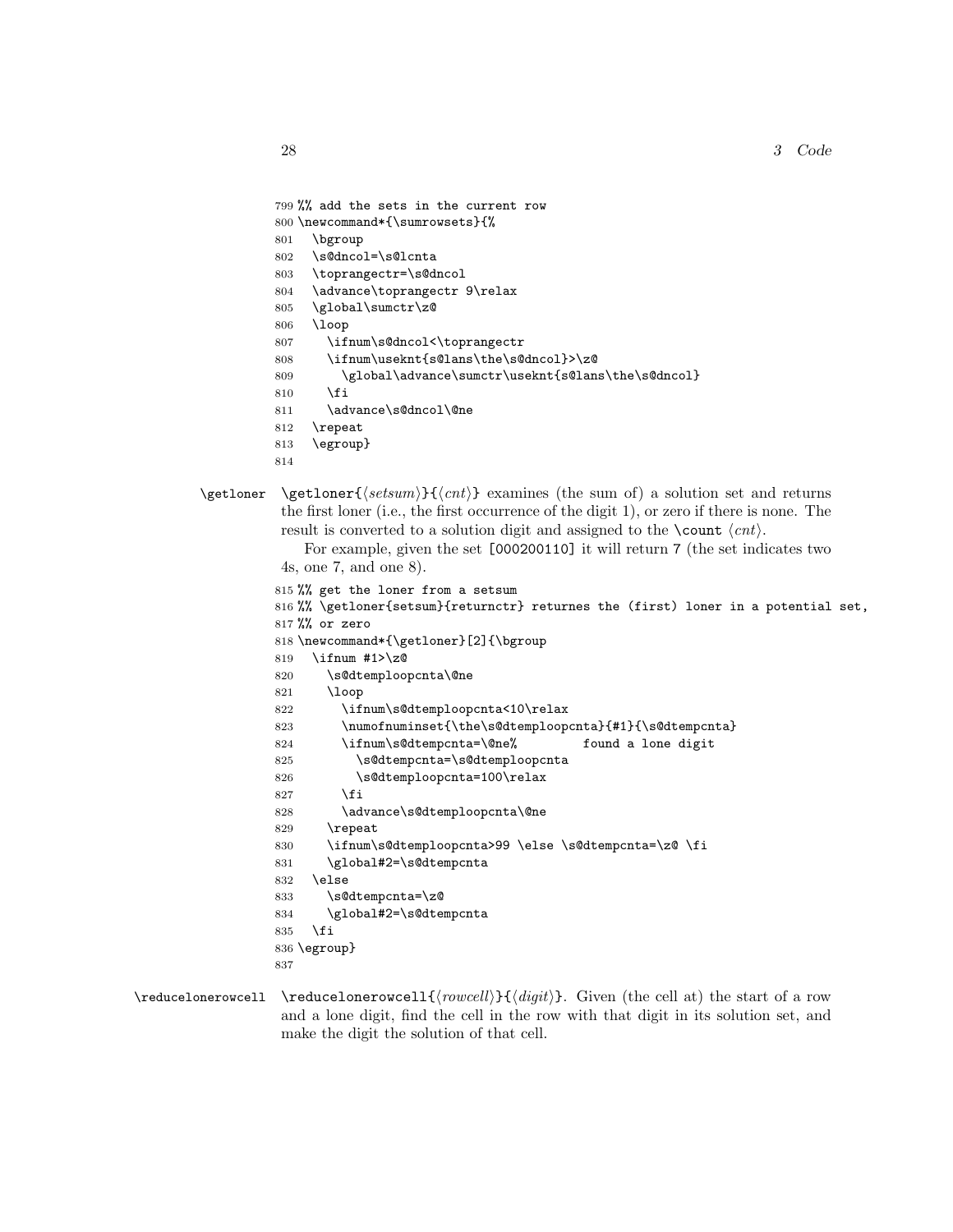```
838 %% \reducelonerowcell{startofrowcell}{digit}
839 %% given a row and a lone digit, find the cell containing the digit
840 %% and make the digit a solution of that cell.
841 \newcommand*{\reducelonerrowcell}[2]{\bgroup
842 \s@dncol=#1
843 \toprangectr=\s@dncol
844 \advance\toprangectr 9\relax
845 \ifnum #2<\@ne
846 \advance\s@dncol 100\relax
847 \fi
848 \loop
849 \ifnum\s@dncol<\toprangectr
850 \numofnuminset{#2}{\the\useknt{s@lans\the\s@dncol}}{\lonecellctr}
851 \ifnum\lonecellctr=\@ne% this cell has the loner
852 \lonecellctr=#2
853 \global\useknt{s@lans\the\s@dncol}=-\lonecellctr
854 \global\lonerchangedtrue
855 \global\advance\solcnt\@ne
856 \commentary{\the\solcnt\space solved (#2 loner in row starting #1)}%
857 \s@dncol=\toprangectr
858 \fi
859 \advance\s@dncol\@ne
860 \repeat
861 \egroup}
862
```
\reducecolloners Loop through the columns and reduce the first loner found.

```
863 %% Loop through the columns, reducing loners
864 \newcommand*{\reducecolloners}{\bgroup
865 \sumctr\z@
866 \s@dncol\@ne
867 \loop
868 \ifnum\s@dncol<10\relax
869 \s@lcnta=\s@dncol
870 \sumcolsets
871 \ifnum\sumctr>\z@
872 \getloner{\the\sumctr}{\s@dtempcntb}
873 \ifnum\s@dtempcntb=\z@
874 \else
875 \reducelonercolcell{\the\s@lcnta}{\the\s@dtempcntb}
876 \iflonerchanged
877 \advance\s@dncol 10\relax
878 \fi
879 \fi
880 \fi
881 \advance\s@dncol\@ne
882 \repeat
883 \egroup}
884
```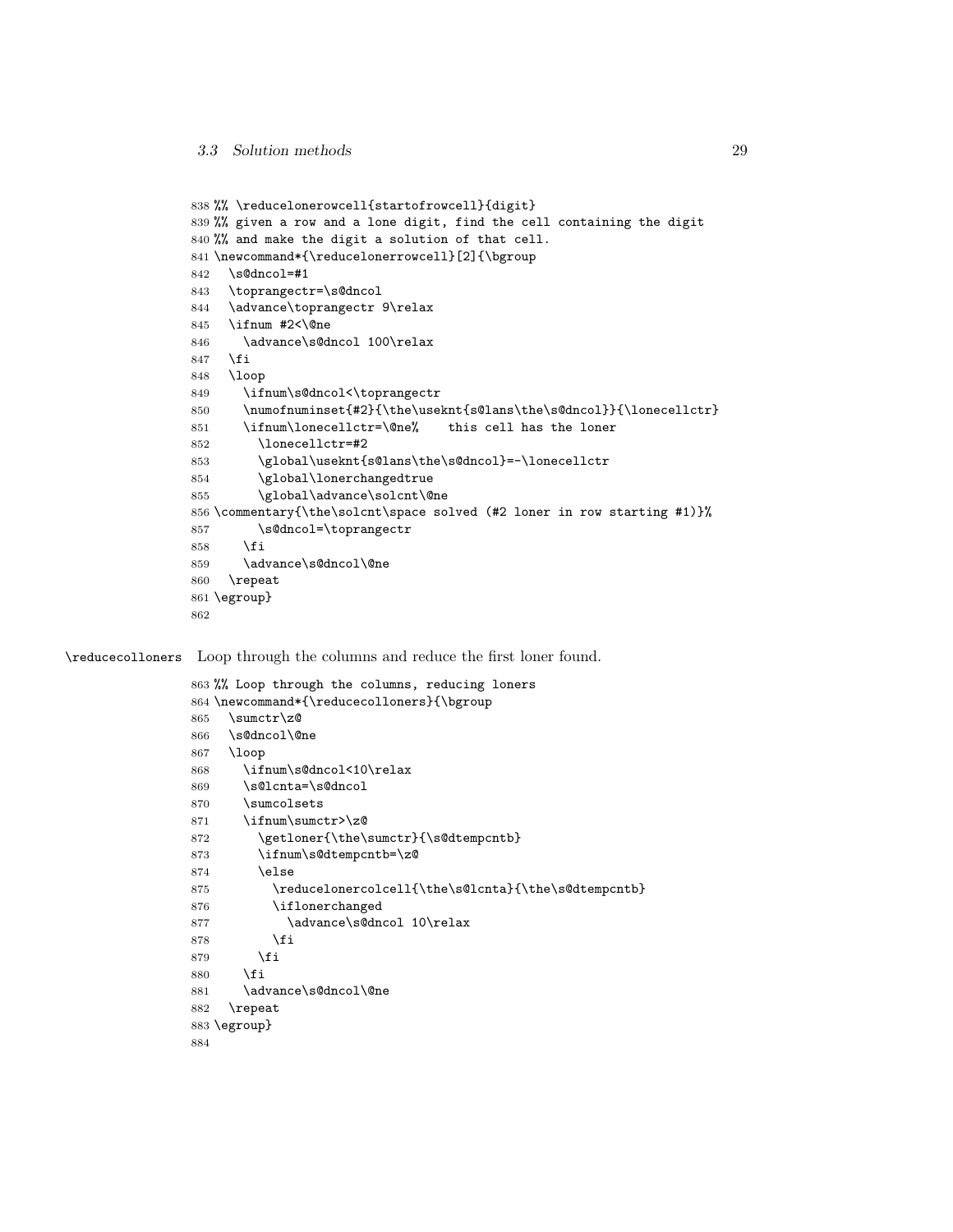```
\sumcolsets Sum all the solution sets of the unsolved cells in the current column (\s@lcnta).
                         The result is in \sumctr.
                        885 %% add the sets in the current column
                        886 \newcommand*{\sumcolsets}{\bgroup
                        887 \s@dnrow=\s@lcnta
                        888 \toprangectr=\s@dnrow
                        889 \advance\toprangectr 73\relax
                        890 \global\sumctr\z@
                        891 \loop
                        892 \ifnum\s@dnrow<\toprangectr
                        893 \ifnum\useknt{s@lans\the\s@dnrow}>\z@
                        894 \global\advance\sumctr\useknt{s@lans\the\s@dnrow}
                        895 \fi
                        896 \advance\s@dnrow 9\relax
                        897 \repeat
                        898 \egroup}
                        899
\red{\text{vred} \cdot \text{red} \cdot \text{red} \cdot \text{red} \cdot \text{red} \cdot \text{red} \cdot \text{red} \cdot \text{red} \cdot \text{red} \cdot \text{red} \cdot \text{red} \cdot \text{red} \cdot \text{red} \cdot \text{red} \cdot \text{red} \cdot \text{red} \cdot \text{red} \cdot \text{red} \cdot \text{red} \cdot \text{red} \cdot \text{red} \cdot \text{red} \cdot \text{red} \cdot \text{red} \cdot \text{red} \cdot \text{red} \cdot \text{red} \cdot \text{red} \cdot \text{red} \cdot \text{red} \cdot \text{red} \cdotumn and a lone digit, find the cell in the column with that digit in its solution
                         set, and make the digit the solution of that cell.
                        900 %% \reducelonercolcell{startofcolcell}{digit}
                        901 %% given a col and a lone digit, find the cell containing the digit
                        902 %% and make the digit a solution of that cell.
                        903 \newcommand*{\reducelonercolcell}[2]{\bgroup
                        904 \s@dnrow=#1
                        905 \toprangectr=\s@dnrow
                        906 \advance\toprangectr 73\relax
                        907 \ifnum #2<\@ne
                        908 \advance\s@dnrow 7300\relax
                        909 \fi
                        910 \loop
                        911 \ifnum\s@dnrow<\toprangectr
                        912 \numofnuminset{#2}{\the\useknt{s@lans\the\s@dnrow}}{\lonecellctr}
                        913 \ifnum\lonecellctr=\@ne% this cell has the loner
                        914 \lonecellctr=#2
                        915 \global\useknt{s@lans\the\s@dnrow}=-\lonecellctr
                        916 \global\lonerchangedtrue
                        917 \global\advance\solcnt\@ne
                        918 \commentary{\the\solcnt\space solved (#2 loner in column starting #1)}%
                        919 \s@dnrow=\toprangectr
                        920 \fi
                        921 \advance\s@dnrow 9\relax
                        922 \repeat
                        923 \egroup}
                        924
   \reduceboxloners Loop through the boxes and reduce the first loner found.
```
925 %% Loop through the boxes, reducing loners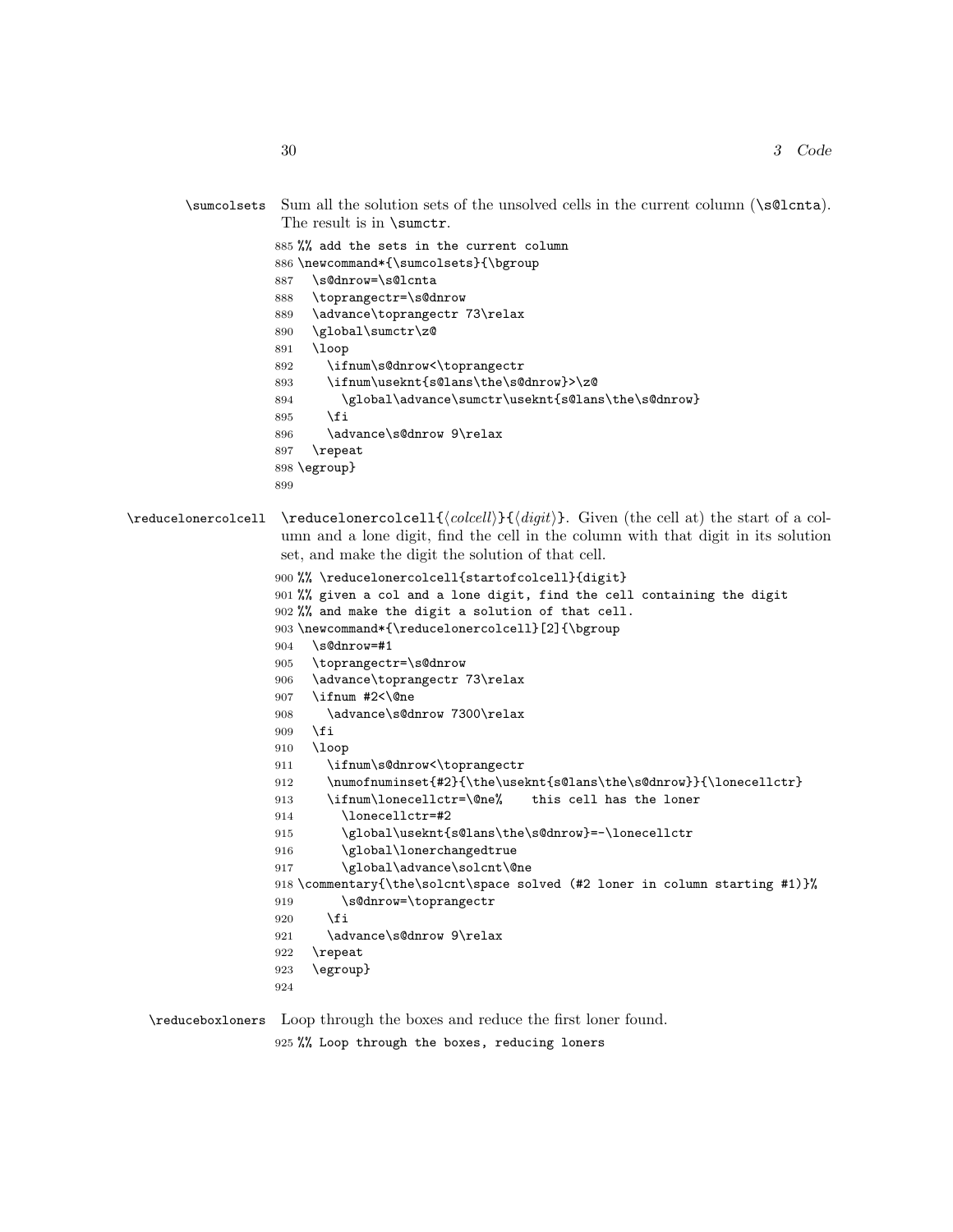```
926 \newcommand*{\reduceboxloners}{\bgroup
927 \sumctr\z@
928 \boxctr\@ne
929 \loop
930 \ifnum\boxctr<10\relax
```
The next bit of code calculates the corner cell of the Nth box.

| 931 | \ifcase\boxctr                                      |
|-----|-----------------------------------------------------|
| 932 | \or \s@lcnta=\@ne                                   |
| 933 | \or \s@lcnta=4\relax                                |
| 934 | \or \s@lcnta=7\relax                                |
| 935 | \or \s@lcnta=28\relax                               |
| 936 | \or \s@lcnta=31\relax                               |
| 937 | \or \s@lcnta=34\relax                               |
| 938 | \or \s@lcnta=55\relax                               |
| 939 | \or \s@lcnta=58\relax                               |
| 940 | \or \s@lcnta=61\relax                               |
| 941 | \fi                                                 |
| 942 | \sumboxsets                                         |
| 943 | \ifnum\sumctr>\z@                                   |
| 944 | \getloner{\the\sumctr}{\s@dtempcntb}                |
| 945 | \ifnum\s@dtempcntb=\z@                              |
| 946 | \else                                               |
| 947 | \reducelonerboxcell{\the\s@lcnta}{\the\s@dtempcntb} |
| 948 | \iflonerchanged                                     |
| 949 | \advance\boxctr 10\relax                            |
| 950 | \fi                                                 |
| 951 | \fi                                                 |
| 952 | <b>\fi</b>                                          |
| 953 | \advance\boxctr\@ne                                 |
| 954 | \repeat                                             |
|     | $955 \text{ (egroup)}$                              |
| 956 |                                                     |

\sumboxsets Sum all the solution sets of the unsolved cells in the current box (\s@lcnta). The result is in \sumctr.

> %% add the sets in the current box \newcommand\*{\sumboxsets}{\bgroup

```
959 \s@dncol=\s@lcnta
```

```
960 \toprangectr=\s@dncol
```

```
961 \advance\toprangectr 3\relax
```

```
962 \global\sumctr\z@
```

```
963 \loop
```

```
964 \ifnum\s@dncol<\toprangectr
```

```
965 \s@dnrow=\s@dncol
```

```
966 \ifnum\useknt{s@lans\the\s@dnrow}>\z@
```

```
967 \global\advance\sumctr\useknt{s@lans\the\s@dnrow}
```

```
968 \fi
```

```
969 \advance\s@dnrow 9\relax
```

```
970 \ifnum\useknt{s@lans\the\s@dnrow}>\z@
```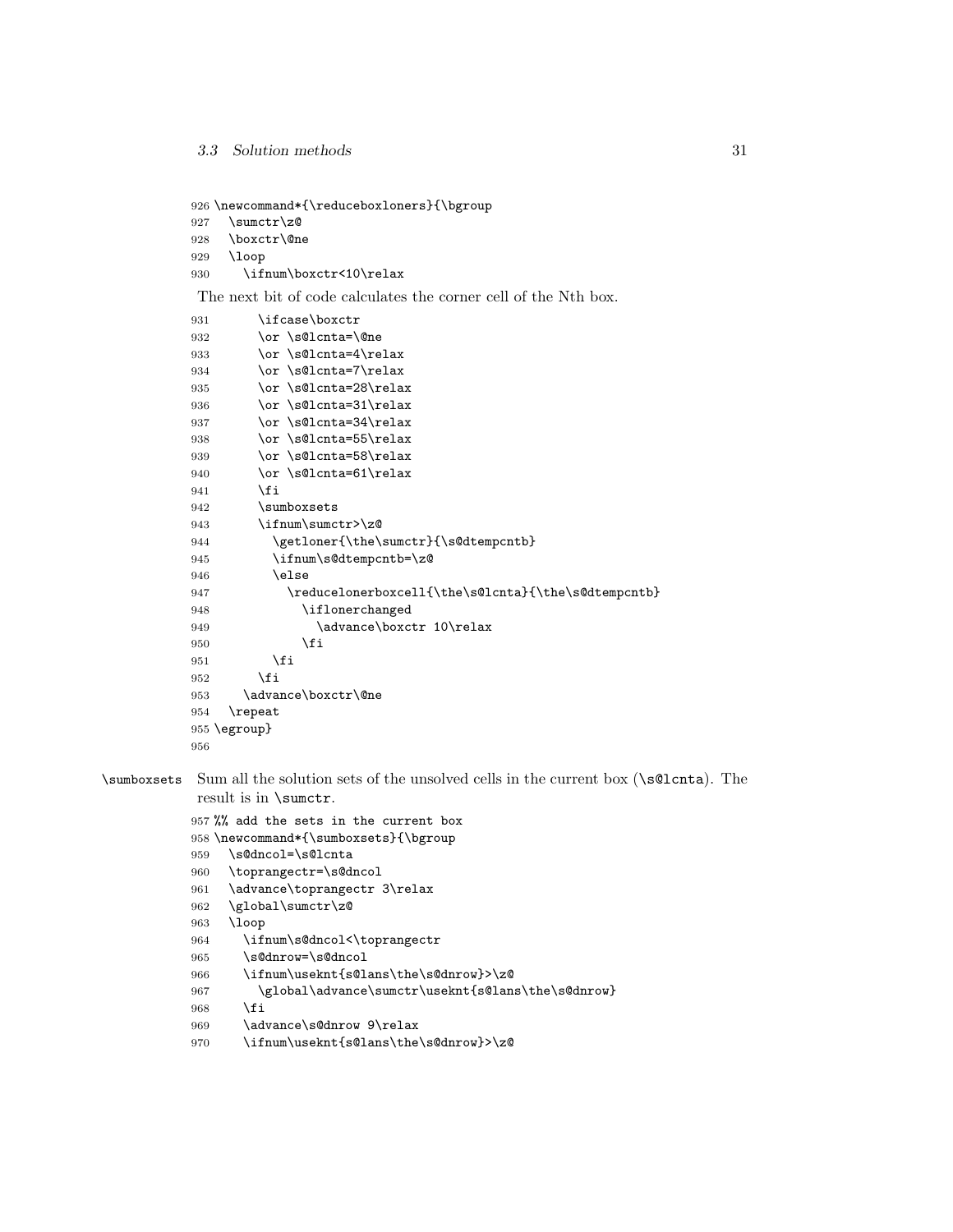```
971 \global\advance\sumctr\useknt{s@lans\the\s@dnrow}
                  972 \fi
                  973 \advance\s@dnrow 9\relax
                  974 \ifnum\useknt{s@lans\the\s@dnrow}>\z@
                  975 \global\advance\sumctr\useknt{s@lans\the\s@dnrow}
                  976 \fi
                  977 \advance\s@dncol\@ne
                  978 \repeat
                  979 \egroup}
                  980
\red{\varepsilon} \reducelonerboxcell {\boxcell{\boxcell}{\digit}. Given (the cell at) the start of a box
                   and a lone digit, find the cell in the box with that digit in its solution set, and
                   make the digit the solution of that cell.
                  981 %% \reducelonerboxcell{startofboxcell}{digit}
                  982 %% given a box and a lone digit, find the cell containing the digit
                  983 %% and make the digit a solution of that cell.
                  984 \newcommand*{\reducelonerboxcell}[2]{\bgroup
                  985 \s@dncol=\s@lcnta
                  986 \toprangectr=\s@dncol
                  987 \advance\toprangectr 3\relax
                  988 \global\sumctr\z@
                  989 \loop
                  990 \ifnum\s@dncol<\toprangectr
                  991 \s@dnrow=\s@dncol
                  992 \numofnuminset{#2}{\the\useknt{s@lans\the\s@dnrow}}{\lonecellctr}
                  993 \ifnum\lonecellctr=\@ne% this cell has the loner
                  994 \lonecellctr=#2
                  995 \global\useknt{s@lans\the\s@dnrow}=-\lonecellctr
                  996 \global\lonerchangedtrue
                  997 \global\advance\solcnt\@ne
                  998 \commentary{\the\solcnt\space solved (#2 loner in box starting #1)}%
                  999 \s@dncol=\toprangectr
                  1000 \fi
                  1001 \iflonerchanged\else
                  1002 \advance\s@dnrow 9\relax
                  1003 \numofnuminset{#2}{\the\useknt{s@lans\the\s@dnrow}}{\lonecellctr}
                  1004 \ifnum\lonecellctr=\@ne% this cell has the loner
                  1005 \lonecellctr=#2
                  1006 \global\useknt{s@lans\the\s@dnrow}=-\lonecellctr
                  1007 \global\lonerchangedtrue
                  1008 \global\advance\solcnt\@ne
                  1009 \commentary{\the\solcnt\space solved (#2 loner in box starting #1)}%
                  1010 \s@dncol=\toprangectr
                  1011 \fi
                  1012 \fi
                  1013 \iflonerchanged\else
                  1014 \advance\s@dnrow 9\relax
                  1015 \numofnuminset{#2}{\the\useknt{s@lans\the\s@dnrow}}{\lonecellctr}
                  1016 \ifnum\lonecellctr=\@ne% this cell has the loner
```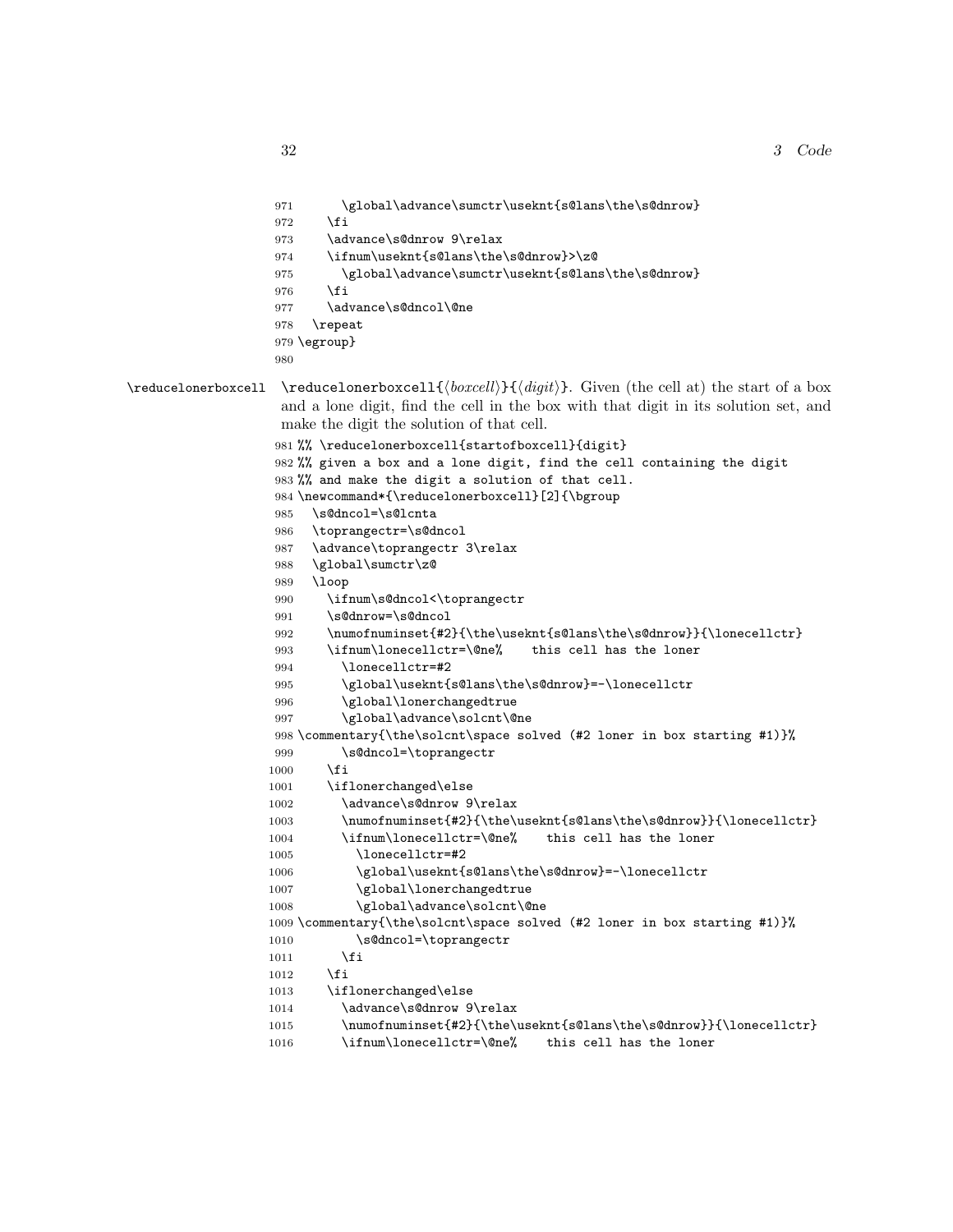```
1017 \lonecellctr=#2
           1018 \global\useknt{s@lans\the\s@dnrow} =-\lonecellctr
           1019 \global\lonerchangedtrue
           1020 \global\advance\solcnt\@ne
           1021 \commentary{\the\solcnt\space solved (#2 loner in box starting #1)}%
           1022 \s@dncol=\toprangectr
           1023 \fi
           1024 \fi
           1025 \advance\s@dncol\@ne
           1026 \repeat
           1027 \egroup}
           1028
           1029 %%%%%%%%%%%%%%%%%%%%% reduce pairs %%%%%%%%%%%%%%%%%%%%%%%%%%%%%%%%%%%%%%
           1030
\reducepairs Perform pair reduction, reducing the first pair found. First try by row, then by
             column, and lastly by box.
           1031 %% reduce the pairs, per row, column and box
           1032 \newcommand*{\reducepairs}{\bgroup
           1033 \commentary{reducepairs}% **************************************}%
           1034 \global\pairchangedfalse
           1035 \ifnum\difficultyctr<8\relax
           1036 \global\difficultyctr=8\relax
           1037 \fi
           1038 \ifnum\solcnt>80\else
           1039 \reducerowpairs
           1040 \ifpairchanged\else
           1041 \reducecolpairs
           1042 \ifpairchanged\else
           1043 \reduceboxpairs
           1044 \fi
           1045 \fi
           1046 \fi
           1047 \egroup}
           1048
```
\reducerowpairs Loop through the rows and reduce the first pair found.

```
1049 %% Loop through the rows, reducing pairs
1050 \newcommand*{\reducerowpairs}{%
1051 \sumctr\z@
1052 \s@dnrow\@ne
1053 \loop
1054 \ifnum\s@dnrow<10\relax
1055 \s@lcnta=\s@dnrow \advance\s@lcnta\m@ne
1056 \multiply\s@lcnta 9\relax \advance\s@lcnta\@ne
1057 \sumrowsets
1058 \ifnum\sumctr>\z@
1059 \reducearowpair{\the\s@lcnta}
1060 \ifpairchanged
```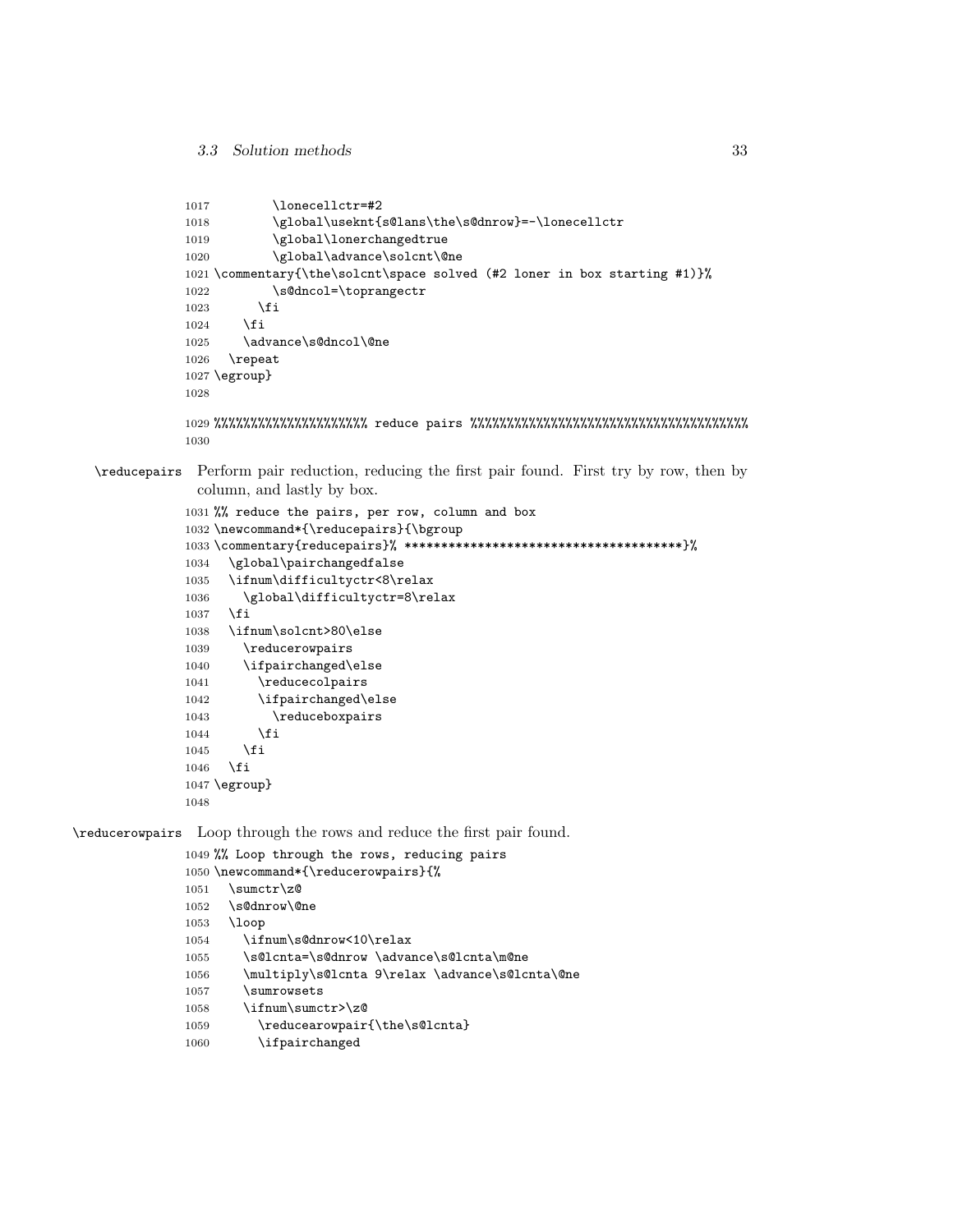```
1061 \advance\s@dnrow 10\relax
1062 \fi
1063 \fi
1064 \advance\s@dnrow\@ne
1065 \repeat}
1066
```
 $\lvert \text{reducearowpair} \rvert \text{rowcell} \rvert$  reduces a pair in the row starting with cell  $\langle \text{rowcell} \rangle$ .

```
1067 %% reducearowpair{row}
1068 \newcommand*{\reducearowpair}[1]{%
1069 \bgroup
1070 \s@dncol=#1\relax
1071 \toprangectr=\s@dncol
1072 \advance\toprangectr 9\relax
1073 \maxrangectr=\toprangectr
1074 \advance\maxrangectr\m@ne
1075 \global\sumctr\z@
1076 \loop
1077 \ifnum\s@dncol<\maxrangectr
1078 \asetctr=\useknt{s@lans\the\s@dncol}%
1079 \ifnum\asetctr>\z@
1080 \findrowpair
1081 \fi
1082 \advance\s@dncol\@ne
1083 \repeat
1084 \egroup}
1085
```
\findrowpair \findrowpair attempts to find a pair in the current row.

```
1086 \newcommand*{\findrowpair}{\bgroup
1087 \secondctr=\s@dncol
1088 \advance\secondctr\@ne
1089 \loop
1090 \ifnum\secondctr<\toprangectr
1091 \ifnum\asetctr=\useknt{s@lans\the\secondctr}
1092 \checksetforpair{\the\asetctr}
1093 \ifnum\numdigitsctr=\tw@
1094 %% first row cell is \s@lcnta
1095 %% first pair cell is \s@dncol, second pair cell is \secondctr
1096 %% digits are \digitictr and \digitiictr
1097 \deleterowpairdigits
1098 \fi
1099 \fi
1100 \advance\secondctr\@ne
1101 \repeat
1102 \egroup}
1103
```
 $\check{\text{c}}$  \checksetforpair \checksetforpair{ $\setminus \check{\text{d}}$  attempts to find a pair in a set. It sets \digitictr and \digitiictr as the first and second digits in the set and \numdigitsctr to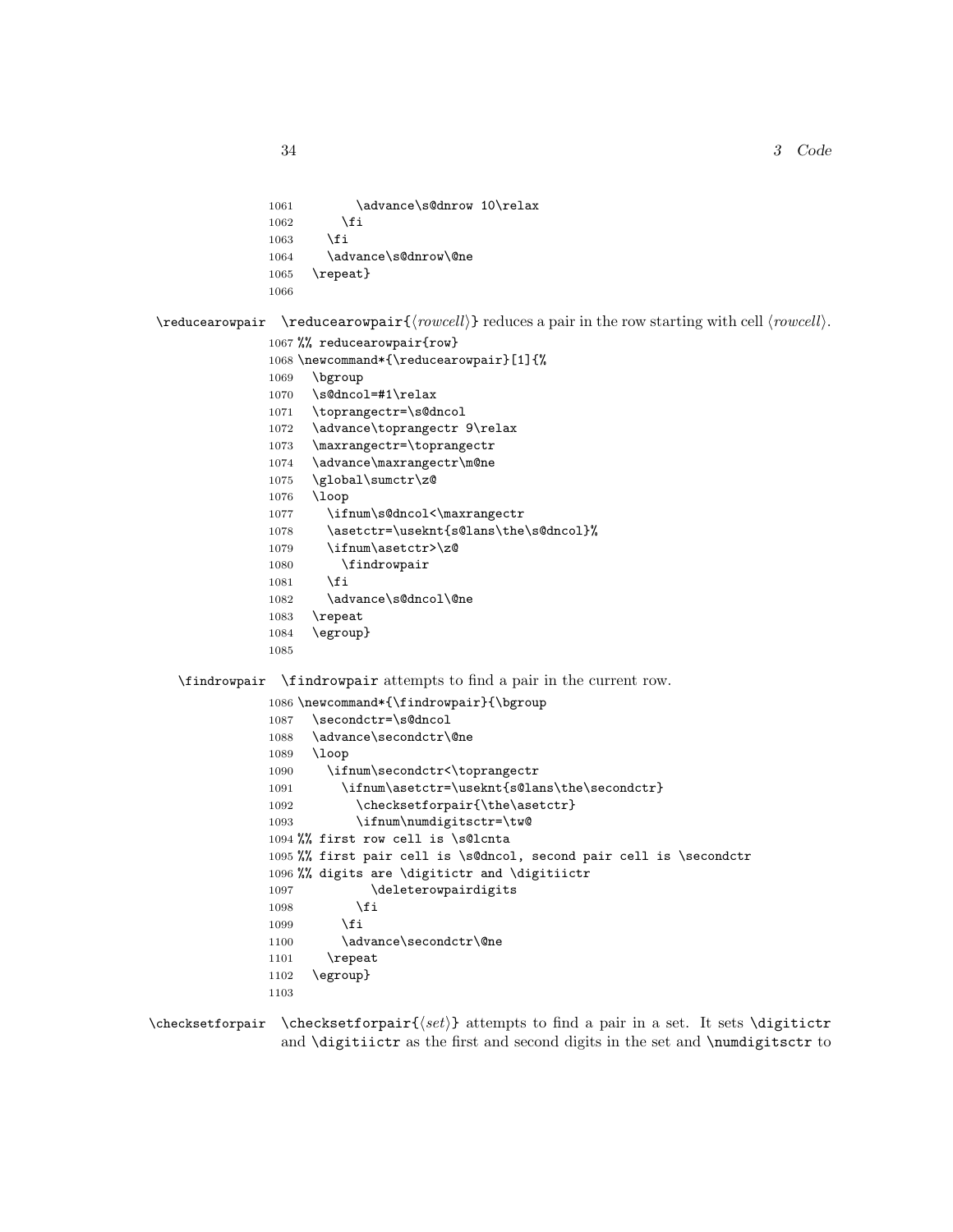the total number of digits in the set (which is 2 for a pair).

```
1104 %% \checksetforpair{set} returns with:
1105 %% \dagger \digitictr = first digit
1106 %% \dagger \digitiictr = second digit
1107 %% \numdigitsctr = number of digits (2 for a pair)
1108 \newcommand*{\checksetforpair}[1]{\bgroup
1109 \s@dtemploopcnta\@ne
1110 \global\numdigitsctr\z@
1111 \global\digitictr\z@
1112 \global\digitiictr\z@
1113 \loop
1114 \ifnum\s@dtemploopcnta<10\relax
1115 \numofnuminset{\the\s@dtemploopcnta}{#1}{\s@dtempcnta}
1116 \ifnum\s@dtempcnta=\@ne
1117 \global\advance\numdigitsctr\@ne
1118 \ifcase\numdigitsctr
1119 \or \global\digitictr=\s@dtemploopcnta
1120 \or \global\digitiictr=\s@dtemploopcnta
1121 \else \advance\s@dtemploopcnta 10\relax
1122 \fi
1123 \overrightarrow{fi}1124 \advance\s@dtemploopcnta\@ne
1125 \repeat
1126 \egroup}
1127
```
\deleterowpairdigits \deleterowpairdigits deletes the pair digits from non-pair cells in a row. The first cell in the row is \s@lcnta, the cells that contain the two pairs are \s@dncol and \secondctr, and the digits are \digitictr and \digitiictr.

```
1128 %% first row cell is \s@lcnta
1129 %% first pair cell is \s@dncol, second pair cell is \secondctr
1130 %% digits are \digitictr and \digitiictr
1131 \newcommand*{\deleterowpairdigits}{\bgroup
1132 \global\pairchangedfalse
1133 \s@dtemploopcnta=\s@lcnta
1134 \toprangectr=\s@dtemploopcnta \advance\toprangectr 9\relax
1135 \loop
1136 \ifnum\s@dtemploopcnta<\toprangectr
1137 \ifnum\s@dtemploopcnta=\s@dncol
1138 \else
1139 \ifnum\s@dtemploopcnta=\secondctr
1140 \else
1141 \deletenumfromset{\the\digitictr}%
1142 {\the\useknt{s@lans\the\s@dtemploopcnta}}{\s@dtempcnta}
1143 \ifsetchanged
1144 \global\useknt{s@lans\the\s@dtemploopcnta}=\s@dtempcnta
1145 \global\pairchangedtrue
1146 \fi
1147 \deletenumfromset{\the\digitiictr}%
```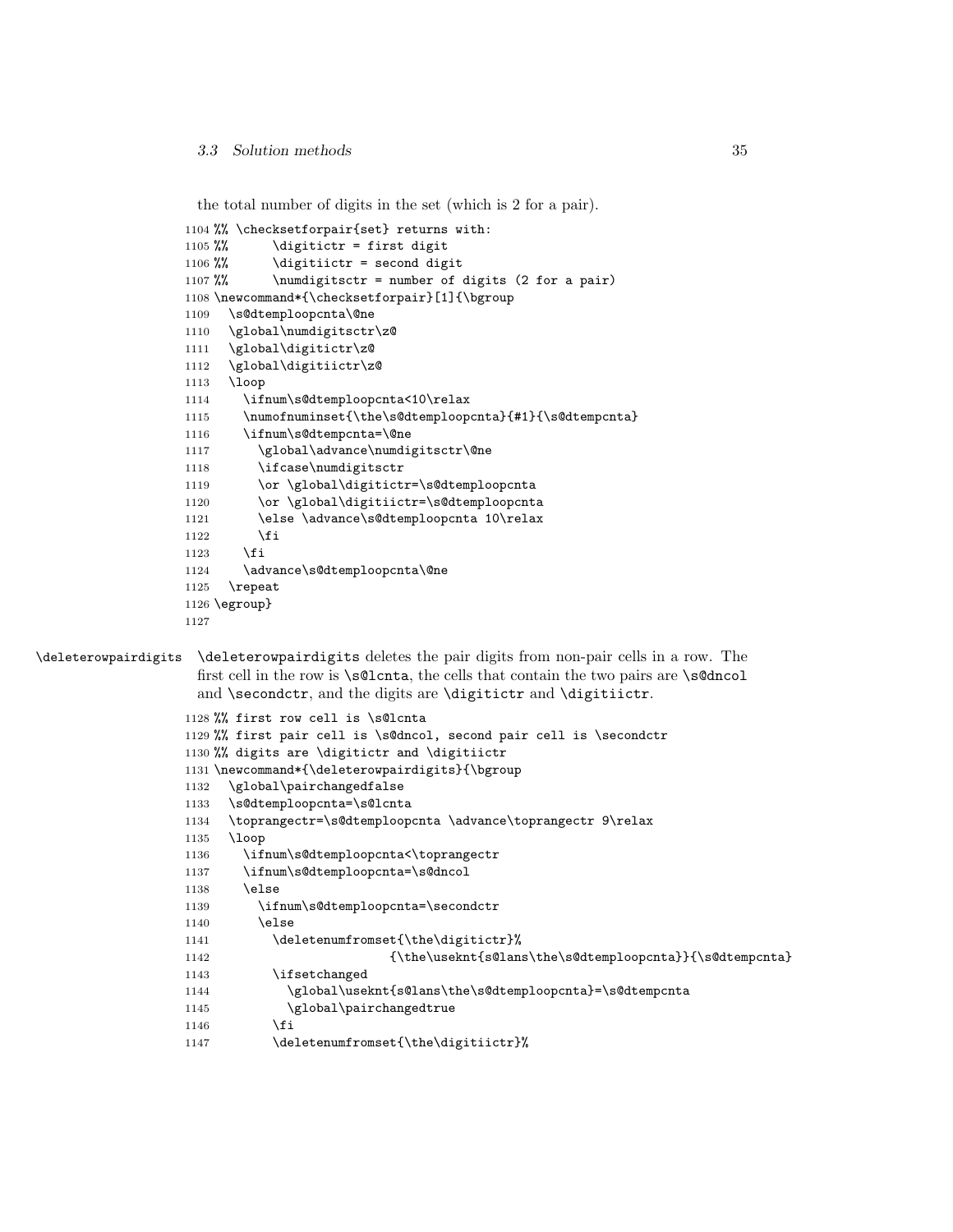```
1148 {\the\useknt{s@lans\the\s@dtemploopcnta}}{\s@dtempcnta}1149 \ifsetchanged
1150 \global\useknt{s@lans\the\s@dtemploopcnta}=\s@dtempcnta
1151 \global\pairchangedtrue
1152 \qquad \qquad \int fi
1153 \fi
1154 \fi
1155 \advance\s@dtemploopcnta\@ne
1156 \repeat
1157 \egroup}
1158
```
\reducecolpairs Loop through the rows and reduce the first pair found.

1159 %% Loop through the columns, reducing pairs 1160 \newcommand\*{\reducecolpairs}{%  $1161$  \sumctr\z@ 1162 \s@dncol\@ne 1163 \loop 1164 \ifnum\s@dncol<10\relax 1165 \s@lcnta=\s@dncol 1166 \sumcolsets 1167 \ifnum\sumctr>\z@ 1168 \reduceacolpair{\the\s@lcnta} 1169 \ifpairchanged 1170 \advance\s@dncol 10\relax  $1171$  \fi 1172  $\overrightarrow{fi}$ 1173 \advance\s@dncol\@ne 1174 \repeat} 1175

 $\red{red}$   $\red{red}$   $\red{red}$  reduceacolpair ${\color{red}{\{colcell\}}}$  reduces a pair in the column starting with cell  $\langle \text{colcell} \rangle$ .

```
1176 %% reduceacolpair{col}
1177 \newcommand*{\reduceacolpair}[1]{\bgroup
1178 \s@dnrow=#1\relax
1179 \toprangectr=\s@dnrow
1180 \advance\toprangectr 73\relax
1181 \maxrangectr=\toprangectr
1182 \advance\maxrangectr -9\relax
1183 \global\sumctr\z@
1184 \loop
1185 \ifnum\s@dnrow<\maxrangectr
1186 \asetctr=\useknt{s@lans\the\s@dnrow}%
1187 \ifnum\asetctr>\z@
1188 \findcolpair
1189 \fi
1190 \advance\s@dnrow 9\relax
1191 \repeat
1192 \egroup}
```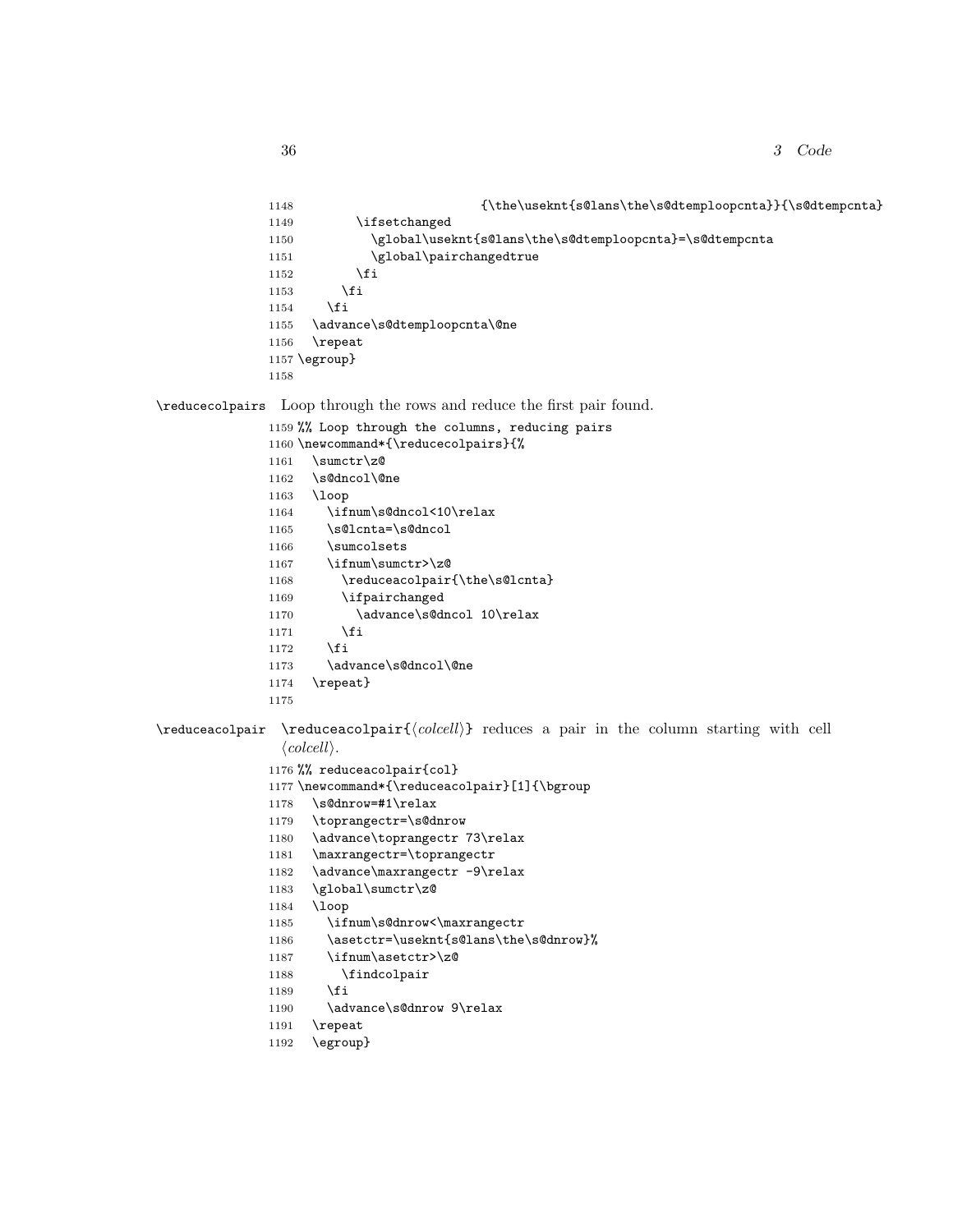```
3.3 Solution methods 37
```
\findcolpair \findcolpair attempts to find a pair in the current column.

```
1194 \newcommand*{\findcolpair}{\bgroup
1195 \secondctr=\s@dnrow
1196 \advance\secondctr 9\relax
1197 \loop
1198 \ifnum\secondctr<\toprangectr
1199 \ifnum\asetctr=\useknt{s@lans\the\secondctr}
1200 \checksetforpair{\the\asetctr}
1201 \ifnum\numdigitsctr=\tw@
1202 %% first row cell is \s@lcnta
1203 %% first pair cell is \s@dnrow, second pair cell is \secondctr
1204 %% digits are \digitictr and \digitiictr
1205 \deletecolpairdigits
1206 \fi
1207 \fi
1208 \advance\secondctr 9\relax
1209 \repeat
1210 \egroup}
1211
```
\deletecolpairdigits \deletecolpairdigits deletes the pair digits from non-pair cells in a column. The first cell in the column is \s@lcnta, the cells that contain the two pairs are \s@dncol and \secondctr, and the digits are \digitictr and \digitiictr.

```
1212 %% first col cell is \s@lcnta
1213 %% first pair cell is \s@dnrow, second pair cell is \secondctr
1214 %% digits are \digitictr and \digitiictr
1215 \newcommand*{\deletecolpairdigits}{\bgroup
1216 \global\pairchangedfalse
1217 \s@dtemploopcnta=\s@lcnta
1218 \toprangectr=\s@dtemploopcnta \advance\toprangectr 73\relax
1219 \loop
1220 \ifnum\s@dtemploopcnta<\toprangectr
1221 \ifnum\s@dtemploopcnta=\s@dnrow
1222 \else
1223 \ifnum\s@dtemploopcnta=\secondctr
1224 \else
1225 \deletenumfromset{\the\digitictr}%
1226 {\the\useknt{s@lans\the\s@dtemploopcnta}}{\s@dtempcnta}
1227 \ifsetchanged
1228 \global\useknt{s@lans\the\s@dtemploopcnta}=\s@dtempcnta
1229 \global\pairchangedtrue
1230 \quad \text{if}1231 \deletenumfromset{\the\digitiictr}%
1232 {\the\useknt{s@lans\the\s@dtemploopcnta}}{\s@dtempcnta}
1233 \ifsetchanged
1234 \global\useknt{s@lans\the\s@dtemploopcnta}=\s@dtempcnta
1235 \global\pairchangedtrue
```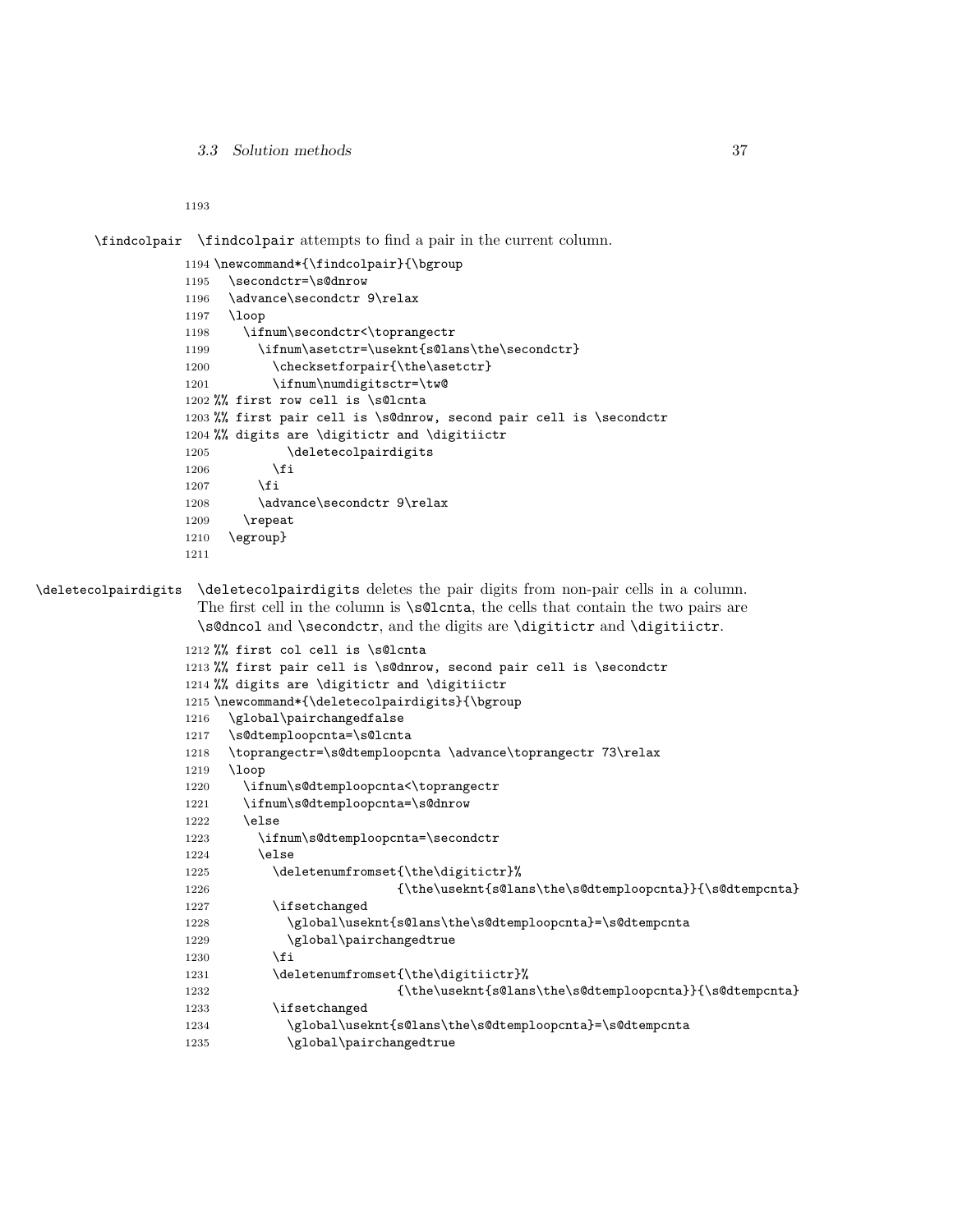## $38$  Code

```
1236 \overrightarrow{fi}1237 \ifmmode \overline{\text{1237}}\else \fi
1238 \fi
1239 \advance\s@dtemploopcnta 9\relax
1240 \repeat
1241 \egroup}
1242
```
\reduceboxpairs Loop through the boxes and reduce the first pair found.

```
1243 %% Loop through the boxes, reducing pairs
1244 \newcommand*{\reduceboxpairs}{\bgroup
1245 \sumctr\z@1246 \boxctr\@ne
1247 \loop
1248 \ifnum\boxctr<10\relax
1249 \ifcase\boxctr
1250 \or \s@lcnta=\@ne
1251 \or \s@lcnta=4\relax
1252 \or \s@lcnta=7\relax
1253 \or \s@lcnta=28\relax
1254 \or \s@lcnta=31\relax
1255 \or \sqrt{\text{s@lcnta=34\relax}}1256 \or \s@lcnta=55\relax
1257 \or \s@lcnta=58\relax
1258 \or \s@lcnta=61\relax
1259 \overrightarrow{fi}1260 \sumboxsets
1261 \ifnum\sumctr>\z@
1262 \reduceaboxpair{\the\s@lcnta}
1263 \ifpairchanged
1264 \advance\boxctr 10\relax
1265 \fi
1266 \fi
1267 \advance\boxctr\@ne
1268 \repeat
1269 \egroup}
1270
```
\getnthboxcell \getnthboxcell{ $\{n\}$ { $\{firstcell\}$ . Given the first cell ( $\{firstcell\}$ ) in a box and a number,  $\langle n \rangle$ , between 1 and 9, set the **\count**  $\langle cnt \rangle$  to the cell number of the  $\langle n \rangle$ th cell in the box.

```
1271 %% \getnthboxcell{n}{firstcell}{returnctr}
1272 \newcommand*{\getnthboxcell}[3]{\bgroup
1273 \s@dtempcnta=#2
1274 \ifcase#1
1275 \or
1276 \or \advance\s@dtempcnta 9\relax
1277 \or \advance\s@dtempcnta 18\relax
1278 \or \advance\s@dtempcnta \@ne
```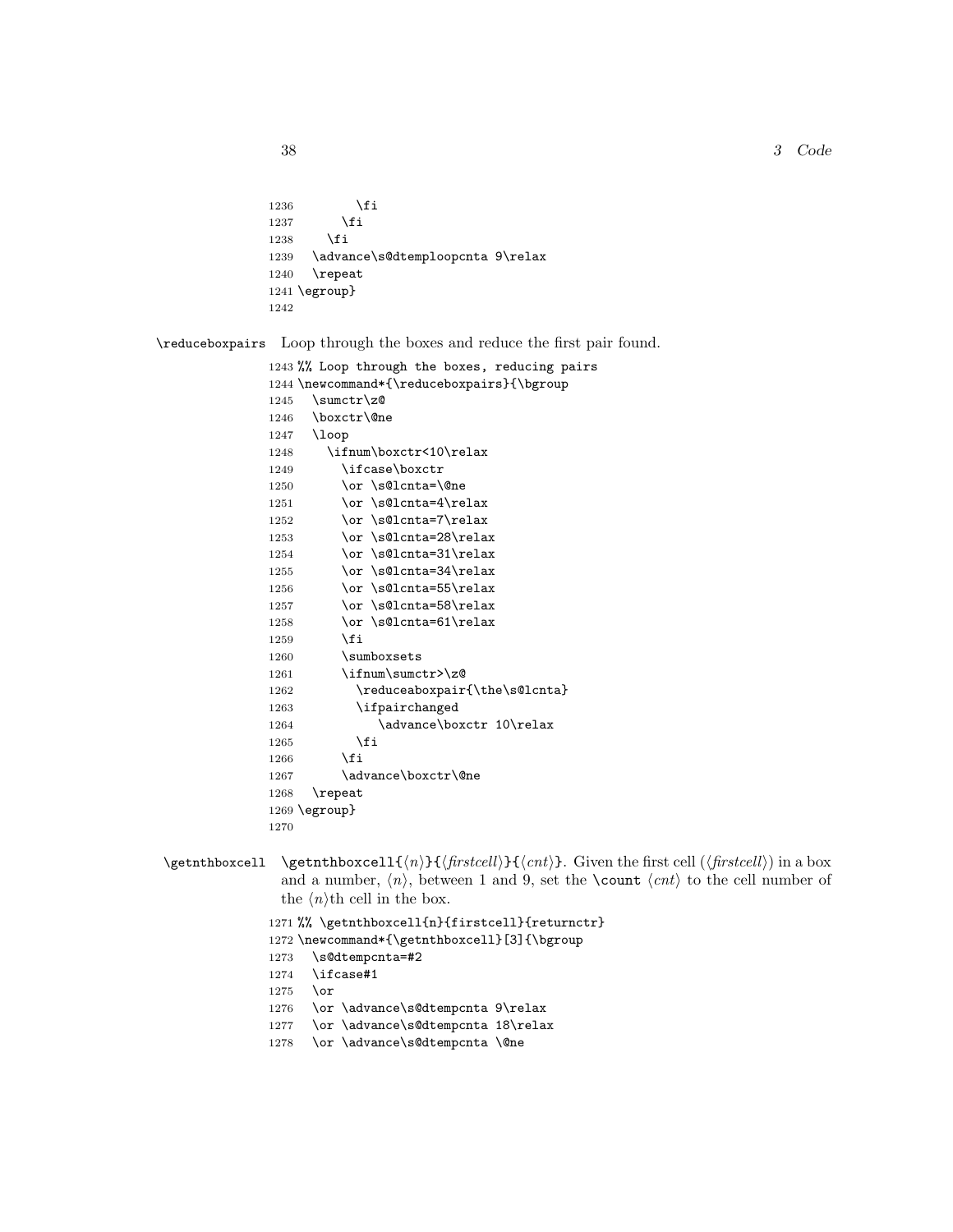```
1279 \or \advance\s@dtempcnta 10\relax
1280 \or \advance\s@dtempcnta 19\relax
1281 \or \advance\s@dtempcnta \tw@
1282 \or \advance\s@dtempcnta 11\relax
1283 \or \advance\s@dtempcnta 20\relax
1284 \fi
1285 \global #3=\s@dtempcnta
1286 \egroup}
1287
```
 $\red{\varepsilon}$  \reduceaboxpair { $\backslash \text{reduceab}$ } reduces a pair in the box starting with cell  $\backslash \text{loc}$ .

```
1288 %% \reduceaboxpair{startofboxcell}
1289 \newcommand*{\reduceaboxpair}[1]{\bgroup
1290 \s@dtemploopcnta\@ne
1291 \toprangectr=\s@dtemploopcnta
1292 \advance\toprangectr 9\relax
1293 \maxrangectr=\toprangectr
1294 \advance\maxrangectr\m@ne
1295 \loop
1296 \ifnum\s@dtemploopcnta<\maxrangectr
1297 \getnthboxcell{\the\s@dtemploopcnta}{#1}{\s@dtempcnta}
1298 \asetctr=\useknt{s@lans\the\s@dtempcnta}
1299 \ifnum\asetctr>\z@
1300 \s@dnrow=\s@dtemploopcnta
1301 \findboxpair{#1}
1302 \fi
1303 \advance\s@dtemploopcnta\@ne
1304 \repeat
1305 \egroup}
1306
```
\findboxpair \findboxpair attempts to find a pair in the current box, and then does a pair reduction for the box.

```
1307 %% \findboxpair{startofboxcell}
1308 \newcommand*{\findboxpair}[1]{%
1309 \bgroup
1310 \secondctr=\s@dtemploopcnta
1311 \advance\secondctr\@ne
1312 \loop
1313 \ifnum\secondctr<\toprangectr
1314 \getnthboxcell{\the\secondctr}{#1}{\s@dtempcntb}
1315 \ifnum\asetctr=\useknt{s@lans\the\s@dtempcntb}
1316 \checksetforpair{\the\asetctr}
1317 \ifnum\numdigitsctr=\tw@
1318 %% first box cell is #1 (=\s@lcnta)
1319 %% first pair cell is \s@dnrow, second pair cell is \secondctr
1320 %% digits are \digitictr and \digitiictr
1321 \deleteboxpairdigits{#1}
1322 \fi
1323 \fi
```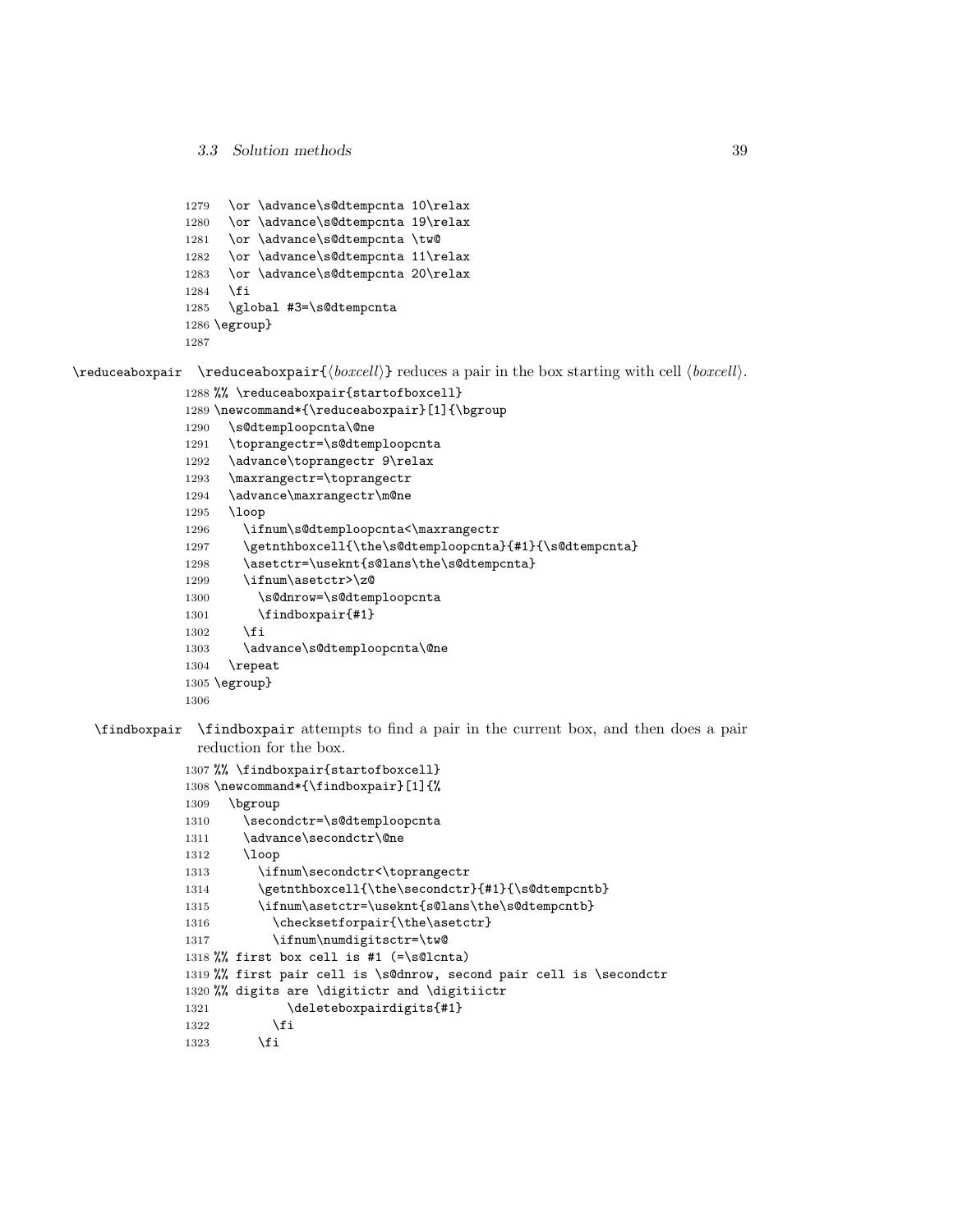```
1324 \advance\secondctr \@ne
1325 \repeat
1326 \egroup}
1327
```
 $\delta$  \deleteboxpairdigits \deleteboxpairdigits { $\delta$  \deletes the pair digits from non-pair cells in a box. The first cell in the box is  $\langle \text{boxcell} \rangle$ , the cells that contain the two pairs are \s@dnrow and \secondctr, and the digits are \digitictr and \digitiictr.

```
1328 %% first box cell is #1
1329 %% first pair cell is \s@dnrow, second pair cell is \secondctr
1330 %% digits are \digitictr and \digitiictr
1331 \newcommand*{\deleteboxpairdigits}[1]{\bgroup
1332 \global\pairchangedfalse
1333 \s@dtemploopcnta=\@ne
1334 \toprangectr=\s@dtemploopcnta \advance\toprangectr 9\relax
1335 \loop
1336 \ifnum\s@dtemploopcnta<\toprangectr
1337 \ifnum\s@dtemploopcnta=\s@dnrow
1338 \else
1339 \ifnum\s@dtemploopcnta=\secondctr
1340 \else
1341 \getnthboxcell{\the\s@dtemploopcnta}{#1}{\s@dtempcntb}
1342 \deletenumfromset{\the\digitictr}%
1343 {\the\useknt{s@lans\the\s@dtempcntb}}{\s@dtempcnta}
1344 \ifsetchanged
1345 \global\useknt{s@lans\the\s@dtempcntb}=\s@dtempcnta
1346 \global\pairchangedtrue
1347 \fi
1348 \deletenumfromset{\the\digitiictr}%
1349 {\theta\text{S@lans\theta}}{\theta}1350 \ifsetchanged
1351 \global\useknt{s@lans\the\s@dtempcntb}=\s@dtempcnta
1352 \global\pairchangedtrue
1353 \overrightarrow{fi}1354 \fi
1355 \fi
1356 \advance\s@dtemploopcnta \@ne
1357 \repeat
1358 \egroup}
1359
```
## 3.3.1 Checking the solution

```
1360 %%%%%%%%%%%%%%%%%%%%%%%%%%%%%% check solution %%%%%%%%%%%%%%%%%%%%%%%%%
1361
```
We have found a solution when all the binary sets are negative. It's less efficient, but probably more useful, to check each row, column, and block (3 times 81 tests instead of 81).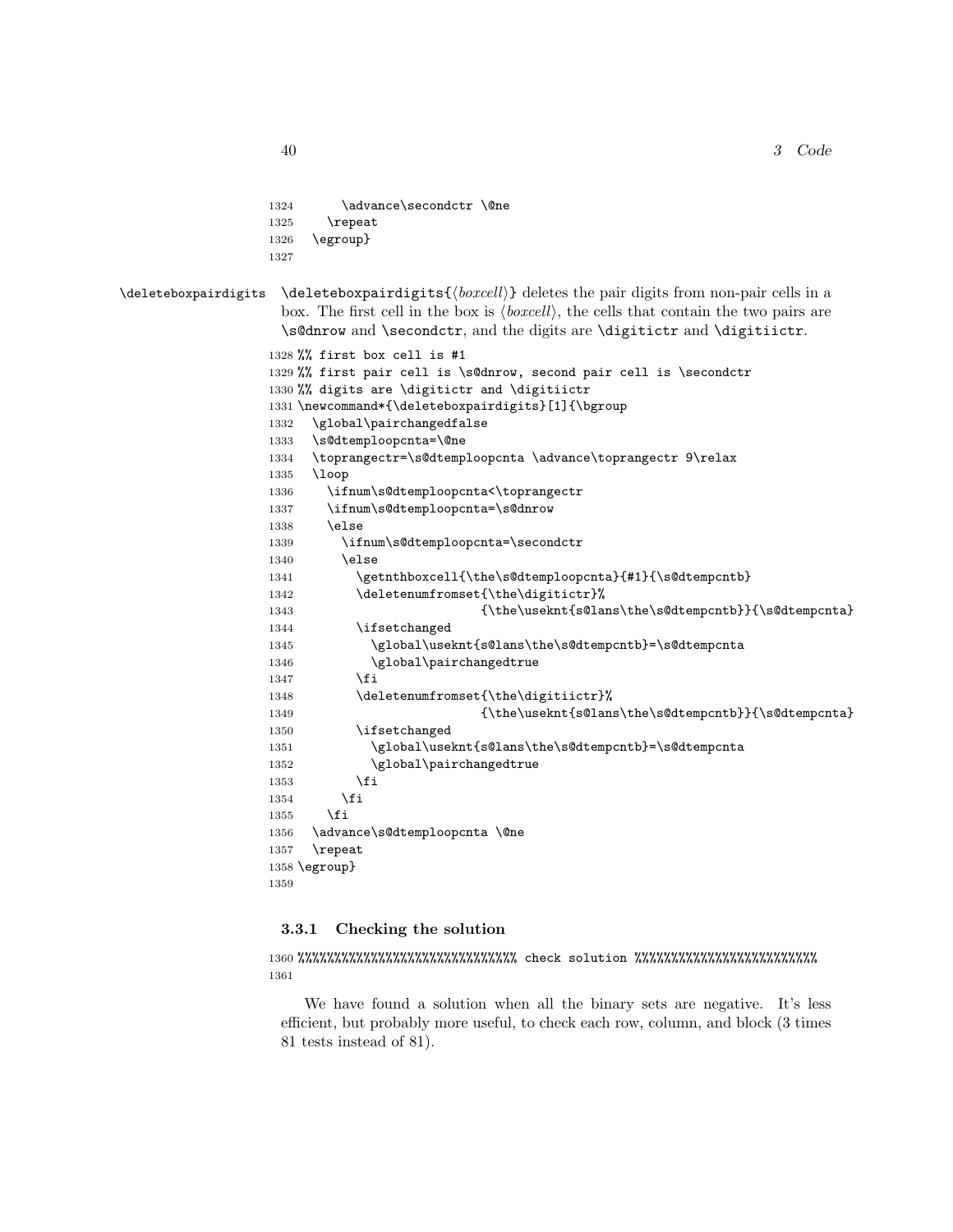3.3 Solution methods 41

\checksolution Check the solution by rows, columns, and boxes.

```
1362 \newcommand*{\checksolution}{%
1363 \checkrows
1364 \checkcols
1365 \checkboxes}
```
- 
- \checkrows Check the row solutions. A row is said to be correct if a solution has been assigned to each cell in the row, thus relying on the assumption that the solver never makes a mistake. The check is not sufficient for a solution obtained in another manner.

```
1367 \newcommand*{\checkrows}{%
1368 \sumctr\z@
1369 \s@dnrow\@ne
1370 \loop
1371 \ifnum\s@dnrow<10\relax
1372 \s@lcnta=\s@dnrow \advance\s@lcnta\m@ne
1373 \multiply\s@lcnta 9\relax \advance\s@lcnta\@ne
1374 \sumrowsets
1375 \ifnum\sumctr=\z@\else
1376 \typeout{Row \the\s@dnrow\space is incorrect}%
1377 Row \the\s@dnrow\space is incorrect. \\
1378 \fi
1379 \advance\s@dnrow\@ne
1380 \repeat}
1381
```
\checkcols Check the column solutions.

```
1382 \newcommand*{\checkcols}{%
1383 \bgroup
1384 \sumctr\z@
1385 \s@dncol\@ne
1386 \loop
1387 \ifnum\s@dncol<10\relax
1388 \s@lcnta=\s@dncol
1389 \sumcolsets
1390 \ifnum\sumctr=\z@\else
1391 \typeout{Column \the\s@dncol\space is incorrect}%
1392 Column \the\s@dncol\space is incorrect. \\
1393 \fi
1394 \advance\s@dncol\@ne
1395 \repeat
1396 \egroup}
1397
```
\checkboxes Check the box solutions.

\newcommand\*{\checkboxes}{%

- \bgroup
- \sumctr\z@
- \boxctr\@ne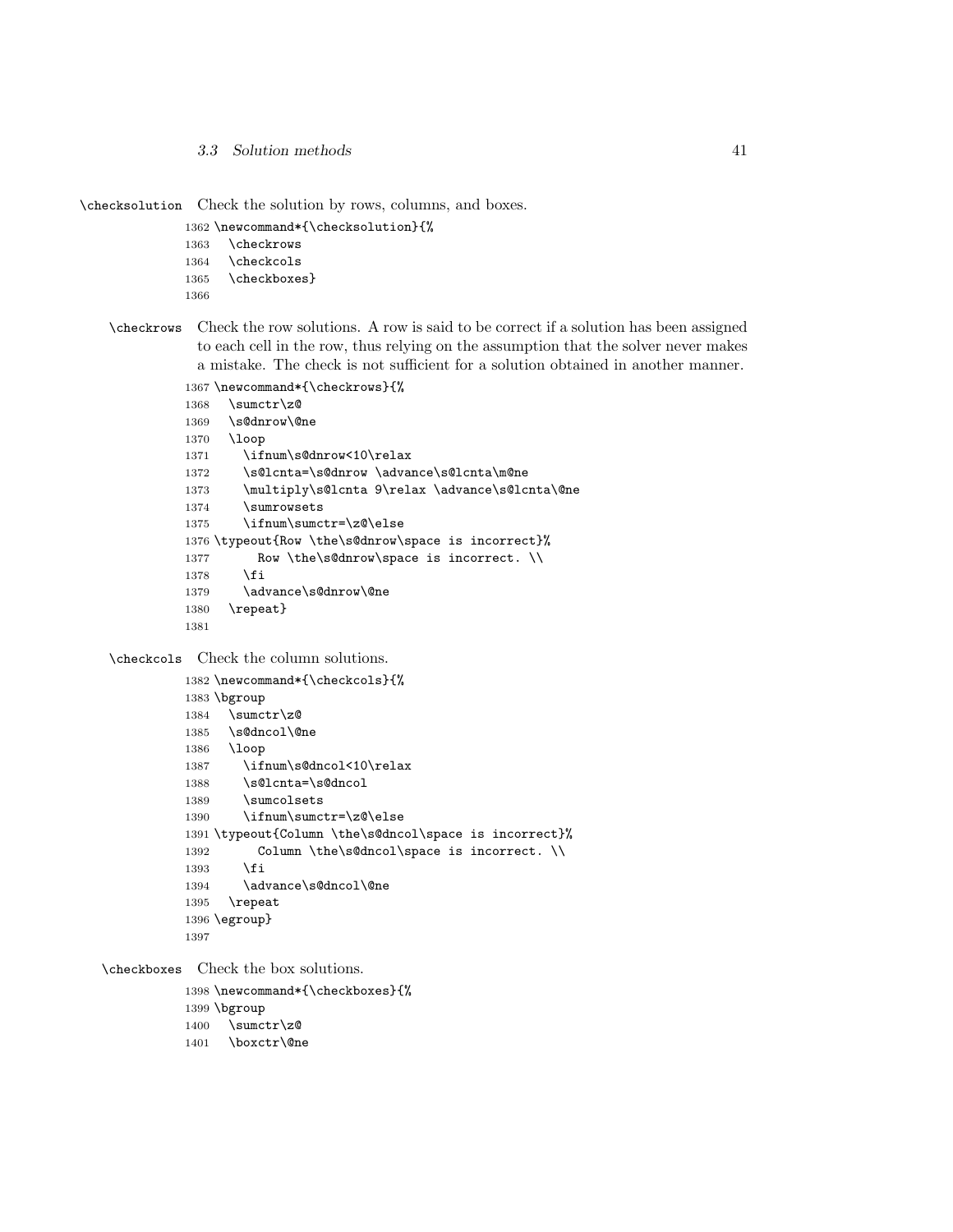42 3 Code

```
1402 \loop
                  1403 \ifnum\boxctr<10\relax
                  1404 \ifcase\boxctr
                  1405 \or \s@lcnta=\@ne
                  1406 \or \s@lcnta=4\relax
                  1407 \or \s@lcnta=7\relax
                  1408 \or \s@lcnta=28\relax
                  1409 \or \s@lcnta=31\relax
                  1410 \or \s@lcnta=34\relax
                  1411 \or \s@lcnta=55\relax
                  1412 \or \s@lcnta=58\relax
                  1413 \or \s@lcnta=61\relax
                  1414 \fi
                  1415 \sumboxsets
                  1416 \ifnum\sumctr=\z@\else
                  1417 \typeout{Box \the\boxctr\space is incorrect}%
                  1418 Box \the\boxctr\space is incorrect. \\
                  1419 \fi
                  1420 \advance\boxctr\@ne
                  1421 \repeat
                  1422 \egroup}
                  1423
\typesimplestatusX May be used to display the cuurrent status of the (partial) solution following
                    simple reductions.
                  1424 %% typeset the current status of the partial solution
                  1425 \newcommand*{\typesimplestatusX}{%
                  1426 \par\noindent\begin{minipage}{\linewidth}
                  1427 \begin{center}
                  1428 Simple reductions stopped (with \the\solcnt\space solutions)\\
                  1429 %\footnotesize
                  1430 \displaystatus
                  1431 \end{center}
                  1432 \end{minipage}}
                   1433
  \typelonestatusX May be used to display the current status of the (partial) solution after a loner
                    reduction.
                   1434 %% typeset the current status after loner processing
                  1435 \newcommand*{\typelonestatusX}{%
                  1436 \par\noindent\begin{minipage}{\linewidth}
                  1437 \begin{center}
                  1438 Loners processed (with \the\solcnt\space solutions)\\
                  1439 %\footnotesize
                  1440 \displaystatus
                  1441 \end{center}
                  1442 \end{minipage}}
                  1443
     \hideprogress
Normally the progress towards a solution is not displayed. It will be displayed in
```

```
\showprogess
```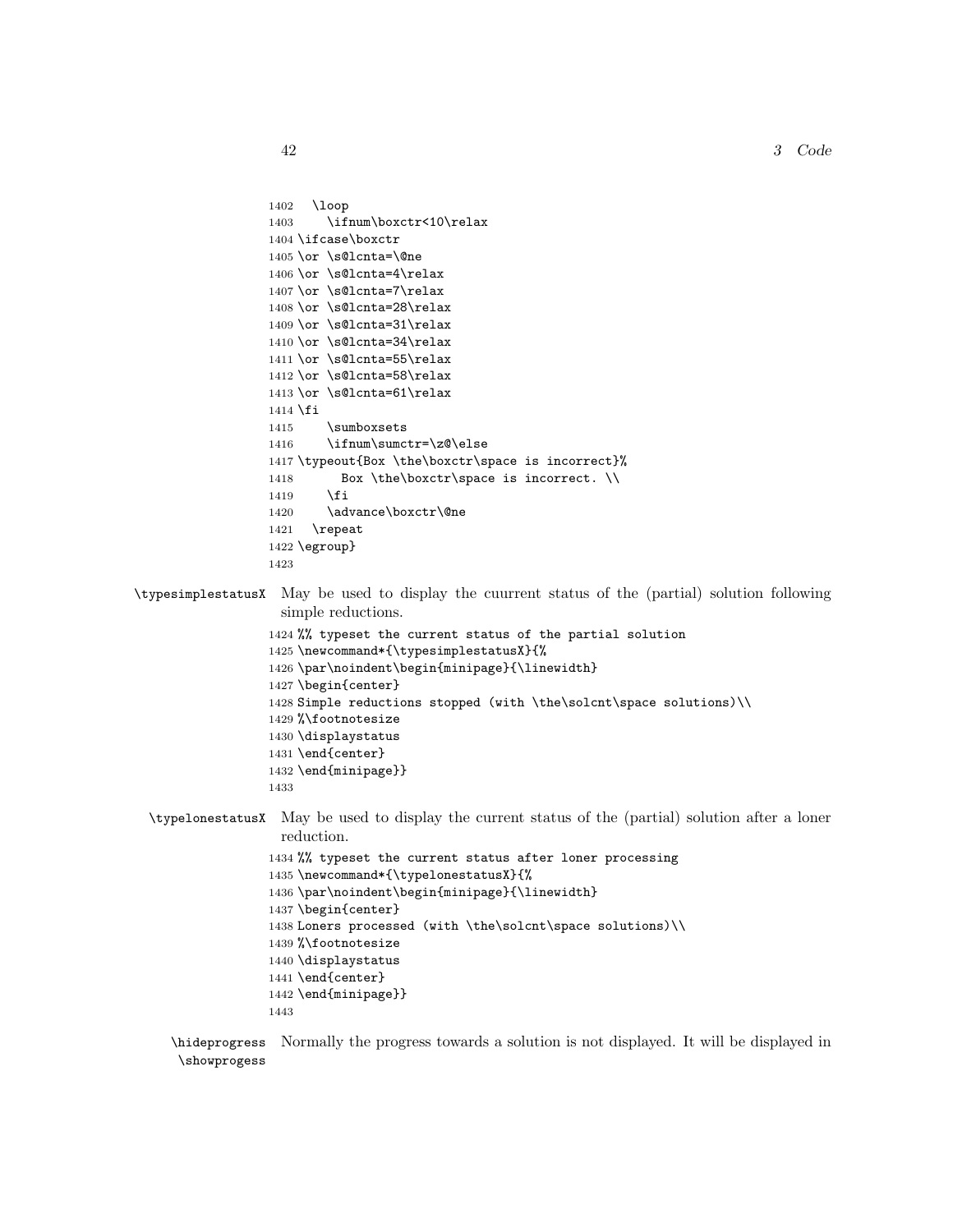the document, though, after the \showprogress declaration. The \hideprogress declaration switches off the displays.

```
1444 %% For curiosity as to how a solution is developing call the \showprogess
            1445 %% declaration (\hideprogess turns this off).
            1446 \newcommand*{\hideprogress}{%
            1447 \let\typesimplestatus\relax
            1448 \let\typelonestatus\relax}
            1449 \newcommand*{\showprogress}{%
            1450 \let\typesimplestatus\typesimplestatusX
            1451 \let\typelonestatus\typelonestatusX}
            1452 \hideprogress
            1453 %\showprogress
            1454
            1455 %%%%%%%%%%%%%%%%%% write solution to a game file %%%%%%%%%%%%%%%
            1456
\sudsolnfile
\writegame writes the (partial) solution to the file \sudsolnfile (default
  \writegame
sud.out).
            1457 %% write out the solution to game file \sudsolnfile.
            1458 \newcommand*{\sudsolnfile}{sud.out}
            1459 \newcommand*{\writegame}{%
            1460 \immediate\closeout\s@dwrite
            1461 \immediate\openout\s@dwrite=\sudsolnfile
            1462 \s@dnrow\@ne
            1463 \loop
            1464 \ifnum\s@dnrow<81\relax
            1465 \gatherline{\the\s@dnrow}
            1466 \immediate\write\s@dwrite{\sudaline}
            1467 \advance\s@dnrow 9\relax
            1468 \repeat
            1469 \immediate\closeout\s@dwrite}
            1470
```

```
\gatherline \gatherline{\{rowstartcell\}} collects the solutions from one row in the grid and
  \sudaline
converts them into the corresponding characters for one line in a sudoku file,
             putting the characters into the \sudaline macro.
```

```
1471 %% \gatherline{colstart}
```

```
1472 %% collect all the characters for one line in a game file
```

```
1473 \newcommand*{\gatherline}[1]{\bgroup
```

```
1474 \gdef\sudaline{}
```

```
1475 \s@dncol=#1\relax
```

```
1476 \toprangectr=\s@dncol
```
1477 \advance\toprangectr 9\relax

```
1478 \loop
```

```
1479 \ifnum\s@dncol<\toprangectr
```

```
1480 \s@dtempcnta=\useknt{s@lans\the\s@dncol}
```

```
1481 \ifnum\s@dtempcnta>\m@ne
```

```
1482 \g@addto@macro{\sudaline}{.}
```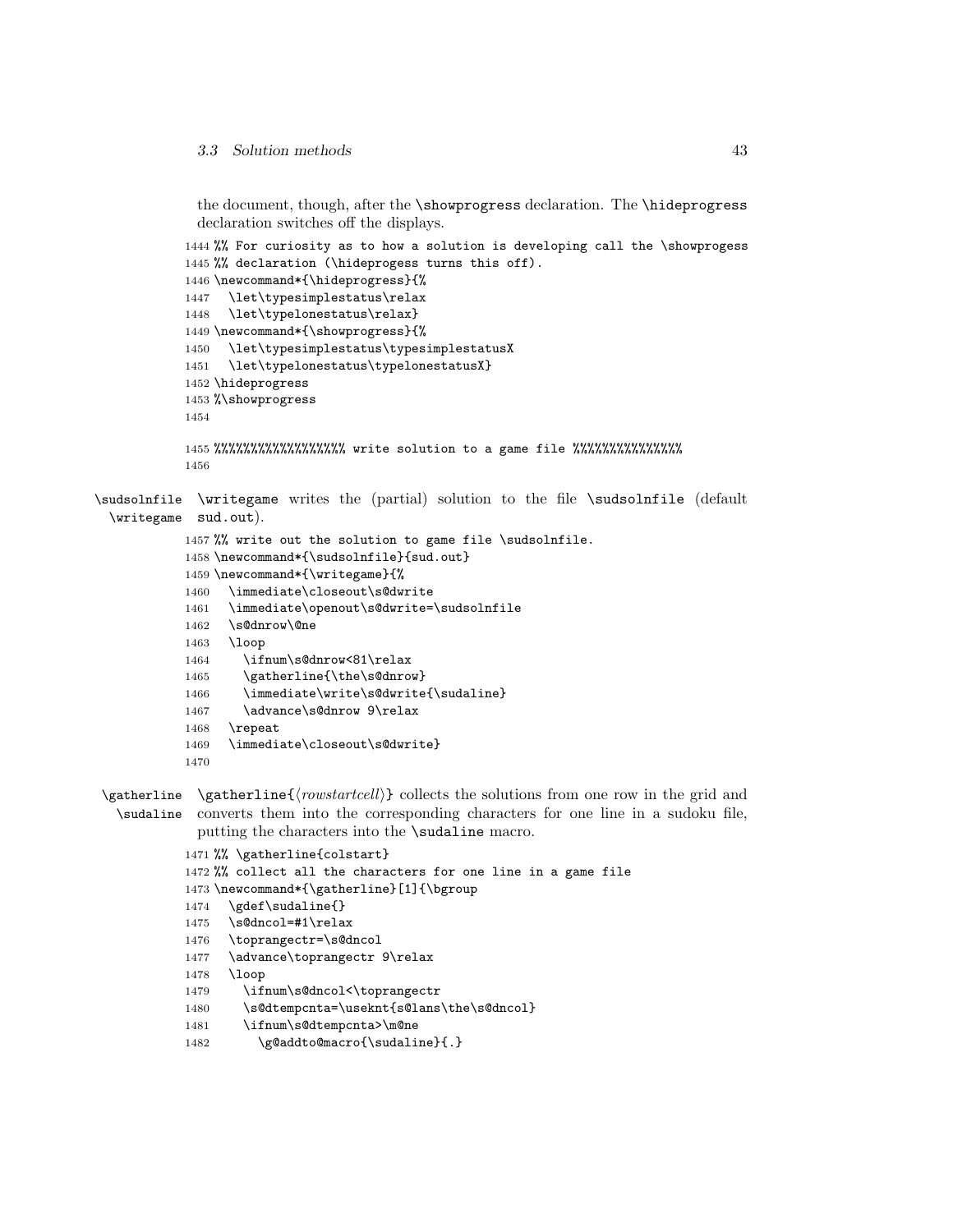```
1483 \else
1484 \s@dtempcnta=-\s@dtempcnta
1485 \ifcase\s@dtempcnta
1486 \or \g@addto@macro{\sudaline}{1}
1487 \or \g@addto@macro{\sudaline}{2}
1488 \or \g@addto@macro{\sudaline}{3}
1489 \or \g@addto@macro{\sudaline}{4}
1490 \or \g@addto@macro{\sudaline}{5}
1491 \or \g@addto@macro{\sudaline}{6}
1492 \or \g@addto@macro{\sudaline}{7}
1493 \or \g@addto@macro{\sudaline}{8}
1494 \or \g@addto@macro{\sudaline}{9}
1495 \else \g@addto@macro{\sudaline}{.}
1496 \setminusfi
1497 \fi
1498 \advance\s@dncol\@ne
1499 \repeat
1500 \egroup}
1501
```

```
1502 %%%%%%%%%%%%%%%%%%%%%%%%%%%%%%% THE END GOAL %%%%%%%%%%%%%%%%%%%%%%%%%
1503 %%%%%%%%%%%%%%%%%%%%%%%%%%% \sudoksolve{<file>} %%%%%%%%%%%%%%%%%%%%%%
1504
```
\sudokusolve \sudokesolve{\file}} reads a sudoku puzzle from the  $\langle file \rangle$  sudoku file, typesets the problem, does its best to solve it. It writes the solution to the \sudsolnfile file, then reads it back in again and typesets it.

> %% Read in and typeset the problem, solve it, and typeset the answer \newcommand{\sudokusolve}[1]{% \begin{center} \sudoku{#1}% \end{center} \getproblem{#1}% \reduceallcells \keepreducing

```
1513 \writegame
```
- 1514 \noindent\begin{minipage}{\linewidth}
- 1515 THE ANSWER

```
1516 \begin{center}
```
1517 \cluefont\normalsize

```
1518 \cellsize{1.5\baselineskip}
```
- 1519 \sudoku{\sudsolnfile}
- 1520 \end{center}
- 1521 \end{minipage}}
- 1522

The end of the package.

 $1523 \; \langle /solve \rangle$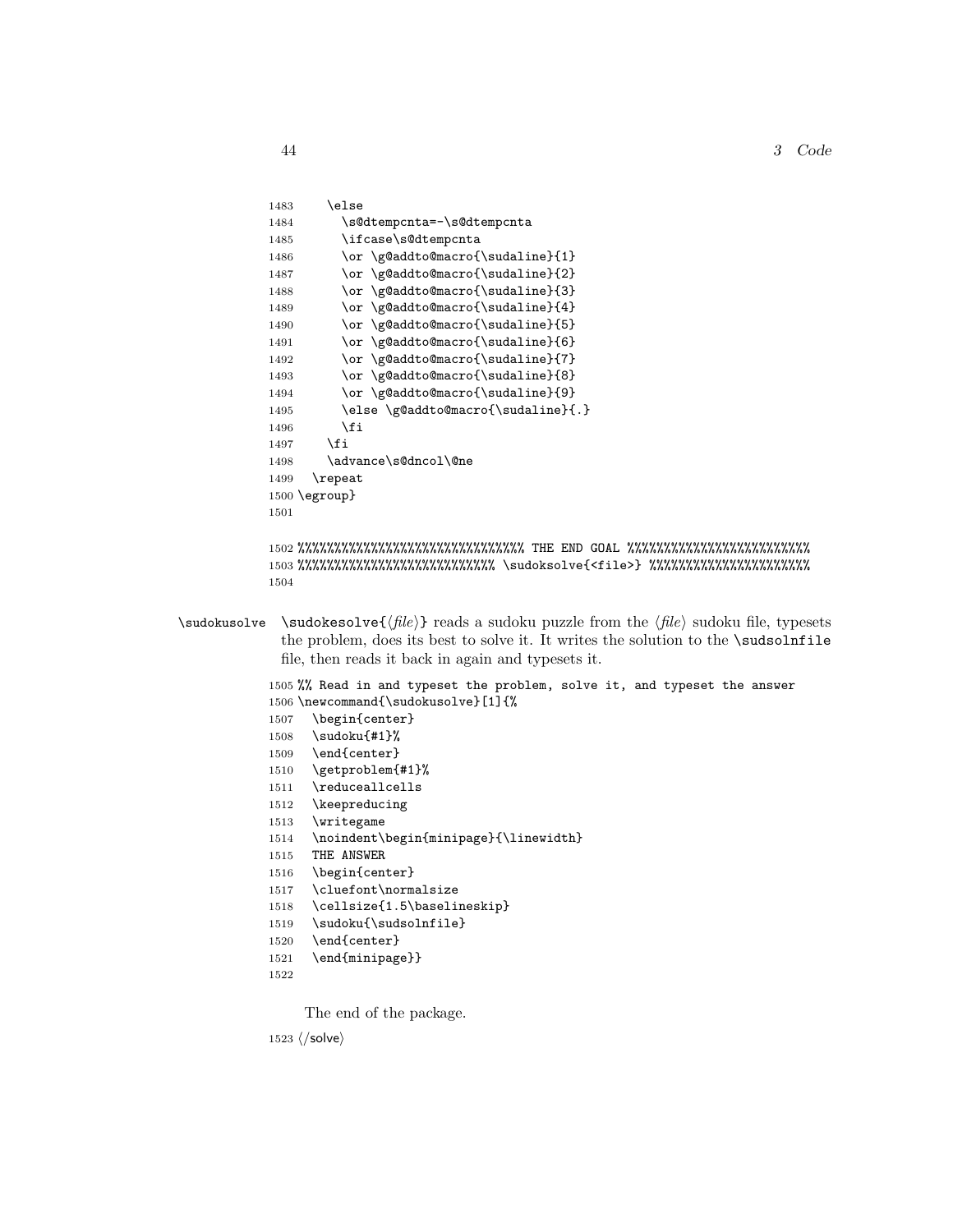## 3.4 The createsudoku package

The createsudoku package lets you automatically generate Sudoku puzzles. The package requires Donald Arseneau's random.tex and also the solvesudoku package, which in turn requires the printsudoku package.

```
1524 (*create)
1525 \NeedsTeXFormat{LaTeX2e}
1526 \ProvidesPackage{createsudoku}[2006/02/16 v1.0 create sudoku puzzles]
1527 \input{random}
1528 \RequirePackage{solvesudoku}
1529
```
\oldcommentary To avoid clutter it's a good idea to switch off solvesudoku's commentary. On the \commentary other hand it could be useful for this package to provide its own commentary.

```
\gencommentary
1530 \let\oldcommentary\commentary
```

```
1531 \let\commentary\@gobble
1532 \newcommand*{\gencommentary}[1]{\typeout{#1}}
1533
```
\genfile We need a file to write out the puxzzle to, and we also need two temporary files.

```
\prevfile 1534 \newcommand*{\genfile}{gensud.sud}
\currfile 1535 \newcommand*{\prevfile}{genprev.sdx}
         1536 \newcommand*{\currfile}{gencurr.sdx}
         1537
```
\randomi This sets the seed for the random number generator. The default is setting it to \setsudrandom -1, which makes the seed depend on the date and time.

```
1538 \randomi\m@ne
1539 \newcommand*{\setsudrandom}[1]{%
1540 \randomi=#1\relax
1541 \ifnum\randomi<\@ne\else
1542 \nextrandom \nextrandom \nextrandom
1543 \typeout{random initialised to #1}%
1544 \fi}
1545
```
\generategrid \generategrid[ $\langle file \rangle$ ] generates a new puzzle. If the sudoko file  $\langle file \rangle$  is specified \printsudresults this is taken for the starting grid, otherwise a default one is used. The starting grid should be a complete solution.

> The pairs of rows, and pairs of columns, in the starting grid are exchanged in a random fashion (\swaps) and then the cell solutions are eliminated (\elimclues) until the puzzle is sufficiently complicated.

1546 \newcommand\*{\generategrid}[1][\@empty]{% 1547 \ifx\@empty #1

```
1548 \writestartgrid
```

```
1549 \getproblem{\prevfile}
```
1550 \else

```
1551 \getproblem{#1}
```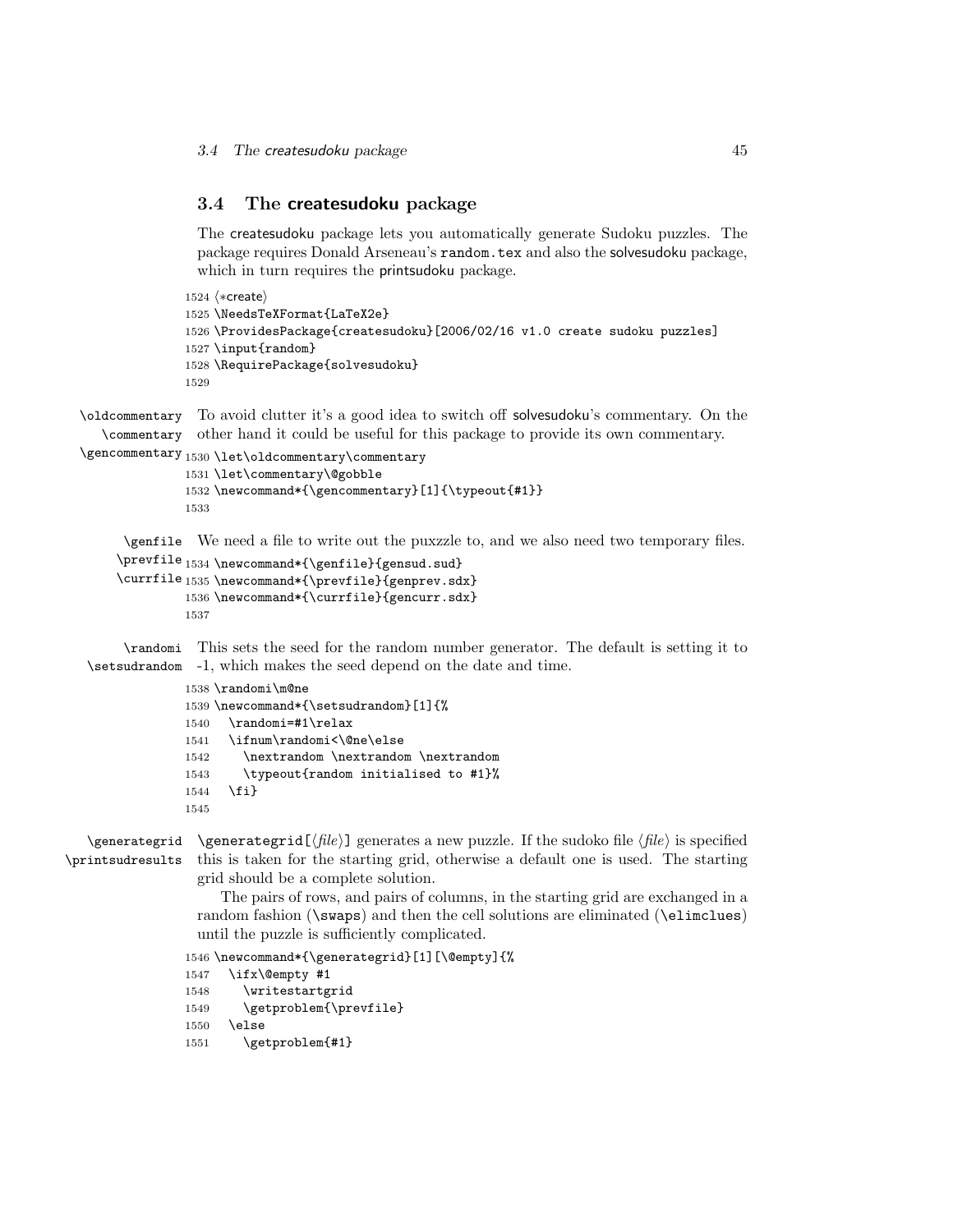3 Code

```
1552 \fi
1553 \swaps
1554 \elimclues
1555 \printsudresults}
1556 \newcommand*{\printsudresults}{%
1557 \sudokusolve{\genfile}%
1558 }
1559
```
\writestartgrid Write out an initial fully solved grid to \prevfile.

```
1560 %% the starting data
1561 \newcommand*{\writestartgrid}{%
1562 \immediate\closeout\s@dwrite
1563 \immediate\openout\s@dwrite=\prevfile
1564 \immediate\write\s@dwrite{123456789}
1565 \immediate\write\s@dwrite{456789123}
1566 \immediate\write\s@dwrite{789123456}
1567 \immediate\write\s@dwrite{234567891}
1568 \immediate\write\s@dwrite{567891234}
1569 \immediate\write\s@dwrite{891234567}
1570 \immediate\write\s@dwrite{345678912}
1571 \immediate\write\s@dwrite{678912345}
1572 \immediate\write\s@dwrite{912345678}
1573 \immediate\closeout\s@dwrite}
1574
```
\swaps \swaps randomly exchanges the contents of pairs of columns and pairs of rows. In order to preserve the number uniqueness constraint for boxes, only pairs of columns/rows that are in the same box may be exchanged.

```
1575 \newcommand*{\swaps}{\bgroup
1576 \setrannum{\maxrangectr}{36}{48}%
1577 \gencommentary{number of swaps (36--48) = maxrangectr = \the\maxrangectr}
1578 \s@dtemploopcnta\@ne
1579 \loop
1580 \ifnum\s@dtemploopcnta<\maxrangectr
1581 \setrannum{\s@dtempcntb}{1}{18}%
1582 %%\typeout{\space\space\space swap no \the\s@dtemploopcnta\space is \the\s@dtempcntb}
1583 \ifcase\s@dtempcntb
1584 \or \swapcolpair{1}{2}%
1585 \or \swapcolpair{1}{3}%
1586 \or \swapcolpair{2}{3}%
1587 \or \swapcolpair{4}{5}%
1588 \or \swapcolpair{4}{6}%
1589 \or \swapcolpair{5}{6}%
1590 \or \swapcolpair{7}{8}%
1591 \or \swapcolpair{7}{9}%
1592 \or \swapcolpair{8}{9}%
1593 \or \ \ \ \ \ \ \ \1594 \or \swaprowpair{1}{19}%
```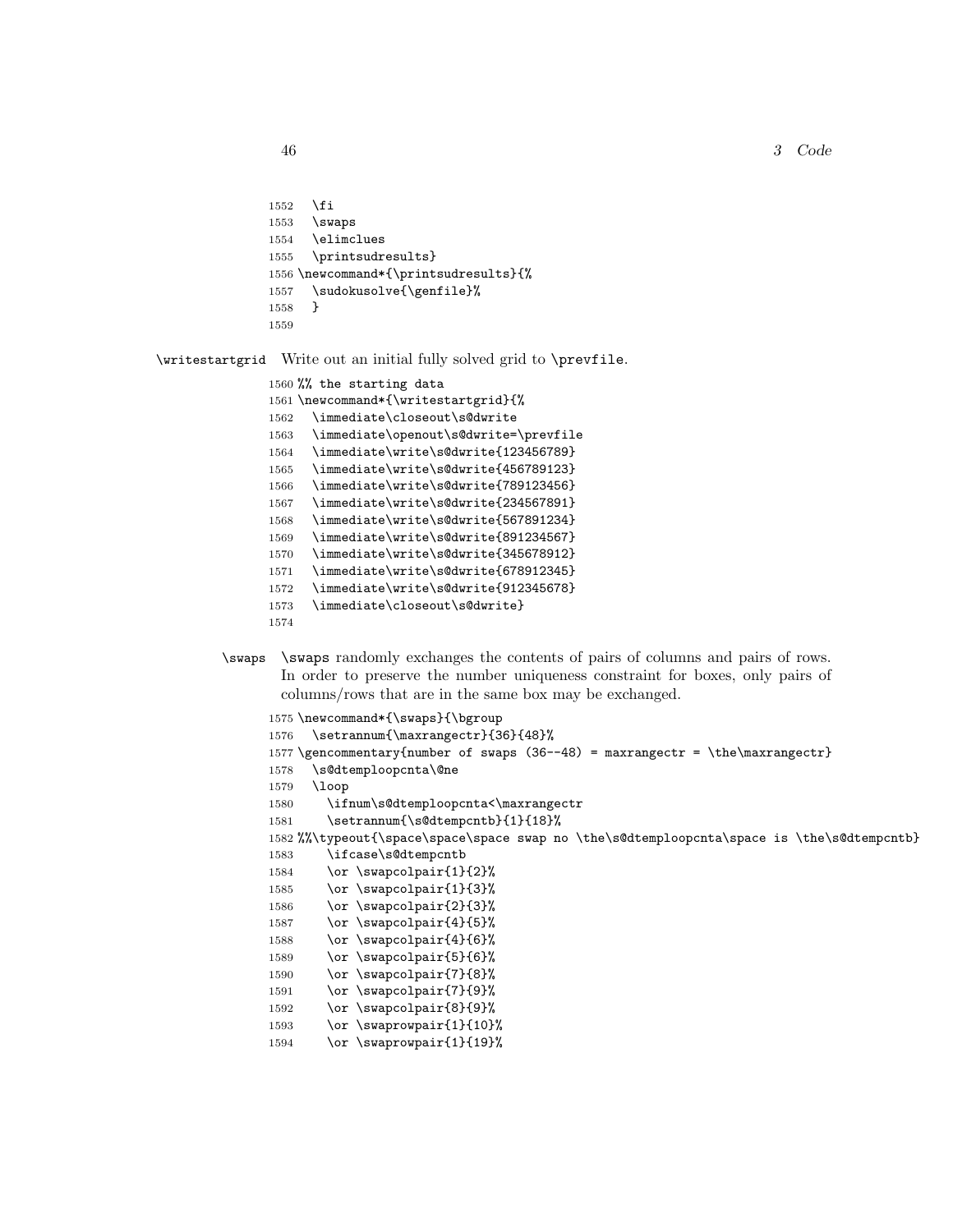```
1595 \or \swaprowpair{10}{19}%
1596 \or \swaprowpair{28}{37}%
1597 \or \swaprowpair{28}{46}%
1598 \or \swaprowpair{37}{46}%
1599 \or \swaprowpair{55}{64}%
1600 \or \swaprowpair{55}{73}%
1601 \or \swaprowpair{64}{73}%
1602 \fi
1603 \advance\s@dtemploopcnta\@ne
1604 \repeat
1605 \egroup}
1606
```
 $\sum_{\text{v}}$  \swaprowpair {\throwstartcell1}{\the from startcell2 i} swaps the contents of the two rows starting at  $\langle \text{row} \rangle$  and  $\langle \text{row} \rangle$ .

```
1607 %% swap the data in rows starting at #1, and #2
1608 \newcommand*{\swaprowpair}[2]{\bgroup
1609 \s@dncol=#1\relax
1610 \s@dcolpos=#2\relax
1611 \s@dtemploopcnta\@ne
1612 \maxrangectr=10\relax
1613 \loop
1614 \ifnum\s@dtemploopcnta<\maxrangectr
1615 \s@dtempcnta=\useknt{s@lans\the\s@dncol}%
1616 \global\useknt{s@lans\the\s@dncol}=\useknt{s@lans\the\s@dcolpos}%
1617 \global\useknt{s@lans\the\s@dcolpos}=\s@dtempcnta
1618 \advance\s@dncol\@ne
1619 \advance\s@dcolpos\@ne
1620 \advance\s@dtemploopcnta\@ne
1621 \repeat
1622 \egroup}
1623
```
 $\sum_{\{colstartcell\}}{\{colwstartcell2\}}$  swapcolpair  $\{colwstartcell2\}$  swaps the contents of the two columns starting at  $\langle \text{colstrateell11} \rangle$  and  $\langle \text{colstrateell2} \rangle$ .

```
1624 %% swap the data in cols starting #1 and #2
1625 \newcommand*{\swapcolpair}[2]{\bgroup
1626 \s@dnrow=#1\relax
1627 \s@drowpos=#2\relax
1628 \s@dtemploopcnta\@ne
1629 \maxrangectr=10\relax
1630 \loop
1631 \ifnum\s@dtemploopcnta<\maxrangectr
1632 \s@dtempcnta=\useknt{s@lans\the\s@dnrow}%
1633 \global\useknt{s@lans\the\s@dnrow}=\useknt{s@lans\the\s@drowpos}%
1634 \global\useknt{s@lans\the\s@drowpos}=\s@dtempcnta
1635 \advance\s@dnrow 9\relax
```

```
1636 \advance\s@drowpos 9\relax
```

```
1637 \advance\s@dtemploopcnta\@ne
```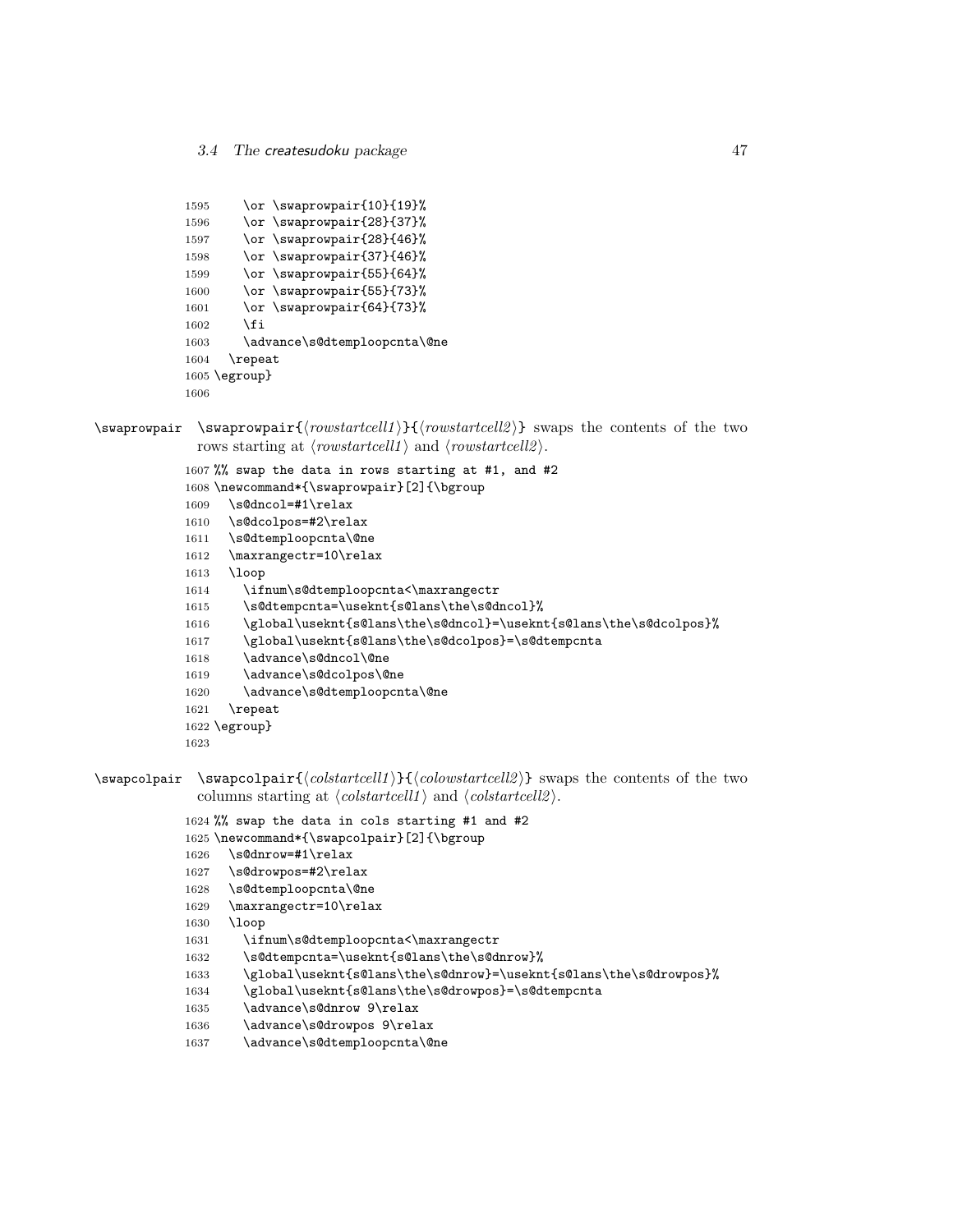```
1638 \repeat
1639 \egroup}
1640
```
\elimclues \elimclues first eliminates a set of clues from the (full) grid, writing the resulting puzzle to the two temporary files \prevfile and \currfile. It then eliminates clues one-by-one until the puzzle has been finally generated, the result having been written to the \prevfile, then writing it out to the file \genfile.

```
1641 \newcommand*{\elimclues}{\bgroup
1642 \initialelimination
1643 \writestate{\prevfile}%
1644 \writestate{\currfile}%
1645 \elimcluesonebyone
1646 \getproblem{\prevfile}
1647 \writestate{\genfile}
1648 \egroup}
1649
```
\elimseventeen \elimseventeen randomly eliminates the solutions for 17 cells in the grid (apparently if two numbers are completely eliminated as clues in a puzzle, then at best the solution is ambiguous).

```
1650 \newcommand*{\elimseventeen}{\bgroup
1651 \s@dtemploopcnta\@ne
1652 \maxrangectr 18\relax
1653 \loop
1654 \ifnum\s@dtemploopcnta<\maxrangectr
1655 \setrannum{\s@dtempcnta}{1}{81}
1656 \global\useknt{s@lans\the\s@dtempcnta}=1111111111\relax
1657 \advance\s@dtemploopcnta\@ne
1658 \repeat
1659 \egroup}
1660
```
\elimcross Eliminate all solutions in column 5 and row 5.

```
1661 %% eliminates all clues in column 5 and row 5
1662 \newcommand*{\elimcross}{\bgroup
1663 \s@dtemploopcnta 5\relax
1664 \loop
1665 \ifnum\s@dtemploopcnta<78\relax% 78 = 5 + 73
1666 \global\useknt{s@lans\the\s@dtemploopcnta}=111111111\relax
1667 \advance\s@dtemploopcnta 9\relax
1668 \repeat
1669 \s@dtemploopcnta 37\relax
1670 \loop
1671 \ifnum\s@dtemploopcnta<46\relax% 46 = 37 + 9
1672 \global\useknt{s@lans\the\s@dtemploopcnta}=1111111111\relax
1673 \advance\s@dtemploopcnta \@ne
1674 \repeat
1675 \egroup}
```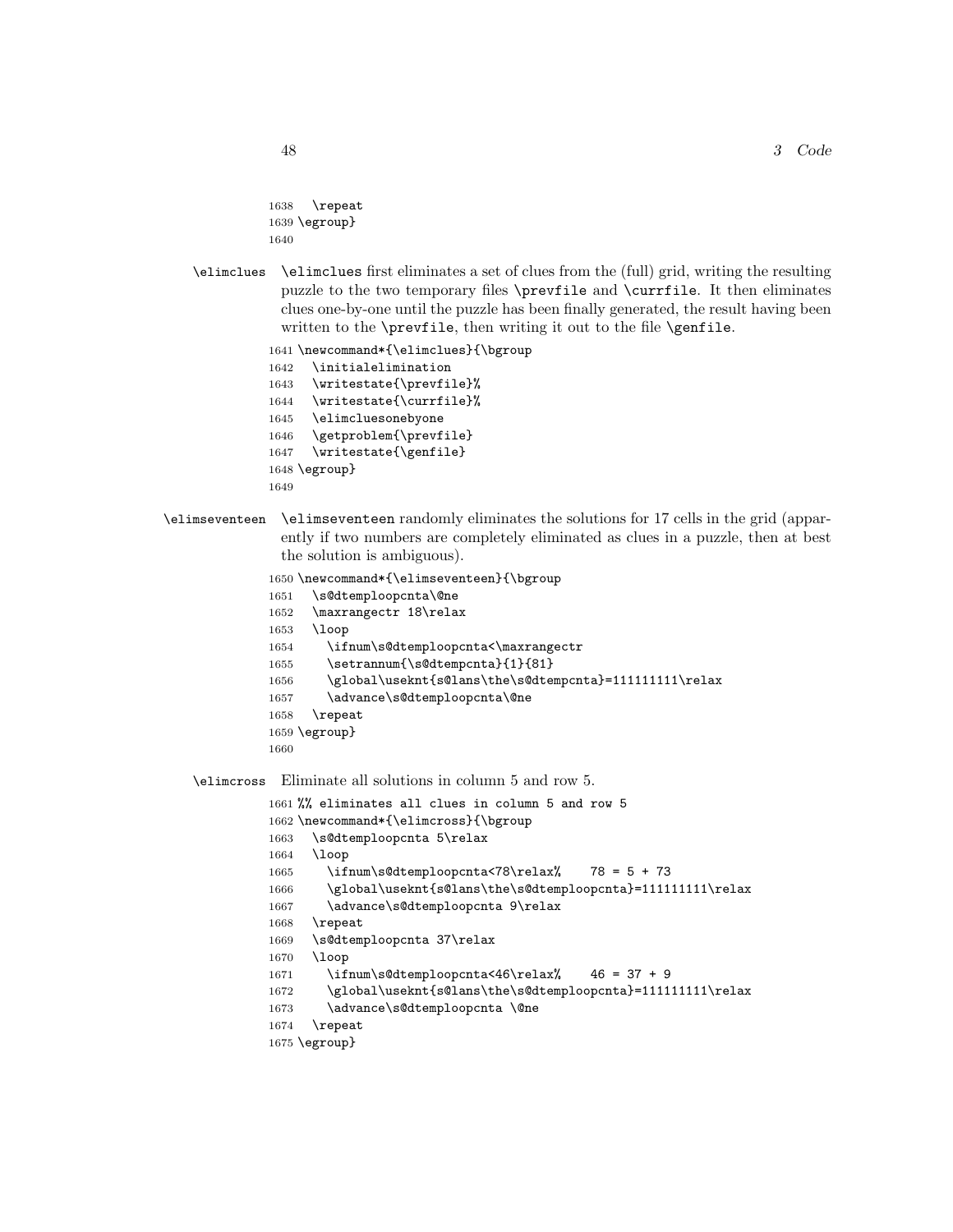```
\elimnum \elimnum{\langle num \rangle} (0 < num < 10) eliminates all instances of the \langle num \rangle solution
             from the grid.
```

```
1677 \newcommand*{\elimnum}[1]{\bgroup
1678 \s@dtemploopcnta\@ne
1679 \loop
1680 \ifnum\s@dtemploopcnta<82\relax
1681 \ifnum\useknt{s@lans\the\s@dtemploopcnta}=-#1\relax
1682 \global\useknt{s@lans\the\s@dtemploopcnta}=1111111111\relax
1683 \fi
1684 \advance\s@dtemploopcnta \@ne
1685 \repeat
1686 \egroup}
1687
```
\elimcrossandnines Eliminate all 9's and the solutions in column 5 and row 5.

```
1688 \newcommand*{\elimcrossandnines}{\bgroup
1689 \elimcross
1690 \s@dtemploopcnta\@ne
1691 \loop
1692 \ifnum\s@dtemploopcnta<82\relax
1693 \ifnum\useknt{s@lans\the\s@dtemploopcnta}=-9\relax
1694 \global\useknt{s@lans\the\s@dtemploopcnta}=1111111111\relax
1695 \fi
1696 \advance\s@dtemploopcnta \@ne
1697 \repeat
1698 \egroup}
1699
```
\elimex Eliminate all solutions on the diagonals of the grid.

```
1700 \newcommand*{\elimex}{\bgroup
1701 \s@dtemploopcnta\@ne
1702 \loop
1703 \ifnum\s@dtemploopcnta<82\relax
1704 \global\useknt{s@lans\the\s@dtemploopcnta}=1111111111\relax
1705 \advance\s@dtemploopcnta 10\relax
1706 \repeat
1707 \s@dtemploopcnta=9\relax
1708 \loop
1709 \ifnum\s@dtemploopcnta<81\relax
1710 \global\useknt{s@lans\the\s@dtemploopcnta}=1111111111\relax
1711 \advance\s@dtemploopcnta 8\relax
1712 \repeat
1713 \egroup}
1714
```
\elimcrossandex Eliminate all solutions in column 5 and row 5 and on the diagonals.

\newcommand\*{\elimcrossandex}{\bgroup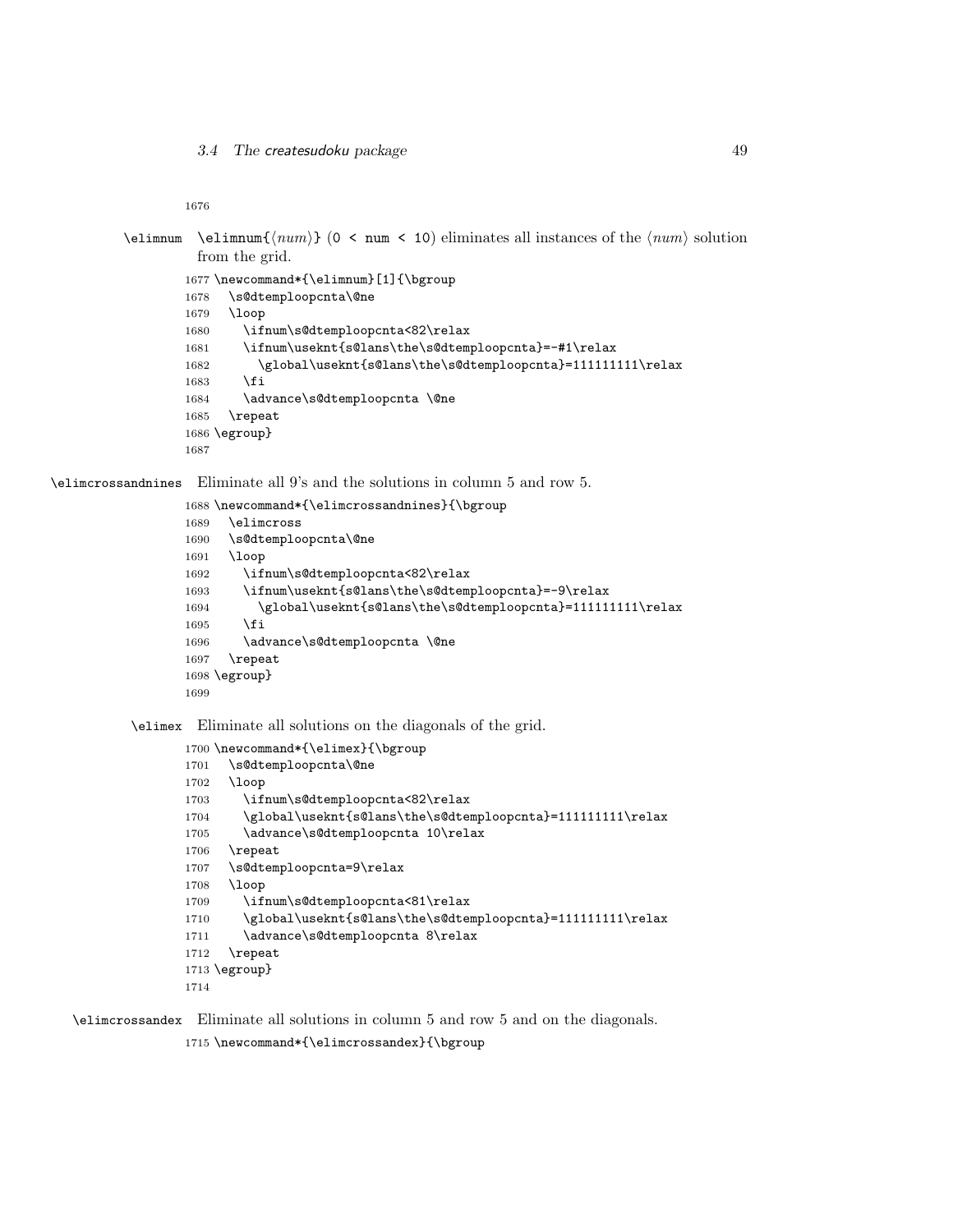```
1716 \elimcross
                        1717 \elimex
                        1718 \egroup}
                        1719
\elimcrossandexandnines Eliminate all solutions in column 5 and row 5 and on the diagonals, and all 9's.
                       1720 \newcommand*{\elimcrossandexandnines}{\bgroup
                       1721 \elimcross
                       1722 \elimex
                        1723 \elimnum{9}
                        1724 \egroup}
                        1725
    \initialelimination \initialelimination eliminates an initial set of solutions from the grid. Several
                         predefined sets are provided.
                        1726 \let\initialelimination\elimseventeen
                        1727 \let\initialelimination\elimcross
                        1728 \let\initialelimination\elimcrossandnines
                        1729 \let\initialelimination\elimcrossandex
                        1730 \let\initialelimination\elimcrossandexandnines
                        1731
          \toomanyloops
     \elimcluesonebyone
                         Eliminate solutions from the grid one-by-one until the puzzle cannot be solved.
                         Then reinstate the last solution deleted to produce the final puzzle. I'm not sure
                         if this is needed, but just in case the process stops after 81 attempts to remove
                         solutions (highly unlikely but the random number generator could keep producing
                         numbers corresponding to clueless cells).
                             We use the \currfile and \prevfile to hold the current state of affairs and
                         the previous state.
                        1732 \newcount\toomanyloops
                        1733 \newcommand*{\elimcluesonebyone}{\bgroup
                        1734 %%%\typeout{***elimcluesonebyone}
                        1735 \toomanyloops\z@
                        1736 \s@dtempcntb=81\relax
                        1737 \loop
                        1738 \ifnum\s@dtempcntb>80\relax
                        1739 \advance\toomanyloops\@ne
                         Read the current puzzle from \currfile and try to solve it.
                        1740 \getproblem{\currfile}
                        1741 \trysolution
                        1742 \ifnum\solcnt=81\relax % can delete another clue
                         The puzzle was solvable so try deleting another clue. Read the (unsolved) puzzle
                         again from \currfile and write its state to \prevfile.
                        1743 \getproblem{\currfile}
                        1744 \writestate{\prevfile}
                         Now delete a clue, writing the resultant puzzle to \currfile, and go round the
                         loop again.
```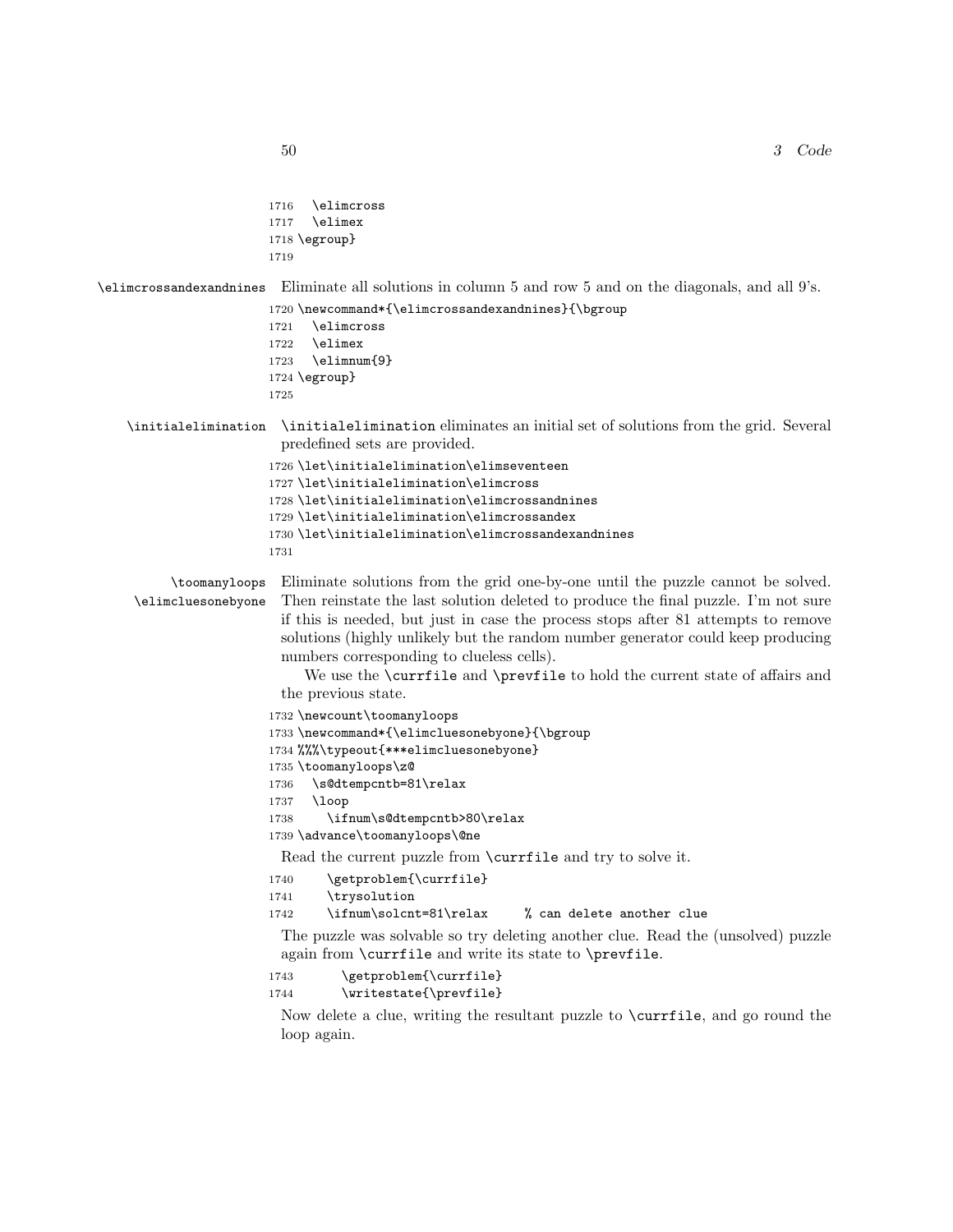```
1745 \deleteaclue
1746 \writestate{\currfile}%
```
1747 \s@dtempcntb=81\relax

```
1748 \else % done
```
The puzzle was not solvable, and the state before the last clue deletion is in file \prevfile.

```
1749 \typeout{Solver failed, solcnt = \the\solcnt}
1750 \s@dtempcntb=\@ne
1751 \fi
1752 \ifnum\toomanyloops>80\relax
1753 \typeout{Too much looping}
1754 \s@dtempcntb=\@ne
1755 \fi
1756 \repeat
1757 \egroup}
1758
```
\ifacluenotdeleted Keep calling the random number generator until it returns a cell that has a solu-\deleteaclue tion, then delete the solution.

```
1759 \newif\ifacluenotdeleted
1760 \newcommand*{\deleteaclue}{\bgroup
1761 \acluenotdeletedtrue
1762 \loop
1763 \ifacluenotdeleted
1764 \setrannum{\s@dtempcnta}{1}{81}%
1765 \ifnum\useknt{s@lans\the\s@dtempcnta}<\z@% found a clue
1766 \gencommentary{Deleting clue for cell \the\s@dtempcnta}%
1767 \global\useknt{s@lans\the\s@dtempcnta}=1111111111\relax
1768 \acluenotdeletedfalse
1769 \fi
1770 \repeat
1771 \egroup}
1772
```
\trysolution \trysolution attempts to solve the current puzzle state.

- 1773 \newcommand\*{\trysolution}{\bgroup
- 1774 \reduceallcells
- 1775 \keepreducing
- 1776 \egroup}

```
1777
```
 $\exists$  \writestate \writestate{ $\langle file \rangle$ } writes the current state (clues and blanks) to the sudoku file  $\langle file \rangle.$ 

```
1778 %% \writestate{<outputfile>}
```
- 1779 \newcommand\*{\writestate}[1]{\bgroup
- 1780 \immediate\closeout\s@dwrite
- 1781 \immediate\openout\s@dwrite=#1
- 1782 \s@dnrow\@ne
- 1783 \loop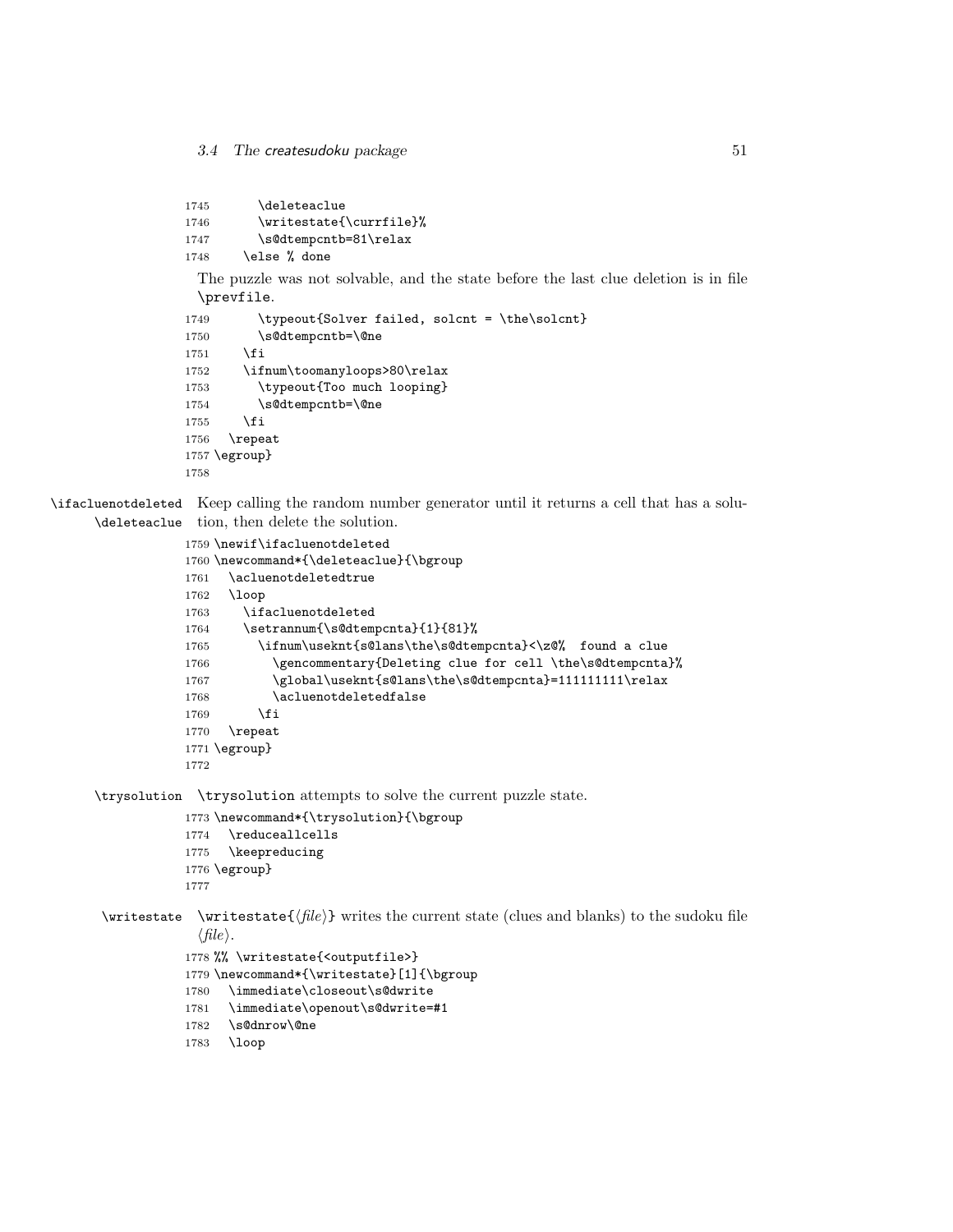```
1784 \ifnum\s@dnrow<81\relax
1785 \gatherline{\the\s@dnrow}%
1786 \immediate\write\s@dwrite{\sudaline}%
1787 \advance\s@dnrow 9\relax
1788 \repeat
1789 \immediate\closeout\s@dwrite
1790 \egroup}
1791
```
The end of the package.

1792  $\langle$ /create $\rangle$ 

## 4 Example sudoku puzzles

LaTeXing the following file will provide you with a selection of Sudoku puzzles. You can try solving them yourself and/or get Latex to do it for you. The solvesudoku package is able to solve most, but not all of the puzzles.

```
1793 \langle *examples)
1794 \documentclass[twoside]{article}
1795 \usepackage{comment}
1796 \usepackage{url}
1797 \usepackage{printsudoku}
1798 \newcommand*{\Lpack}[1]{\textsf{#1}}
1799 \title{Example Sudoku Puzzles}
1800 \author{Peter Wilson}
1801 \date{16 February 2006}
1802 \raggedbottom
1803 \begin{document}
1804 \maketitle
1805
1806 A Sudoku puzzle consists of a 9 by 9 array of squares, some of which have
1807 numbers in them, the numbers ranging from 1 through 9. The problem is to
1808 fill in all the squares such that each row, column, and 3 by 3 box includes
1809 the numbers 1 through 9 with no repetitions.
1810
1811 This is a collection of some 54 Sudoku puzzles which I have culled
1812 from various places. The sources include, among others:
1813 the \emph{Sudoku Solver}~\cite{SSBL} website (labelled SE, SM, SH and SVH),
1814 \emph{The Daily Telegraph}~\cite{DT2} (labelled TG, TM, and TT),
1815 \emph{The Seattle Times} (labelled ST),
1816 and some automatically generated by the \Lpack{createsudoku}
1817 package~\cite{SUDOKUBUNDLE} (labelled CS).
1818
1819 You can try solving them yourself and/or get
1820 LaTeX to do it for
1821 you. The \Lpack{solvesudoku} package~\cite{SUDOKUBUNDLE} is able to solve
1822 most, but not all of the puzzles. Other LaTeX packages may do better or worse.
1823
```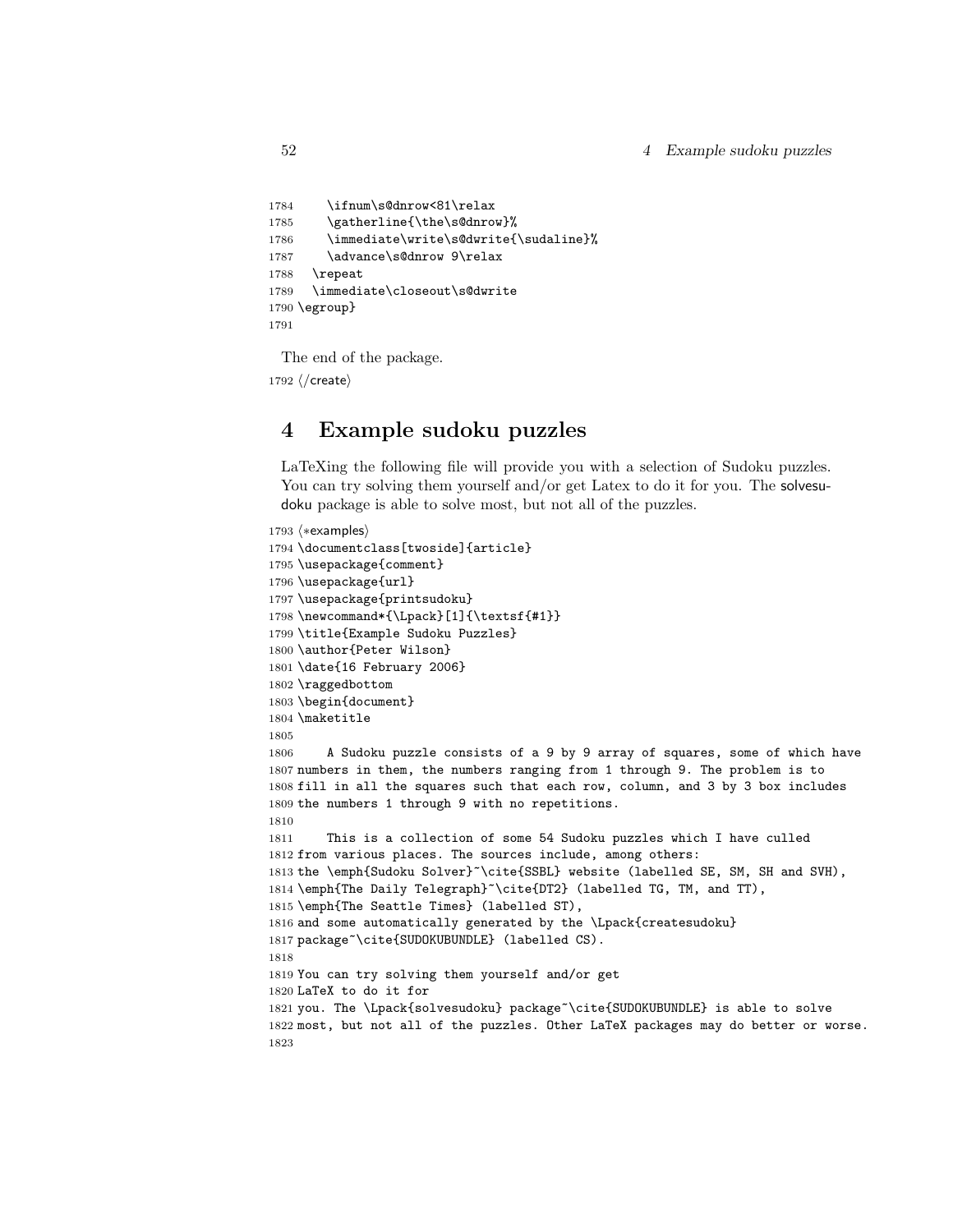```
1824 The puzzles are presented in approximately increasing order of difficulty.
1825 Each source, though, has its own set of categories which don't necessarily
1826 agree with each other (and sometimes not within one source). I have included
1827 an indication of the difficulty as stated by the relevant source.
1828
1829 The parameters for the puzzles created via \Lpack{createsudoku} are given in
1830 the table.
1831
1832 \begin{table}[hbp]
1833 \centering
1834 \begin{tabular}{lll} \hline
1835 Number & Seed & \verb?initialelimination? \\ \hline
1836 CS1 & 1505263462 & \verb?\elimcrossandexandnines? \\
1837 CS2 & 1495929734 & \verb?\elimcrossandex? \\
1838 CS3 & 1487762722 & \verb?\elimcrossandexandnines? \\
1839 CS4 & 1508763610 & \verb?\elimcrossandex? \\
1840 CS5 & 839068723 & \verb?\elimseventeen? \\
1841 CS6 & 833235143 & \verb?\elimcrossandexandnines? \\ \hline
1842 \end{tabular}
1843 \end{table}
1844
1845 \cleardoublepage
1846
1847 \cluefont{\LARGE}
1848 \cellsize{2.25\baselineskip}
1849
1850 \markboth{EASY}{EASY}
1851 \pagestyle{headings}
1852
1853 \renewcommand*{\puzzlefile}{se5.sud}
1854 \writepuzzle%
1855 {.2...5863}{56.2.3.9.}{.3...7251}%
1856 {..975....}{..6..47.9}{.7..286..}%
1857 {6.58...7.}{8....1..6}{3.7.6..4.}%
1858 [SSBL easy 5]
1859 \vfill
1860 \begin{minipage}{0.95\linewidth}\begin{center}
1861 SE5 (easy) \\
1862 \sudoku{se5.sud}
1863 \end{center}\end{minipage}
1864
1865 \renewcommand*{\puzzlefile}{se10.sud}
1866 \writepuzzle%
1867 {..6.497..}{.82.1.6..}{79..8.145}%
1868 {649.5.27.}{..7.6..5.}{.3..72.96}%
1869 {.2....81.}{.7..28...}{......5.7}%
1870 [SSBL easy 10]
1871 \vfill
1872 \begin{minipage}{0.95\linewidth}\begin{center}
1873 SE10 (easy) \\
```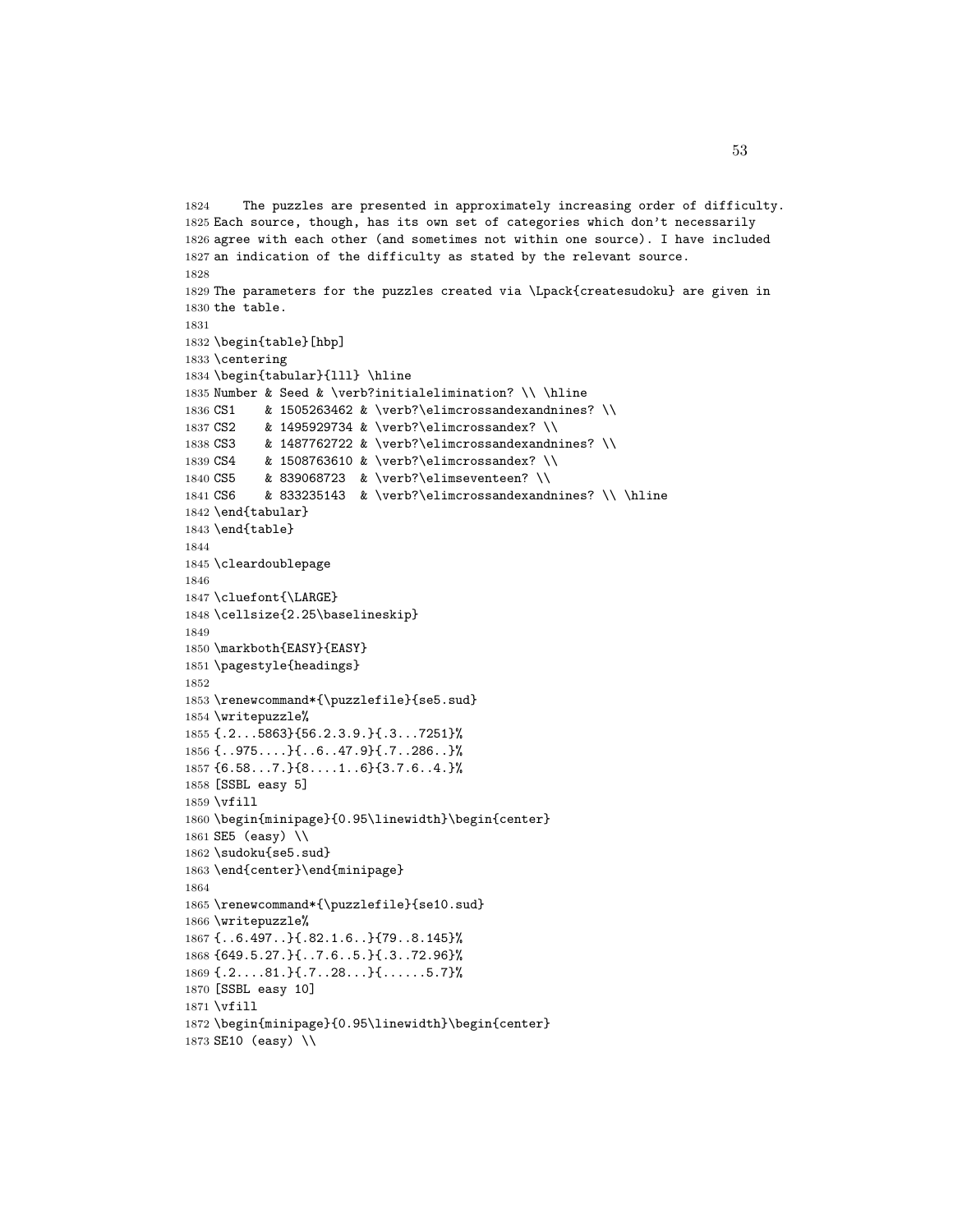```
1874 \sudoku{se10.sud}
1875 \end{center}\end{minipage}
1876
1877 \renewcommand*{\puzzlefile}{se15.sud}
1878 \writepuzzle%
1879 {4.67.39.2}{..16.84..}{.7...4..1}%
1880 {5...4.21.}{.2.....6.}{.68.7...9}%
1881 {6..5...9.}{..24.93..}{9.53.17.4}%
1882 [SSBL easy 15]
1883 \vfill
1884 \begin{minipage}{0.95\linewidth}\begin{center}
1885 SE15 (easy) \\
1886 \sudoku{se15.sud}
1887 \end{center}\end{minipage}
1888
1889 \renewcommand*{\puzzlefile}{se20.sud}
1890 \writepuzzle%
1891 {36.9..5..}{..54.8.2.}{.....78.9}%
1892 {2....3.68}{.83.9....}{.4.7..2.3}%
1893 {6.71..3..}{13.8.59.2}{..9.7..56}%
1894 [SSBL easy 20]
1895 \vfill
1896 \begin{minipage}{0.95\linewidth}\begin{center}
1897 SE20 (easy) \\
1898 \sudoku{se20.sud}
1899 \end{center}\end{minipage}
1900
1901 \renewcommand*{\puzzlefile}{se25.sud}
1902 \writepuzzle%
1903 {....63.5.}{6.5.1.839}{..1...2..}%
1904 {823...7..}{.5...7...}{.64.9...1}%
1905 {4.25796.3}{.9.1.65.8}{.1...89.7}%
1906 [SSBL easy 25]
1907 \vfill
1908 \begin{minipage}{0.95\linewidth}\begin{center}
1909 SE25 (easy) \\
1910 \sudoku{se25.sud}
1911 \end{center}\end{minipage}
1912
1913 \renewcommand*{\puzzlefile}{se30.sud}
1914 \writepuzzle%
1915 {.3.12....}{1.87..4.6}{..98....1}%
1916 {5....7.3.}{.73.9.2.4}{.92..65..}%
1917 {.4...8.5.}{3...7...8}{2..4.596.}%
1918 [SSBL easy 30]
1919 \vfill
1920 \begin{minipage}{0.95\linewidth}\begin{center}
1921 SE30 (easy) \\
1922 \sudoku{se30.sud}
1923 \end{center}\end{minipage}
```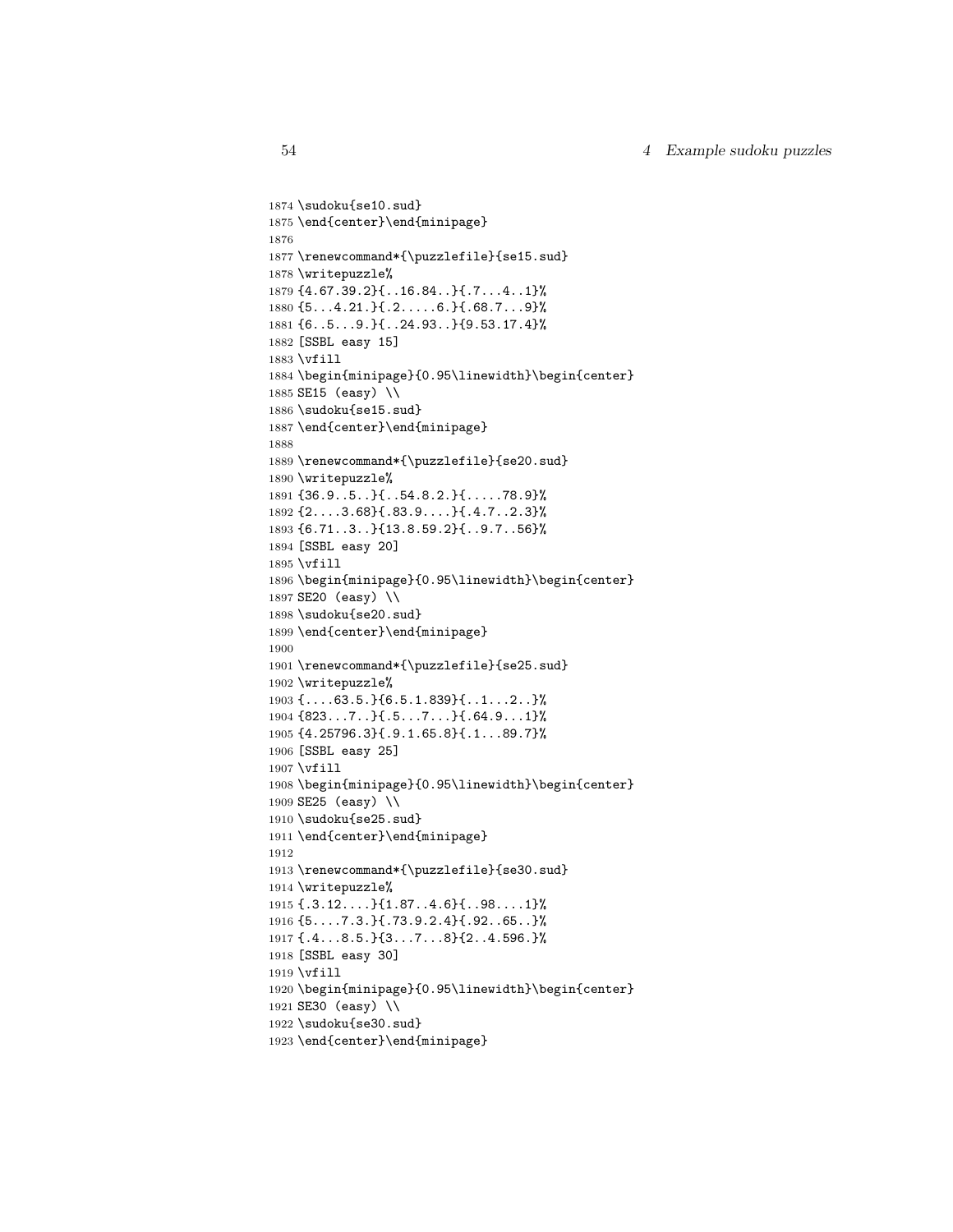```
1924
1925 \renewcommand*{\puzzlefile}{tg5.sud}
1926 \writepuzzle%
1927 {.6.1.9.8.}{.19...74.}{2.......1}%
1928 {..79.26..}{.3.....2.}{..14.35..}%
1929 {1.......5}{.75...23.}{.9.5.6.7.}%
1930 [DT2 gentle 5]
1931 \vfill
1932 \begin{minipage}{0.95\linewidth}\begin{center}
1933 TG5 (gentle) \\
1934 \sudoku{tg5.sud}
1935 \end{center}\end{minipage}
1936
1937 \renewcommand*{\puzzlefile}{tg10.sud}
1938 \writepuzzle%
1939 {....96..4}{..1.....2}{56...8...}%
1940 {2.8....9.}{9.63.52.7}{.3....4.6}%
1941 {...9...58}{7.....9..}{8..45....}%
1942 [DT2 gentle 10]
1943 \vfill
1944 \begin{minipage}{0.95\linewidth}\begin{center}
1945 TG10 (gentle) \\
1946 \sudoku{tg10.sud}
1947 \end{center}\end{minipage}
1948
1949 \renewcommand*{\puzzlefile}{tg15.sud}
1950 \writepuzzle%
1951 {...1.8...}{.57...18.}{98.....26}%
1952 {..67419..}{.........}{..42536..}%
1953 {72.....94}{.19...73.}{...3.9...}%
1954 [DT2 gentle 15]
1955 \vfill
1956 \begin{minipage}{0.95\linewidth}\begin{center}
1957 TG15 (gentle) \\
1958 \sudoku{tg15.sud}
1959 \end{center}\end{minipage}
1960
1961 \renewcommand*{\puzzlefile}{tg20.sud}
1962 \writepuzzle%
1963 {...7.9...}{.8.3.6.5.}{7.9...6.8}%
1964 {..42.18..}{.6.....4.}{..35.41..}%
1965 {9.2...5.7}{.4.8.7.1.}{...1.2...}%
1966 [DT2 gentle 20]
1967 \vfill
1968 \begin{minipage}{0.95\linewidth}\begin{center}
1969 TG20 (gentle) \\
1970 \sudoku{tg20.sud}
1971 \end{center}\end{minipage}
1972
1973 \renewcommand*{\puzzlefile}{tg25.sud}
```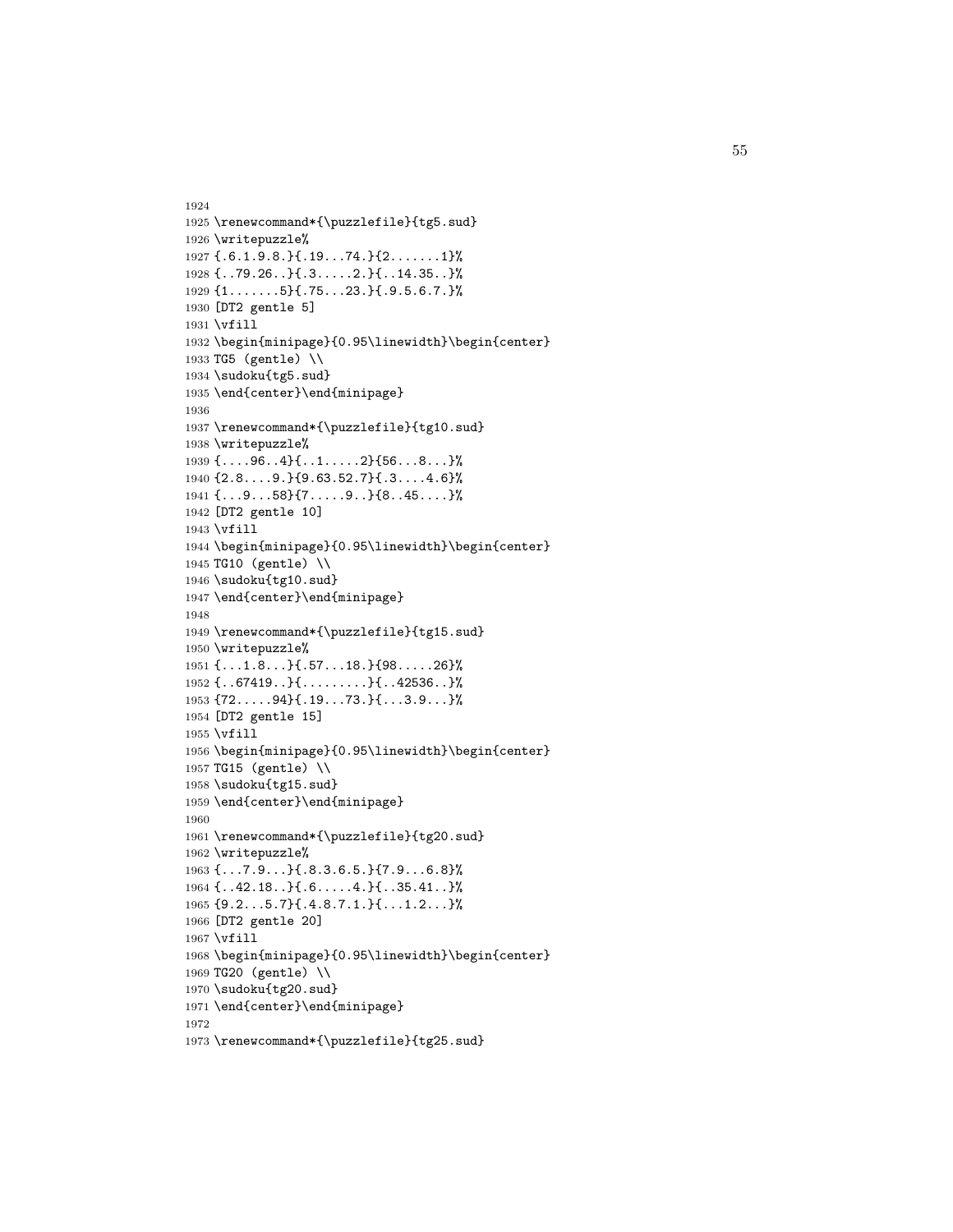```
1974 \writepuzzle%
1975 {7..4..5..}{.61..5.7.}{.9.7.1..6}%
1976 {8...27...}{.........}{...34...1}%
1977 {1..8.2.3.}{.7.1..62.}{..3..9..7}%
1978 [DT2 gentle 25]
1979 \vfill
1980 \begin{minipage}{0.95\linewidth}\begin{center}
1981 TG25 (gentle) \\
1982 \sudoku{tg25.sud}
1983 \end{center}\end{minipage}
1984
1985 \renewcommand*{\puzzlefile}{tg30.sud}
1986 \writepuzzle%
1987 {37.4.....}{9....61.4}{....23...}%
1988 {.4.1..9..}{.12...79.}{..5..7.4.}%
1989 {...36....}{4.32....6}{.....9.57}%
1990 [DT2 gentle 30]
1991 \vfill
1992 \begin{minipage}{0.95\linewidth}\begin{center}
1993 TG30 (gentle) \\
1994 \sudoku{tg30.sud}
1995 \end{center}\end{minipage}
1996
1997 \renewcommand*{\puzzlefile}{st1226.sud}
1998 \writepuzzle%
1999 {9....4.31}{7452.....}{.8..674..}%
2000 {.26.4...5}{5..6.9..8}{4...2.37.}%
2001 {..759..6.}{.....1823}{21.3....7}%
2002 [Seattle Times 2005/12/26 1 star]
2003 \vfill
2004 \begin{minipage}{0.95\linewidth}\begin{center}
2005 ST1226 (1 star) \\
2006 \sudoku{st1226.sud}
2007 \end{center}\end{minipage}
2008
2009 \renewcommand*{\puzzlefile}{st0206.sud}
2010 \writepuzzle%
2011 {17.42...5}{..2.1..96}{849..3...}%
2012 \{ \ldots.718..\} { .25 \ldots 67.\} { .826 \ldots } %
2013 {...5..749}{53..9.1..}{6...48.23}%
2014 [Seattle Times 2005/02/06 1 star]
2015 \vfill
2016 \begin{minipage}{0.95\linewidth}\begin{center}
2017 ST0206 (1 star) \\
2018 \sudoku{st0206.sud}
2019 \end{center}\end{minipage}
2020
2021 \renewcommand*{\puzzlefile}{st0213.sud}
2022 \writepuzzle%
2023 {.94.2...7}{.36...1.5}{28.35....}%
```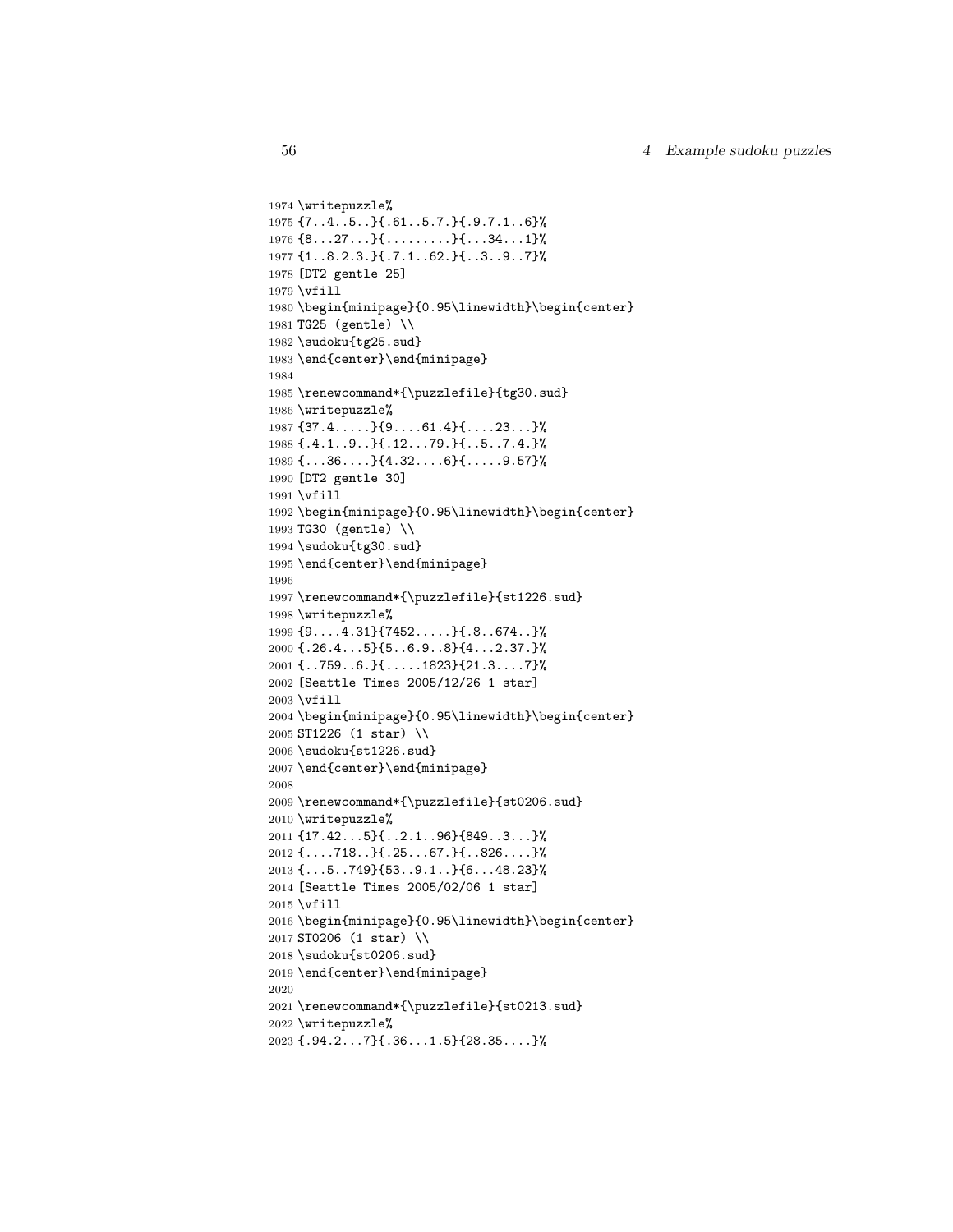```
2024 {..92...5.}{6.21.49.8}{.7...63..}%
2025 {....13.46}{1.5...78.}{8...4.29.}%
2026 [Seattle Times 2006/02/13 1 star]
2027 \vfill
2028 \begin{minipage}{0.95\linewidth}\begin{center}
2029 ST0213 (1 star) \\
2030 \sudoku{st0213.sud}
2031 \end{center}\end{minipage}
2032
2033 \renewcommand*{\puzzlefile}{cs1.sud}
2034 \writepuzzle%
2035 {.46..731.}{2.36.4...}{87.3.1.45}%
2036 {657...423}{.........}{.81...756}%
2037 {43.8.6..1}{7..2..5.4}{..25.386.}%
2038 [CreateSudoku 1 (level 2)]
2039 \vfill
2040 \begin{minipage}{0.95\linewidth}\begin{center}
2041 CS1 (level 2) \\
2042 \sudoku{cs1.sud}
2043 \end{center}\end{minipage}
2044
2045 \renewcommand*{\puzzlefile}{cs2.sud}
2046 \writepuzzle%
2047 {.7.3.265.}{...6..9.7}{64.9.8.2.}%
2048 {..9...765}{.........}{756...4.2}%
2049 {29.5...76}{...2.15.3}{..4..7.1.}%
2050 [CreateSudoku 2 (level 2)]
2051 \vfill
2052 \begin{minipage}{0.95\linewidth}\begin{center}
2053 CS2 (level 2) \\
2054 \sudoku{cs2.sud}
2055 \end{center}\end{minipage}
2056
2057 \renewcommand*{\puzzlefile}{cs3.sud}
2058 \writepuzzle%
2059 {.5.8.71..}{..35.....}{78.2.1.56}%
2060 {.34...8.1}{.........}{8.1...56.}%
2061 {.4.7.6.12}{...4.36.8}{.781..34.}%
2062 [CreateSudoku 3 (level 2)]
2063 \vfill
2064 \begin{minipage}{0.95\linewidth}\begin{center}
2065 CS3 (level 2) \\
2066 \sudoku{cs3.sud}
2067 \end{center}\end{minipage}
2068
2069 %%%%%%%%%%%%%%%%%%%%%%%%%%%%%%%% moderate
2070
2071 \clearpage
2072 \markboth{MODERATE}{MODERATE}
2073
```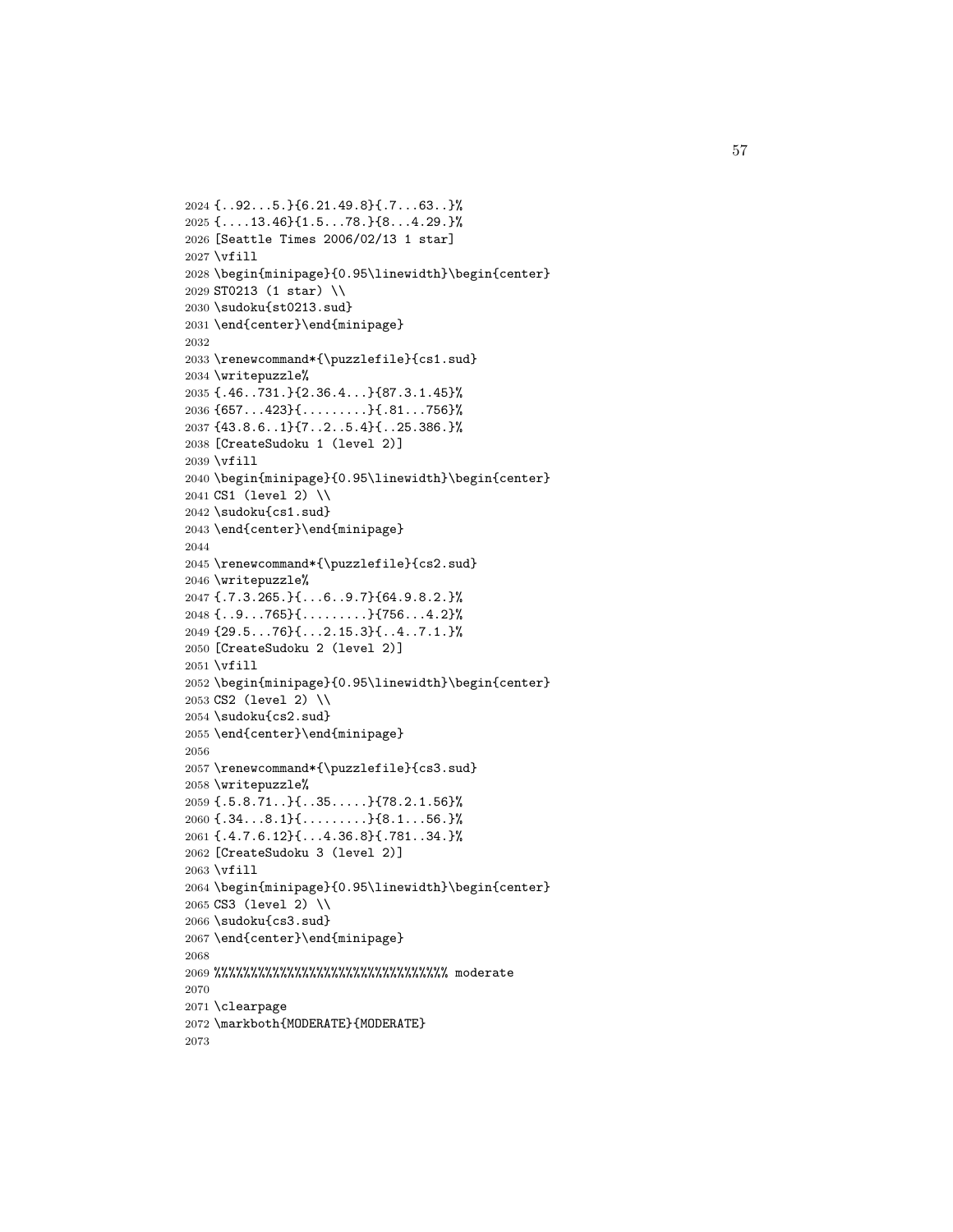```
2074 \renewcommand*{\puzzlefile}{sm5.sud}
2075 \writepuzzle%
2076 {..76..24.}{.46....9.}{92..85...}%
2077 {8....29..}{..3...4..}{..49....6}%
2078 {...73..24}{.5....86.}{.32..67..}%
2079 [SSBL medium 5]
2080 \vfill
2081 \begin{minipage}{0.95\linewidth}\begin{center}
2082 SM5 (medium) \\
2083 \sudoku{sm5.sud}
2084 \end{center}\end{minipage}
2085
2086 \renewcommand*{\puzzlefile}{sm10.sud}
2087 \writepuzzle%
2088 {..57.82..}{4.......6}{.7..6..8.}%
2089 {52.9.4.31}{.........}{86.1.7.54}%
2090 {.9..3..6.}{7.......5}{..24.61..}%
2091 [SSBL medium 10]
2092 \vfill
2093 \begin{minipage}{0.95\linewidth}\begin{center}
2094 SM10 (medium) \\
2095 \sudoku{sm10.sud}
2096 \end{center}\end{minipage}
2097
2098 \renewcommand*{\puzzlefile}{sm15.sud}
2099 \writepuzzle%
2100 {85...4..2}{4...2.9..}{...8...7.}%
2101 {..6.....1}{.4..8..3.}{2.....5..}%
2102 {.34..7...}{.87.9...6}{6..1...47}%
2103 [SSBL medium 15]
2104 \vfill
2105 \begin{minipage}{0.95\linewidth}\begin{center}
2106 SM15 (medium) \\
2107 \sudoku{sm15.sud}
2108 \end{center}\end{minipage}
2109
2110 \renewcommand*{\puzzlefile}{sm20.sud}
2111 \writepuzzle%
2112 {..34.2.97}{..4....2.}{.7.6....8}%
2113 {....9....}{.38...47.}{....1....}%
2114 {4....5.1.}{.5....6..}{72.3.19..}%
2115 [SSBL medium 20]
2116 \vfill
2117 \begin{minipage}{0.95\linewidth}\begin{center}
2118 SM20 (medium) \\
2119 \sudoku{sm20.sud}
2120 \end{center}\end{minipage}
2121
2122 \renewcommand*{\puzzlefile}{sm25.sud}
2123 \writepuzzle%
```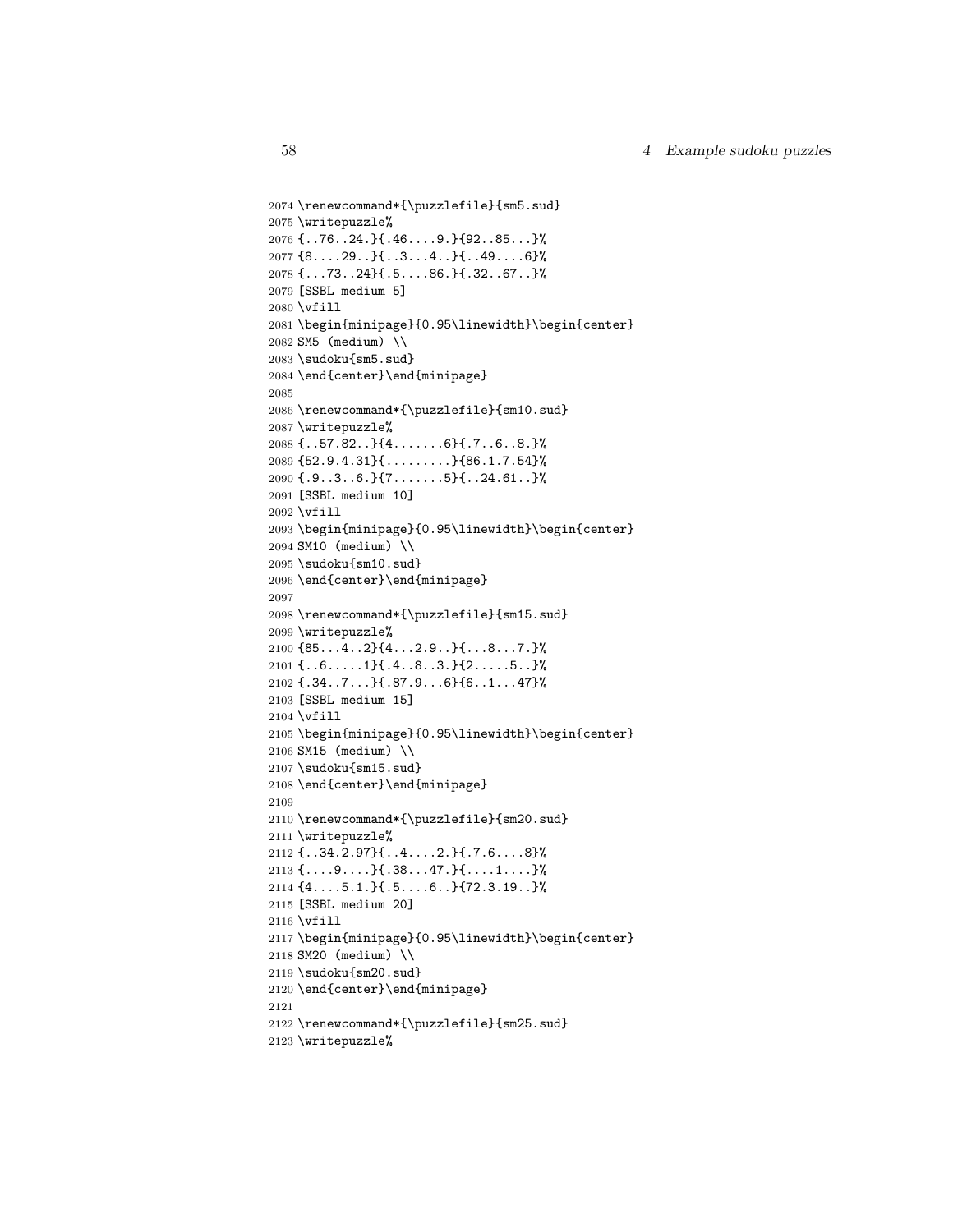```
2124 {...4.79..}{7.6...2..}{..5..83.6}%
2125 {56..298..}{..8..1...}{.3.7....5}%
2126 {.......38}{....93...}{.4.5.....}%
2127 [SSBL medium 25]
2128 \vfill
2129 \begin{minipage}{0.95\linewidth}\begin{center}
2130 SM25 (medium) \\
2131 \sudoku{sm25.sud}
2132 \end{center}\end{minipage}
2133
2134 \renewcommand*{\puzzlefile}{sm30.sud}
2135 \writepuzzle%
2136 {..58.....}{....79...}{..461..7.}%
2137 {.5.3....4}{.23...65.}{9....8.3.}%
2138 \{.\,3\,.\,572\,.\,.\} \{.\,.\,42\,.\,.\,.\} \{.\,.\,.\,61\,.\,.\}2139 [SSBL medium 30]
2140 \vfill
2141 \begin{minipage}{0.95\linewidth}\begin{center}
2142 SM30 (medium) \\
2143 \sudoku{sm30.sud}
2144 \end{center}\end{minipage}
2145
2146 \renewcommand*{\puzzlefile}{tm35.sud}
2147 \writepuzzle%
2148 {5..3.8..6}{..4.5.8..}{2.8...1.5}%
2149 {..62.74..}{.........}{..94.32..}%
2150 {9.5...6.4}{..2.1.9..}{1..8.9..2}%
2151 [DT2 moderate 35]
2152 \vfill
2153 \begin{minipage}{0.95\linewidth}\begin{center}
2154 TM35 (moderate) \\
2155 \sudoku{tm35.sud}
2156 \end{center}\end{minipage}
2157
2158 \renewcommand*{\puzzlefile}{tm40.sud}
2159 \writepuzzle%
2160 {...1...92}{9...7..36}{3....2...}%
2161 {.3....7.9}{.8.9.5.6.}{4.5....8.}%
2162 {...8....5}{54..2...7}{12...3...}%
2163 [DT2 moderate 40]
2164 \vfill
2165 \begin{minipage}{0.95\linewidth}\begin{center}
2166 TM40 (moderate) \\
2167 \sudoku{tm40.sud}
2168 \end{center}\end{minipage}
2169
2170 \renewcommand*{\puzzlefile}{tm45.sud}
2171 \writepuzzle%
2172 {.1.2.8.3.}{..87.94..}{9.......6}%
2173 {..9.8.5..}{6.......3}{..3.5.6..}%
```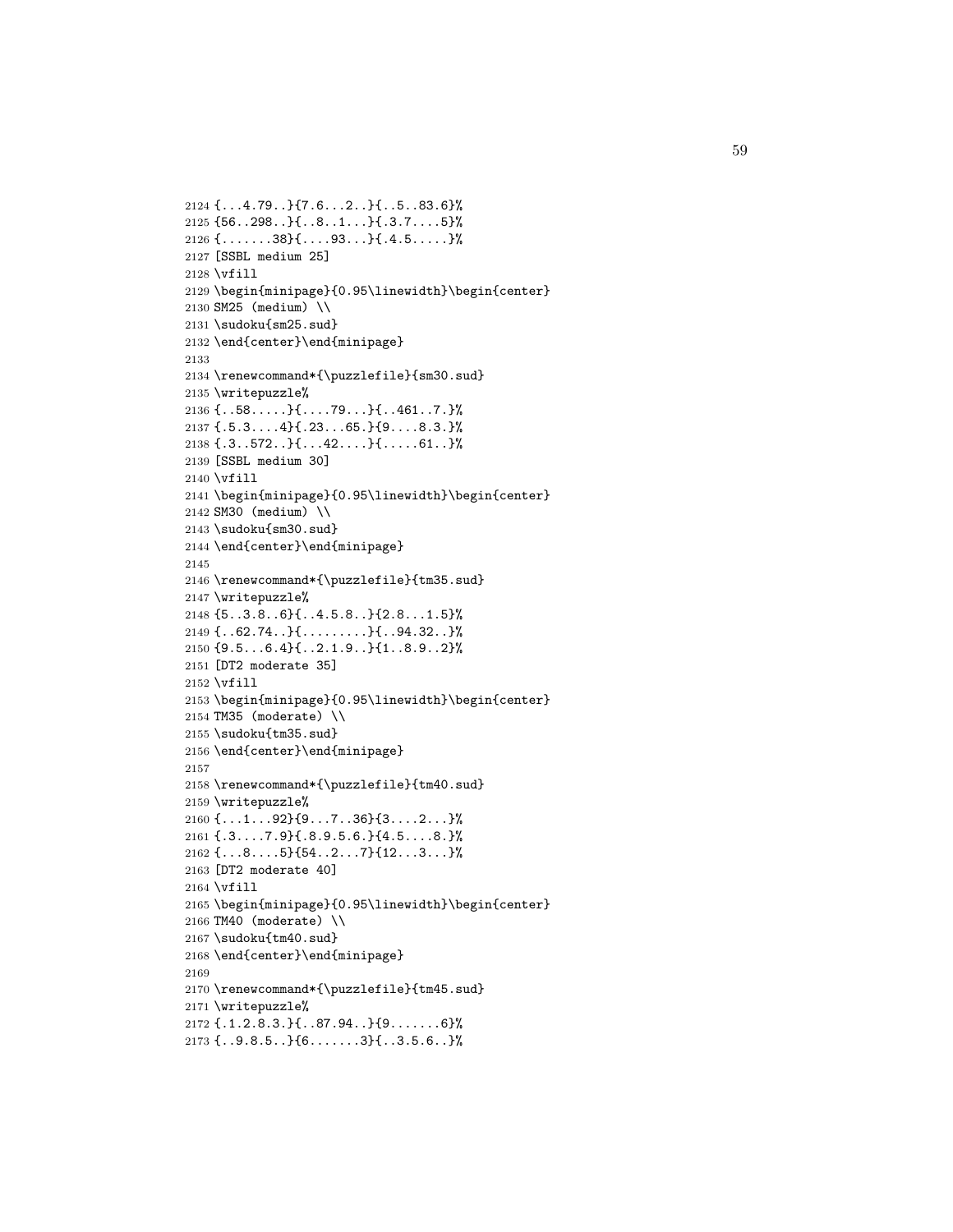```
2174 {2.......7}{..73.51..}{.6.4.7.9.}%
2175 [DT2 moderate 45]
2176 \vfill
2177 \begin{minipage}{0.95\linewidth}\begin{center}
2178 TM45 (moderate) \\
2179 \sudoku{tm45.sud}
2180 \end{center}\end{minipage}
2181
2182 \renewcommand*{\puzzlefile}{tm50.sud}
2183 \writepuzzle%
2184 {...9.2..4}{4..3.5...}{3.....7.6}%
2185 {6..8..3..}{1.3...9.7}{..9..7..2}%
2186 {9.5.....8}{...2.9..1}{2..7.4...}%
2187 [DT2 moderate 50]
2188 \vfill
2189 \begin{minipage}{0.95\linewidth}\begin{center}
2190 TM50 (moderate) \\
2191 \sudoku{tm50.sud}
2192 \end{center}\end{minipage}
2193
2194 \renewcommand*{\puzzlefile}{tm55.sud}
2195 \writepuzzle%
2196 {7........}{24.1.8...}{.6..72..3}%
2197 {..4.29.8.}{.7.....6.}{.9.46.7..}%
2198 {1..68..3.}{...3.7.91}{........6}%
2199 [DT2 moderate 55]
2200 \vfill
2201 \begin{minipage}{0.95\linewidth}\begin{center}
2202 TM55 (moderate) \\
2203 \sudoku{tm55.sud}
2204 \end{center}\end{minipage}
2205
2206 \renewcommand*{\puzzlefile}{tm60.sud}
2207 \writepuzzle%
2208 \{724.9.5.\} {72.5.3} {8.5.7\2209 \{ \ldots 7 \ldots 64. \} \{ \ldots 8 \ldots \} \{ \ldots 79 \ldots 6 \ldots \}2210 {...8.5.2.}{6...4..8.}{..8.3.174}%
2211 [DT2 moderate 60]
2212 \vfill
2213 \begin{minipage}{0.95\linewidth}\begin{center}
2214 TM60 (moderate) \\
2215 \sudoku{tm60.sud}
2216 \end{center}\end{minipage}
2217
2218 \renewcommand*{\puzzlefile}{st0914.sud}
2219 \writepuzzle%
2220 \{.\,6.29\,.\,8.\} \{.\,8\ldots.3.\} \{.\,1\ldots 78\ldots\}2221 {.217.9..8}{6.......3}{7..6.492.}%
2222 {...12..4.}{.7....3..}{.5..86.7.}%
2223 [Seattle Times 2005/09/14 2 stars]
```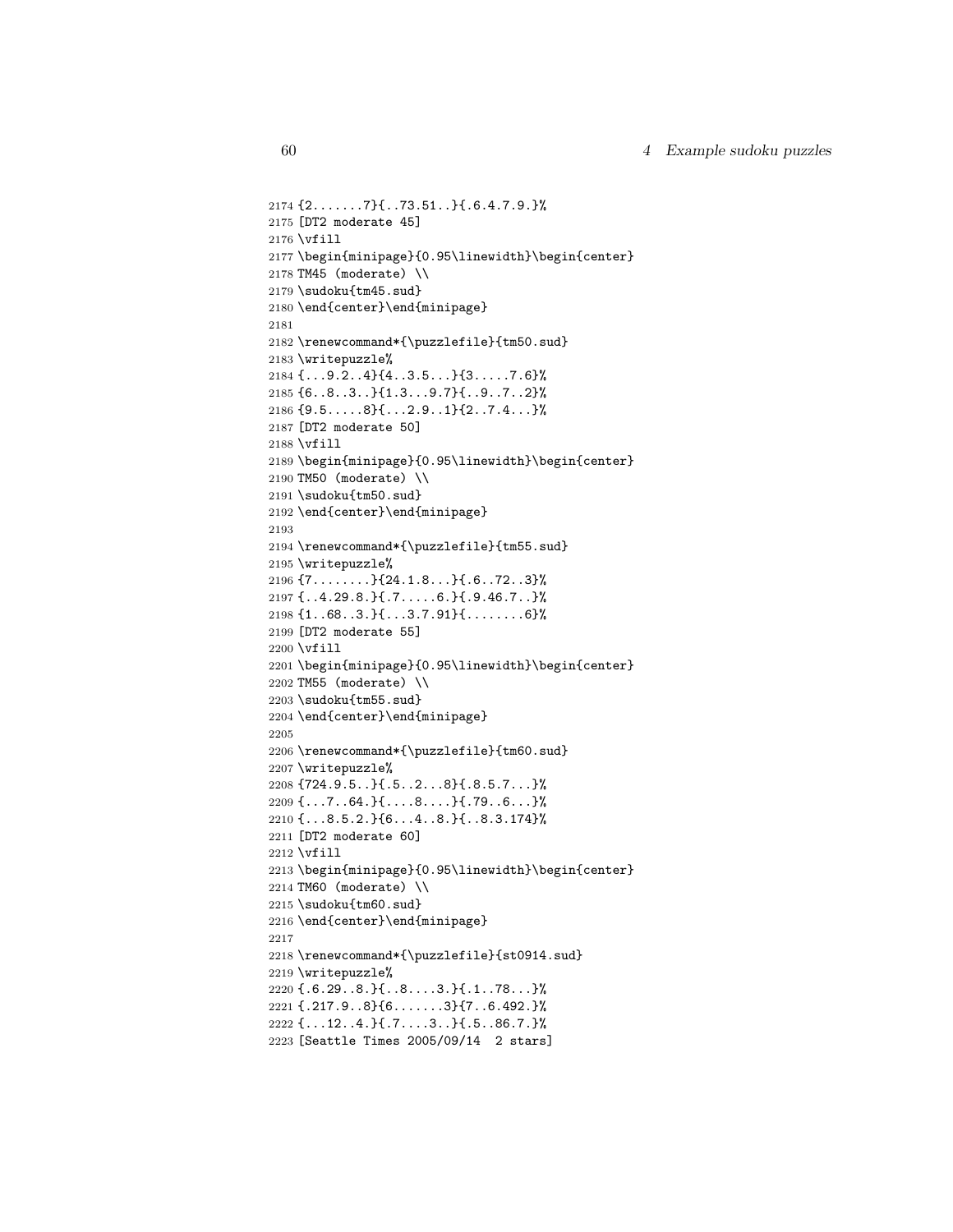```
2224 \vfill
2225 \begin{minipage}{0.95\linewidth}\begin{center}
2226 ST0914 (2 stars) \\
2227 \sudoku{st0914.sud}
2228 \end{center}\end{minipage}
2229
2230 \renewcommand*{\puzzlefile}{st0207.sud}
2231 \writepuzzle%
2232 {.......46}{5..8.9.73}{...6..5.1}%
2233 {.592..1..}{6...1...7}{..3..785.}%
2234 {2.5..6...}{19.7.5..8}{34.......}%
2235 [Seattle Times 2005/02/07 2 stars]
2236 \vfill
2237 \begin{minipage}{0.95\linewidth}\begin{center}
2238 ST0207 (2 stars) \\
2239 \sudoku{st0207.sud}
2240 \end{center}\end{minipage}
2241
2242 \renewcommand*{\puzzlefile}{cs4.sud}
2243 \writepuzzle%
2244 {...4.597.}{..67.83.2}{78.1.2.45}%
2245 {891...75.}{.........}{567...423}%
2246 {.1...4.67}{..89.15..}{.4....29.}%
2247 [CreateSudoku 4 (level 8)]
2248 \vfill
2249 \begin{minipage}{0.95\linewidth}\begin{center}
2250 CS4 (level 4) \\
2251 \sudoku{cs4.sud}
2252 \end{center}\end{minipage}
2253
2254 \renewcommand*{\puzzlefile}{cs5.sud}
2255 \writepuzzle%
2256 {...6..978}{..498...2}{.97.21...}%
2257 {..84.27..}{.7.....23}{3...6...9}%
2258 \{7.6.05.0\}{1.87.01}{.2..4.867}%
2259 [CreateSudoku 5 (level 4)]
2260 \vfill
2261 \begin{minipage}{0.95\linewidth}\begin{center}
2262 CS5 (level 4) \\
2263 \sudoku{cs5.sud}
2264 \end{center}\end{minipage}
2265
2266 \renewcommand*{\puzzlefile}{cs6.sud}
2267 \writepuzzle%
2268 {.126.4.7.}{6.5..73.2}{.7.3.1.4.}%
2269 {756...423}{.........}{18......6}%
2270 \{.\overline{3.8.6} \ldots \} \{2.1 \ldots .7\} \{.\overline{72 \ldots 3.}\}2271 [CreateSudoku 6 (level 4)]
2272 \vfill
2273 \begin{minipage}{0.95\linewidth}\begin{center}
```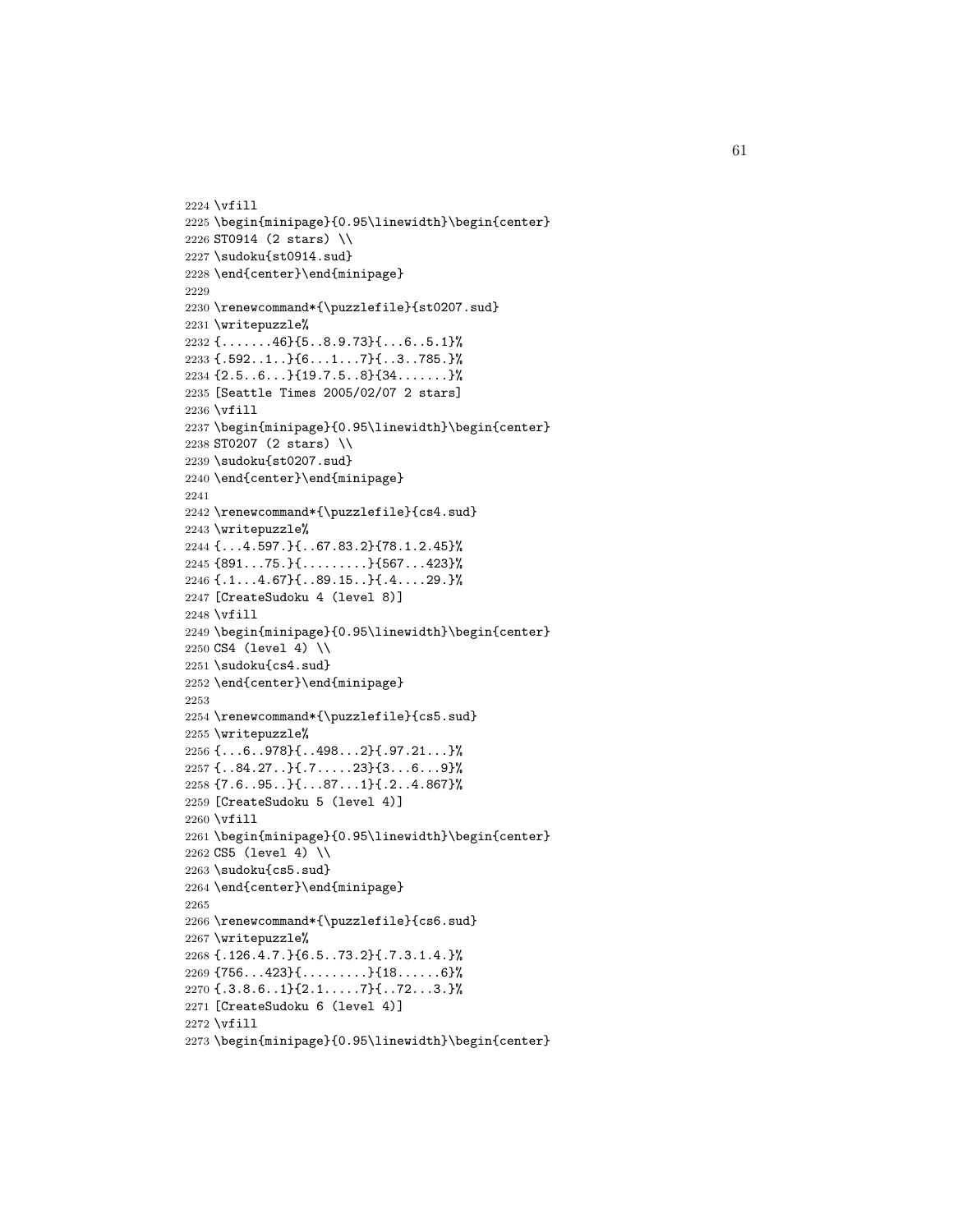```
2274 CS6 (level 4) \\
2275 \sudoku{cs6.sud}
2276 \end{center}\end{minipage}
2277
2278 %%%%%%%%%%%%%%%%%%%%%%%%%%%%%%%%%%%% hard
2279
2280 \clearpage
2281 \markboth{HARD}{HARD}
2282
2283 \renewcommand*{\puzzlefile}{sh5.sud}
2284 \writepuzzle%
2285 {..9..5...}{47...2...}{.836.4.1.}%
2286 {.15....8.}{...3.7...}{.2....74.}%
2287 {.4.5.187.}{...7...52}{...2..1..}%
2288 [SSBL hard 5]
2289 \vfill
2290 \begin{minipage}{0.95\linewidth}\begin{center}
2291 SH5 (hard) \\
2292 \sudoku{sh5.sud}
2293 \end{center}\end{minipage}
2294
2295 \renewcommand*{\puzzlefile}{sh10.sud}
2296 \writepuzzle%
2297 {.3.921..5}{15.83....}{.........}%
2298 {59......4}{37.....81}{6......53}%
2299 \{ \ldots \ldots \} \{ \ldots 19.26 \} \{ 9 \ldots 574.1. \}2300 [SSBL hard 10]
2301 \vfill
2302 \begin{minipage}{0.95\linewidth}\begin{center}
2303 SH10 (hard) \\
2304 \sudoku{sh10.sud}
2305 \end{center}\end{minipage}
2306
2307 \renewcommand*{\puzzlefile}{sh15.sud}
2308 \writepuzzle%
2309 {2..9.....}{.7..6..59}{...4...61}%
2310 {7.1..2..4}{....4....}{8..1..9.6}%
2311 {12...3...}{53..2..7.}{.....9..2}%
2312 [SSBL hard 15]
2313 \vfill
2314 \begin{minipage}{0.95\linewidth}\begin{center}
2315 SH15 (hard) \\
2316 \sudoku{sh15.sud}
2317 \end{center}\end{minipage}
2318
2319 \renewcommand*{\puzzlefile}{sh20.sud}
2320 \writepuzzle%
2321 \{.\,6.2\ldots 3.\}{9...3...1}{....9.2..}%
2322 \{1 \ldots 7 \ldots \} \{ .32 \ldots 46 \} \{ \ldots 4 \ldots 4 \ldots 2 \}2323 {..7.4....}{2...5...8}{.4...6.5.}%
```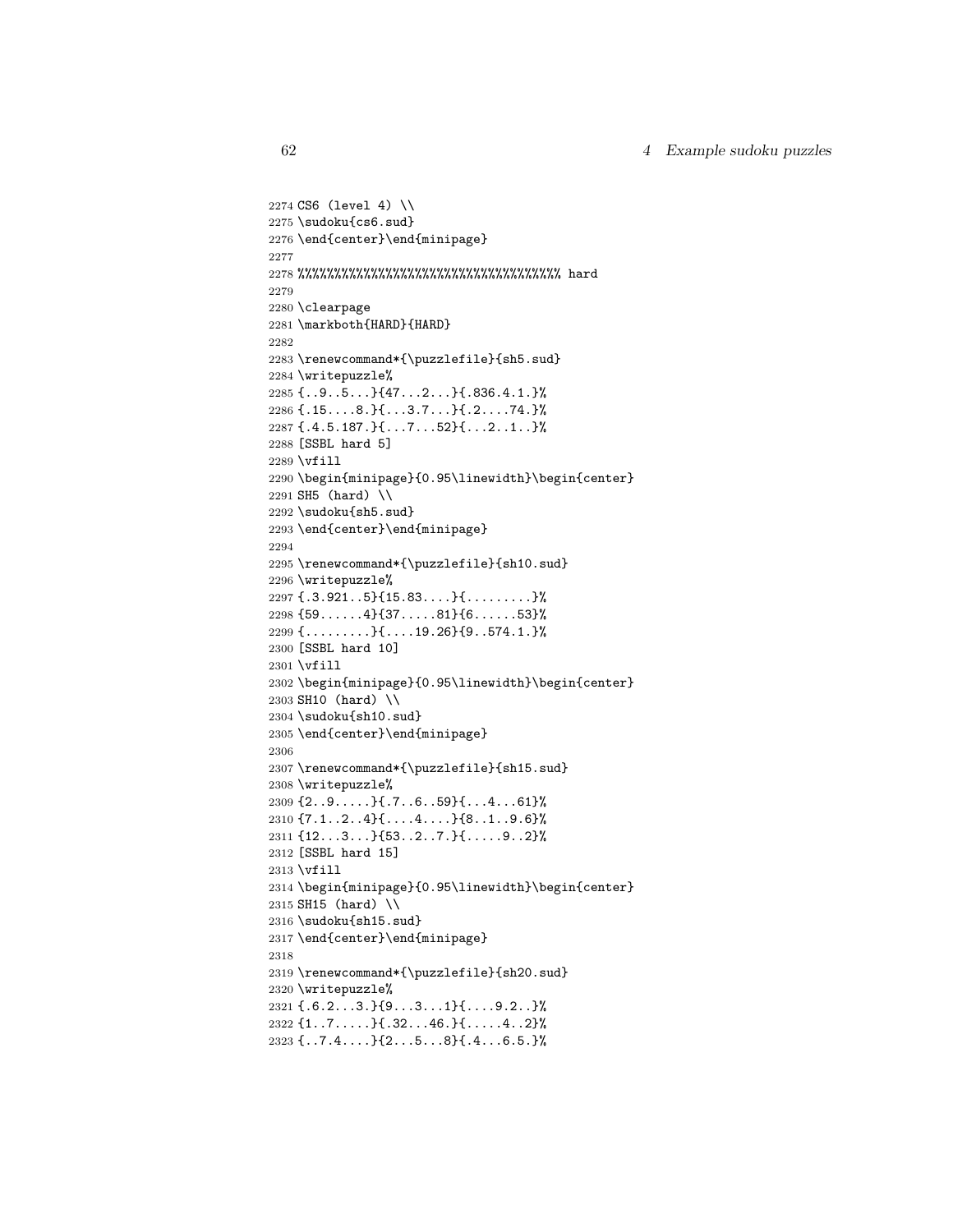```
2324 [SSBL hard 20]
2325 \vfill
2326 \begin{minipage}{0.95\linewidth}\begin{center}
2327 SH20 (hard) \\
2328 \sudoku{sh20.sud}
2329 \end{center}\end{minipage}
2330
2331 \renewcommand*{\puzzlefile}{sh25.sud}
2332 \writepuzzle%
2333 {4....1..8}{..7.3845.}{..24...1.}%
2334 {28.9.....}{..4...5..}{.....4.86}%
2335 {.4...92..}{.2134.8..}{9..6....1}%
2336 [SSBL hard 25]
2337 \vfill
2338 \begin{minipage}{0.95\linewidth}\begin{center}
2339 SH25 (hard) \\
2340 \sudoku{sh25.sud}
2341 \end{center}\end{minipage}
2342
2343 \renewcommand*{\puzzlefile}{sh30.sud}
2344 \writepuzzle%
2345 {....5..9.}{.53..78..}{78.4.....}%
2346 {3....9.2.}{.72...38.}{.1.3....4}%
2347 {.....1.35}{..58..41.}{.2..3....}%
2348 [SSBL hard 30]
2349 \vfill
2350 \begin{minipage}{0.95\linewidth}\begin{center}
2351 SH30 (hard) \\
2352 \sudoku{sh30.sud}
2353 \end{center}\end{minipage}
2354
2355 \renewcommand*{\puzzlefile}{tt100.sud}
2356 \writepuzzle%
2357 {...896..7}{..23.5...}{..8...5.1}%
2358 {15...9...}{3.......9}{...6...54}%
2359 {8.1...7..}{...9.18..}{6..428...}%
2360 [DT2 tough 100]
2361 \vfill
2362 \begin{minipage}{0.95\linewidth}\begin{center}
2363 TT100 (tough) \\
2364 \sudoku{tt100.sud}
2365 \end{center}\end{minipage}
2366
2367 \renewcommand*{\puzzlefile}{tt105.sud}
2368 \writepuzzle%
2369 {..5.7..46}{6..25....}{.3...6...}%
2370 \{2..7 \ldots \} \{ .78 \ldots 35.\} \{ \ldots 1 \ldots 7 \}2371 {...8...2.}{....97..5}{81..2.9..}%
2372 [DT2 tough 105]
2373 \vfill
```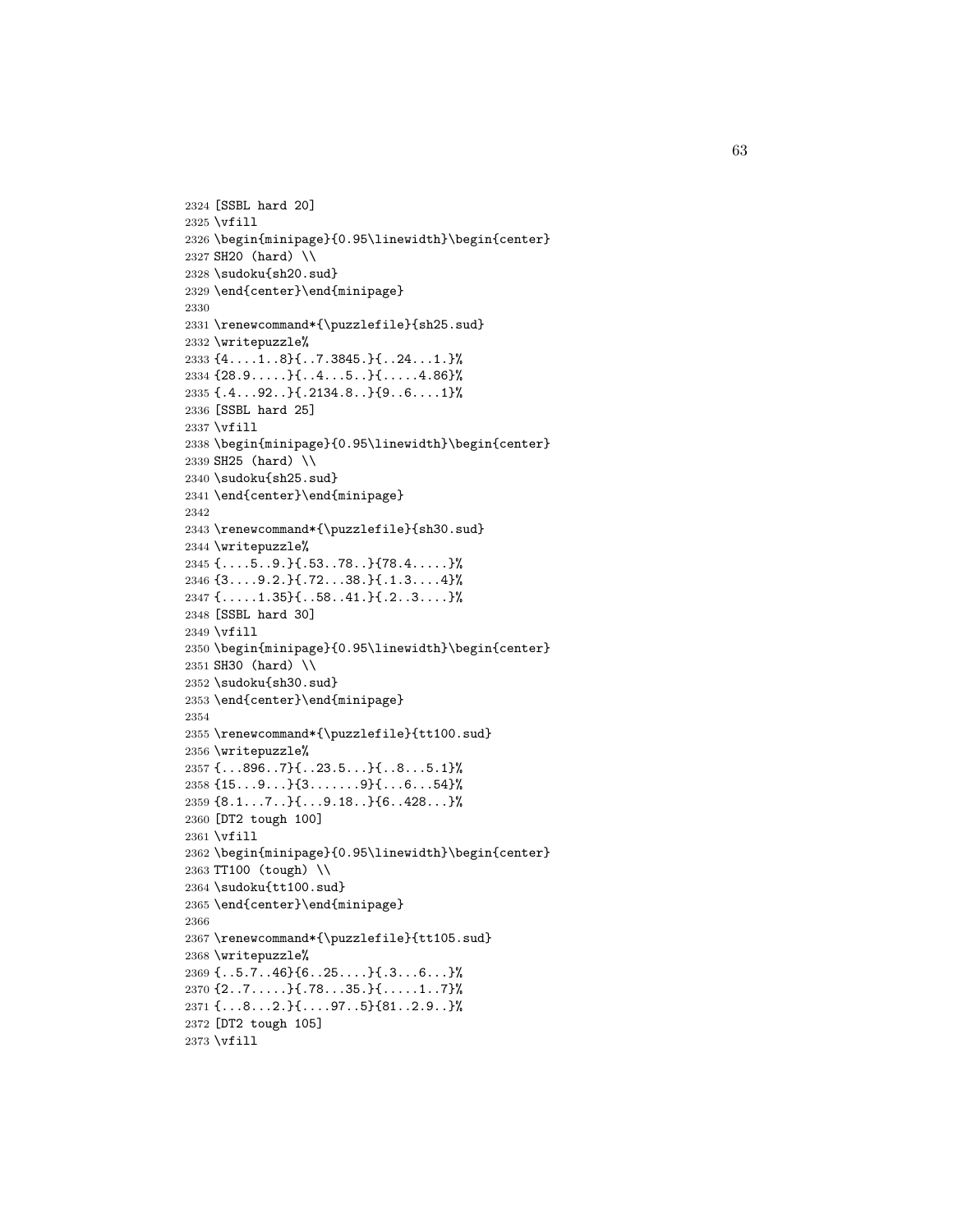```
2374 \begin{minipage}{0.95\linewidth}\begin{center}
2375 TT105 (tough) \\
2376 \sudoku{tt105.sud}
2377 \end{center}\end{minipage}
2378
2379 \renewcommand*{\puzzlefile}{tt110.sud}
2380 \writepuzzle%
2381 {.79.1....}{.4.5....7}{1..6.....}%
2382 {9368..1..}{..4...9..}{..7..4632}%
2383 {.....8..1}{5....6.9.}{....4.82.}%
2384 [DT2 tough 110]
2385 \vfill
2386 \begin{minipage}{0.95\linewidth}\begin{center}
2387 TT110 (tough) \\
2388 \sudoku{tt110.sud}
2389 \end{center}\end{minipage}
2390
2391 \renewcommand*{\puzzlefile}{tt115.sud}
2392 \writepuzzle%
2393 {432.5....}{.....3...}{75.1.....}%
2394 {..5.823..}{.6.5.1.4.}{..193.2..}%
2395 {.....6.58}{...3.....}{....2.934}%
2396 [DT2 tough 115]
2397 \vfill
2398 \begin{minipage}{0.95\linewidth}\begin{center}
2399 TT115 (tough) \\
2400 \sudoku{tt115.sud}
2401 \end{center}\end{minipage}
2402
2403 \renewcommand*{\puzzlefile}{tt120.sud}
2404 \writepuzzle%
2405 {..8.1.7..}{.4.67.8..}{..2..461.}%
2406 {.9....1.8} {.\dots.....} {2.1.........}
2407 {.759..4..}{..4.52.6.}{..9.3.5..}%
2408 [DT2 tough 120]
2409 \vfill
2410 \begin{minipage}{0.95\linewidth}\begin{center}
2411 TT120 (tough) \\
2412 \sudoku{tt120.sud}
2413 \end{center}\end{minipage}
2414
2415 \renewcommand*{\puzzlefile}{st1130.sud}
2416 \writepuzzle%
2417 {8..356...}{5....4.1.}{34.......}%
2418 {7.156..2.}{.6.....7.}{.2..796.5}%
2419 \{ \ldots \ldots \ldots 32\} \{ \ldots 9\} \{ \ldots 682 \ldots 9\}2420 [Seattle Times 2005/11/30 3 stars]
2421 \vfill
2422 \begin{minipage}{0.95\linewidth}\begin{center}
2423 ST1130 (3 stars) \\
```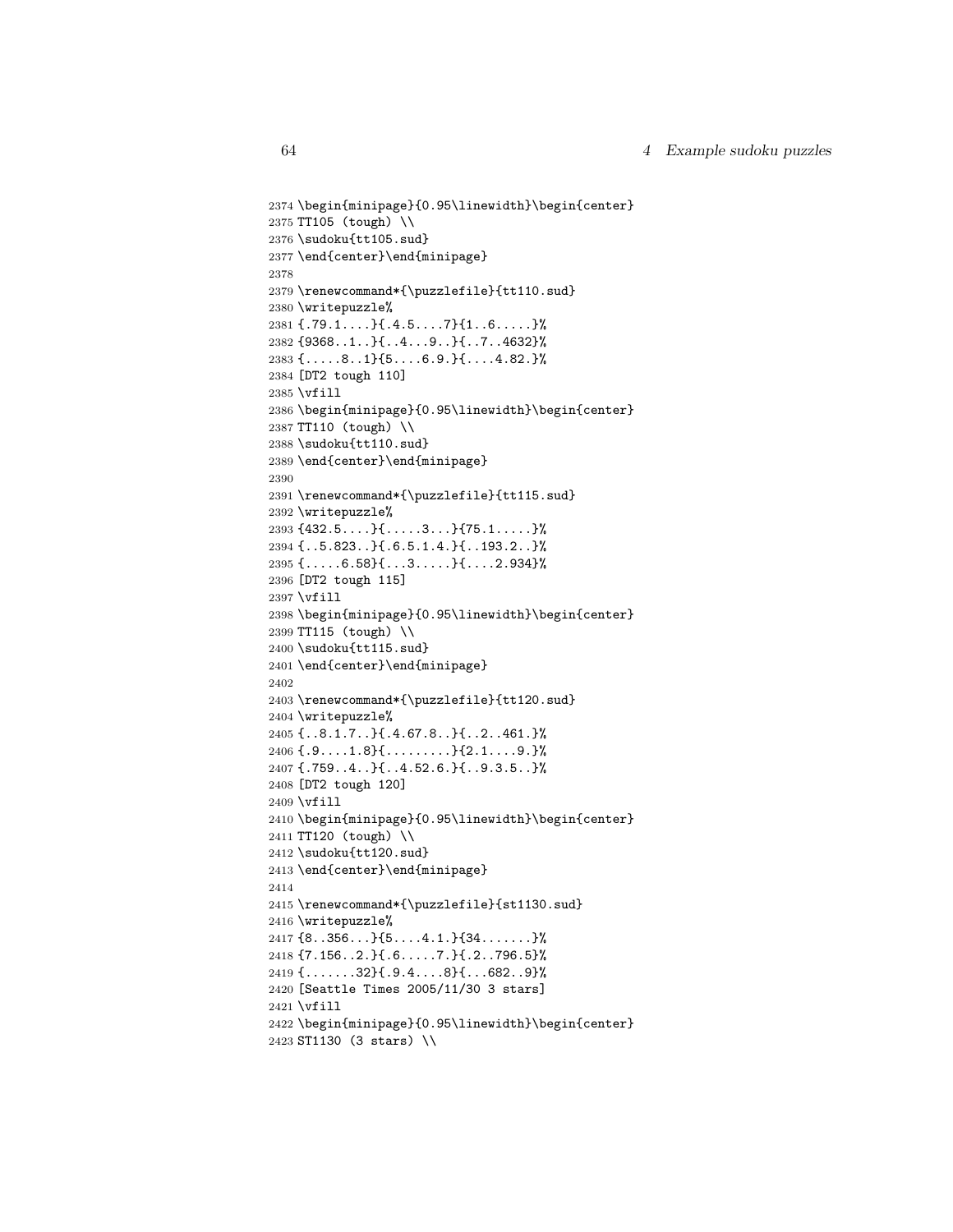```
2424 \sudoku{st1130.sud}
2425 \end{center}\end{minipage}
2426
2427 \renewcommand*{\puzzlefile}{st1207.sud}
2428 \writepuzzle%
2429 {...483..6}{.....57.2}{......38.}%
2430 {..8..16..}{.26.5.17.}{..57..2..}%
2431 \{.\82.\ldots.\}{9.18....}{4..527...}%
2432 [Seattle Times 2005/12/07 3 stars]
2433 \vfill
2434 \begin{minipage}{0.95\linewidth}\begin{center}
2435 ST1207 (3 stars) \\
2436 \sudoku{st1207.sud}
2437 \end{center}\end{minipage}
2438
2439 \renewcommand*{\puzzlefile}{st1209.sud}
2440 \writepuzzle%
2441 {...6.....}{.4..8..5.}{.519..2.8}%
2442 {..729...3}{.9.....1.}{4...679..}%
2443 {6.8..957.}{.7..2..9.}{.....4...}%
2444 [Seattle Times 2005/12/09 5 stars]
2445 \vfill
2446 \begin{minipage}{0.95\linewidth}\begin{center}
2447 ST1209 (5 stars) \\
2448 \sudoku{st1209.sud}
2449 \end{center}\end{minipage}
2450
2451 \renewcommand*{\puzzlefile}{st1221.sud}
2452 \writepuzzle%
2453 {.....392.}{4....5.7.}{29.4...63}%
2454 {\dots4....5.} {\dots2.1...} {.5....3..} %
2455 {74...2.96}{.6.5....7}{.217.....}%
2456 [Seattle Times 2005/12/21 3 stars]
2457 \vfill
2458 \begin{minipage}{0.95\linewidth}\begin{center}
2459 ST1221 (3 stars) \\
2460 \sudoku{st1221.sud}
2461 \end{center}\end{minipage}
2462
2463 \renewcommand*{\puzzlefile}{st1228.sud}
2464 \writepuzzle%
2465 {6..1..5..}{......379}{.942.....}%
2466 {..5...8.3}{.4.....9.}{9.7...6..}%
2467 {.....623.}{138......}{..6..8..7}%
2468 [Seattle Times 2005/12/28 3 stars]
2469 \vfill
2470 \begin{minipage}{0.95\linewidth}\begin{center}
2471 ST1228 (3 stars) \\
2472 \sudoku{st1228.sud}
2473 \end{center}\end{minipage}
```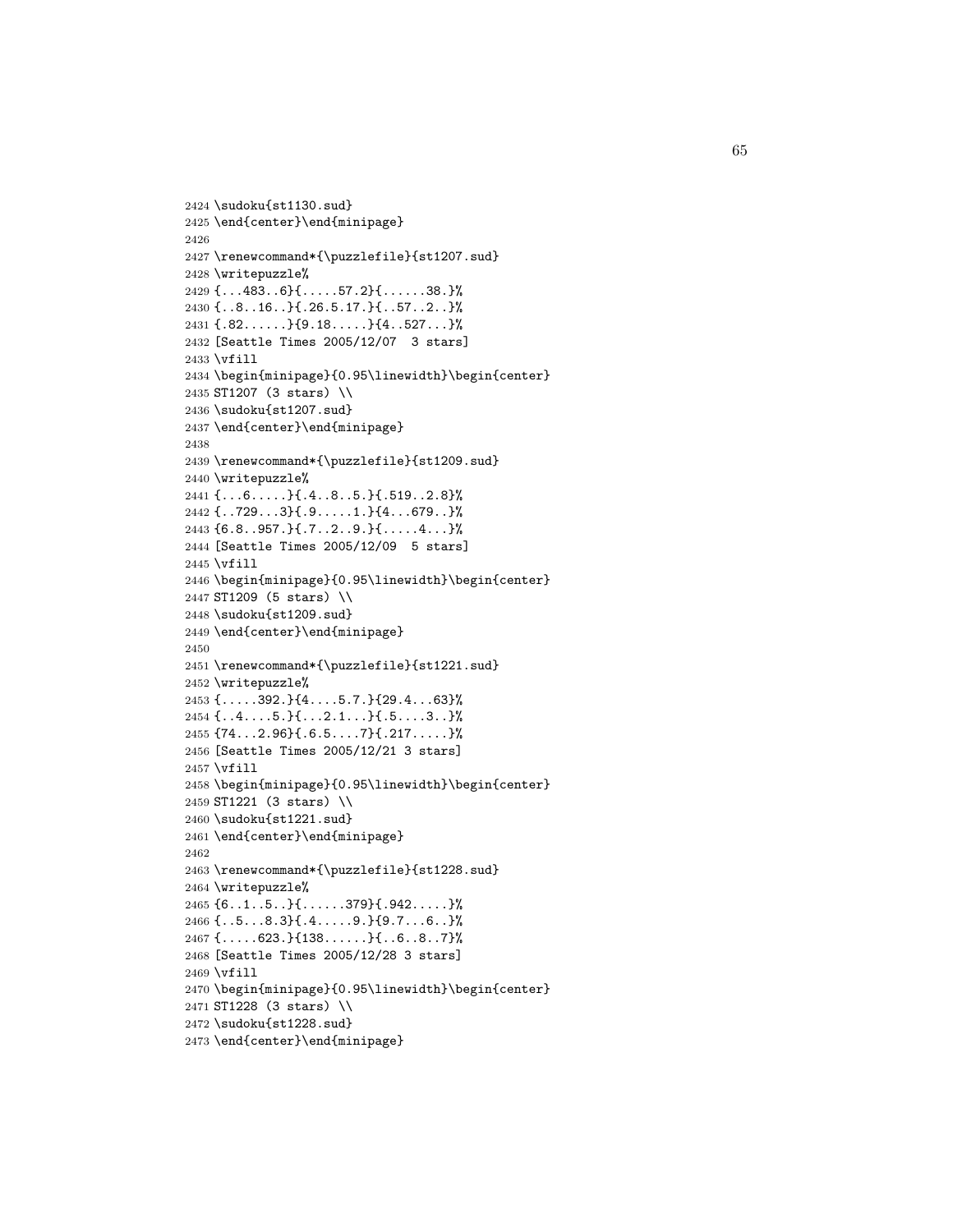```
2474
2475 \renewcommand*{\puzzlefile}{st0126.sud}
2476 \writepuzzle%
2477 \{ \ldots 36 \ldots 7 \} \{ 1 \ldots 352 \ldots \} \{ \ldots 4 \ldots \ldots \}2478 {..6....29}{7.......4}{32....5..}%
2479 \{ \ldots \ldots 1 \ldots \} \{ \ldots 824 \ldots 5 \} \{ \ldots 93 \ldots \}2480 [Seattle Times 2006/01/26 4 stars]
2481 \vfill
2482 \begin{minipage}{0.95\linewidth}\begin{center}
2483 ST0126 (4 stars) \\
2484 \sudoku{st0126.sud}
2485 \end{center}\end{minipage}
2486
2487 \renewcommand*{\puzzlefile}{st0127.sud}
2488 \writepuzzle%
2489 {25.8.....}{....9.8.2}{9..4.7...}%
2490 {64.....9.}{.9.1.3.4.}{.7.....21}%
2491 {...5.4..7}{7.6.8....}{.....1.83}%
2492 [Seattle Times 2006/01/27 5 stars]
2493 \vfill
2494 \begin{minipage}{0.95\linewidth}\begin{center}
2495 ST0127 (5 stars) \\
2496 \sudoku{st0127.sud}
2497 \end{center}\end{minipage}
2498
2499 \renewcommand*{\puzzlefile}{st0204.sud}
2500 \writepuzzle%
2501 {.5..2.8.6}{.....6..3}{.6..132..}%
2502 {.7....96.}{4.......1}{.16....3.}%
2503 {..723..8.}{6..7.....}{2.4.9..7.}%
2504 [Seattle Times 2006/02/04 6 stars]
2505 \vfill
2506 \begin{minipage}{0.95\linewidth}\begin{center}
2507 ST0204 (6 stars) \\
2508 \sudoku{st0204.sud}
2509 \end{center}\end{minipage}
2510
2511 \renewcommand*{\puzzlefile}{st0208.sud}
2512 \writepuzzle%
2513 {21.9....7}{5.9..421.}{..7......}%
2514 {..875....}{3.14.95.8}{....361..}%
2515 \{ \ldots \ldots 4 \ldots \} \{ .325 \ldots 9 \ldots 1 \} \{ 1 \ldots 8 \ldots 25 \}2516 [Seattle Times 2005/02/08 3 stars]
2517 \vfill
2518 \begin{minipage}{0.95\linewidth}\begin{center}
2519 ST0208 (3 stars) \\
2520 \sudoku{st0208.sud}
2521 \end{center}\end{minipage}
2522
2523 \renewcommand*{\puzzlefile}{st0209.sud}
```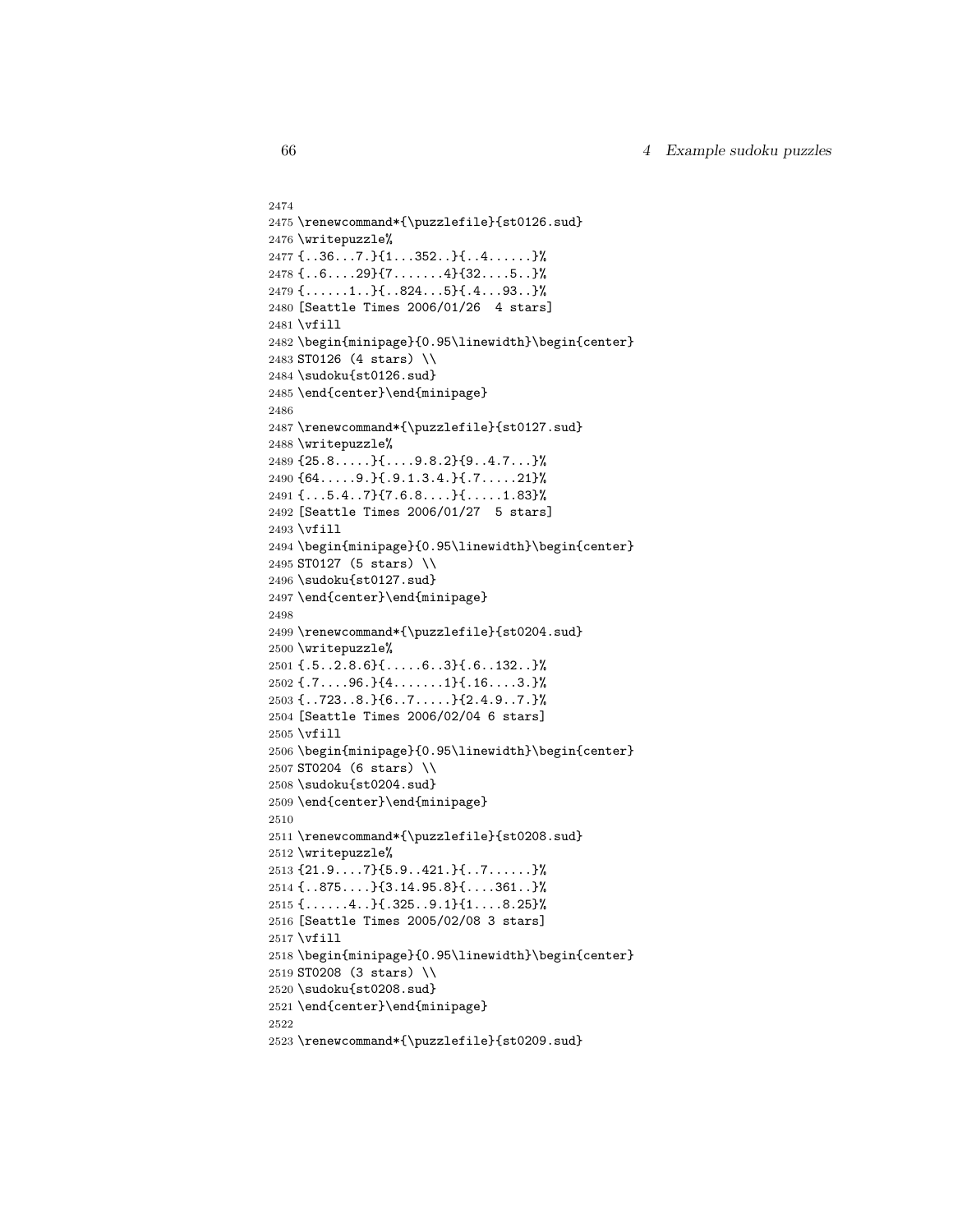```
2524 \writepuzzle%
2525 \{ \ldots 9 \ldots \} \{ \ldots 523.1 \ldots \} \{ \} 8.12.6 \ldots \}2526 {..4....1.}{97..2..84}{.2....9..}%
2527 {...8.41.5}{...6.524.}{......8..}%
2528 [Seattle Times 2005/02/09 4 stars]
2529 \vfill
2530 \begin{minipage}{0.95\linewidth}\begin{center}
2531 ST0209 (4 stars) \\
2532 \sudoku{st0209.sud}
2533 \end{center}\end{minipage}
2534
2535 %%%%%%%%%%%%%%%%%%%%%%%%%%%%%%%%% answers
2536
2537 \clearpage
2538 \pagestyle{empty}
2539 \cleardoublepage
2540 \pagestyle{myheadings}
2541 \markboth{SOLUTIONS}{SOLUTIONS}
2542
2543 \cluefont{\normalsize}
2544 \cellsize{1.5\baselineskip}
2545
2546 \renewcommand*{\puzzlefile}{se5.ans}
2547 \writepuzzle%
2548 {724195863}{561283497}{938647251}%
2549 {189756324}{256314789}{473928615}%
2550 {645839172}{892471536}{317562948}%
2551 [SSBL easy 5 solution]
2552 \renewcommand*{\puzzlefile}{se10.ans}
2553 \writepuzzle%
2554 {156349782}{482715639}{793286145}%
2555 {649853271}{217964358}{835172496}%
2556 {524697813}{371528964}{968431527}%
2557 [SSBL easy 10 solution]
2558 \vfill
2559 \noindent\begin{minipage}{0.47\linewidth}\begin{center}
2560 SE5 (easy solution) \\
2561 \sudoku{se5.ans}
2562 \end{center}\end{minipage}
2563 \hfill
2564 \begin{minipage}{0.47\linewidth}\begin{center}
2565 SE10 (easy solution) \\
2566 \sudoku{se10.ans}
2567 \end{center}\end{minipage}
2568
2569 \renewcommand*{\puzzlefile}{se15.ans}
2570 \writepuzzle%
2571 {456713982}{231698475}{879254631}%
2572 {597846213}{124935867}{368172549}%
2573 {643527198}{712489356}{985361724}%
```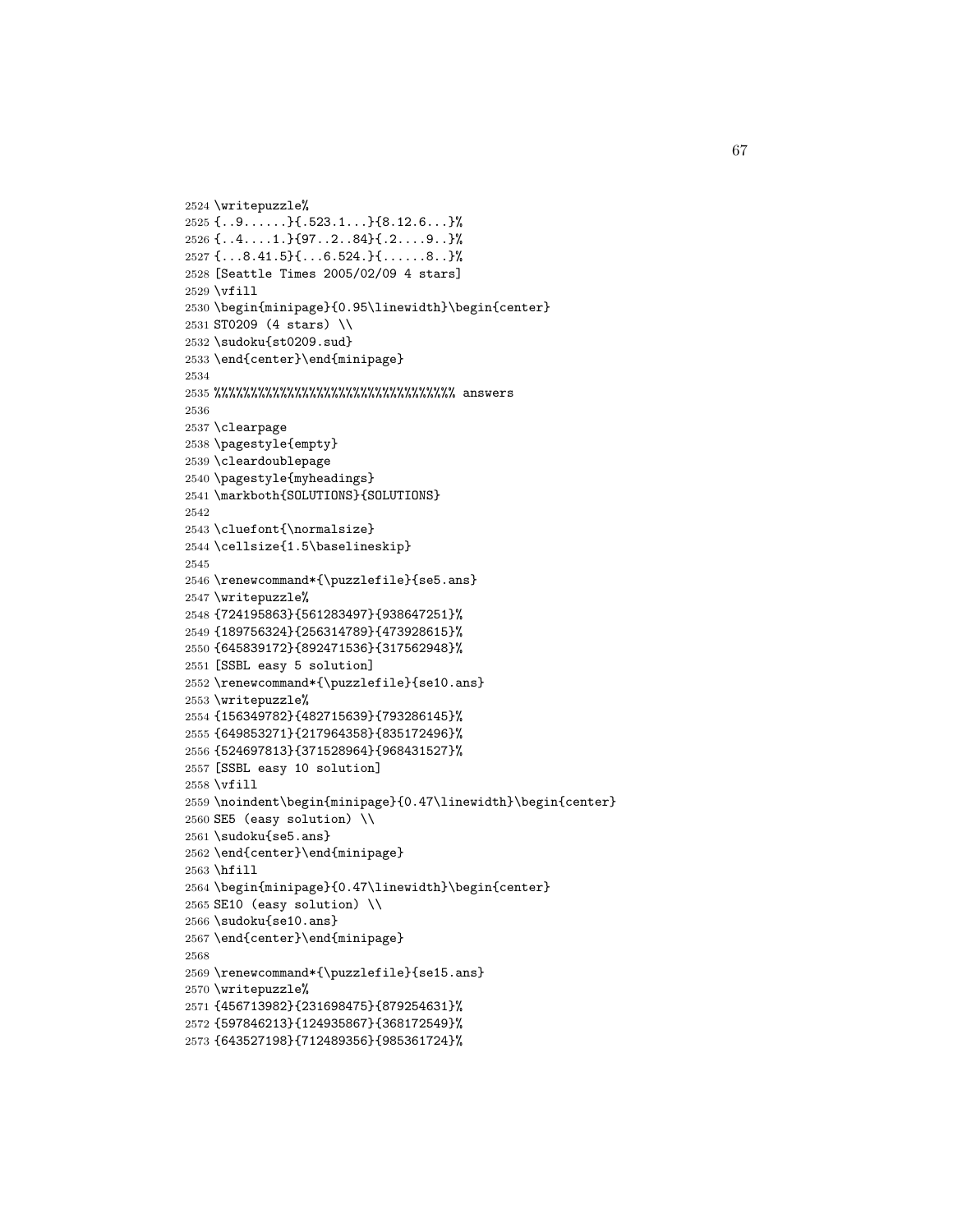```
2574 [SSBL easy 15 solution]
2575 \renewcommand*{\puzzlefile}{se20.ans}
2576 \writepuzzle%
2577 {368912547}{975438621}{412657839}%
2578 {291543768}{783296414}{546781293}%
2579 {657129384}{134865972}{829374156}%
2580 [SSBL easy 20 solution]
2581 \vfill
2582 \noindent\begin{minipage}{0.47\linewidth}\begin{center}
2583 SE15 (easy solution) \\
2584 \sudoku{se15.ans}
2585 \end{center}\end{minipage}
2586 \hfill
2587 \begin{minipage}{0.47\linewidth}\begin{center}
2588 SE20 (easy solution) \\
2589 \sudoku{se20.ans}
2590 \end{center}\end{minipage}
2591
2592 \renewcommand*{\puzzlefile}{se25.ans}
2593 \writepuzzle%
2594 {278963154}{645712839}{931854276}%
2595 {823641795}{159387462}{764295381}%
2596 {482579613}{397126548}{516438927}%
2597 [SSBL easy 25 solution]
2598 \renewcommand*{\puzzlefile}{se30.ans}
2599 \writepuzzle%
2600 {436129875}{128753496}{759864321}%
2601 {514287639}{673591284}{892346517}%
2602 {941638752}{365972148}{287415963}%
2603 [SSBL easy 30 solution]
2604 \vfill
2605 \noindent\begin{minipage}{0.47\linewidth}\begin{center}
2606 SE25 (easy solution) \\
2607 \sudoku{se25.ans}
2608 \end{center}\end{minipage}
2609 \hfill
2610 \begin{minipage}{0.47\linewidth}\begin{center}
2611 SE30 (easy solution) \\
2612 \sudoku{se30.ans}
2613 \end{center}\end{minipage}
2614
2615 \renewcommand*{\puzzlefile}{tg5.ans}
2616 \writepuzzle%
2617 {764159382}{519238746}{823674951}%
2618 {457982613}{936715428}{281463597}%
2619 {142397865}{675841239}{398526174}%
2620 [DT2 gentle 5 solution]
2621 \renewcommand*{\puzzlefile}{tg10.ans}
2622 \writepuzzle%
2623 {382196574}{491573862}{567248139}%
```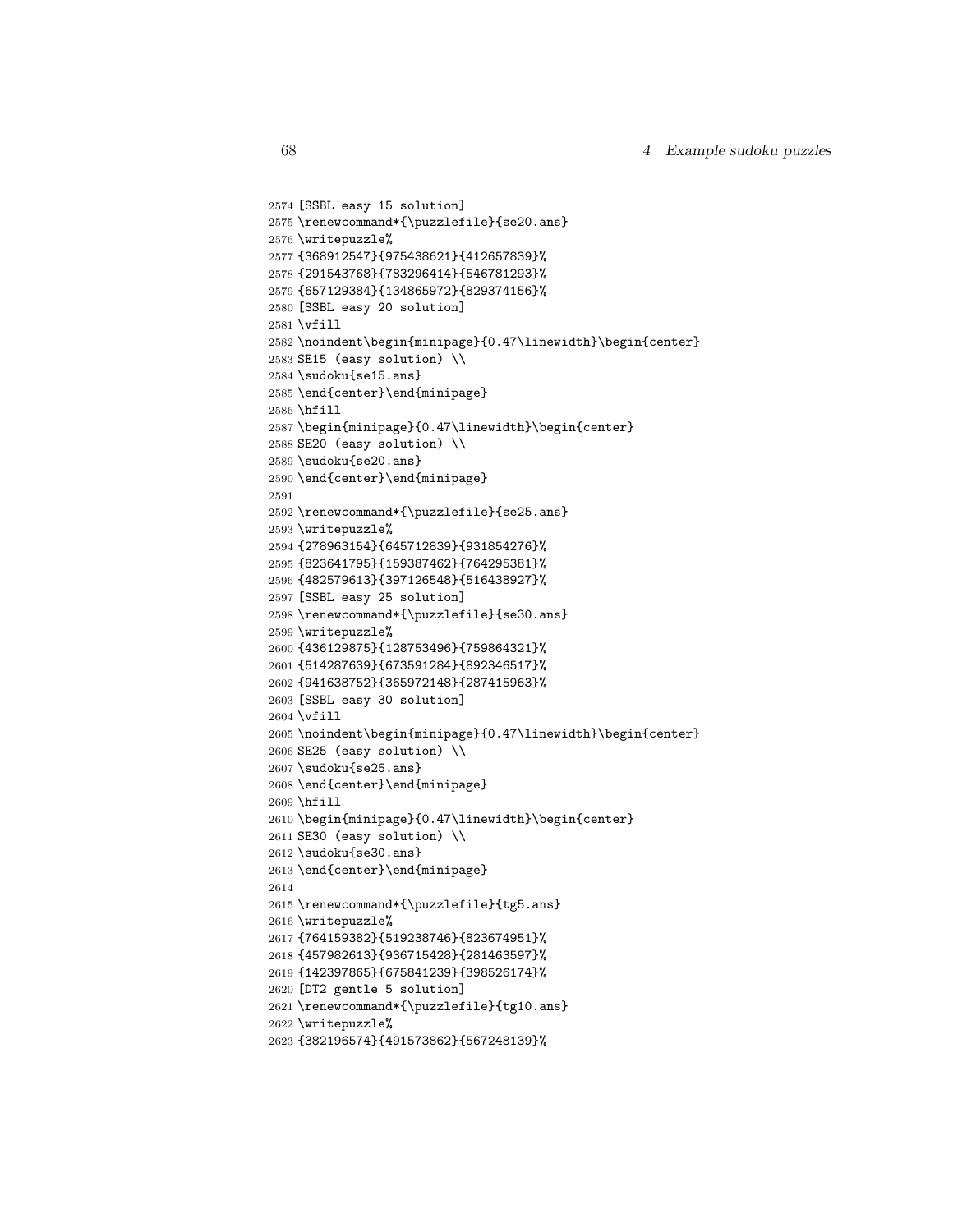```
2624 {278614395}{946385217}{135729486}%
2625 {624931758}{753862941}{819457623}%
2626 [DT2 gentle 10 solution]
2627 \vfill
2628 \noindent\begin{minipage}{0.47\linewidth}\begin{center}
2629 TG5 (gentle solution) \\
2630 \sudoku{tg5.ans}
2631 \end{center}\end{minipage}
2632 \hfill
2633 \begin{minipage}{0.47\linewidth}\begin{center}
2634 TG10 (gentle solution) \\
2635 \sudoku{tg10.ans}
2636 \end{center}\end{minipage}
2637
2638 \renewcommand*{\puzzlefile}{tg15.ans}
2639 \writepuzzle%
2640 {462198573}{357462189}{981537426}%
2641 {236741958}{175986342}{894253617}%
2642 {723615894}{619824735}{548379261}%
2643 [DT2 gentle 15 solution]
2644 \renewcommand*{\puzzlefile}{tg20.ans}
2645 \writepuzzle%
2646 {256789431}{481326759}{739415628}%
2647 {594261873}{167938245}{823574196}%
2648 {912643587}{645897312}{378152964}%
2649 [DT2 gentle 20 solution]
2650 \vfill
2651 \noindent\begin{minipage}{0.47\linewidth}\begin{center}
2652 TG15 (gentle solution) \\
2653 \sudoku{tg15.ans}
2654 \end{center}\end{minipage}
2655 \hfill
2656 \begin{minipage}{0.47\linewidth}\begin{center}
2657 TG20 (gentle solution) \\
2658 \sudoku{tg20.ans}
2659 \end{center}\end{minipage}
2660
2661 \renewcommand*{\puzzlefile}{tg25.ans}
2662 \writepuzzle%
2663 {782463519}{461295378}{395781246}%
2664 {819527463}{634918752}{527346891}%
2665 {256872934}{978134625}{243659187}%
2666 [DT2 gentle 25 solution]
2667 \renewcommand*{\puzzlefile}{tg30.ans}
2668 \writepuzzle%
2669 {376418529}{928756134}{154923678}%
2670 {749132865}{612584793}{835697241}%
2671 {597361482}{483275916}{261849357}%
2672 [DT2 gentle 30 solution]
2673 \vfill
```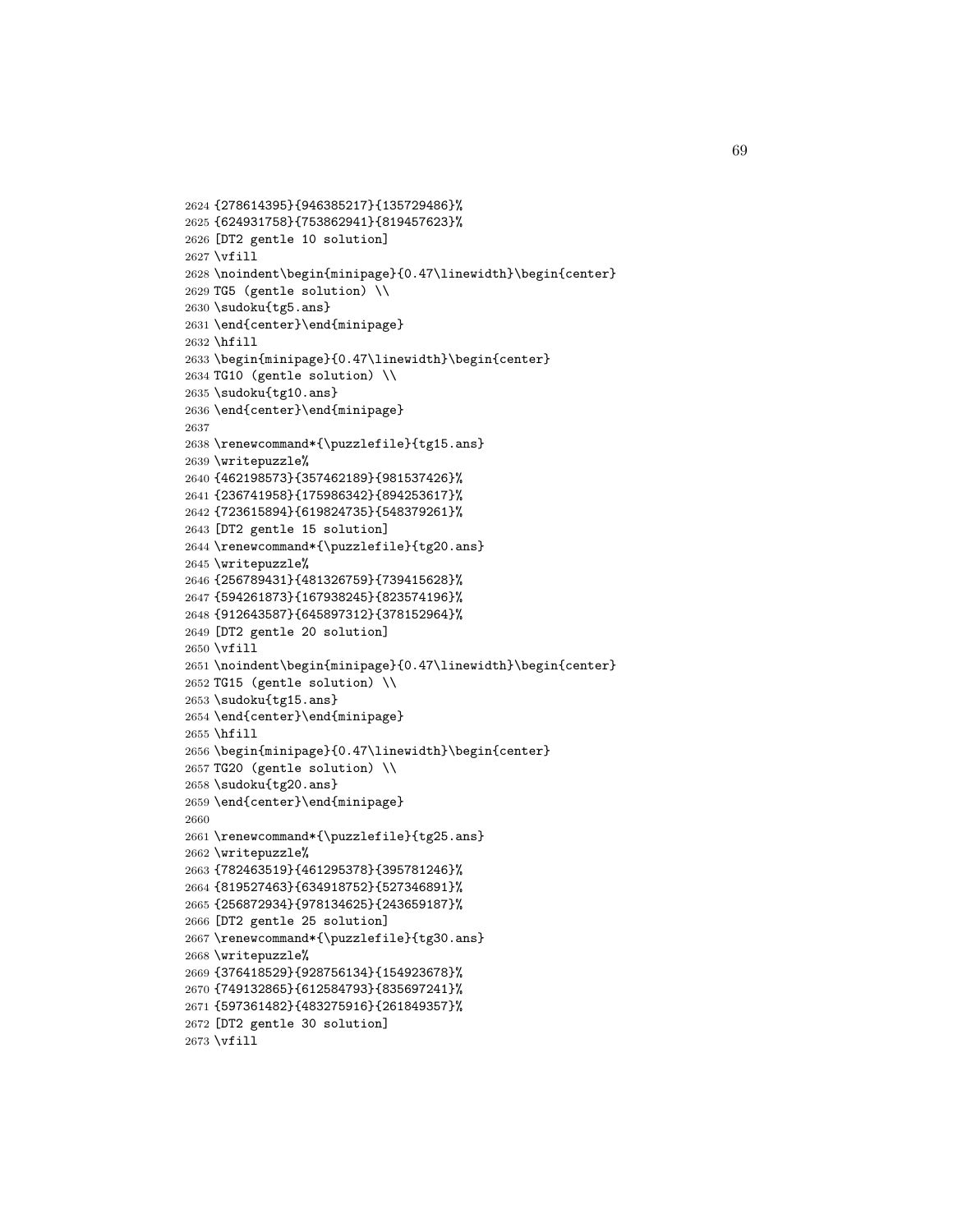```
2674 \noindent\begin{minipage}{0.47\linewidth}\begin{center}
2675 TG25 (gentle solution) \\
2676 \sudoku{tg25.ans}
2677 \end{center}\end{minipage}
2678 \hfill
2679 \begin{minipage}{0.47\linewidth}\begin{center}
2680 TG30 (gentle solution) \\
2681 \sudoku{tg30.ans}
2682 \end{center}\end{minipage}
2683
2684 \renewcommand*{\puzzlefile}{st1226.ans}
2685 \writepuzzle%
2686 {962854731}{745213689}{183967452}%
2687 {326748915}{571639248}{498125376}%
2688 {837592164}{659471823}{214386597}%
2689 [Seattle Times 2005/12/26 1 star solution]
2690 \renewcommand*{\puzzlefile}{st0206.ans}
2691 \writepuzzle%
2692 {176429385}{352817496}{849653217}%
2693 {463971852}{925384671}{718265934}%
2694 {281536749}{534792168}{697148523}%
2695 [Seattle Times 2005/02/06 1 star solution]
2696 \vfill
2697 \noindent\begin{minipage}{0.47\linewidth}\begin{center}
2698 ST1226 (1 star solution) \\
2699 \sudoku{st1226.ans}
2700 \end{center}\end{minipage}
2701 \hfill
2702 \begin{minipage}{0.47\linewidth}\begin{center}
2703 ST0206 (1 star solution) \\
2704 \sudoku{st0206.ans}
2705 \end{center}\end{minipage}
2706
2707 \renewcommand*{\puzzlefile}{st0123.ans}
2708 \writepuzzle%
2709 {594621837}{736489125}{281357469}%
2710 {319278654}{652134978}{478596312}%
2711 {927813546}{145962783}{863745291}%
2712 [Seattle Times 2006/01/23 1 star solution]
2713 \renewcommand*{\puzzlefile}{cs1.ans}
2714 \writepuzzle%
2715 {546987312}{213654978}{879321645}%
2716 {657198423}{324765189}{981432756}%
2717 {435876291}{768219534}{192543867}%
2718 [CreateSudoku 1 (level 2) solution]
2719 \vfill
2720 \noindent\begin{minipage}{0.47\linewidth}\begin{center}
2721 ST0123 (1 star solution) \\
2722 \sudoku{st0123.ans}
2723 \end{center}\end{minipage}
```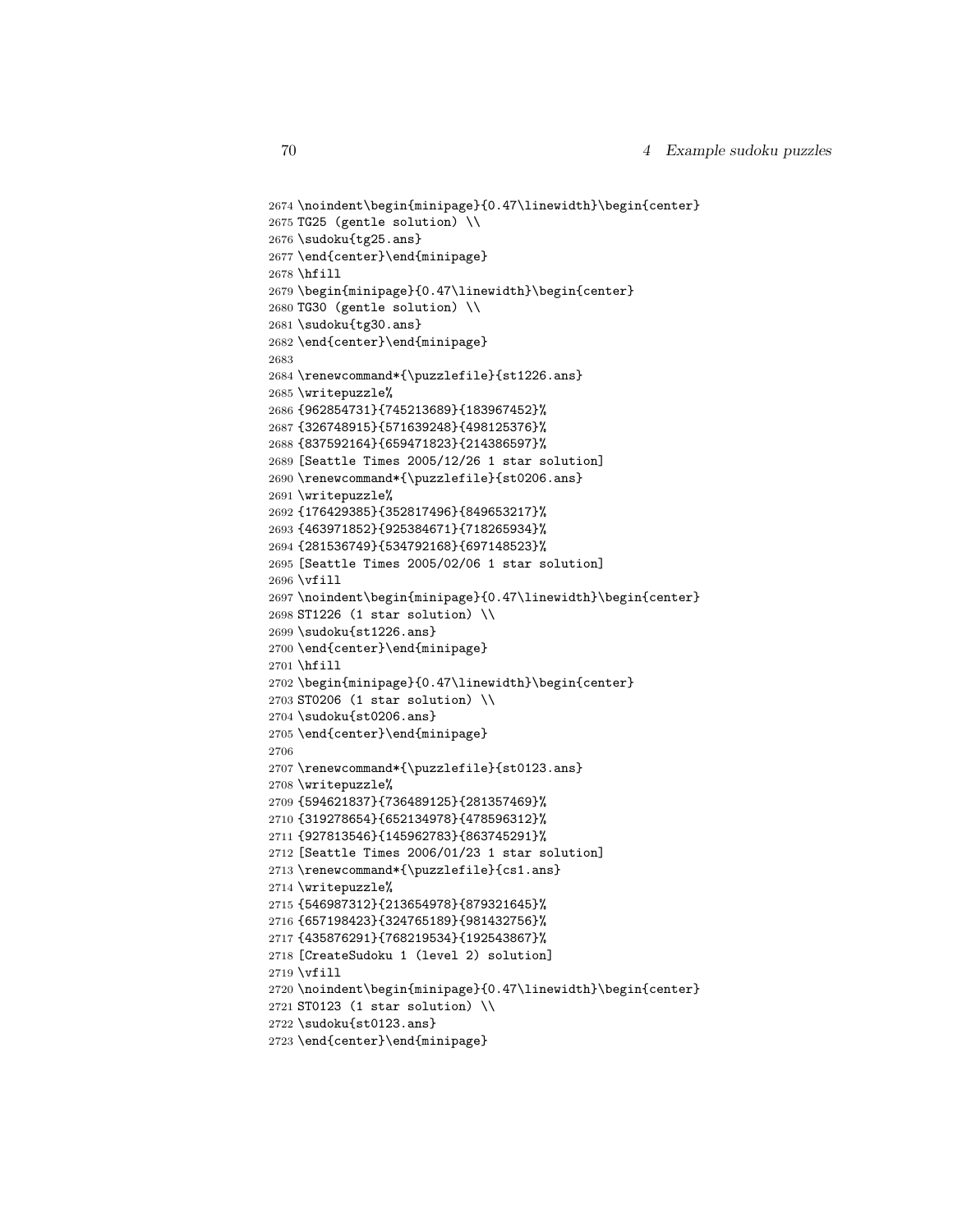```
2724 \hfill
2725 \begin{minipage}{0.47\linewidth}\begin{center}
2726 CS1 (level 2 solution) \\
2727 \sudoku{cs1.ans}
2728 \end{center}\end{minipage}
2729
2730 \renewcommand*{\puzzlefile}{cs2.ans}
2731 \writepuzzle%
2732 {978312654}{312645987}{645978321}%
2733 {189423765}{423756198}{756189432}%
2734 {291534876}{867291543}{534867219}%
2735 [CreateSudoku 2 (level 2) solution]
2736 \renewcommand*{\puzzlefile}{cs3.ans}
2737 \writepuzzle%
2738 {456897123}{123564789}{789231456}%
2739 {234675891}{567918234}{891342567}%
2740 {345786912}{912453678}{678129345}%
2741 [CreateSudoku 3 (level 2) solution]
2742 \vfill
2743 \noindent\begin{minipage}{0.47\linewidth}\begin{center}
2744 CS2 (level 2 solution) \\
2745 \sudoku{cs2.ans}
2746 \end{center}\end{minipage}
2747 \hfill
2748 \begin{minipage}{0.47\linewidth}\begin{center}
2749 CS3 (level 2 solution) \\
2750 \sudoku{cs3.ans}
2751 \end{center}\end{minipage}
2752
2753 %%%%%%%%%%%%%%%%%%%%%%%%%%%%%%%%%%% medium
2754
2755 \renewcommand*{\puzzlefile}{sm5.ans}
2756 \writepuzzle%
2757 {387691245}{546273198}{921485637}%
2758 {865342971}{193567482}{274918356}%
2759 {618739524}{759124863}{432856719}%
2760 [SSBL medium 5 solution]
2761 \renewcommand*{\puzzlefile}{sm10.ans}
2762 \writepuzzle%
2763 {635748219}{418392576}{279561483}%
2764 {527984631}{941653827}{863127954}%
2765 {194835762}{786219345}{352476198}%
2766 [SSBL medium 10 solution]
2767 \vfill
2768 \noindent\begin{minipage}{0.47\linewidth}\begin{center}
2769 SM5 (medium solution) \\
2770 \sudoku{sm5.ans}
2771 \end{center}\end{minipage}
2772 \hfill
2773 \begin{minipage}{0.47\linewidth}\begin{center}
```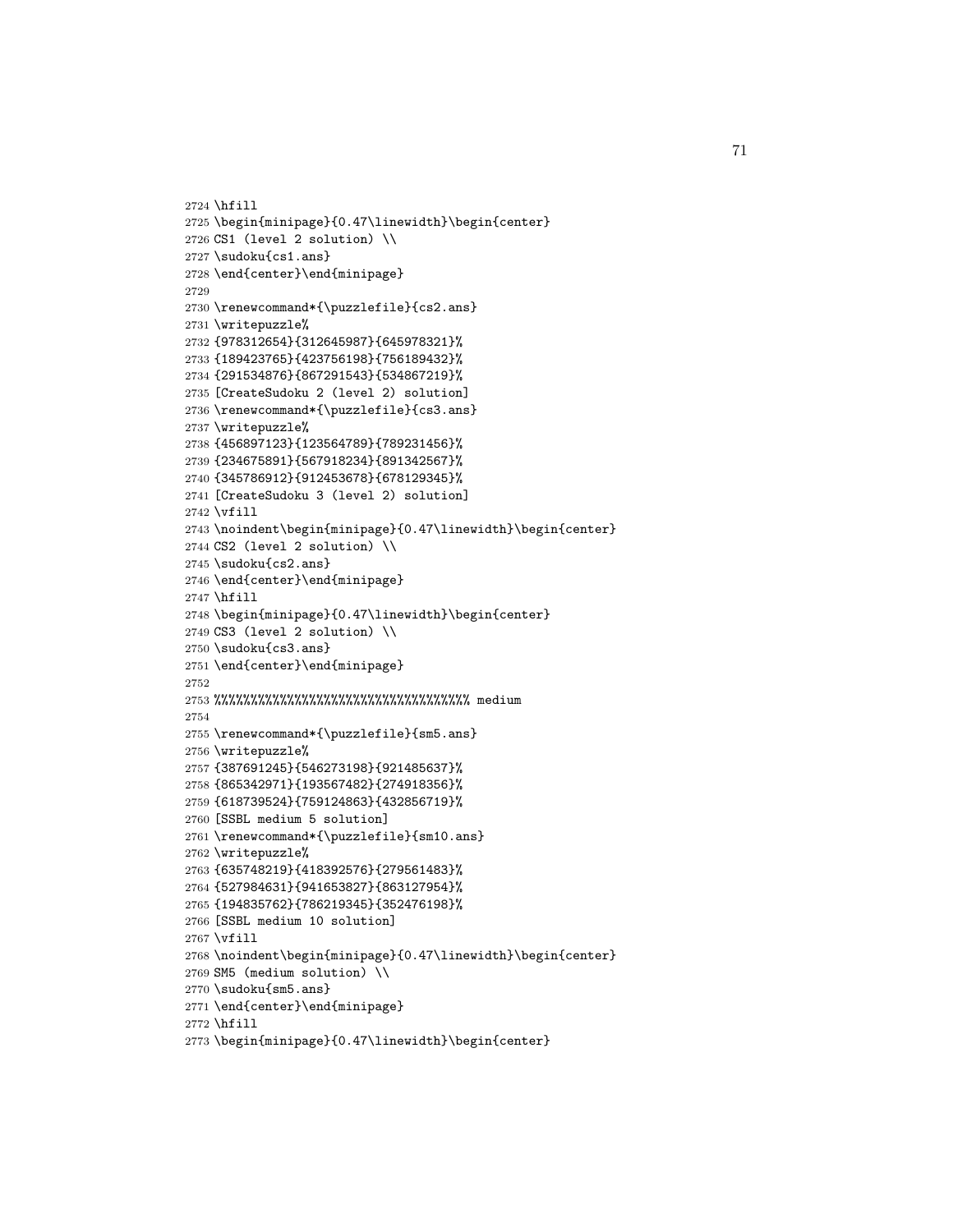```
2774 SM10 (medium solution) \\
2775 \sudoku{sm10.ans}
2776 \end{center}\end{minipage}
2777
2778 \renewcommand*{\puzzlefile}{sm15.ans}
2779 \writepuzzle%
2780 {853974612}{471326958}{962815473}%
2781 {396542781}{745681239}{218739564}%
2782 {134267895}{587493126}{629158347}%
2783 [SSBL medium 15 solution]
2784 \renewcommand*{\puzzlefile}{sm20.ans}
2785 \writepuzzle%
2786 {863452197}{594178326}{172639548}%
2787 {617894235}{938526471}{234713869}%
2788 {489265713}{351947682}{726381954}%
2789 [SSBL medium 20 solution]
2790 \vfill
2791 \noindent\begin{minipage}{0.47\linewidth}\begin{center}
2792 SM15 (medium solution) \\
2793 \sudoku{sm15.ans}
2794 \end{center}\end{minipage}
2795 \hfill
2796 \begin{minipage}{0.47\linewidth}\begin{center}
2797 SM20 (medium solution) \\
2798 \sudoku{sm20.ans}
2799 \end{center}\end{minipage}
2800
2801 \renewcommand*{\puzzlefile}{sm25.ans}
2802 \writepuzzle%
2803 {382467951}{716935284}{495218376}%
2804 {564329817}{278651493}{139784625}%
2805 {927146538}{651893742}{843572169}%
2806 [SSBL medium 25 solution]
2807 \renewcommand*{\puzzlefile}{sm30.ans}
2808 \writepuzzle%
2809 {765834921}{318279465}{294615378}%
2810 {657392814}{823741659}{941568732}%
2811 {439157286}{186423597}{572986143}%
2812 [SSBL medium 30 solution]
2813 \vfill
2814 \noindent\begin{minipage}{0.47\linewidth}\begin{center}
2815 SM25 (medium solution) \\
2816 \sudoku{sm25.ans}
2817 \end{center}\end{minipage}
2818 \hfill
2819 \begin{minipage}{0.47\linewidth}\begin{center}
2820 SM30 (medium solution) \\
2821 \sudoku{sm30.ans}
2822 \end{center}\end{minipage}
2823
```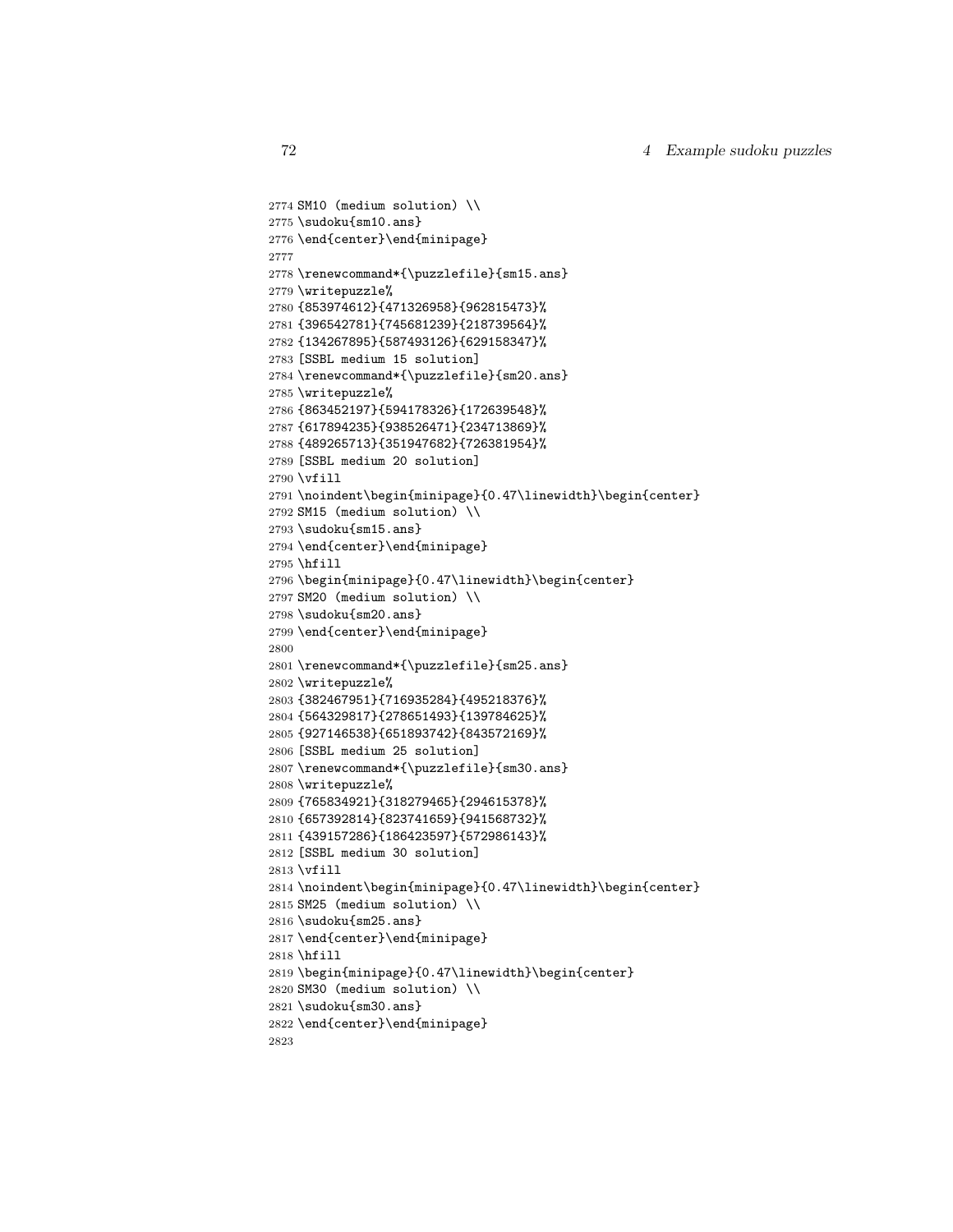```
2824 \renewcommand*{\puzzlefile}{tm35.ans}
2825 \writepuzzle%
2826 {591328746}{674951823}{238674195}%
2827 {356297481}{427185369}{819463257}%
2828 {985732614}{742516938}{163849572}%
2829 [DT2 moderate 35 solution]
2830 \renewcommand*{\puzzlefile}{tm40.ans}
2831 \writepuzzle%
2832 {874136592}{952478136}{316592874}%
2833 {631284759}{287915463}{495367281}%
2834 {763841925}{548629317}{129753648}%
2835 [DT2 moderate 40 solution]
2836 \vfill
2837 \noindent\begin{minipage}{0.47\linewidth}\begin{center}
2838 TM35 (moderate solution) \\
2839 \sudoku{tm35.ans}
2840 \end{center}\end{minipage}
2841 \hfill
2842 \begin{minipage}{0.47\linewidth}\begin{center}
2843 TM40 (moderate solution) \\
2844 \sudoku{tm40.ans}
2845 \end{center}\end{minipage}
2846
2847 \renewcommand*{\puzzlefile}{tm45.ans}
2848 \writepuzzle%
2849 {716248935}{538769421}{924531786}%
2850 {179683542}{652974813}{483152679}%
2851 {241896357}{897325164}{365417298}%
2852 [DT2 moderate 45 solution]
2853 \renewcommand*{\puzzlefile}{tm50.ans}
2854 \writepuzzle%
2855 {751962834}{468375219}{392148756}%
2856 {627891345}{143526987}{589437162}%
2857 {975613428}{834259671}{216784593}%
2858 [DT2 moderate 50 solution]
2859 \vfill
2860 \noindent\begin{minipage}{0.47\linewidth}\begin{center}
2861 TM45 (moderate solution) \\
2862 \sudoku{tm45.ans}
2863 \end{center}\end{minipage}
2864 \hfill
2865 \begin{minipage}{0.47\linewidth}\begin{center}
2866 TM50 (moderate solution) \\
2867 \sudoku{tm50.ans}
2868 \end{center}\end{minipage}
2869
2870 \renewcommand*{\puzzlefile}{tm55.ans}
2871 \writepuzzle%
2872 {731946528}{245138679}{968572143}%
2873 {614729385}{572813964}{893465712}%
```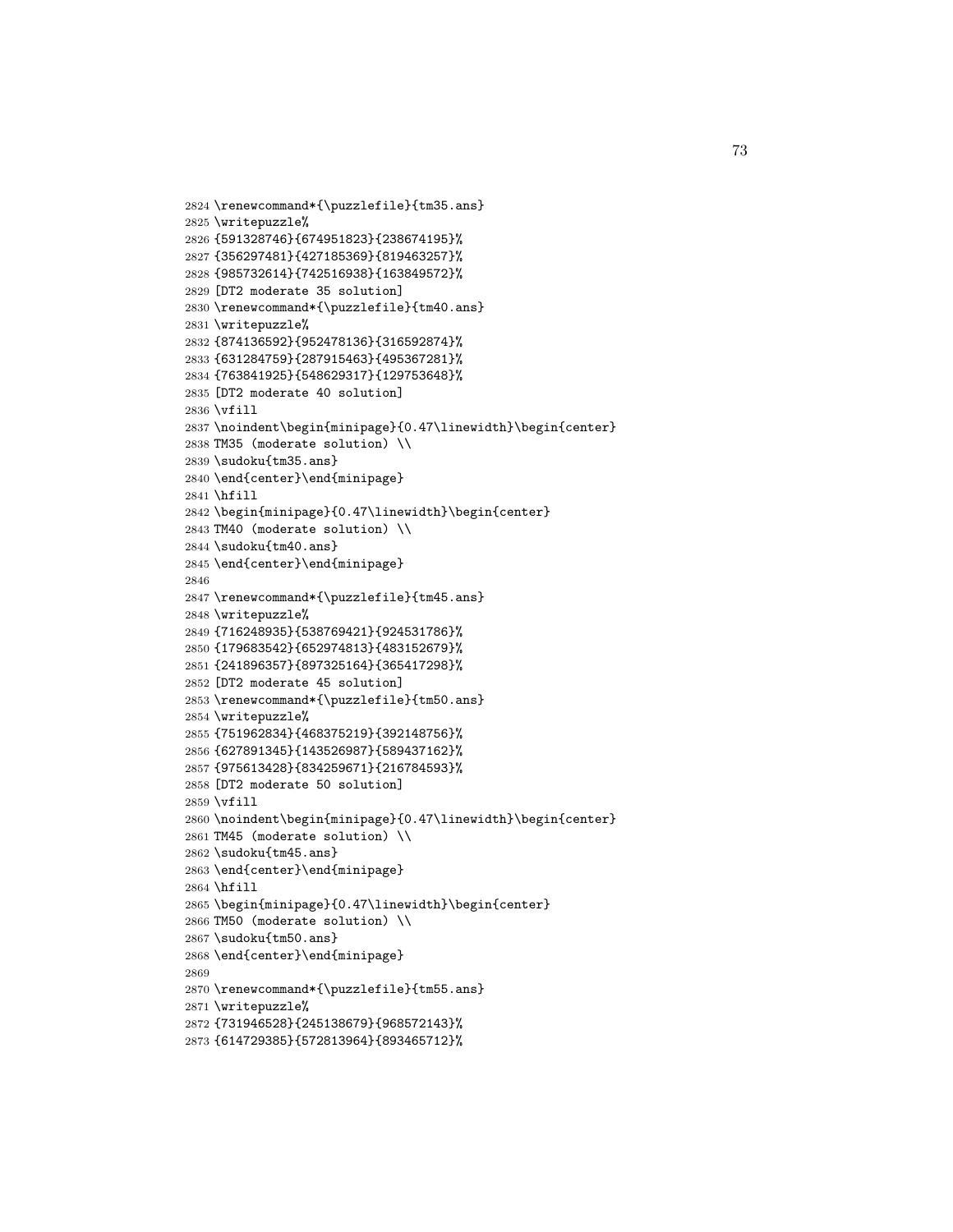```
2874 {159684237}{426357891}{387291456}%
2875 [DT2 moderate 55 solution]
2876 \renewcommand*{\puzzlefile}{tm60.ans}
2877 \writepuzzle%
2878 {734198562}{156324798}{982567431}%
2879 {813752649}{465983217}{279416853}%
2880 {341875926}{697241385}{528639174}%
2881 [DT2 moderate 60 solution]
2882 \vfill
2883 \noindent\begin{minipage}{0.47\linewidth}\begin{center}
2884 TM55 (moderate solution) \\
2885 \sudoku{tm55.ans}
2886 \end{center}\end{minipage}
2887 \hfill
2888 \begin{minipage}{0.47\linewidth}\begin{center}
2889 TM60 (moderate solution) \\
2890 \sudoku{tm60.ans}
2891 \end{center}\end{minipage}
2892
2893 \renewcommand*{\puzzlefile}{st0914.ans}
2894 \writepuzzle%
2895 {567293184}{298461537}{413578692}%
2896 {321759468}{649812753}{785634921}%
2897 {936127845}{872945316}{154386279}%
2898 [Seattle Times 2005/09/14 2 star solution]
2899 \renewcommand*{\puzzlefile}{st0207.ans}
2900 \writepuzzle%
2901 {872351946}{561849273}{934672581}%
2902 {759283164}{628514397}{413967852}%
2903 {285436719}{196725438}{347198625}%
2904 [Seattle Times 2005/02/07 2 star solution]
2905 \vfill
2906 \noindent\begin{minipage}{0.47\linewidth}\begin{center}
2907 ST0914 (2 star solution) \\
2908 \sudoku{st0914.ans}
2909 \end{center}\end{minipage}
2910 \hfill
2911 \begin{minipage}{0.47\linewidth}\begin{center}
2912 ST0207 (2 star solution) \\
2913 \sudoku{st0207.ans}
2914 \end{center}\end{minipage}
2915
2916 \renewcommand*{\puzzlefile}{cs4.ans}
2917 \writepuzzle%
2918 {123465978}{456798312}{789132645}%
2919 {891243756}{234576189}{567819423}%
2920 {912354867}{678921534}{345687291}%
2921 [CreateSudoku 4 (level 4) solution]
2922 \renewcommand*{\puzzlefile}{cs5.ans}
2923 \writepuzzle%
```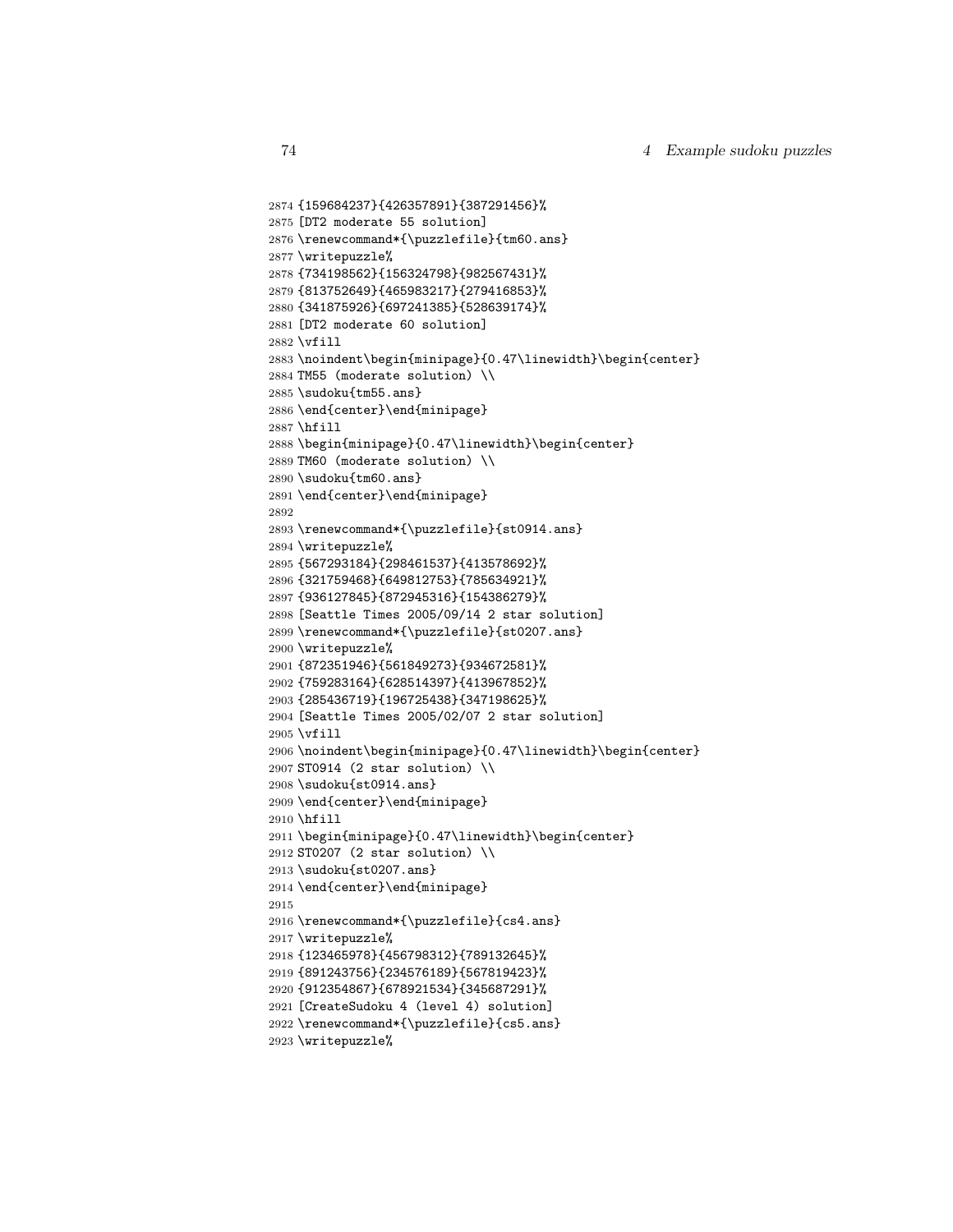```
2924 {231654978}{564987312}{897321645}%
2925 {918432756}{675198423}{342765189}%
2926 {786219534}{453876291}{129543867}%
2927 [CreateSudoku 5 (level 4) solution]
2928 \vfill
2929 \noindent\begin{minipage}{0.47\linewidth}\begin{center}
2930 CS4 (level 8 solution) \\
2931 \sudoku{cs4.ans}
2932 \end{center}\end{minipage}
2933 \hfill
2934 \begin{minipage}{0.47\linewidth}\begin{center}
2935 CS5 (level 8 solution) \\
2936 \sudoku{cs5.ans}
2937 \end{center}\end{minipage}
2938
2939 \renewcommand*{\puzzlefile}{cs6.ans}
2940 \writepuzzle%
2941 {312654978}{645987312}{978321645}%
2942 {756198423}{423765189}{189432756}%
2943 {534876291}{291543867}{867219534}%
2944 [CreateSudoku 6 (level 4) solution]
2945 \renewcommand*{\puzzlefile}{sh5.ans}
2946 \writepuzzle%
2947 {269175438}{471832965}{583694217}%
2948 {715426389}{894317526}{326958741}%
2949 {942561873}{138749652}{657283194}%
2950 [SSBL hard 5 solution]
2951 \vfill
2952 \noindent\begin{minipage}{0.47\linewidth}\begin{center}
2953 CS6 (level 4 solution) \\
2954 \sudoku{cs6.ans}
2955 \end{center}\end{minipage}
2956 \hfill
2957 \begin{minipage}{0.47\linewidth}\begin{center}
2958 SH5 (hard solution) \\
2959 \sudoku{sh5.ans}
2960 \end{center}\end{minipage}
2961
2962 \renewcommand*{\puzzlefile}{sh10.ans}
2963 \writepuzzle%
2964 {437921865}{156837492}{289456137}%
2965 {598163274}{374295681}{621748953}%
2966 {713682549}{845319726}{962574318}%
2967 [SSBL hard 10 solution]
2968 \renewcommand*{\puzzlefile}{sh15.ans}
2969 \writepuzzle%
2970 {216935847}{478261359}{395478261}%
2971 {761392584}{952846713}{843157926}%
2972 {124783695}{539624178}{687519432}%
2973 [SSBL hard 15 solution]
```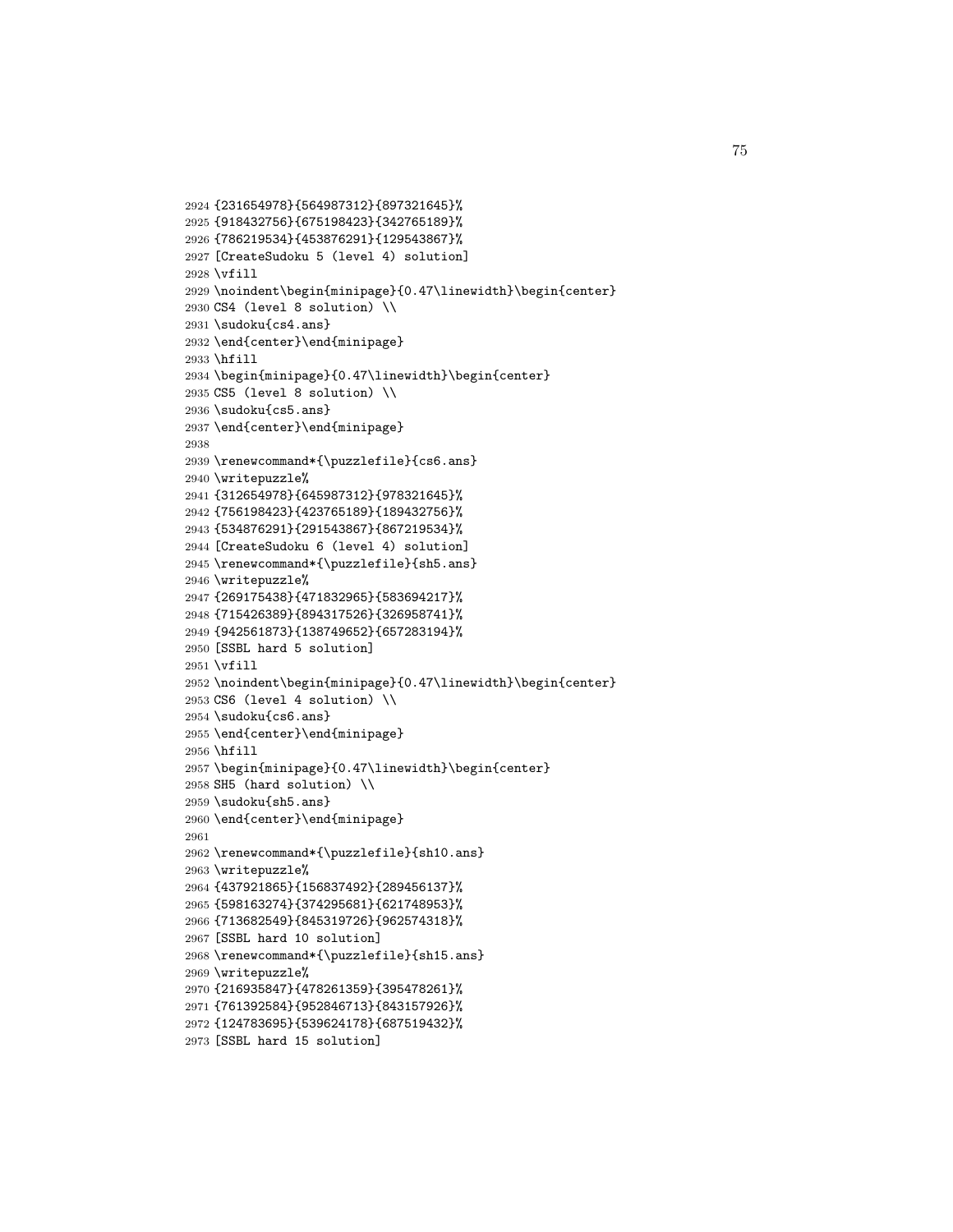```
2974 \vfill
2975 \noindent\begin{minipage}{0.47\linewidth}\begin{center}
2976 SH10 (hard solution) \\
2977 \sudoku{sh10.ans}
2978 \end{center}\end{minipage}
2979 \hfill
2980 \begin{minipage}{0.47\linewidth}\begin{center}
2981 SH15 (hard solution) \\
2982 \sudoku{sh15.ans}
2983 \end{center}\end{minipage}
2984
2985 \renewcommand*{\puzzlefile}{sh20.ans}
2986 \writepuzzle%
2987 {468271935}{925438671}{713695284}%
2988 {154762893}{832519467}{679384512}%
2989 {587943126}{296157348}{341826759}%
2990 [SSBL hard 20 solution]
2991 \renewcommand*{\puzzlefile}{sh25.ans}
2992 \writepuzzle%
2993 {439561728}{167238459}{852497613}%
2994 {286953174}{794816532}{513724986}%
2995 {348179265}{621345897}{975682341}%
2996 [SSBL hard 25 solution]
2997 \vfill
2998 \noindent\begin{minipage}{0.47\linewidth}\begin{center}
2999 SH20 (hard solution) \\
3000 \sudoku{sh20.ans}
3001 \end{center}\end{minipage}
3002 \hfill
3003 \begin{minipage}{0.47\linewidth}\begin{center}
3004 SH25 (hard solution) \\
3005 \sudoku{sh25.ans}
3006 \end{center}\end{minipage}
3007
3008 \renewcommand*{\puzzlefile}{sh30.ans}
3009 \writepuzzle%
3010 {461258793}{253917846}{789463152}%
3011 {346789521}{572146389}{918325674}%
3012 {894671235}{635892417}{127534968}%
3013 [SSBL hard 30 solution]
3014 \renewcommand*{\puzzlefile}{tt100.ans}
3015 \writepuzzle%
3016 {513896427}{742315698}{968742531}%
3017 {154289376}{376154289}{289637154}%
3018 {891563742}{425971863}{637428915}%
3019 [DT2 tough 100 solution]
3020 \vfill
3021 \noindent\begin{minipage}{0.47\linewidth}\begin{center}
3022 SH30 (hard solution) \\
3023 \sudoku{sh30.ans}
```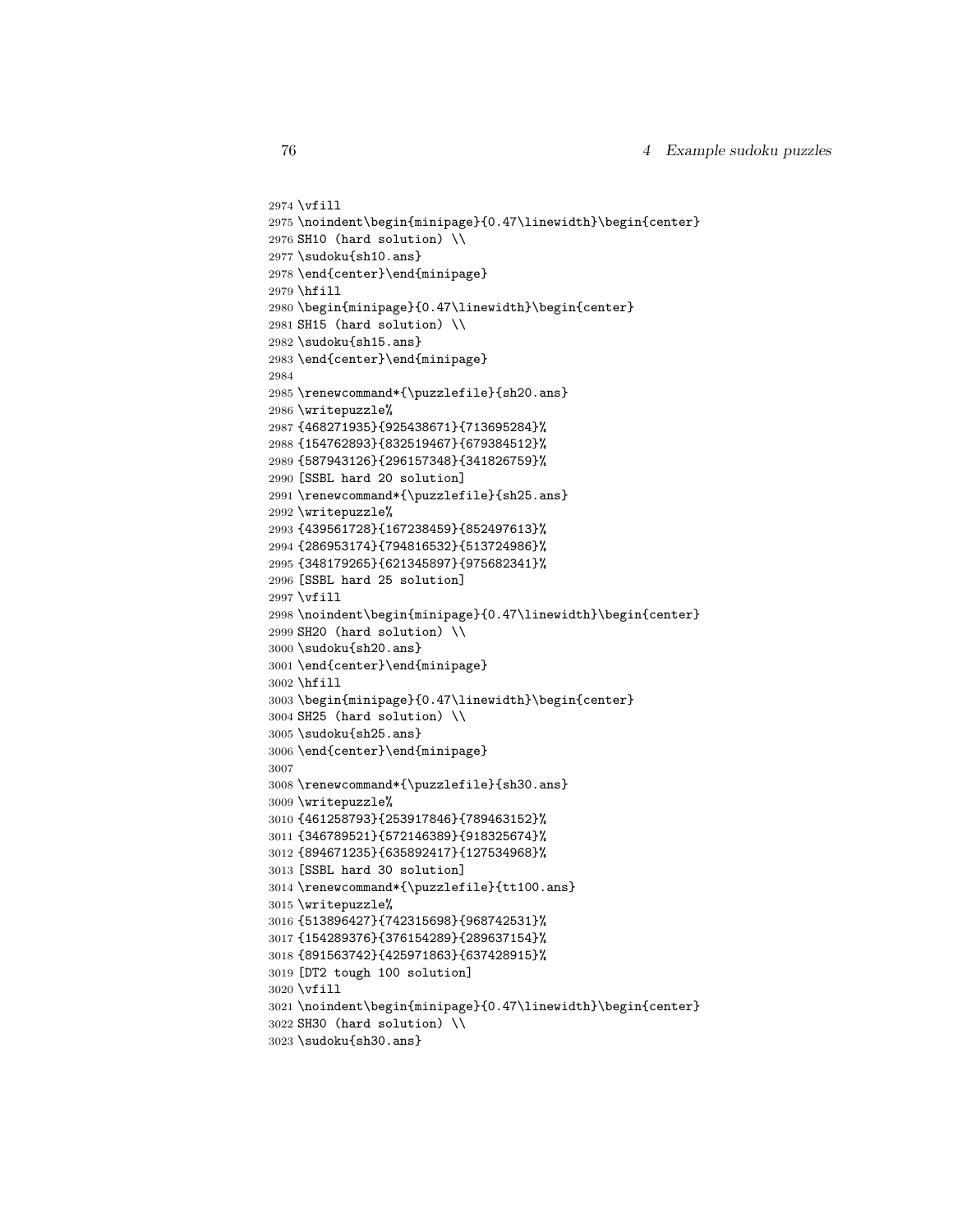```
3024 \end{center}\end{minipage}
3025 \hfill
3026 \begin{minipage}{0.47\linewidth}\begin{center}
3027 TT100 (tough solution) \\
3028 \sudoku{tt100.ans}
3029 \end{center}\end{minipage}
3030
3031 \renewcommand*{\puzzlefile}{tt105.ans}
3032 \writepuzzle%
3033 {925378146}{681254793}{734916582}%
3034 {256739418}{178462359}{349581267}%
3035 {597843621}{462197835}{813625974}%
3036 [DT2 tough 105 solution]
3037 \renewcommand*{\puzzlefile}{tt110.ans}
3038 \writepuzzle%
3039 {379412586}{648539217}{125687349}%
3040 {936825174}{214763958}{857194632}%
3041 {492358761}{581276493}{763941825}%
3042 [DT2 tough 110 solution]
3043 \vfill
3044 \noindent\begin{minipage}{0.47\linewidth}\begin{center}
3045 TT105 (tough solution) \\
3046 \sudoku{tt105.ans}
3047 \end{center}\end{minipage}
3048 \hfill
3049 \begin{minipage}{0.47\linewidth}\begin{center}
3050 TT110 (tough solution) \\
3051 \sudoku{tt110.ans}
3052 \end{center}\end{minipage}
3053
3054 \renewcommand*{\puzzlefile}{tt115.ans}
3055 \writepuzzle%
3056 {432758196}{196243587}{758169423}%
3057 {945682371}{263571849}{871934265}%
3058 {329416758}{584397612}{617825934}%
3059 [DT2 tough 115 solution]
3060 \renewcommand*{\puzzlefile}{tt120.ans}
3061 \writepuzzle%
3062 {968215734}{143679852}{752384619}%
3063 {496523178}{537198246}{281746395}%
3064 {875961423}{314852967}{629437581}%
3065 [DT2 tough 120 solution]
3066 \vfill
3067 \noindent\begin{minipage}{0.47\linewidth}\begin{center}
3068 TT115 (tough solution) \\
3069 \sudoku{tt115.ans}
3070 \end{center}\end{minipage}
3071 \hfill
3072 \begin{minipage}{0.47\linewidth}\begin{center}
3073 TT120 (tough solution) \\
```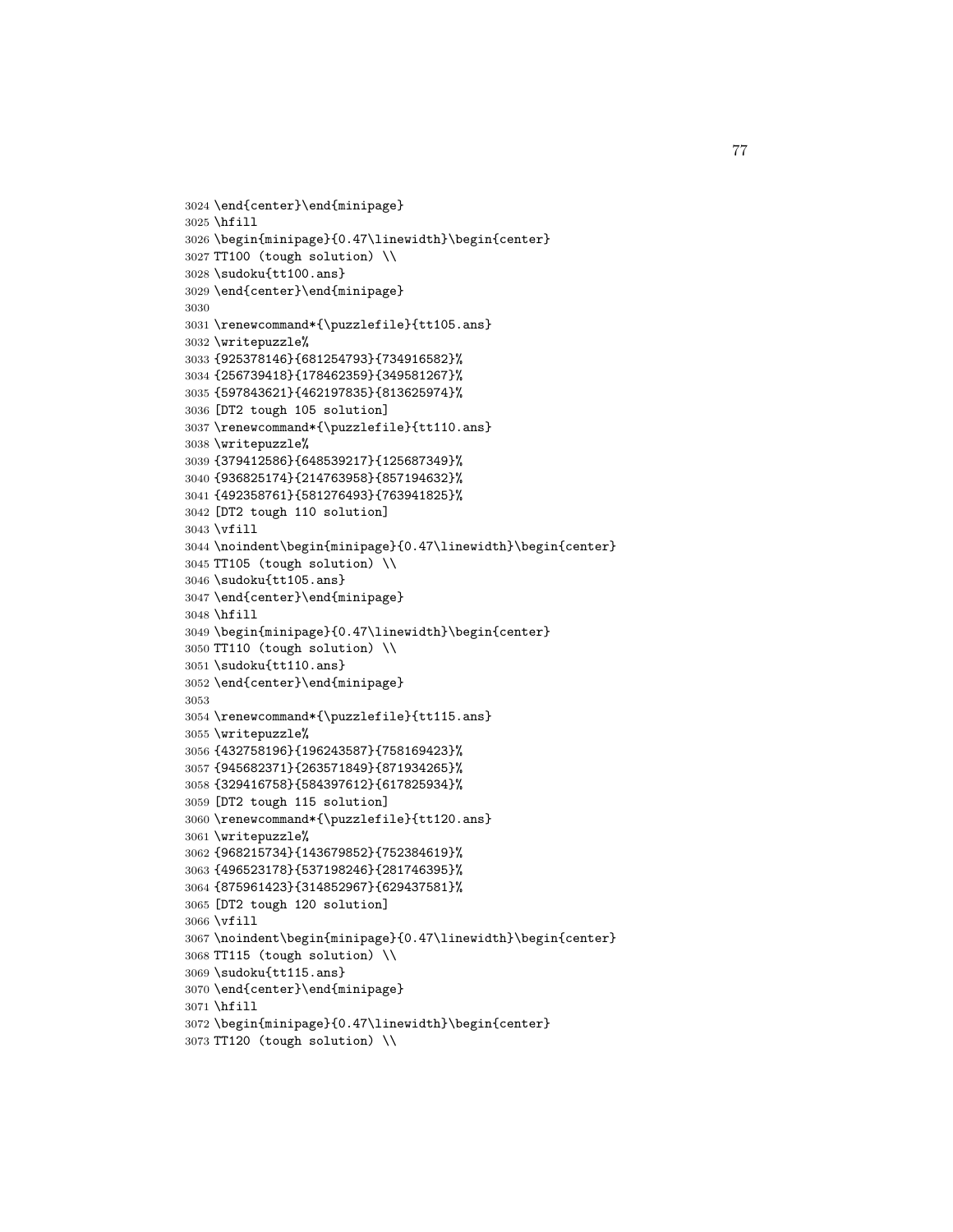```
3074 \sudoku{tt120.ans}
3075 \end{center}\end{minipage}
3076
3077 \renewcommand*{\puzzlefile}{st1130.ans}
3078 \writepuzzle%
3079 {819356247}{576924813}{342817596}%
3080 {781563924}{965248371}{423179685}%
3081 {658791432}{297435168}{134682759}
3082 [Seattle Times 2005/11/30 3 star solution]
3083 \renewcommand*{\puzzlefile}{st1207.ans}
3084 \writepuzzle%
3085 {217483956}{834695712}{659172384}%
3086 {798231645}{326954178}{145768239}%
3087 {582319467}{971846523}{463527891}%
3088 [Seattle Times 2005/12/07 3 star solution]
3089 \vfill
3090 \noindent\begin{minipage}{0.47\linewidth}\begin{center}
3091 ST1130 (3 star solution) \\
3092 \sudoku{st1130.ans}
3093 \end{center}\end{minipage}
3094 \hfill
3095 \begin{minipage}{0.47\linewidth}\begin{center}
3096 ST1207 (3 star solution) \\
3097 \sudoku{st1207.ans}
3098 \end{center}\end{minipage}
3099
3100 \renewcommand*{\puzzlefile}{st1209.ans}
3101 \writepuzzle%
3102 {839652147}{246781359}{751943268}%
3103 {167295483}{592438716}{483167925}%
3104 {628319574}{374526891}{915874632}%
3105 [Seattle Times 2005/12/09 5 star solution]
3106 \renewcommand*{\puzzlefile}{st1221.ans}
3107 \writepuzzle%
3108 {517863924}{436925178}{298417563}%
3109 {174389652}{683251749}{952674381}%
3110 {745132896}{369548217}{821796435}%
3111 [Seattle Times 2005/12/21 3 star solution]
3112 \vfill
3113 \noindent\begin{minipage}{0.47\linewidth}\begin{center}
3114 ST1209 (5 star solution) \\
3115 \sudoku{st1209.ans}
3116 \end{center}\end{minipage}
3117 \hfill
3118 \begin{minipage}{0.47\linewidth}\begin{center}
3119 ST1221 (3 star solution) \\
3120 \sudoku{st1221.ans}
3121 \end{center}\end{minipage}
3122
3123 \renewcommand*{\puzzlefile}{st1228.ans}
```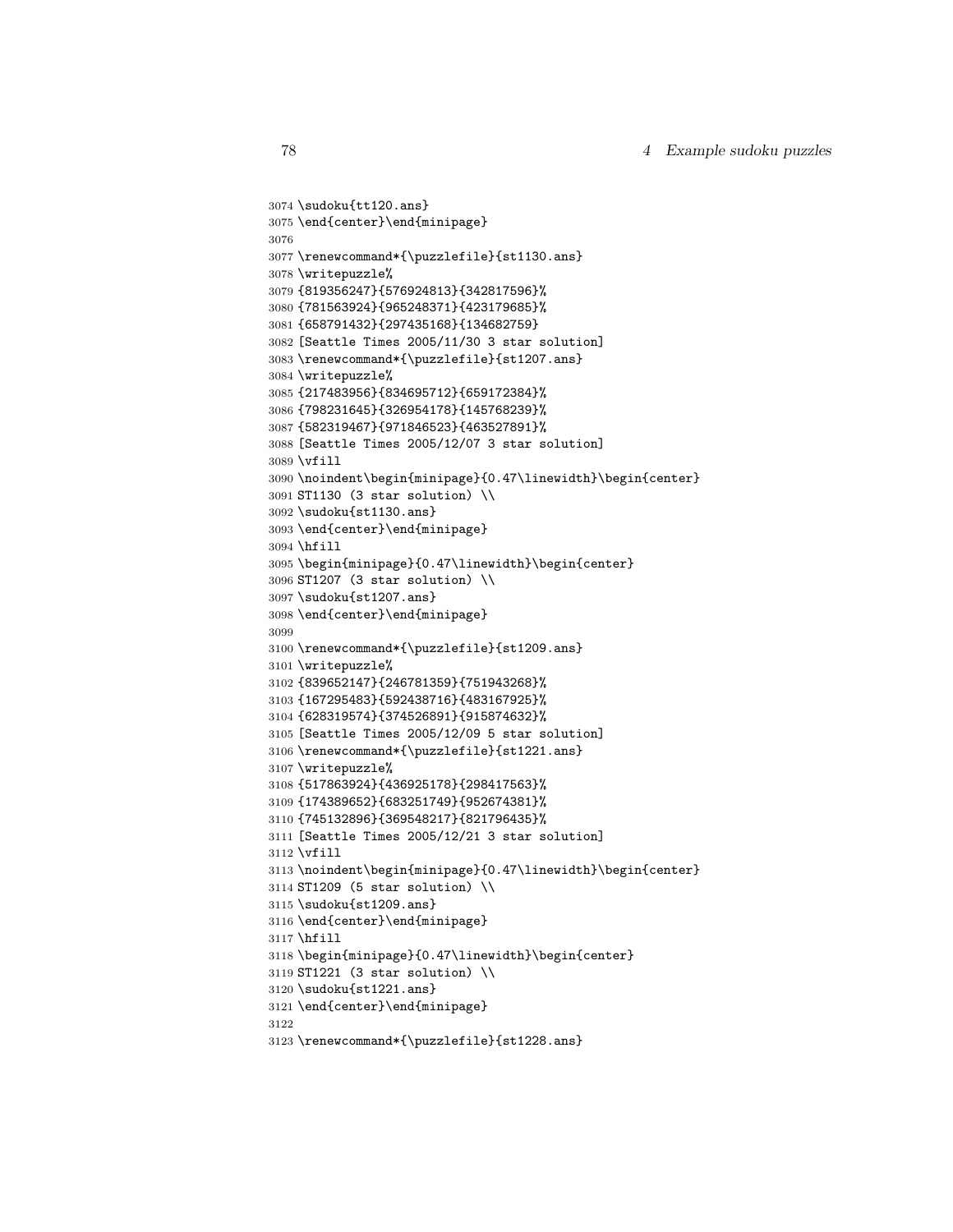```
3124 \writepuzzle%
3125 {673189524}{812654379}{594273186}%
3126 {265791843}{341865792}{987342651}%
3127 {795416238}{138927465}{426538917}%
3128 [Seattle Times 2005/12/28 3 star solution]
3129 \renewcommand*{\puzzlefile}{st0126.ans}
3130 \writepuzzle%
3131 {253698471}{197435286}{864127953}%
3132 {416573829}{785912634}{329864517}%
3133 {972356148}{638241795}{541789362}%
3134 [Seattle Times 2006/01/26 4 star solution]
3135 \vfill
3136 \noindent\begin{minipage}{0.47\linewidth}\begin{center}
3137 ST1228 (3 star solution) \\
3138 \sudoku{st1228.ans}
3139 \end{center}\end{minipage}
3140 \hfill
3141 \begin{minipage}{0.47\linewidth}\begin{center}
3142 ST0126 (4 star solution) \\
3143 \sudoku{st0126.ans}
3144 \end{center}\end{minipage}
3145
3146 \renewcommand*{\puzzlefile}{st0127.ans}
3147 \writepuzzle%
3148 {253816479}{467395812}{918427536}%
3149 {641752398}{892163745}{375948621}%
3150 {189534267}{736289154}{524671983}%
3151 [Seattle Times 2006/01/27 5 star solution]
3152 \renewcommand*{\puzzlefile}{st0204.ans}
3153 \writepuzzle%
3154 {153427896}{742986513}{869513247}%
3155 {375142968}{428369751}{916875432}%
3156 {597321684}{681754329}{234698175}%
3157 [Seattle Times 2006/02/04 6 star solution]
3158 \vfill
3159 \noindent\begin{minipage}{0.47\linewidth}\begin{center}
3160 ST0127 (5 star solution) \\
3161 \sudoku{st0127.ans}
3162 \end{center}\end{minipage}
3163 \hfill
3164 \begin{minipage}{0.47\linewidth}\begin{center}
3165 ST0204 (6 star solution) \\
3166 \sudoku{st0204.ans}
3167 \end{center}\end{minipage}
3168
3169 \renewcommand*{\puzzlefile}{st0208.ans}
3170 \writepuzzle%
3171 {213985647}{589674213}{647213859}%
3172 {928751364}{361429578}{754836192}%
3173 {875192436}{432567981}{196348725}%
```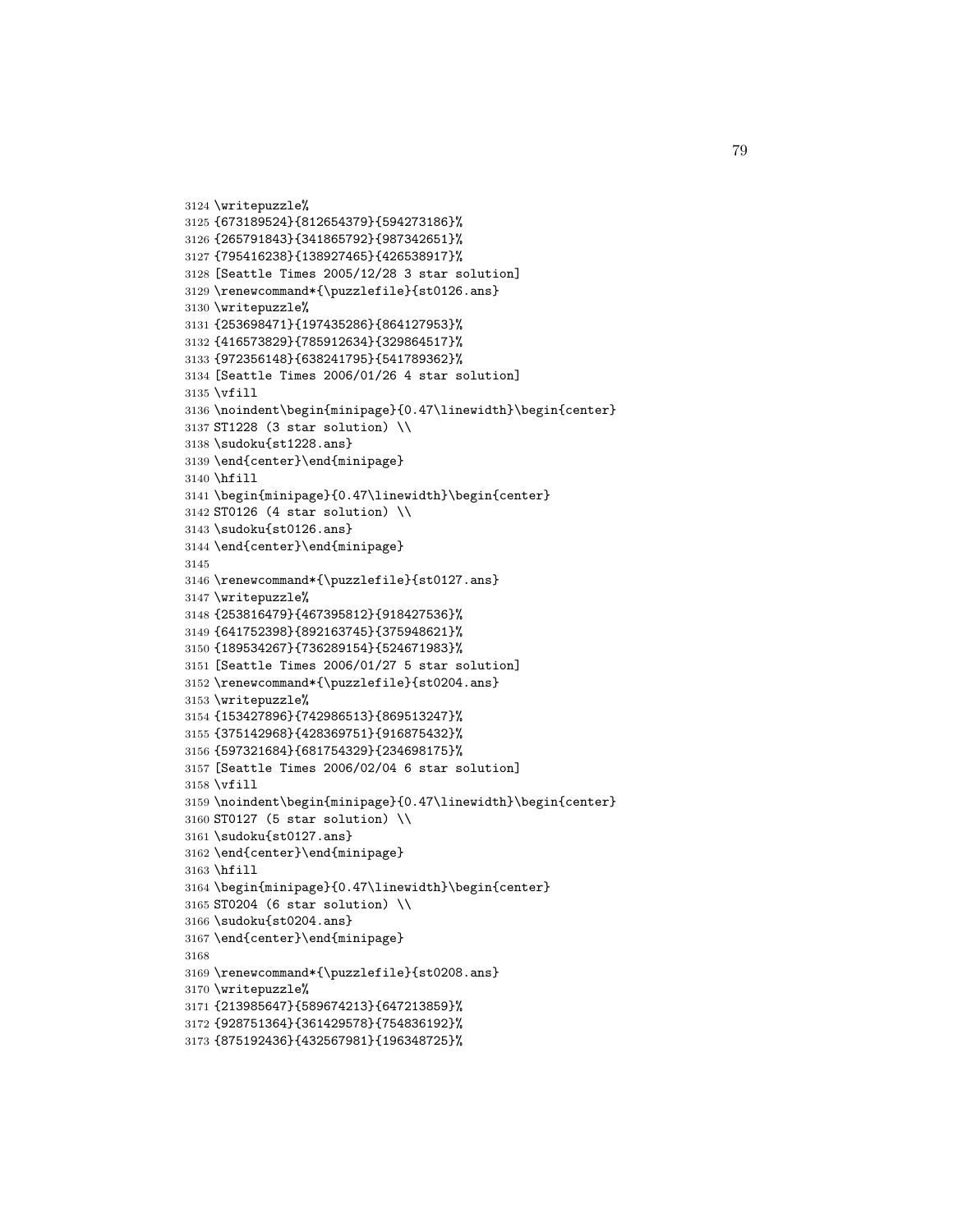```
3174 [Seattle Times 2005/02/08 3 star solution]
3175 \renewcommand*{\puzzlefile}{st0209.ans}
3176 \writepuzzle%
3177 {639587421}{752341698}{841296753}%
3178 {584769312}{976123584}{123458976}%
3179 {297834165}{318675249}{465912837}%
3180 [Seattle Times 2005/02/09 4 star solution]
3181 \vfill
3182 \noindent\begin{minipage}{0.47\linewidth}\begin{center}
3183 ST0208 (3 star solution) \\
3184 \sudoku{st0208.ans}
3185 \end{center}\end{minipage}
3186 \hfill
3187 \begin{minipage}{0.47\linewidth}\begin{center}
3188 ST0209 (4 star solution) \\
3189 \sudoku{st0209.ans}
3190 \end{center}\end{minipage}
3191
3192
3193 %%%%%%%%%%%%%%%%%%%%%%%%%%%%%%%%%% bibliography
3194 \cleardoublepage
3195
3196 \bibliographystyle{alpha}
3197 \begingroup
3198 \raggedright
3199 \begin{thebibliography}{GMSN94A}
3200
3201 \bibitem[Mep05]{DT2}
3202 Michael Mepham.
3203 \emph{The Daily Telegraph Sudoku 2}.
3204 \newblock Pan Books, 2005.
3205 \newblock ISBN 0-330-44203-3.
3206
3207 \bibitem[Wil06]{SUDOKUBUNDLE}
3208 Peter Wilson.
3209 \emph{The sudoku bundle for displaying, solving and generating
3210 Sudoku puzzles}.
3211 \newblock February 2006.
3212 \newblock (Available from CTAN in \url{macros/latex/contrib/sudokubundle}).
3213
3214 \bibitem[SOL]{SOL}
3215 \emph{Sudoku Online: Home of the Sudokulist}.
3216 \newblock \url{http://www.sudoku.org.uk}
3217
3218 \bibitem[SSBL]{SSBL}
3219 \emph{Sudoku Solver ... by logic}.
3220 \newblock \url{http://www.sudokusolver.co.uk}
3221
3222 \end{thebibliography}
3223 \endgroup
```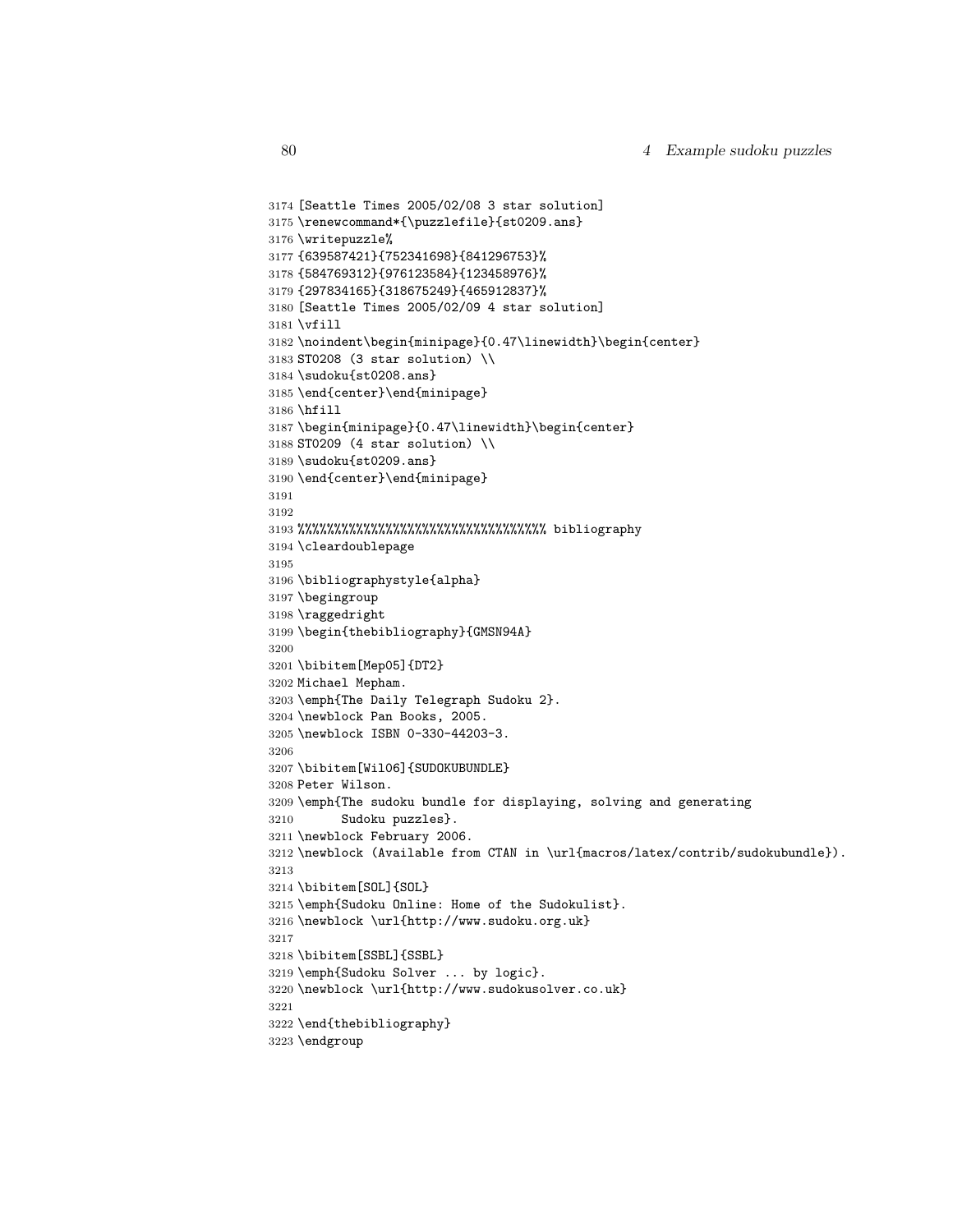References 81

3224 3225 \end{document} 3226 3227  $\langle$ /examples $\rangle$ 

## References

| [Abr05] | Paul Abraham. The sudoku package. June 2005. (Available from<br>CTAN in macros/latex/contrib/sudoku)                                            |
|---------|-------------------------------------------------------------------------------------------------------------------------------------------------|
| [Ans95] | Donald Arseneau. <i>Generating random numbers in T<sub>F</sub>X</i> . 1995.<br>(Available from CTAN in macros/generic/random.tex)               |
| [MG04]  | Frank Mittelbach and Michel Goossens. The LaTeX Companion.<br>Second edition. Addison-Wesley Publishing Company, 2004. ISBN<br>$0-201-36299-6.$ |
| [PJ05]  | T <sub>F</sub> X Users Group. Distractions: Sudoku. The PracTeX Journal.<br>2005-4. http://tug.org/pracjourn2005-4/distract                     |
| [SOL]   | Sudoku Online: Home of the Sudokulist.<br>http://www.sudoku.org.uk                                                                              |
| [SSBL]  | $Subsku$ Solver $\ldots$ by logic. http://www.sudokusolver.co.uk                                                                                |
|         |                                                                                                                                                 |

# Index

Numbers written in italic refer to the page where the corresponding entry is described; numbers underlined refer to the code line of the definition; numbers in roman refer to the code lines where the entry is used.

| A                            | B                         | 13, 1518, 1848, 2544                                                                                                                                                                                                                                                                                                                                                                                                                                                                             |
|------------------------------|---------------------------|--------------------------------------------------------------------------------------------------------------------------------------------------------------------------------------------------------------------------------------------------------------------------------------------------------------------------------------------------------------------------------------------------------------------------------------------------------------------------------------------------|
| \acluenotdeletedfalse        | $\backslash$ baselineskip | $\centerdot$ $\centerdot$ $\centerdot$ $\centerdot$ $\centerdot$ $\centerdot$ $\centerdot$ $\centerdot$ $\centerdot$ $\centerdot$ $\centerdot$ $\centerdot$ $\centerdot$ $\centerdot$ $\centerdot$ $\centerdot$ $\centerdot$ $\centerdot$ $\centerdot$ $\centerdot$ $\centerdot$ $\centerdot$ $\centerdot$ $\centerdot$ $\centerdot$ $\centerdot$ $\centerdot$ $\centerdot$ $\centerdot$ $\centerdot$ $\centerdot$ $\centerdot$ $\centerdot$ $\centerdot$ $\centerdot$ $\centerdot$ $\centerdot$ |
| . 1768                       | 18, 1518, 1848, 2544      | \changedfalse . 684, 752                                                                                                                                                                                                                                                                                                                                                                                                                                                                         |
| \acluenotdeletedtrue         | $\lambda$ 3201,           | $\Lambda$ 578, 605,                                                                                                                                                                                                                                                                                                                                                                                                                                                                              |
| . 1761                       | 3207, 3214, 3218          | 633, 647, 661, 739                                                                                                                                                                                                                                                                                                                                                                                                                                                                               |
| $\ads@dclues \ldots 29,91$   | \bibliographystyle 3196   | $\check{\text{checkboxes}}$ . 1365, 1398                                                                                                                                                                                                                                                                                                                                                                                                                                                         |
|                              | \boxctr 129, 554, 555,    | \checkcols . 1364, 1382                                                                                                                                                                                                                                                                                                                                                                                                                                                                          |
| \anychangefalse  702         | 559, 563, 928,            | \checkkeepon . 716, 725                                                                                                                                                                                                                                                                                                                                                                                                                                                                          |
| \anychangetrue               | 930, 931, 949,            | $\text{checkrows}$ . 1363, 1367                                                                                                                                                                                                                                                                                                                                                                                                                                                                  |
| $\ldots$ 693, 704, 712       | 953, 1246, 1248,          | \checksetforpair                                                                                                                                                                                                                                                                                                                                                                                                                                                                                 |
| $\text{c}$ . 141, 1078,      | 1249, 1264,               | $\ldots \ldots \ldots$ 1092,                                                                                                                                                                                                                                                                                                                                                                                                                                                                     |
| 1079, 1091,                  | 1267, 1401,               | 1104, 1200, 1316                                                                                                                                                                                                                                                                                                                                                                                                                                                                                 |
| 1092, 1186,                  | 1403, 1404,               | \checksimplereductions                                                                                                                                                                                                                                                                                                                                                                                                                                                                           |
| 1187, 1199,                  | 1417, 1418, 1420          | $\ldots \ldots \ldots 743, 747$                                                                                                                                                                                                                                                                                                                                                                                                                                                                  |
| 1200, 1298,                  |                           | $\text{checksolution} \dots 1362$                                                                                                                                                                                                                                                                                                                                                                                                                                                                |
| 1299, 1315, 1316             | $\mathbf C$               | \cleardoublepage                                                                                                                                                                                                                                                                                                                                                                                                                                                                                 |
| \author $1800$ \cellsize  4, |                           | $\ldots$ 1845, 2539, 3194                                                                                                                                                                                                                                                                                                                                                                                                                                                                        |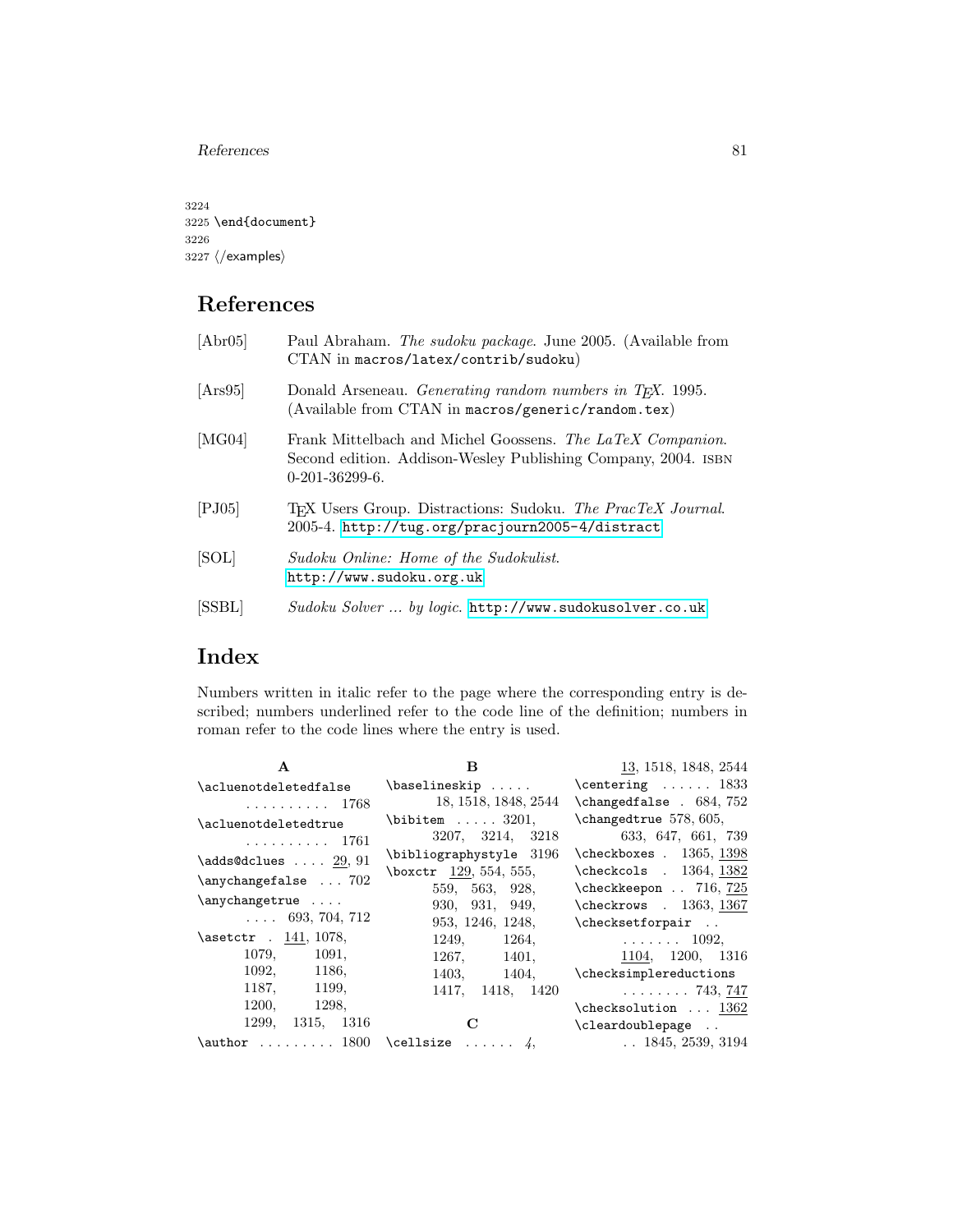\clearpage . . . . . . . . . 2071, 2280, 2537 \closein 10, 44, 496, 515 \closeout ........ 101, 118, 1460, 1469, 1562, 1573, 1780, 1789  $\text{Cluster} \dots \dots \dots$ 13, 1517, 1847, 2543 \commentary . . . . . . . . 127, 582, 609, 637, 651, 665, 735, 759, 856, 918, 998, 1009, 1021, 1033, 1530  $\c$ reatesudsets ....  $\underline{167}$  $\text{currentile} \dots \dots$  $. 7, 1534, 1644,$ 1740, 1743, 1746

### D

\date .......... 1801 \deleteaclue 1745, 1759 \deleteboxpairdigits  $\ldots$  . . . 1321, <u>1328</u> \deletecolpairdigits  $\ldots$  . . 1205, 1212 \deletenumfromset .  $\ldots \ldots$  . 336, 576, 603, 631, 645, 659, 1141, 1147, 1225, 1231, 1342, 1348 \deleterowpairdigits . . . . . . 1097, 1128 \difficultyctr  $6, 141,$ 186, 680, 681, 699, 708, 719, 722, 736, 737, 761, 762, 1035, 1036 \digitictr 151, 1096, 1105, 1111, 1119, 1130, 1141, 1204, 1214, 1225, 1320, 1330, 1342 \digitiictr 151, 1096, 1106, 1112, 1120, 1130, 1147, 1204,

1214, 1231, 1320, 1330, 1348 \displaystatus . . . .  $\ldots$  404, 1430, 1440  $\dots$  41, 46 \dos@dinitialcols .  $\ldots \ldots 512, 517$ E

\elimclues . 1554, 1641 \elimcluesonebyone .  $\ldots$  . . . 1645, <u>1732</u> \elimcross . . . . . . .  $. 7, \underline{1661}, 1689,$ 1716, 1721, 1727 \elimcrossandex ...  $\ldots$  7, <u>1715</u>, 1729, 1837, 1839 \elimcrossandexandnines . 7, 1720, 1730, 1836, 1838, 1841 \elimcrossandnines .  $\ldots$  7, 1688, 1728 \elimex . . . . . . . . . . 7, 1700, 1717, 1722 \elimnum . . 7, 1677, 1723 \elimseventeen . . . . 7, 1650, 1726, 1840 \emph 1813–1815, 3203, 3209, 3215, 3219 F \findboxpair 1301, 1307 \findcolpair 1188, 1194 \findrowpair 1080, 1086 \firsts@dcluefalse .  $\ldots \ldots \ldots$  66, 530 \firsts@dcluetrue . 31, 36, 66, 504, 510 \fixentry  $\ldots$  521, 526 \footnotesize 1429, 1439 G \g@addto@macro . . . . . . 1482, 1486–1495 \gatherline .......

 $\ldots$  1465, <u>1471</u>, 1785 \gencommentary . . . .  $\ldots$  1530, 1577, 1766 \generategrid  $\therefore$  6, 1546

7, 1534, 1557, 1647 \getloner ........  $.787, 815, 872, 944$  $\setminus$ getnthboxcell  $1271$ , 1297, 1314, 1341 \getproblem . . . . . . .  $\ldots$  6,  $\underline{492}$ , 1510, 1549, 1551, 1646, 1740, 1743  $\setminus$ gets@dclue ..... 54, 66  $\setminus$ gettwo . . . . . . . . . .  $59$ 

\genfile .........

### $H$

 $\hbox{\tt halfs@dcell} \ldots$   $\frac{13}{83}$ \hideprogess . . . . . 1445 \hideprogress .... 1444  $\hbox{hline} \ldots$  . . . . . . 406, 415, 424, 433, 442, 451, 460, 469, 478, 487, 1834, 1835, 1841 \Huge . . . . . . . . . . . . 21

### I

\ifacluenotdeleted 1759 \ifanychange ......  $\ldots$  161, 706, 729  $\iint\{156}$ \ifchanged 156, 741, 748 \iffirstchar . . . . . . 156 \iffirsts@dclue ...  $\ldots$  . 66, 156, 528  $\{ifkeepon \dots 156, 696\}$ \iflonerchanged ...  $\ldots$   $\frac{156}{500}$ , 703, 767, 769, 791, 876, 948, 1001, 1013 \ifnotgotthechar . . 156 \ifodd .... 209, 216, 223, 230, 237, 244, 251, 258, 265, 349, 355, 361, 367, 373, 379, 385, 391, 396 \ifpairchanged 156, 711, 1040, 1042, 1060, 1169, 1263 \ifsetchanged . 156, 577, 604, 632,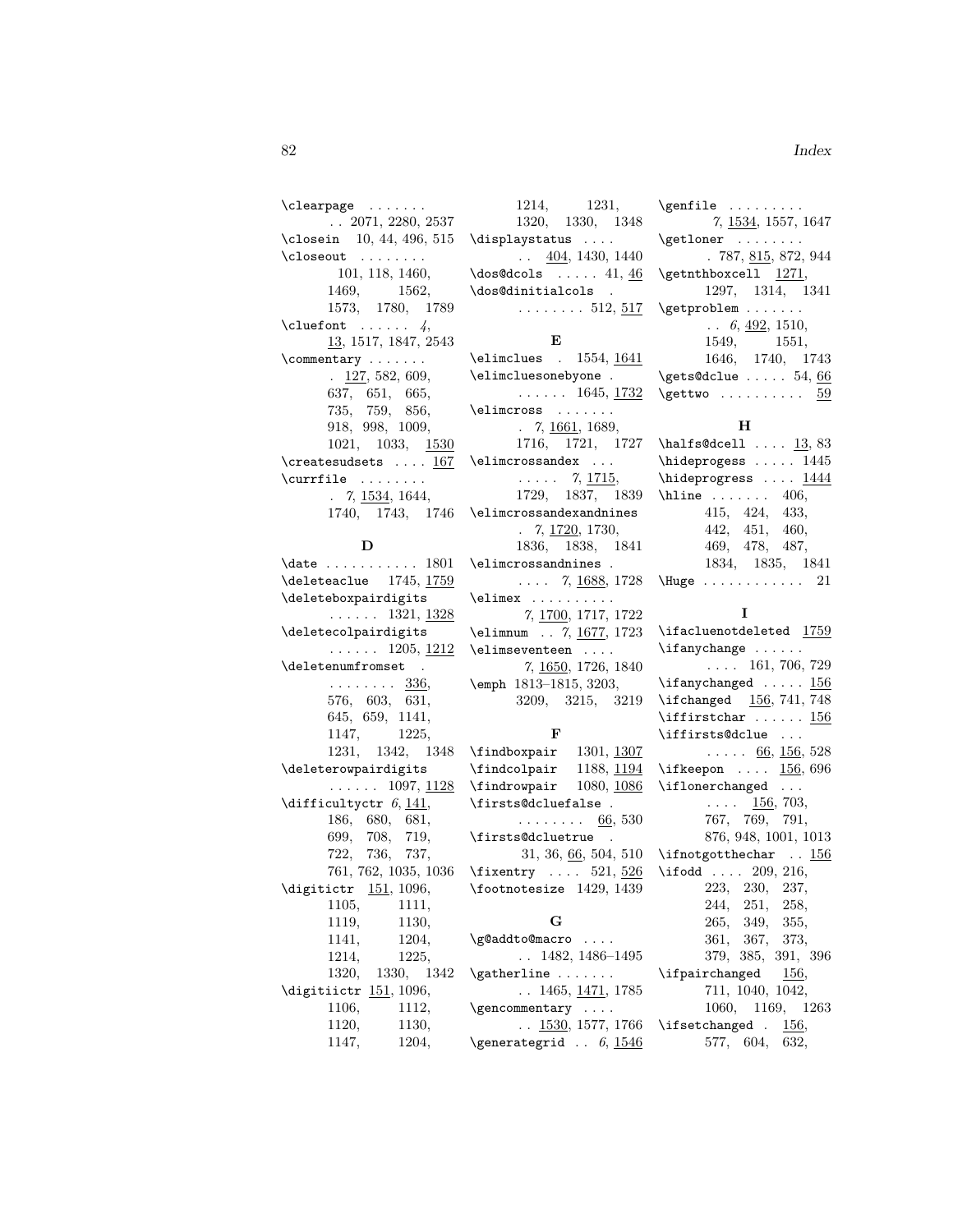| 646, 660, 1143,                           | 2261,<br>2273,                    | 574,<br>601,<br>628,                    |
|-------------------------------------------|-----------------------------------|-----------------------------------------|
| 1149, 1227,                               | 2290,<br>2302,                    | 685,<br>695,<br>740,                    |
| 1233, 1344, 1350                          | 2314,<br>2326,                    | 781,<br>806,<br>821,                    |
| \ifstilldigits $156$                      | 2338,<br>2350,                    | 891,<br>848,<br>867,                    |
| $\{immediate \ldots \ldots$               | 2362,<br>2374,                    | 910,<br>929,<br>963,                    |
| $101 - 111, 115,$<br>$\ddot{\phantom{0}}$ | 2386,<br>2398,                    | 989, 1053, 1076,                        |
| 116, 118, 496,                            | 2410,<br>2422,                    | 1089,<br>1113,                          |
| 497, 515, 1460,                           | 2434,<br>2446,                    | 1135,<br>1163,                          |
| 1461,<br>1466,                            | 2458,<br>2470,                    | 1184,<br>1197,                          |
| $1562-$<br>1469,                          | 2482,<br>2494,                    | 1219,<br>1247,                          |
| 1573,<br>1780,                            | 2506,<br>2518,                    | 1295,<br>1312,                          |
| 1786, 1789<br>1781,                       | 2530,<br>2559,                    | 1335,<br>1370,                          |
| \initialelimination                       | 2564,<br>2582,                    | 1386,<br>1402,                          |
| $\ldots$ 7, 1642, <u>1726</u>             | 2587,<br>2605,                    | 1463,<br>1478,                          |
| \initialisesuddata .                      | 2610,<br>2628,                    | 1613,<br>1579,                          |
| $\ldots \ldots \ldots \frac{182}{94}$     | 2651,<br>2633,                    | 1630,<br>1653,                          |
| $\int$ initialsoln  498, $\frac{502}{ }$  | 2656,<br>2674,                    | 1664,<br>1670,                          |
| $\text{listchar} \dots \dots$             | 2679,<br>2697,                    | 1679,<br>1691,                          |
| 59, 76, 78, 534, 536                      | 2720,<br>2702,                    | 1702,<br>1708,                          |
|                                           | 2743,<br>2725,                    | 1737, 1762,<br>1783                     |
| Κ                                         | 2748,<br>2768,                    | \Lpack  1798,                           |
| \keeponfalse  727, 730                    | 2773,<br>2791,                    | 1816, 1821,<br>1829                     |
|                                           | 2796,<br>2814,                    |                                         |
| $\kappa$ 694                              | 2819,<br>2837,                    | м                                       |
| $\kee$ preducing                          | 2842,<br>2860,                    | $\mathcal{E}$<br>54                     |
| . 6, 692, 1512, 1775                      | 2865,<br>2883,                    | $\verb+\maketitle+ \dots + 1804+$       |
| \keepreducingcells.                       | 2888,<br>2906,                    | $\mathbf{h} \ldots$ 1850,               |
| $\ldots \ldots 697, \frac{733}{120}$      | 2911,<br>2929,                    |                                         |
|                                           |                                   | 2072, 2281, 2541                        |
| L                                         | 2934,<br>2952,                    | $\maxrangectr \ldots$                   |
| $\text{LARGE} \ldots \ldots \ldots 1847$  | 2957,<br>2975,<br>2998,<br>2980,  | $\ldots$ 141, 1073,                     |
| \line  86, 87, 89, 90                     | 3021,                             | 1074,<br>1077,                          |
| \linethickness  88                        | 3003,                             | 1181,<br>1182,                          |
| \linewidth 1426, 1436,                    | 3026,<br>3044,                    | 1185,<br>1293,                          |
| 1514,<br>1860,                            | 3049,<br>3067,                    | 1294,<br>1296,                          |
| 1872,<br>1884,                            | 3072,<br>3090,                    | 1576,<br>1577,                          |
| 1896,<br>1908,                            | 3095,<br>3113,                    | 1580,<br>1612,                          |
| 1920,<br>1932,                            | 3118,<br>3136,                    | 1614,<br>1629,                          |
| 1956,<br>1944,                            | 3159,<br>3141,                    | 1631,<br>1652, 1654                     |
| 1968,<br>1980,                            |                                   | 3164, 3182, 3187 \multiply 38, 52, 211, |
| 1992,                                     | $2004,$ \lonecellctr              | 213, 218, 220,                          |
| 2016,<br>2028,                            | $\ldots$ $\frac{141}{141}$ , 850- | 225,<br>227,<br>232,                    |
| 2040,<br>2052,                            | 853,<br>$912 - 915,$              | 234,<br>239,<br>241,                    |
| 2081,<br>2064,                            | $992 - 995,$<br>$1003 -$          | 246,<br>248,<br>253,                    |
| 2105,<br>2093,                            | 1006,<br>$1015 - 1018$            | 255,<br>260,<br>262,                    |
| 2117,<br>2129,                            | \lonerchangedfalse . 760          | 267,<br>269,<br>294,                    |
| 2153,<br>2141,                            | \lonerchangedtrue<br>$\sim$       | 304,<br>299,<br>309,                    |
| 2165,<br>2177,                            | $\ldots \ldots 854,$              | 314,<br>319,<br>324,                    |
| 2189,<br>2201,                            | 916, 996, 1007, 1019              | 328,<br>551,<br>555,                    |
| 2213,<br>2225,                            | 33, 49, 175,<br>$\log$            | 558, 784, 1056, 1373                    |
| 2237,<br>2249,                            | 188, 507, 519,                    | 86, 87, 89, 90<br>\multiput             |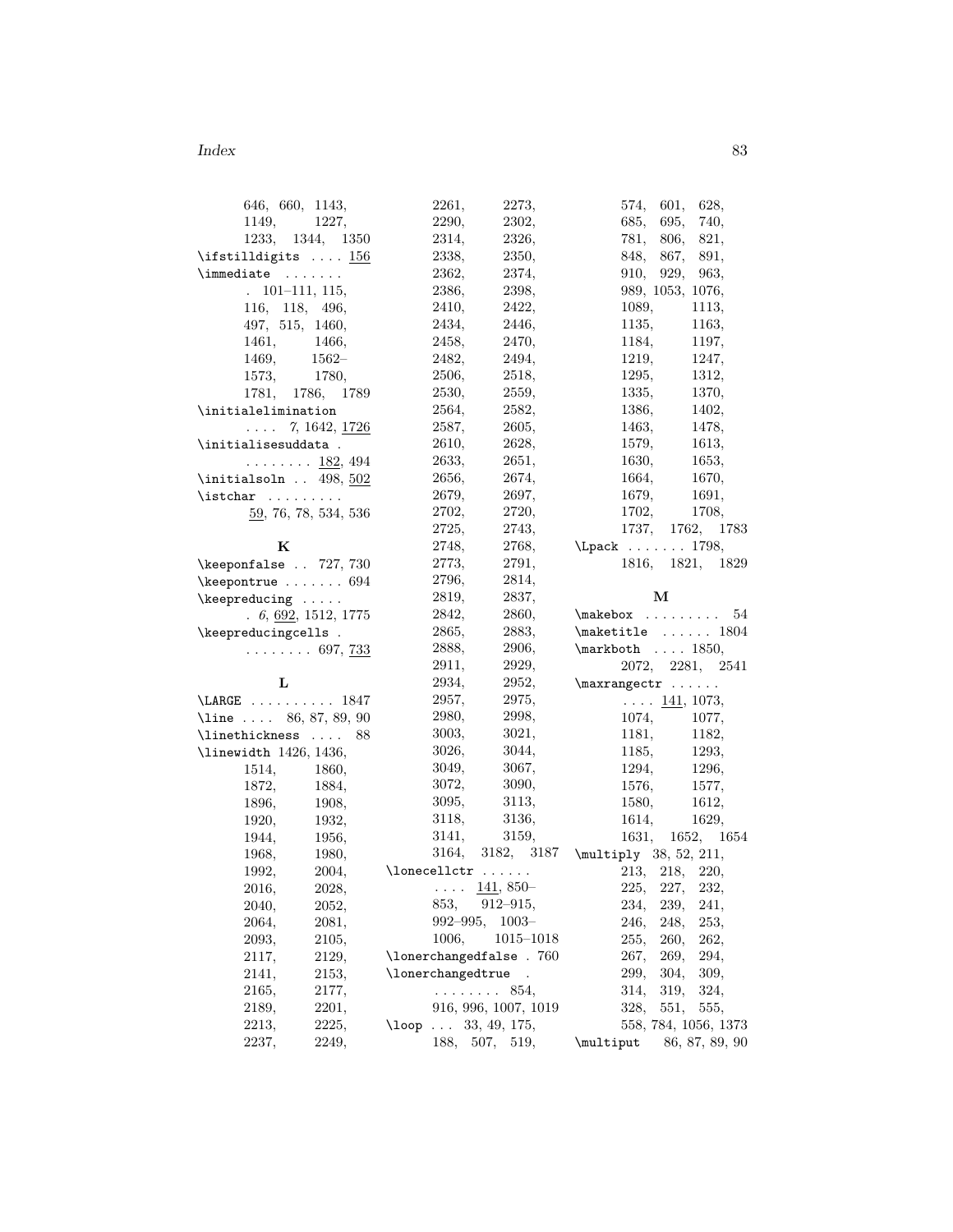| N                                                                                                                                                                                                                                                                                                                                                                                                                  | \printsudresults . 1546              |                | 2922,<br>2939,                                        |
|--------------------------------------------------------------------------------------------------------------------------------------------------------------------------------------------------------------------------------------------------------------------------------------------------------------------------------------------------------------------------------------------------------------------|--------------------------------------|----------------|-------------------------------------------------------|
| $\neq$ \newblock  3204,                                                                                                                                                                                                                                                                                                                                                                                            | \ProvidesPackage                     |                | 2945,<br>2962,                                        |
| 3205,<br>3211,                                                                                                                                                                                                                                                                                                                                                                                                     | $\ldots$ . 3, 124, 1526              |                | 2968,<br>2985,                                        |
| 3212, 3216, 3220                                                                                                                                                                                                                                                                                                                                                                                                   | $\text{put} \ldots \ldots \ldots 54$ |                | 2991,<br>3008,                                        |
| $\neq 24-27$ ,                                                                                                                                                                                                                                                                                                                                                                                                     | \puzzlefile                          |                | 3014,<br>3031,                                        |
| 130-154, 169, 1732                                                                                                                                                                                                                                                                                                                                                                                                 | $\ldots$ 4, <u>99</u> , 1853,        |                | 3037,<br>3054,                                        |
| \newif 67, 157-165, 1759                                                                                                                                                                                                                                                                                                                                                                                           | 1865,                                | 1877,          | 3060,<br>3077,                                        |
| $\neq$ Xnewknt 167                                                                                                                                                                                                                                                                                                                                                                                                 | 1889,                                | 1901,          | 3083,<br>3100,                                        |
| $\text{newread} \dots \dots \dots 5$                                                                                                                                                                                                                                                                                                                                                                               | 1913,                                | 1925,          | 3106,<br>3123,                                        |
|                                                                                                                                                                                                                                                                                                                                                                                                                    | 1937,                                | 1949,          | 3146,<br>3129,                                        |
| $\verb+\nextrandom + \verb+\ldm+ + \verb+\ldm+ + \verb+\ldm++ + \verb+\ldm++ + \verb+\ldm++ + \verb+\ldm+++ \verb+\ldm+++ \verb+\ldm+++ \verb+\ldm+++ \verb+\ldm+++ \verb+\ldm+++ \verb+\ldm+++ \verb+\ldm+++ \verb+\ldm+++ \verb+\ldm+++ \verb+\ldm+++ \verb+\ldm+++ \verb+\ldm+++ \verb+\ldm+++ \verb+\ldm+++ \verb+\ldm+++ \verb+\ldm+++ \verb+\ldm+++ \verb+\ldm+++ \verb+\ldm+++ \verb+\ldm+++ \verb+\ldm+++$ | 1961,                                | 1973,          | 3152,<br>3169, 3175                                   |
| \normalsize $. 1517, 2543$                                                                                                                                                                                                                                                                                                                                                                                         | 1985,                                | 1997,          |                                                       |
| \nowt 59                                                                                                                                                                                                                                                                                                                                                                                                           | 2009,                                | 2021,          | R                                                     |
| $\sum \text{c} \ldots$                                                                                                                                                                                                                                                                                                                                                                                             | 2033,                                | 2045,          | $\text{ragedbottom} \dots 1802$                       |
| $\ldots$ 6, <u>151</u> , 187, 538                                                                                                                                                                                                                                                                                                                                                                                  | 2057,                                | 2074,          | $\text{ragedright} \dots 3198$                        |
| $\text{numdigitsctr}$ . 151,                                                                                                                                                                                                                                                                                                                                                                                       | 2086,                                | 2098,          | $\quad \ldots \quad \ldots \quad \frac{1538}{1538}$   |
| 1093,<br>1107,                                                                                                                                                                                                                                                                                                                                                                                                     | 2110,                                | 2122,          | $\text{read } \ldots \ldots \ldots \quad 35,509$      |
| 1110,<br>1117,                                                                                                                                                                                                                                                                                                                                                                                                     | 2134,                                | 2146,          | $\text{reads@dgame} \dots \underline{8}, 96$          |
| 1118, 1201, 1317                                                                                                                                                                                                                                                                                                                                                                                                   | 2158,                                | 2170,          | $\lvert$ reduceaboxpair                               |
| \numlistctr $141, 579,$                                                                                                                                                                                                                                                                                                                                                                                            | 2182,                                | 2194,          | $\ldots \ldots 1262, \underline{1288}$                |
|                                                                                                                                                                                                                                                                                                                                                                                                                    | 2206,                                | 2218,          | $\text{reduced1} \dots 543, 687$                      |
| 580,<br>583, 584,                                                                                                                                                                                                                                                                                                                                                                                                  |                                      | 2242,          | $\lvert$ $\lvert$                                     |
| 606, 607, 610,                                                                                                                                                                                                                                                                                                                                                                                                     | 2230,                                |                | $\ldots \ldots 1168, \underline{1176}$                |
| 611, 634, 635,                                                                                                                                                                                                                                                                                                                                                                                                     | 2254,                                | 2266,<br>2295, | $\verb+\reducealls + 6+$                              |
| 638, 639, 648,                                                                                                                                                                                                                                                                                                                                                                                                     | 2283,                                |                | 677, 742, 1511, 1774                                  |
| 649, 652, 653,                                                                                                                                                                                                                                                                                                                                                                                                     | 2307,                                | 2319,          | $\lvert$ reducearowpair                               |
| 662, 663, 666, 667                                                                                                                                                                                                                                                                                                                                                                                                 | 2331,                                | 2343,          |                                                       |
| \numofnuminset                                                                                                                                                                                                                                                                                                                                                                                                     | 2355,                                | 2367,          | $\ldots \ldots 1059, 1067$                            |
| $\ldots$ 279, 823,                                                                                                                                                                                                                                                                                                                                                                                                 | 2379,                                | 2391,          | $\text{reducebox} \dots 563, 621$<br>\reduceboxloners |
| 850, 912, 992,                                                                                                                                                                                                                                                                                                                                                                                                     | 2403,                                | 2415,          |                                                       |
| 1003, 1015, 1115                                                                                                                                                                                                                                                                                                                                                                                                   | 2427,                                | 2439,          | $\ldots \ldots 770, \frac{925}{925}$                  |
|                                                                                                                                                                                                                                                                                                                                                                                                                    | 2451,                                | 2463,          | $\lvert$ $\lvert$                                     |
| О                                                                                                                                                                                                                                                                                                                                                                                                                  | 2475,                                | 2487,          | $\ldots \ldots 1043, \underline{1243}$                |
|                                                                                                                                                                                                                                                                                                                                                                                                                    | 2499,                                | 2511,          | $\text{reduced} \dots 562, \underline{594}$           |
| $\operatorname{Nopenin} \ldots \ldots 11, 497$                                                                                                                                                                                                                                                                                                                                                                     | 2523,                                | 2546,          | \reducecolloners                                      |
| $\operatorname{openout} \dots 102,$                                                                                                                                                                                                                                                                                                                                                                                | 2552,                                | 2569,          | $\ldots \ldots 768, 863$                              |
| 1461, 1563, 1781                                                                                                                                                                                                                                                                                                                                                                                                   | 2575,                                | 2592,          | $\verb+\reducecolpairs \,.$                           |
|                                                                                                                                                                                                                                                                                                                                                                                                                    | 2598,                                | 2615,          | $\ldots$ 1041, <u>1159</u>                            |
| P                                                                                                                                                                                                                                                                                                                                                                                                                  | 2621,                                | 2638,          | $\lvert \ldots \rvert$                                |
| $\text{pagestyle} \ldots$                                                                                                                                                                                                                                                                                                                                                                                          | 2644,                                | 2661,          | $\frac{141}{576}$ , 579,                              |
| $\ldots$ 1851, 2538, 2540                                                                                                                                                                                                                                                                                                                                                                                          | 2667,                                | 2684,          | 586, 603, 606,                                        |
| \pairchangedfalse .                                                                                                                                                                                                                                                                                                                                                                                                | 2690,                                | 2707,          | 613, 631, 634,                                        |
| $\ldots$ 709, 1034,                                                                                                                                                                                                                                                                                                                                                                                                | 2713,                                | 2730,          | 641, 645, 648,                                        |
| 1132, 1216, 1332                                                                                                                                                                                                                                                                                                                                                                                                   | 2736,                                | 2755,          | 655, 659, 662, 669                                    |
| \pairchangedtrue                                                                                                                                                                                                                                                                                                                                                                                                   | 2761,                                | 2778,          | \reducelonerboxcell                                   |
| $\ldots \ldots 1145$                                                                                                                                                                                                                                                                                                                                                                                               | 2784,                                | 2801,          | $\ldots \ldots 947, \underline{981}$                  |
| 1151,<br>1229,                                                                                                                                                                                                                                                                                                                                                                                                     | 2807,                                | 2824,          | \reducelonercolcell                                   |
| 1235, 1346, 1352                                                                                                                                                                                                                                                                                                                                                                                                   | 2830,                                | 2847,          | $\ldots \ldots 875, \, \underline{900}$               |
| \prevfile $\ldots$ 7, $\frac{1534}{5}$ ,                                                                                                                                                                                                                                                                                                                                                                           | 2853,                                | 2870,          | $\verb+\reducelonerowcell + 838+$                     |
| 1549,<br>1563,                                                                                                                                                                                                                                                                                                                                                                                                     | 2876,                                | 2893,          | \reducelonerrowcell                                   |
| 1643, 1646, 1744                                                                                                                                                                                                                                                                                                                                                                                                   | 2899,                                | 2916,          | $\ldots \ldots 790, 841$                              |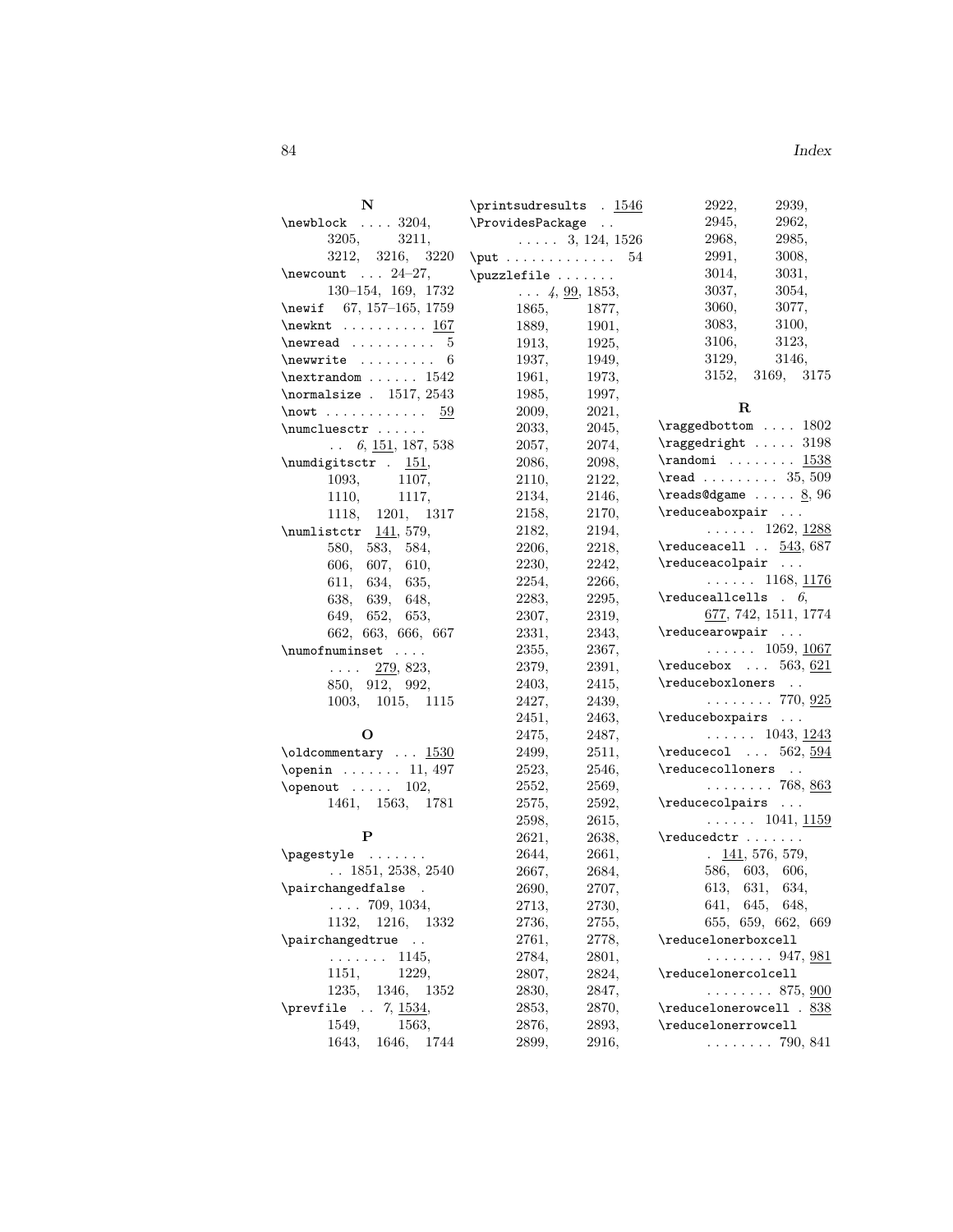| \reduceloners . 700, 757                                                                                                                                                                                                                                                                                                                | 807–809,<br>811,        | 1185,<br>1186,                    |
|-----------------------------------------------------------------------------------------------------------------------------------------------------------------------------------------------------------------------------------------------------------------------------------------------------------------------------------------|-------------------------|-----------------------------------|
| $\lvert$ and $\lvert$ $\lvert$ $\lvert$ $\lvert$ $\lvert$ $\lvert$ $\lvert$ $\lvert$ $\lvert$ $\lvert$ $\lvert$ $\lvert$ $\lvert$ $\lvert$ $\lvert$ $\lvert$ $\lvert$ $\lvert$ $\lvert$ $\lvert$ $\lvert$ $\lvert$ $\lvert$ $\lvert$ $\lvert$ $\lvert$ $\lvert$ $\lvert$ $\lvert$ $\lvert$ $\lvert$ $\lvert$ $\lvert$ $\lvert$ $\lvert$ | 842, 843,<br>846,       | 1190,<br>1195,                    |
| $\text{reducerow} \dots 561, 567$                                                                                                                                                                                                                                                                                                       | 849,<br>850,<br>853,    | 1203,<br>1213,                    |
| \reducerowloners                                                                                                                                                                                                                                                                                                                        | 859,<br>857,<br>866,    | 1221,<br>1300,                    |
| . 766, <u>777</u>                                                                                                                                                                                                                                                                                                                       | 868,<br>869,<br>877,    | 1319,<br>1329,                    |
| \reducerowpairs                                                                                                                                                                                                                                                                                                                         | 959,<br>881,<br>960,    | 1337,<br>1369,                    |
| $\ldots \ldots 1039, \underline{1049}$                                                                                                                                                                                                                                                                                                  | 964,<br>965.<br>977,    | 1371,<br>1372,                    |
| $\text{repeat} \dots \dots \quad 43,$                                                                                                                                                                                                                                                                                                   | 985, 986,<br>990,       | 1376,<br>1377,                    |
| 56, 179, 192,                                                                                                                                                                                                                                                                                                                           | 991, 999, 1010,         | 1379,<br>1462,                    |
| 514, 523, 590,                                                                                                                                                                                                                                                                                                                          | 1022,<br>1025,          | 1464,<br>1465,                    |
| 617, 673, 689,                                                                                                                                                                                                                                                                                                                          | 1070,<br>1071,          | 1467,<br>1626,                    |
| 717, 744,<br>797,                                                                                                                                                                                                                                                                                                                       | 1077,<br>1078,          | 1632,<br>1633,                    |
| 812, 829, 860,                                                                                                                                                                                                                                                                                                                          | 1082,<br>1087,          | 1635,<br>1782,                    |
| 882, 897, 922,                                                                                                                                                                                                                                                                                                                          | 1095,<br>1129,          | 1784, 1785, 1787                  |
| 954, 978, 1026,                                                                                                                                                                                                                                                                                                                         | 1137,<br>1162,          |                                   |
| 1065,<br>1083,                                                                                                                                                                                                                                                                                                                          | 1164,<br>1165,          | $\setminus$ s@dread               |
| 1101,                                                                                                                                                                                                                                                                                                                                   | 1170,<br>1173,          | $\underline{5}$ , 10, 11, 35, 44, |
| 1125,                                                                                                                                                                                                                                                                                                                                   | 1385,<br>1387,          | 496, 497, 509, 515                |
| 1156,<br>1174,                                                                                                                                                                                                                                                                                                                          | 1388,                   | $\s0$ drowpos                     |
| 1191,<br>1209,                                                                                                                                                                                                                                                                                                                          | 1391,                   | $\frac{23}{5}$ , 37-39, 54,       |
| 1240,<br>1268,                                                                                                                                                                                                                                                                                                                          | 1392,<br>1394,          | 553, 561, 1627,                   |
| 1304,<br>1325,                                                                                                                                                                                                                                                                                                                          | 1475,<br>1476,          | 1633, 1634, 1636                  |
| 1357,<br>1380,                                                                                                                                                                                                                                                                                                                          | 1479,<br>1480,          | $\setminus$ s@dtempcnta  141,     |
| 1395,<br>1421,                                                                                                                                                                                                                                                                                                                          | 1609,<br>1498,          | $407 - 487,$<br>547,              |
| 1468,<br>1499,                                                                                                                                                                                                                                                                                                                          | 1615, 1616, 1618        | $561 - 563,$                      |
| 1604,<br>1621,                                                                                                                                                                                                                                                                                                                          | 23,<br>$\s0$ dnrow      | $823-$                            |
| 1638,<br>1658,                                                                                                                                                                                                                                                                                                                          | 32, 34, 37, 42,         | 825, 830, 831,                    |
| 1674,<br>1668,                                                                                                                                                                                                                                                                                                                          | 505, 508, 513,          | 833, 834, 1115,                   |
| 1685,<br>1697,                                                                                                                                                                                                                                                                                                                          | 597,<br>598,<br>602,    | 1116,<br>1142,                    |
| 1706,<br>1712,                                                                                                                                                                                                                                                                                                                          | 603,<br>610,<br>611,    | 1144,<br>1148,                    |
| 1756, 1770, 1788                                                                                                                                                                                                                                                                                                                        | 613,<br>616,<br>630,    | 1150,<br>1226,                    |
| \RequirePackage                                                                                                                                                                                                                                                                                                                         | 631,<br>638,<br>639,    | 1228,<br>1232,                    |
| $\ldots \ldots 125, 1528$                                                                                                                                                                                                                                                                                                               | 641, 644,<br>645,       | 1234,<br>1273,                    |
| \restchars $.59, 74, 532$                                                                                                                                                                                                                                                                                                               | 652,<br>653,<br>655,    | $1276 - 1283,$                    |
|                                                                                                                                                                                                                                                                                                                                         | 658,<br>659,<br>666,    | 1285,<br>1297,                    |
| S                                                                                                                                                                                                                                                                                                                                       | 667,<br>669,<br>780,    | 1298,<br>1343,                    |
| $\setminus$ s@dcolpos 23, 51-54,                                                                                                                                                                                                                                                                                                        | 782,<br>783,<br>792.    | 1345,<br>1349,                    |
| 552, 562, 1610,                                                                                                                                                                                                                                                                                                                         | 796,<br>887,<br>888,    | 1351,<br>1480,                    |
| 1616, 1617, 1619                                                                                                                                                                                                                                                                                                                        | 892–894,<br>896,        | 1481,<br>1484,                    |
| $\setminus$ s@dfont  20, 54                                                                                                                                                                                                                                                                                                             | 904,<br>908,<br>905,    | 1485,<br>1615,                    |
| $\setminus$ s@dfstop  63, 76, 534                                                                                                                                                                                                                                                                                                       | 911,<br>912,<br>915,    | 1617,<br>1632,                    |
| $\sqrt{s}$ Odgame  81, 97                                                                                                                                                                                                                                                                                                               | 919,<br>921,<br>$965 -$ | 1634,<br>1655,                    |
| \s@dline<br>35, 71, 509, 529                                                                                                                                                                                                                                                                                                            | 967,<br>$969 - 971,$    | 1656,<br>$1764\!\!-\!\!1767$      |
| \s@dncol<br>23,<br>1.1.1.1.1                                                                                                                                                                                                                                                                                                            | $973 - 975,$<br>991,    | \s@dtempcntb 141, 787,            |
|                                                                                                                                                                                                                                                                                                                                         |                         |                                   |
| 40, 50, 51, 55,                                                                                                                                                                                                                                                                                                                         | 992, 995,<br>1002,      | 788,<br>790,<br>872,              |
| 520,<br>522,<br>511,                                                                                                                                                                                                                                                                                                                    | 1003,<br>1006,          | 873,<br>875,<br>944,              |
| 571,<br>570,<br>575,                                                                                                                                                                                                                                                                                                                    | 1014,<br>1015,          | 945, 947, 1314,                   |
| 583,<br>576,<br>584,                                                                                                                                                                                                                                                                                                                    | 1018,<br>1052,          | 1315,<br>1341,                    |
| 586,<br>589,<br>624,                                                                                                                                                                                                                                                                                                                    | 1054,<br>1055,          | 1343,<br>1345,                    |
| 625,<br>629,<br>630,                                                                                                                                                                                                                                                                                                                    | 1061,<br>1064,          | 1349,<br>1351,                    |
| 672,<br>802,<br>803,                                                                                                                                                                                                                                                                                                                    | 1178,<br>1179,          | $1581 - 1583,$                    |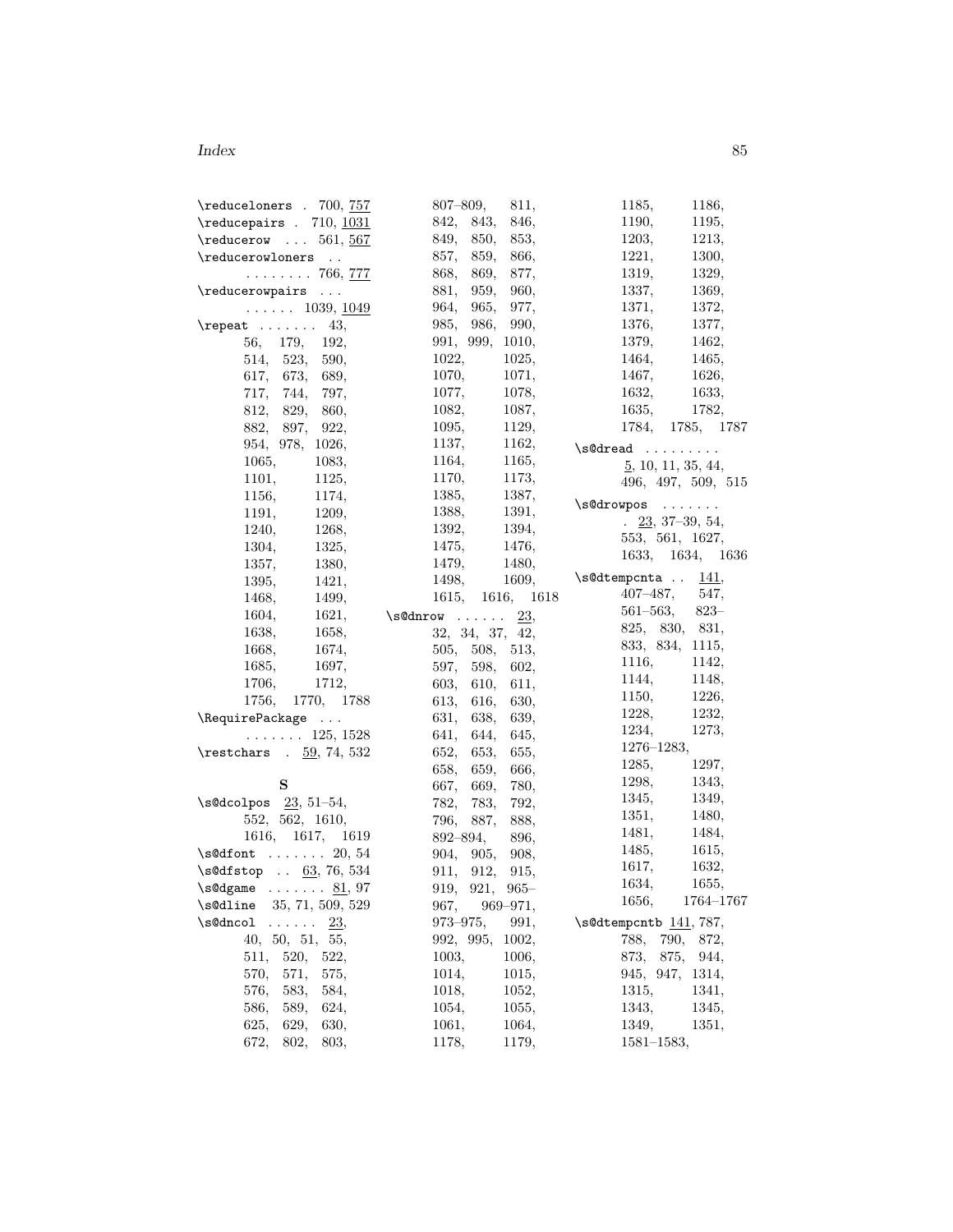| 1736, 1738,                            | $184, 189-191,$                          | $\solimits$<br>129,               |
|----------------------------------------|------------------------------------------|-----------------------------------|
| 1747, 1750, 1754                       | 536, 540,<br>506,                        | 174, 185,<br>495,                 |
| \s@dtemploopcnta 141,                  | 547,<br>549,<br>546,                     | 499,<br>537,<br>581,              |
| 820, 822, 823,                         | 556.<br>683,<br>552,                     | 582,<br>608,<br>609,              |
| 825, 826, 828,                         | 686,<br>688,<br>783,                     | 636,<br>637,<br>650,              |
| 830, 1109, 1114,                       | 790,<br>784,<br>802,                     | 651,<br>664,<br>665,              |
| 1115,<br>1119-                         | 869, 875,<br>887,                        | 698,<br>707, 718,                 |
| 1121,<br>1124,                         | $932 - 940,$<br>947,                     | 721,<br>726, 751,                 |
| 1133, 1134,                            | 959, 985, 1055,                          | 764, 855, 856,                    |
| 1136,<br>1137,                         | 1056,<br>1059.                           | 917, 918, 997,                    |
| 1139,<br>1142,                         | 1094,<br>1128,                           | 998, 1008, 1009,                  |
| 1144,<br>1148,                         | 1133,<br>1165,                           | 1020,<br>1021,                    |
| 1150,<br>1155,                         | 1202,<br>1168,                           | 1038,<br>1428,                    |
| 1218,<br>1217,                         | 1212,<br>1217,                           | 1438, 1742, 1749                  |
| 1220,<br>1221,                         | $1250 - 1258,$                           | $\split$                          |
| 1226,<br>1223,                         | 1262,<br>1318,                           | 59, 71, 74, 529, 532              |
| 1232,<br>1228,                         | $1372,\,$<br>1373,                       | $\sudaline$                       |
| 1239,<br>1234,                         | 1388, 1405-1413                          | $\ldots$ 1466, <u>1471</u> , 1786 |
| 1290,                                  | 1291, $\sech{text}$ $\frac{141}{1087}$ , | $\s$ udoksolve  1503              |
| 1297,<br>1296,                         | 1088,<br>1090,                           | $\s40.4, 94, 1508,$               |
| 1300,<br>1303,                         | 1091,<br>1095,                           | 1519,<br>1862,                    |
| 1310,<br>1333,                         | 1100,<br>1129,                           | 1874,<br>1886,                    |
| 1336,<br>1334.                         | 1139,<br>1195,                           | 1898,<br>1910,                    |
| 1337,<br>1339,                         | 1196,<br>1198,                           | 1922,<br>1934,                    |
| 1341,<br>1356,                         | 1203,<br>1199,                           | 1946,<br>1958,                    |
| 1578, 1580,                            | 1213,<br>1208,                           | 1970,<br>1982,                    |
| 1582,<br>1603,                         | 1223,<br>1310,                           | 1994,<br>2006,                    |
| 1611, 1614,                            | 1313,<br>1311,                           | 2018,<br>2030,                    |
| 1628,<br>1620,                         | 1314,<br>1319,                           | 2042,<br>2054,                    |
| 1631,<br>1637,                         | 1324, 1329, 1339                         | 2066,<br>2083,                    |
| 1651,<br>1654,                         | $\verb+\setchangedfalse + . 341$         | 2095,<br>2107,                    |
| 1657,<br>1663,                         | \setchangedtrue                          | 2119,<br>2131,                    |
| $1665 - 1667,$                         | $\ldots$ 351, 357,                       | 2143,<br>2155,                    |
| 1669,<br>$1671-$                       | 363, 369, 375,                           | 2167,<br>2179,                    |
| 1673,<br>1678,                         | 381, 387, 393, 398                       | 2191,<br>2203,                    |
| $1680 - 1682,$                         | $\setminus$ setrannum  1576,             | 2215,<br>2227,                    |
| 1684,<br>1690,                         | 1581, 1655, 1764                         | 2239,<br>2251,                    |
| $1692 - 1694,$                         | $\setminus$ setsudrandom . 7, 1538       | 2263,<br>2275,                    |
| 1696,<br>1701,                         | $\setminus$ settonum  197,               | 2292,<br>2304,                    |
| $1703 - 1705$ ,                        | $407 - 487,$<br>579.                     | 2316,<br>2328,                    |
| 1707, 1709-1711                        | 606, 634, 648, 662                       | 2340,<br>2352,                    |
| $\setminus$ s@dwrite $\underline{5}$ , | \settonumcnt 132, 202,                   | 2364,<br>2376,                    |
| $101 - 111,$<br>115,                   | 206,<br>205,<br>209,                     | 2388,                             |
|                                        | 222,                                     | 2400,                             |
| 116, 118, 1460,                        | 216,<br>215,                             | 2412,<br>2424,                    |
| 1466,<br>1461,                         | 223,<br>229,<br>230,                     | 2436,<br>2448,                    |
| 1469,<br>$1562-$                       | 237,<br>236,<br>243,                     | 2460,<br>2472,                    |
| 1573,<br>1780,                         | 250, 251,<br>244,                        | 2484,<br>2496,                    |
| 1781,<br>1786,<br>1789                 | 257, 258, 264, 265                       | 2508,<br>2520,                    |
| 129,<br>\s@lcnta<br>$\sim$             | $\lambda$ showprogess $1444$             | 2561,<br>2532,                    |
| 173,<br>$176 - 178,$                   | \showprogress 1449, 1453                 | 2566,<br>2584,                    |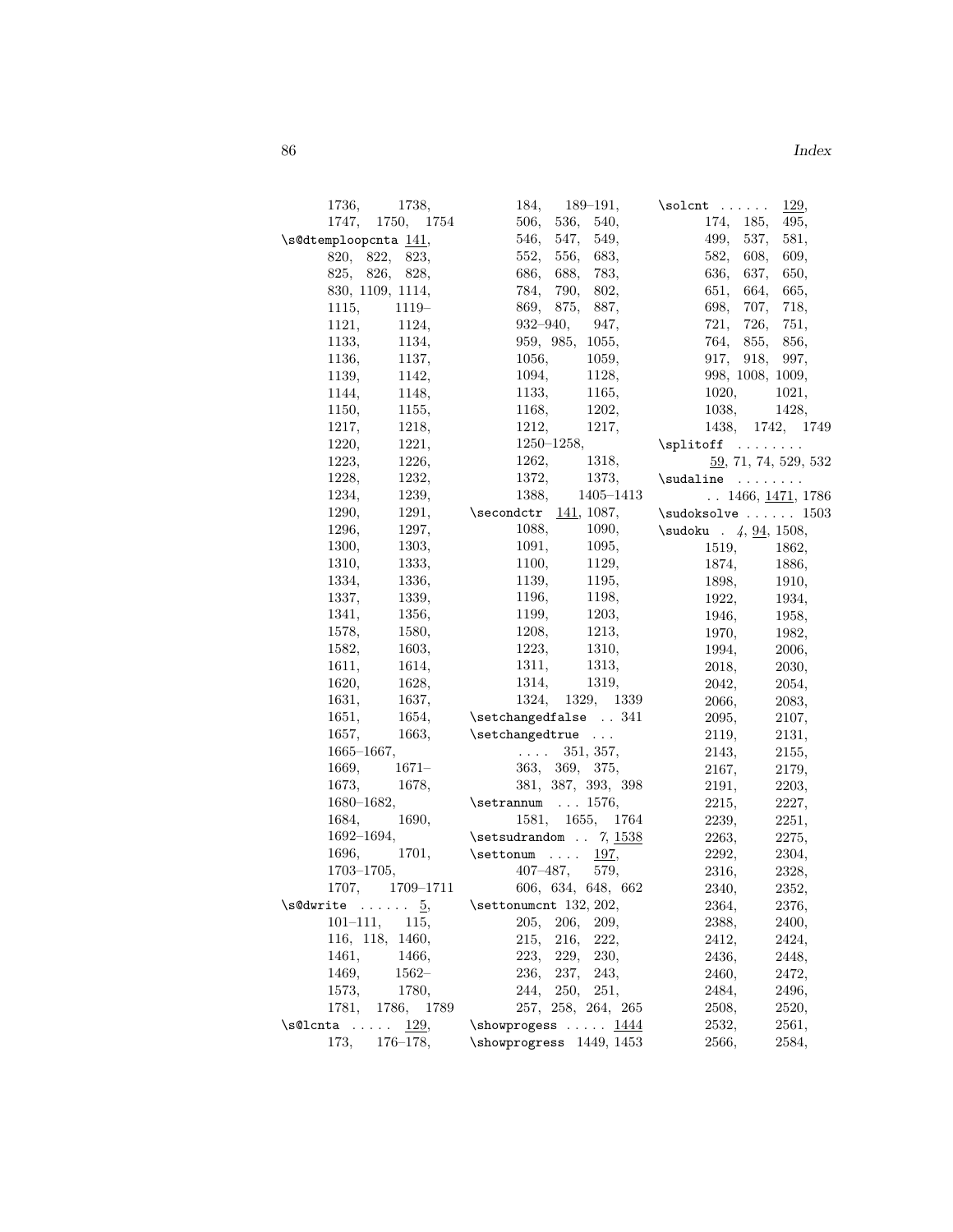| 2589,<br>2607,                             | $\sum_{i=1}^{n}$                       | 295,<br>$298 - 300,$                                             |
|--------------------------------------------|----------------------------------------|------------------------------------------------------------------|
| 2612,<br>2630,                             | $\ldots$ 1584-1592, $\underline{1624}$ | $303 - 305,$<br>$308 -$                                          |
| 2635,<br>2653,                             | $\square$                              | $313 - 315,$<br>310,                                             |
| 2658,<br>2676,                             | $\ldots$ 1593-1601, 1607               | $318 - 320,$<br>$323-$                                           |
| 2681,<br>2699,                             | \swaps $1553, 1575$                    | $325, \quad 327 - 329,$                                          |
| 2704,<br>2722,                             |                                        | 342, 344,<br>348,                                                |
| 2727,<br>2745,                             | т                                      | 349, 354, 355,                                                   |
| 2750,<br>2770,                             | \tempcnty . 129, 203,                  | 360, 361,<br>366,                                                |
| 2775,<br>2793,                             | 206, 207,<br>212,                      | 367,<br>372,<br>373,                                             |
| 2798,<br>2816,                             | 219, 226,<br>233.                      | 378, 379,<br>384,                                                |
| 2839,<br>2821,                             | 240, 247, 254,                         | 385, 390, 391, 396                                               |
| 2844,<br>2862,                             | $261, 268, 271-$                       | $\texttt{\textbackslash}$ toomanyloops $\ldots$ $\frac{1732}{2}$ |
| 2867,<br>2885,                             |                                        | 273, 276, 549-<br>\toprangectr 129, 571,                         |
| 2890,<br>2908,                             | 551, 554, 556–559                      | 575,<br>572,<br>598,                                             |
| 2913,<br>2931,                             | $\text{temperature} \dots \dots$       | 599,<br>602,<br>625,                                             |
| 2936,<br>2954,                             | $\frac{129}{22}$ , 210-212,            | 626,<br>629,<br>803,                                             |
| 2959,<br>2977,                             | $217 - 219,$<br>$224-$                 | 804, 807, 843,                                                   |
| 2982,<br>3000,                             | $226, 231-233,$                        | 844, 849, 857,                                                   |
| 3005,<br>3023,                             | $238 - 240,$<br>$245-$                 | 888, 889, 892,                                                   |
| 3028,<br>3046,                             | $247, 252 - 254,$                      | 905,<br>906,<br>911,                                             |
| 3051,<br>3069,                             | $259 - 261,$<br>$266-$                 | 919,<br>960,<br>961,                                             |
| 3074,<br>3092,                             | $268, 551 - 553, 557$                  | 964, 986,<br>987,                                                |
| 3097,<br>3115,                             | $\text{tensor} \dots$<br>129,          | 990, 999, 1010,                                                  |
| 3120,                                      | 204, 211, 213,                         | $1071 -$                                                         |
| 3138,                                      |                                        | 1022,                                                            |
| 3143,<br>3161,                             | 218, 220, 225,                         | 1073,<br>1090,                                                   |
| 3166,<br>3184, 3189                        | 227, 232,<br>234,                      | 1134,<br>1136,                                                   |
| $\simeq\ldots\ldots$                       | 239, 241, 246,                         | $1179 - 1181,$                                                   |
| $\ldots$ 5, 1505, 1557                     | 248, 253, 255,                         | 1198,<br>1218,                                                   |
| $\simeq$ 4, $99$                           | 260, 262, 267, 269                     | 1220,<br>1291–                                                   |
| $\simeq$                                   | $\text{textsc} \ldots \ldots 1798$     | 1293,<br>1313,                                                   |
| $\ldots$ 6, 1457, 1519                     | $\thicklines$ 88                       | 1334,<br>1336,                                                   |
| \sumboxsets                                | $\th$ inlines<br>85                    | 1476,<br>1477, 1479                                              |
| 942, 957, 1260, 1415                       | \thr@@  555, 558, 626                  |                                                                  |
| \sumcolsets                                | \title $\dots\dots\dots 1799$          | \typelonestatus                                                  |
| 870, <u>885,</u> 1166, 1389                | $\t{tmpsetansctr$                      | 773, 1448, 1451<br>$\sim 10^{-1}$                                |
| $\sum_{r}$ 129, 779,                       | $\frac{129}{284}$ , 284, 286,          | \typelonestatusX                                                 |
| 786, 787, 805,                             | 290, 292,<br>293,                      | $\ldots \ldots$ 1434, 1451                                       |
| 809, 865, 871,                             | 295, 297,<br>298,                      | \typesimplestatus .                                              |
| 872,<br>890,<br>894,                       | 300, 302,<br>303,                      | $\ldots$ 749, 1447, 1450                                         |
| 927, 943, 944,                             |                                        | 305, 307, 308, $\qquad \qquad$ \typesimplestatusX.               |
| 962,<br>967,<br>971,                       | 310,<br>312.<br>313,                   | $\ldots \ldots$ 1424, 1450                                       |
| 975, 988,<br>1051,                         | 315,<br>317,<br>318,                   |                                                                  |
| 1058,<br>1075,                             | 320,<br>322,<br>323,                   | U                                                                |
| 1161,<br>1167,                             | 327,<br>329,<br>325,                   | \unitlength  83                                                  |
| 1183,<br>1245,                             | 331,<br>334,<br>343,                   | \url $3212, 3216, 3220$                                          |
| 1261,<br>1368,                             | 356,<br>350,<br>362,                   | \useknt 167, 190, 407-                                           |
| 1384,<br>1375,                             | 374,<br>368,<br>380,                   | 487,<br>536,<br>546,                                             |
| 1390,<br>1400,<br>1416                     | 386, 392, 397, 402                     | 576,<br>547,<br>584,                                             |
| \sumrowsets<br>$\mathbf{1}$ . $\mathbf{1}$ | <u>129</u> ,<br>\tmpsetctr<br>$\sim$   | 586,<br>603,<br>611,                                             |
| 785, <u>799,</u> 1057, 1374                | $283 - 285,$<br>$293-$                 | 613,<br>631,<br>639,                                             |